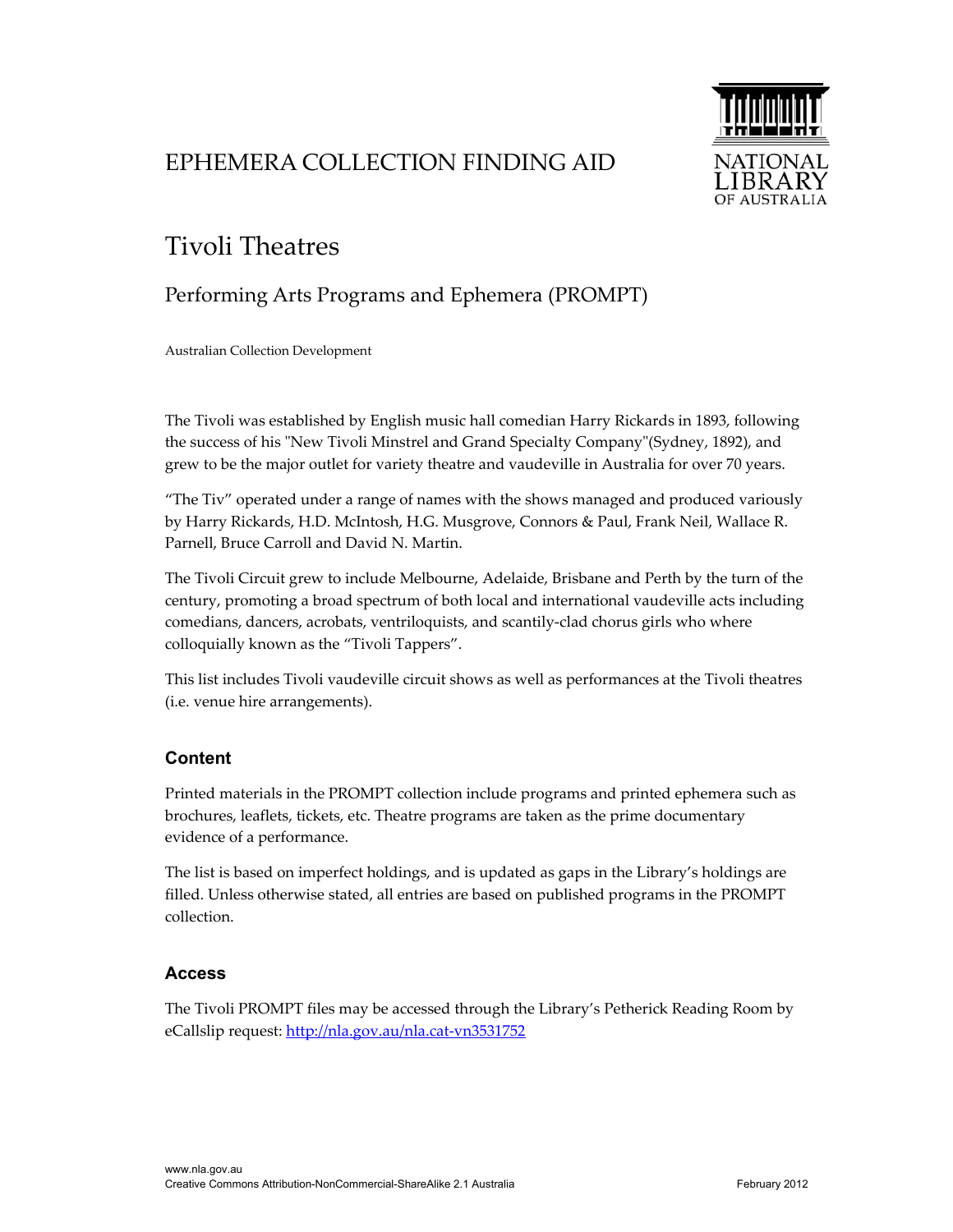## **Arrangement**

Programs in the National Library' PROMPT collection are arranged by entrepreneur and/or management company name.

- **Harry Rickards**
- **Harry Rickards' Tivoli Theatres Ltd (H.D. McIntosh)**
- **Harry Rickards' Tivoli Theatres Ltd (Harry G. Musgrove)**
- **Tivoli Celebrity Vauderville Pty. Ltd.**
- **Connors & Paul Theatres Pty. Ltd.**
- New Tivoli Haymarket / Connors & Paul Theatres Pty. Ltd.
- **Tivoli Theatre (Frank Neil)**
- Tivoli Circuit of Australia (Frank Neil), producer W.R. Parnell
- **Tivoli Circuit (Wallace R. Parnell)**
- Tivoli Circuit of Australia Pty. Ltd. (David N. Martin)
- **Tivoli Circuit Australia Pty Ltd.**
- **Tivoli Pantomimes**

Then individually listed, chronologically by performance as follows:

Date (day and month); City *Name of production or performer in bold italic face* Headline performers etc.

An index to staged productions and appearances by staff performers is provided at the end of the document. This document is also keyword searchable should you be interested in acts who received lesser billing.

### **Other resources**

The National Library's collection also includes:

- **Oral history recordings and interview with a number of Tivoli performers;**
- Scrapbooks, journals and personal papers relating to entrepreneurs and performers associated with the Tivoli – NB\* these manuscript collections may include additional programs;
- **Pictures**; and
- Published works relating to the history of the Tivoli including broadsides.

See also the Sharp theatre collection, which includes a sample of programs from the Sydney and Melbourne Tivoli circuit.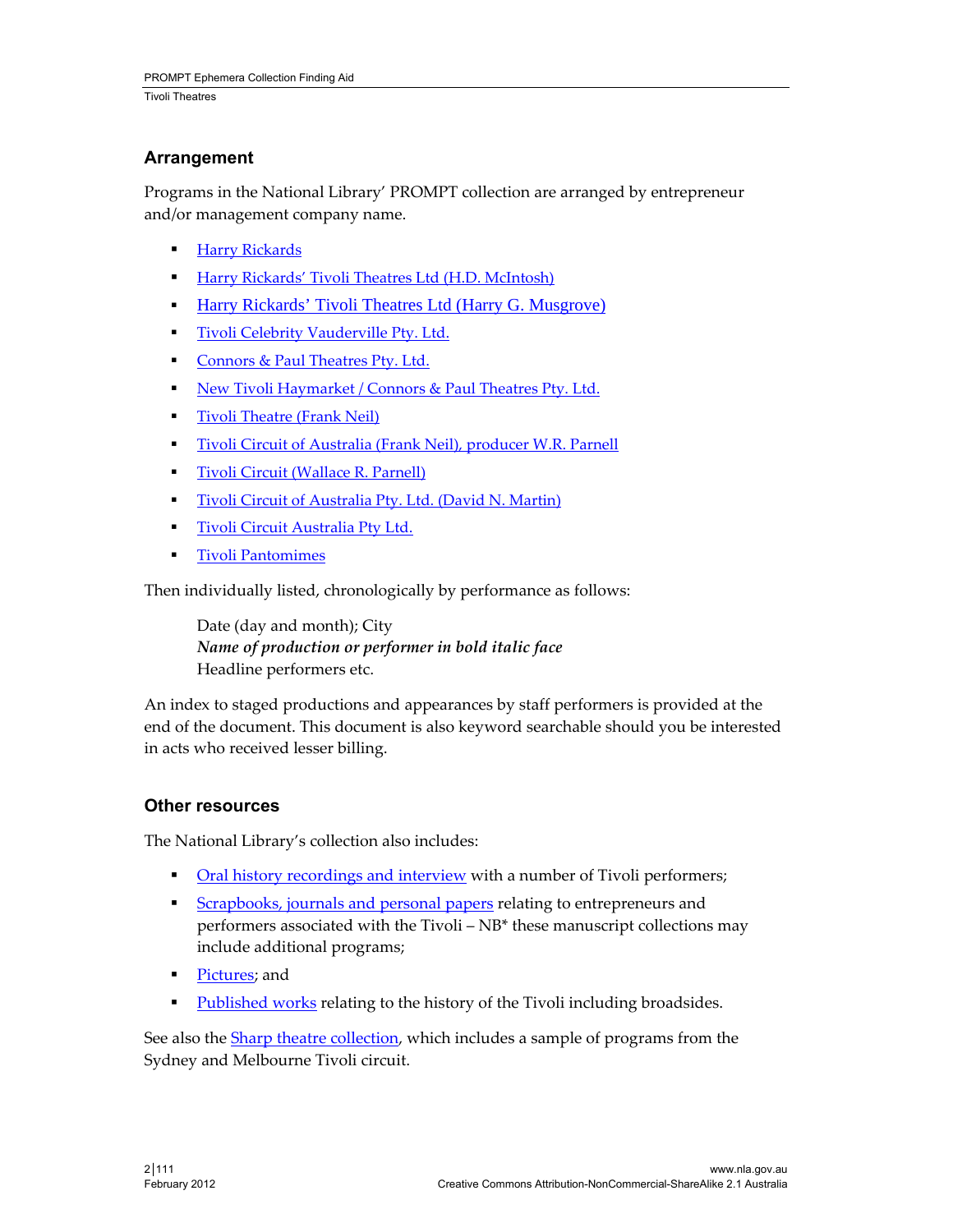# **Harry Rickards**

| 1897 | Commencing 21 August; Sydney (New South Wales)<br>Sapphonia                                                                                                                                                                                                                                                                                                                                                                                                                                          |
|------|------------------------------------------------------------------------------------------------------------------------------------------------------------------------------------------------------------------------------------------------------------------------------------------------------------------------------------------------------------------------------------------------------------------------------------------------------------------------------------------------------|
|      | Starring: Master Gordon Hall, Albert Athas & Lizzie Collins, Chas. Faning &<br>Georgie Devoe, , Olive D'elroy & Mabel Lynne, Albert Bellman & Lottie<br>Moore, Miss Lizzie Collins, The Haytors, Mr Chas. W. Cogill, The Allisons, 5<br>Picaninnies, 8 Selbinis, Fred Duncan, Miss Nellie Wilson, Mr J. D. McNab, Miss<br>Nita Clarke                                                                                                                                                                |
| 1899 | Commencing 18 March: Sydney (New South Wales)<br>Arcadia<br>Starring: Albert McKisson & John Kearns, Miss Nellie Wilson, Albert Bellman,<br>Lottie Moore, Mdlle. Cora Caselli, Mr James Shields, Lieutenant Frank Travis,<br>Miss Ethel Yorke, Mr Horace Wheatley, Chas. Fanning & Georgie Devoe,<br>"Catches".<br>1 program                                                                                                                                                                         |
| 1904 | Commencing 18 March; Sydney (New South Wales)<br><b>Moorish Revels</b><br>Starring: Little Tich, Edward Ford, Harry Sadler, George Bentley, Arthur<br>Albert, Miss Maggie Fraser, The Four Figaros, Miss Hilda Lane, Les Frasettis,<br>Miss Fanny Powers, Lizzie Anderson, Harry Taft, Fred Bluett, Fred W. Wills,<br>The Reseda Sextette, Ford and Bentley, Mike and Alice Mahers                                                                                                                   |
| 1904 | Commencing 17 December; Sydney (New South Wales)<br><b>Moorish Revels</b><br>Starring: George Hackenschmidt, les Frasettis, Irving Sayles, Jack Kearns, Lal<br>Logie, Tom Leonard, Madame Marzella, Harry Atkinson, Historicus, Tom<br>Dawson, The Salambos, The Diamond Duo                                                                                                                                                                                                                         |
| 1905 | Commencing 18 February; Sydney (New South Wales)<br><b>Moorish Revels</b><br>Starring: Miss Fanny Powers, "The Soldiers Dream" by Fred Mills, Eileen<br>Capel, Gregson & Goodfellow, Ford and Bentley, The Four Figaros, Mdlle.,<br>Yashio, Mr George Hackenschmidt, Bonita, Mr Fred Bluett, Cleopatra, Edward<br>Ford, Arthur Albert, George Bentley, Harry Sadler, The Collier Sisters, Miss<br>Daisy Sylvester, Ed. Ford, Miss Hilda Lane, Miss Pearl Lovell, Miss Maggie<br>Fraser<br>I program. |
| 1905 | Commencing 29 July; Sydney (New South Wales)<br>The Romany<br>Starring: Dainty Baby Cooper, Irving Sayles, Miss Clarice Dudleigh, J.W.<br>Winton and McGinty, Miss Maud Beatty, Frank Leon, Florence Challis, The<br>Gothams, The Modern Milo and Cruickshank, Harry Rochfort and Harry Hart,                                                                                                                                                                                                        |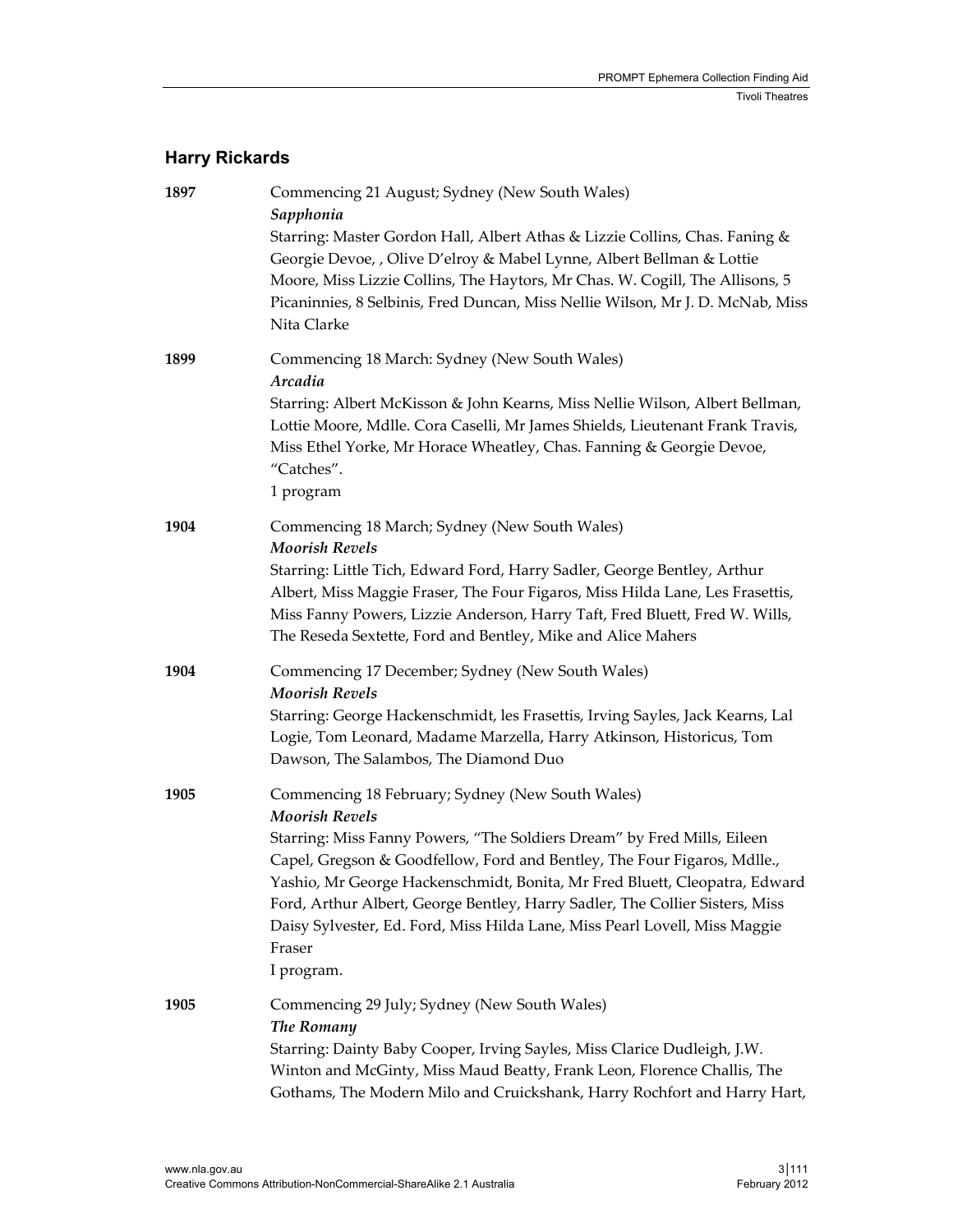|      | Leo. Dryden, Kelly and Agnes, Steve Adson & Jessie Thorne<br>1 program                                                                                                                                                                                                                                                                                                                                                                                               |
|------|----------------------------------------------------------------------------------------------------------------------------------------------------------------------------------------------------------------------------------------------------------------------------------------------------------------------------------------------------------------------------------------------------------------------------------------------------------------------|
| 1906 | Commencing 8 September; Sydney (New South Wales)<br>The Romany<br>Starring: Miss Maud Faning, Victor Kelly, Little Baby Watson, Miss Olive<br>Lenton, Florrie Henderson, Harry Bedford, La Moto Girl, Miss Nellie Kilburn,<br>Les 2 Cabiacs, Alf Chester, Seymour & Dupre, Tom Dawson, Kelly and Agnes                                                                                                                                                               |
| 1906 | Commencing 23 September; Sydney (New South Wales)<br>The Romany<br>Starring: Mr Irving Sayles, Miss Maude Faning, Harry Rochfort, Harry Hart,<br>Charles Diamond and Beatrice, Miss Bella Perman, Les Brunin, Stave, Tom<br>Dawson, The Gordon-Bennett Motor Cup Race, Payen presented by Mdlle.<br>Lucie, Miss Fanny Powers                                                                                                                                         |
| 1906 | Commencing 24 February; Sydney (New South Wales)<br><b>Golden Corn Fields</b><br>Starring: Harry Hart, Mrs Doris Tindal, Alf. Lawton, Master Orby Sinclair,<br>Miss Ethel Preston, Miss Hilda Lane, Harry Carleton & Ted Sutton, Miss<br>Lillian Loftus, Post Mason, Leeds and Lemar, Harry Rochfort, Barnard's<br>Marvellous Marionettes, Ada Cerito,, Urquhart MacKinnon's "Scottish<br>Meisters", The Sisters Warner, Fred Bluett, Lotto Lilo & Otto<br>1 program |
| 1906 | Commencing 24 March; Sydney (New South Wales)<br><b>Golden Corn Fields</b><br>Starring: Madame Leon Caron, Little Baby Watson, The Dancing Gilberts, Miss<br>Lily Cole, Barnard's Marvellous Marionettes, Bert Danson, The Three Lees,<br>The Miles-Stavordale Quintette, Lotto Lilo & Otto, Ada Cerito, Mddle. Nada<br>Moret, Martinetti and Grossi, The Dancing Gilberts, Harry Rochfort & Harry<br>Hart<br>1 program                                              |
| 1906 | Commencing 23 June; (New South Wales)<br><b>Golden Corn Fields</b><br>Starring: Miss Maude Faning, Irving Sayles, Brinn, Mddle. Omega, Miss Nita<br>Leete, Blake & Granby, Little Cliff, George Hackenschmidt v. Ahmed Madrali,<br>Miss Lilieth Leyton supported by Harry Kendal, The Warner Sisters, Fred<br>Bluett, The Great O'Natis Troupe, Irving Sayles<br>1 program                                                                                           |
| 1906 | Commencing 30 June, Sydney (New South Wales)<br><b>Golden Corn Fields</b><br>Starring: Irving Sayles, Miss Rose Cabani, Miss Maude Faning, Brinn, The Two<br>Colliers, Larola, The Warner Sisters, Little Cliff, Miss Nita Leete, Brinn, Mr.                                                                                                                                                                                                                         |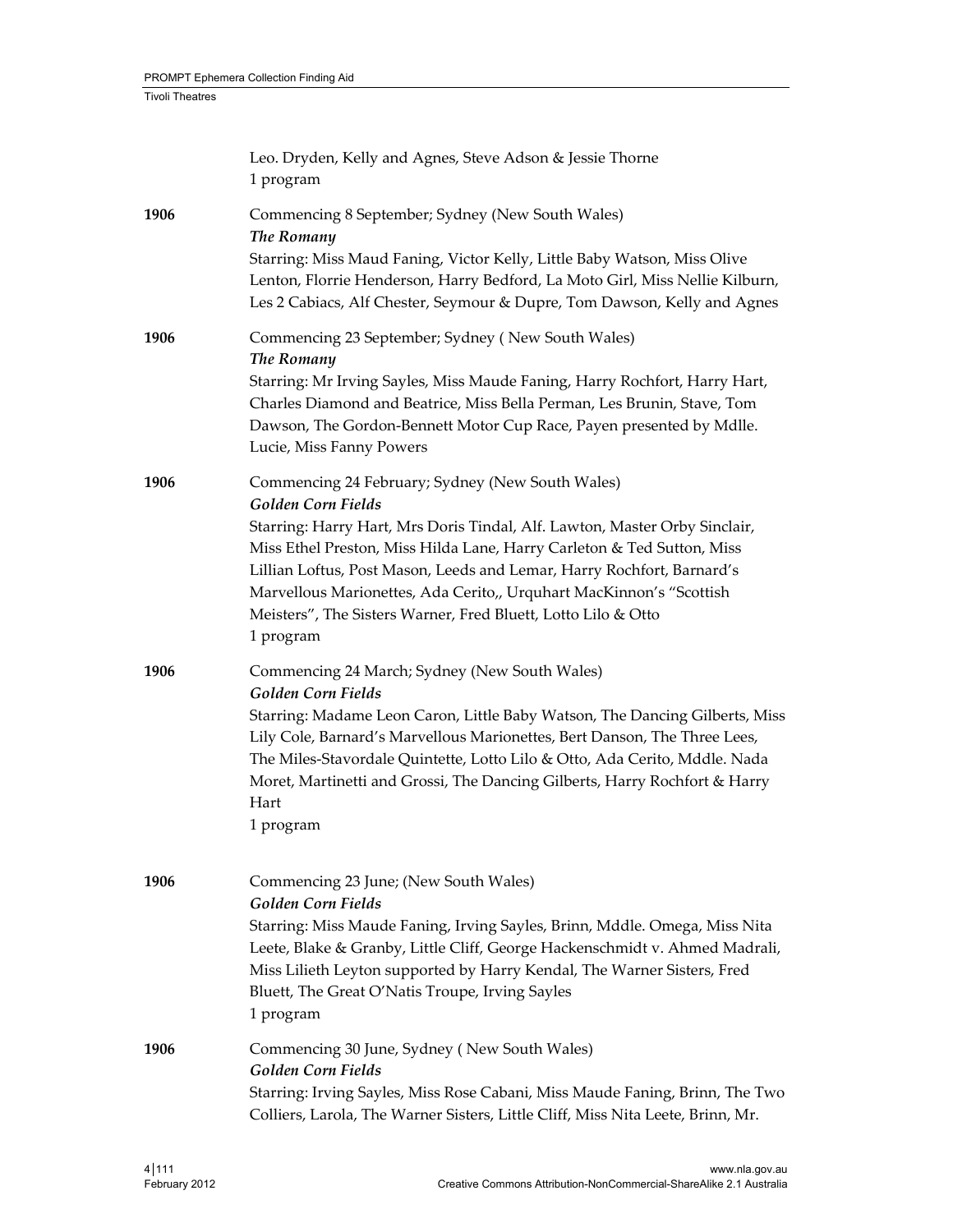|      | Tom Dawson, Miss Lilieth Leyton, George Hackenschmidt v. Ahmed Madrali,<br>Blake & Granby<br>1 program                                                                                                                                                                                                                                                                                                                                                                                                                                                       |
|------|--------------------------------------------------------------------------------------------------------------------------------------------------------------------------------------------------------------------------------------------------------------------------------------------------------------------------------------------------------------------------------------------------------------------------------------------------------------------------------------------------------------------------------------------------------------|
| 1906 | Commencing 28 July; Sydney (New South Wales)<br><b>Golden Corn Fields</b><br>Starring: Miss Olive Lenton and Miss Maud Faning, Brinn, Alexandra & Bertie,<br>Little Cliff, "Jacksonville by Miss Maud Faning, Mr Howard Hall, Vasco the<br>Mad Musician, Miss Nita Leete, Mr Tom Dawson, Miss Lilieth Leyton.<br>1 program                                                                                                                                                                                                                                   |
| 1906 | Commencing 3 November; Sydney (New South Wales)<br>The Romany<br>Starring: Victor Kelly, The Alaskas, Miss Brightie Smith, The Gaumont<br>Chronophone, Caselli & James, Miss Cassie Walmer, Minnie Duncan & Arthur<br>Godfrey, Harry Tate's Co., Mr Alf. Chester, James Augustin & Annie Hartley,<br>Alex. & Mark Phillips, The Ibson Family.<br>1 program                                                                                                                                                                                                   |
| 1907 | Commencing 23 March; Sydney (New South Wales)<br>Les Pierrots<br>Starring: Miss Gracie Compton, Miss Pearl Lovell, Mr Claude Leplastrier, 3<br>Gibson Girls, Little Eunice Hemmings, Mr Arthur Sharples, Miss Annie Laurie,<br>Mr Art Slavin, Miss Addie Leigh, Charlene and Charlene, Master Joseph<br>Dewhurst, Mr Fred Russell and Coster Joe, Mr Will Lochrane, King & Benson,<br>Miss Nellie Kilburn, Mr Charles Leonard Fletcher, Mr Fred Bluett, Miss Fanny<br>Powers, The Bicknells, Very Latest Bioscope.<br>1 program                              |
| 1907 | Commencing 20 April; Sydney (New South Wales)<br>Les Pierrots<br>Starring: Miss Ida Ingersol, Mr Clarry Pickering, Miss Brightie Smith, Little<br>Eileen O'Neil, Mr Les Warton, Miss Ada Sadler, Mr Claude Leplastrier, Miss<br>Annie Laurie, Master Charles Smith, Mr Arthur Sharples, 3 Gibson Girls, Mr<br>Harry Sadler, Miss Bijou Russell, Cleopatra, Miss Fanny Powers, Emil Amiel,<br>Master Joseph Dewhurst, King & Benson, Mr Fred Bluett, Charlene and<br>Charlene, Miss Nellie Kilburn, Bonita, Mr Jack Wills, Very Latest Bioscope.<br>1 program |
| 1909 | Commencing 24 April; Melbourne (Victoria)<br>La Danse de Rubans<br>Starring: Mr Frank Yorke, Little Charlotta, Mr Andy Roberts, The Three<br>Mascottes, Mr Charles Fanning, Miss Olive Sinclair, Mr Les Warton, The Willis<br>Sisters, Mr Henry Vincent, Athos the Skating Dude, Cissie Curlette, Stewart &<br>Lorraine, Dale and O'Malley, Maisie Rowlands, Mr G.W. Hunter, The Laurels,                                                                                                                                                                    |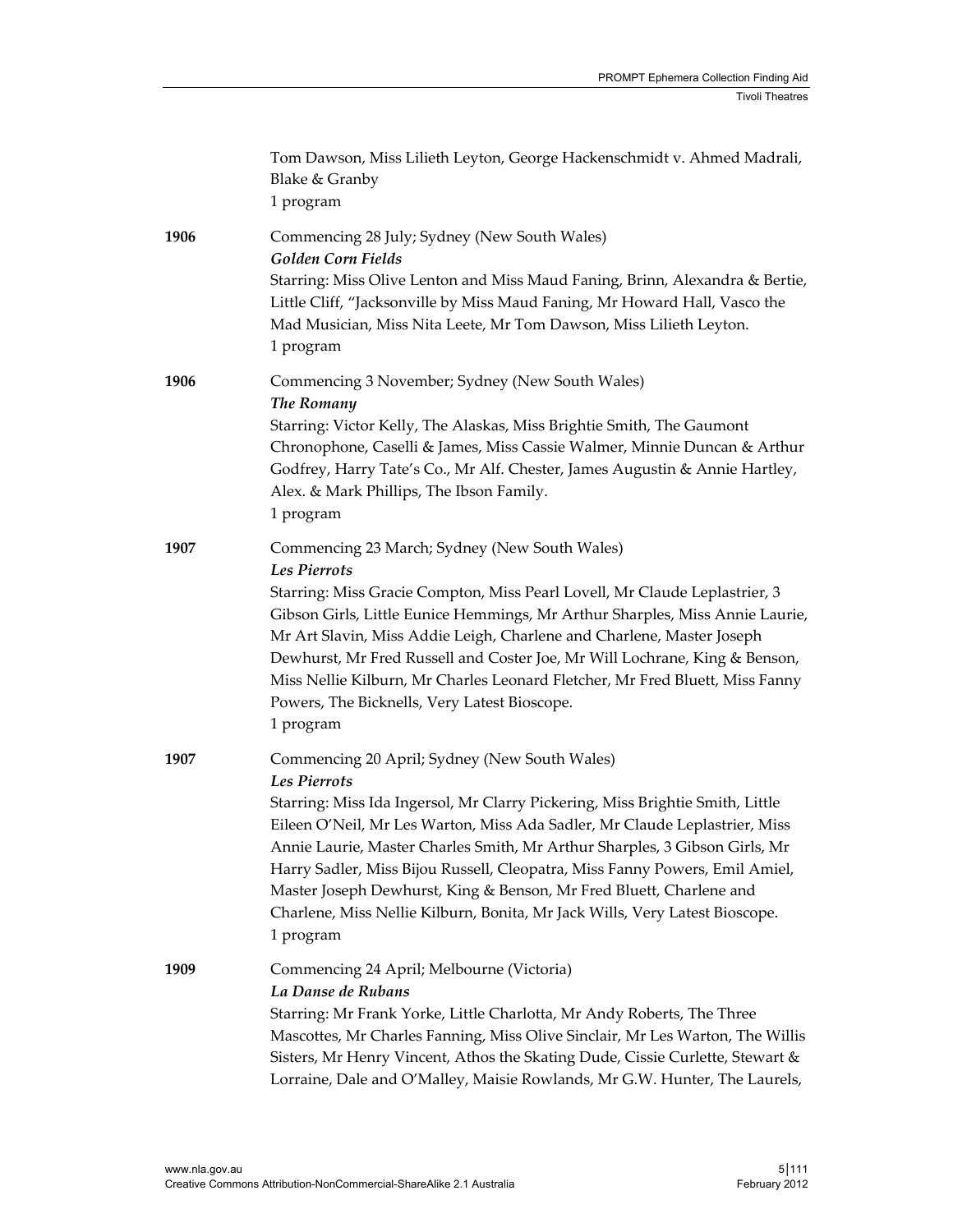Aimee Desiree, Fanning and Fanning, The Wheelers. 1 program (damaged).

**1909** Commencing 28 August; Sydney (New South Wales) *The Fishing Village* Starring: Mr Arthur Elliott, The Elliott Sisters, Mr Harry Rochfort, Miss Maud Faning, Vaude and Verne, Mr Harry Hart, The Two Prices, Charles J. Johnson, Miss Devenia Clinton, Blake & Granby, Rochfort & Hart, Kremka Brothers, Ted Kalman, Captain Winston's Seals, Charles J. Johnston, The Three Sprightly Sisters, The Bioscope: "Ma‐in‐law Breaks the Record". 1 program (damaged) **1910** Commencing 21 May; Sydney (New South Wales) *Happy Holland* Starring: Mr Sam La Mert, Miss Hilda Lane, Baby Watson, Mr Will White, Miss Fanny Powers, Mr J.B. Brown, Messrs, Vaude and Verne, Miss Dorothy Swift, Mr J. Robinson, The Two Donnellys, Mr Billy Williams, The Raymond Trio, Mr Godfrey James, Mr. Johnny Gilmore, Alburtus & Millar, The Mysterious

Howards, Mr Fred Bluett, Carter the Great, Miss Olive Lenton, Mr Will White,

The Wheelers 1 program

## **Harry Rickards' Tivoli Theatres Ltd (H.D. McIntosh)**

| 1913 | Commencing May 17; Sydney (New South Wales)                                   |
|------|-------------------------------------------------------------------------------|
|      | Starring: Osborn & Brookes, George Whitehead, Miss Margaret Ogilvie, The      |
|      | Four Quaint Qs, Miss Clair, The Bellclair Bros., O.Hana San & Co., Miss Kitty |
|      | Dale, Signor Alberto Marini, Captain Tiebor's Troupe of Educated Seals and    |
|      | Sea Lions,.                                                                   |
|      | 1 program (damaged)                                                           |
| 1913 | Commencing 14 June; Sydney (New South Wales)                                  |
|      | Starring: Keldine & Speed, Claude Leplastrier, The Four Quaint Q's, The       |
|      | Kebbles, Mr Chas. Zoli, The Flying Banvards, De Marlo and Lady, Mr Harold     |
|      | Reeves, Miss Lucy Gillet, Melrose & Menzies, Welch & Carbasse.                |
|      | 1 program (damaged)                                                           |
| 1914 | Commencing 18 July; Sydney (New South Wales)                                  |
|      | Starring: Beth Tate the Californian Girl, The Rexos, Dusty Rhodes, Eugene     |
|      | Diamond, Warren & St. Leon, Josh Dixon, Winifred Ward, Gilday & Fox,          |
|      | Gertrude Gebest, Mdlle. Marguerite and Frank Gill, World's current events     |
|      | featured by Bioscope.                                                         |
|      | 1 program                                                                     |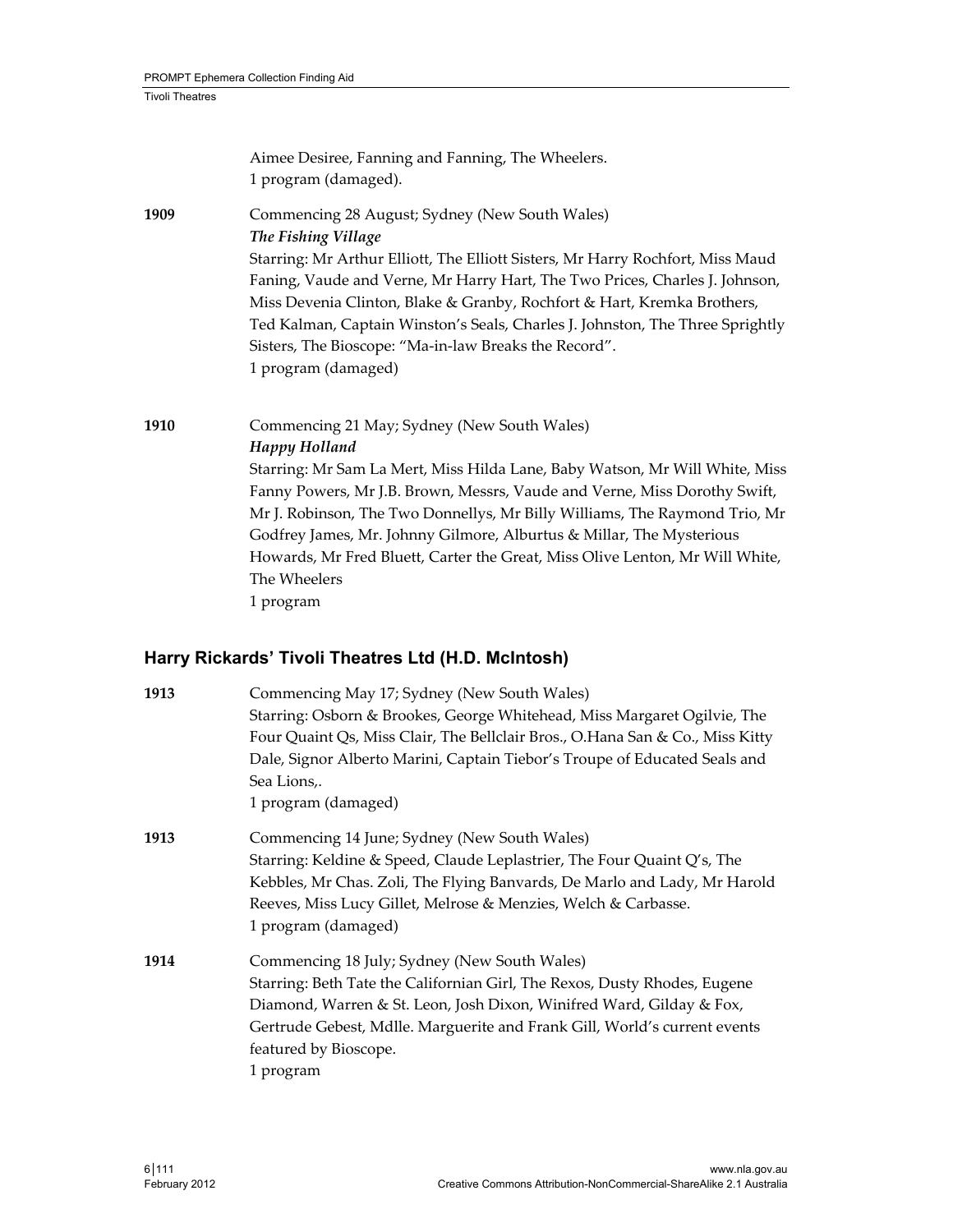| 1914 | Commencing 26 September: Sydney (New South Wales)<br>Starring: Mdlle. Fatima: "A night in the Harem", Paul Cinquevalli, Dusty<br>Rhodes, Wright & Dietrich, Carpati Bros., Rich & Galvin: England's fashion<br>plate dancers, Al Herman, Eugene Damond, Hammon and Wyatt: The<br>Original Australian Sandow Girls, Phil Kaufmann, Vaude & Verne, Marco &<br>Fanchon Wolff.<br>1 Program                                                                                                                                                                                                       |
|------|-----------------------------------------------------------------------------------------------------------------------------------------------------------------------------------------------------------------------------------------------------------------------------------------------------------------------------------------------------------------------------------------------------------------------------------------------------------------------------------------------------------------------------------------------------------------------------------------------|
| 1916 | Commencing 5 February: Sydney (New South Wales)<br><b>Tivoli Follies</b><br>Starring: The Throat Specialists, Peggy Ross, Billy Rego & Joe Hurley, The<br>Stargazers, Miss Thelma Raye, Miss Vera Pearce and Walter Weems, Jack<br>Cannot & Billy Rego, Brussels Concert Party and Mons Goosens, The New<br>Conductor, The Vaudeville Show Featuring George Welch, Miss Jean Keith,<br>Mdlle. Nadje, Frank Greene and Miss Peggy Peate, Sarto the Sorcerer (alias Jac<br>Can Not), Joe Hurley & Burglars, El Cleve, Jack La Vier, World current events<br>portrayed by Bioscope.<br>1 program |
| 1916 | Commencing 5 December; Melbourne (Victoria)<br><b>Tivoli Follies</b><br>Starring: Miss Vera Pearce, Miss Thelma Raye, Mr Jack Cannot, Mr Walter<br>Weems, "Florie", Mr George Welch, Mr Billy Rego, Miss Daisy & Mr Sydney<br>Yates, Mr Kelso Henderson, Misses Peggy Peat, Mollie Maguire, Miss Jean<br>Keith.<br>1 program                                                                                                                                                                                                                                                                  |
| 1916 | Commencing 30 December; Melbourne (Victoria)<br><b>Tivoli Follies</b><br>Starring: Miss Vera Pearce, Miss Thelma Raye, Mr Jack Cannot, Mr Walter<br>Weems, "Florie", Mr George Welch, Mr Billy Rego, Miss Daisy & Mr Sydney<br>Yates, Misses Peggy Peat, Mollie Maguire, Miss Jean Keith The Flying<br>Weavers, Mr Fred Bluett.                                                                                                                                                                                                                                                               |
| 1917 | Commencing 20 October, Melbourne (Victoria)<br>Mother Goose starring J.C. Mack<br><b>Favourite Follies</b><br>The Prince of Monte Carlo<br>Starring: Peggy Peat and Chorus, Daisy & Sydney Yates, George Welch & Billy<br>Rego, Miss Thelma Raye, Miss Doreen Thornton and Geo. Welch, We Four,<br>World's current events portrayed by Bioscope.<br>1 Program                                                                                                                                                                                                                                 |
| 1918 | Commencing 6 July; Melbourne (Victoria)<br><b>Time Please</b><br><b>Starring Barry Lupino</b>                                                                                                                                                                                                                                                                                                                                                                                                                                                                                                 |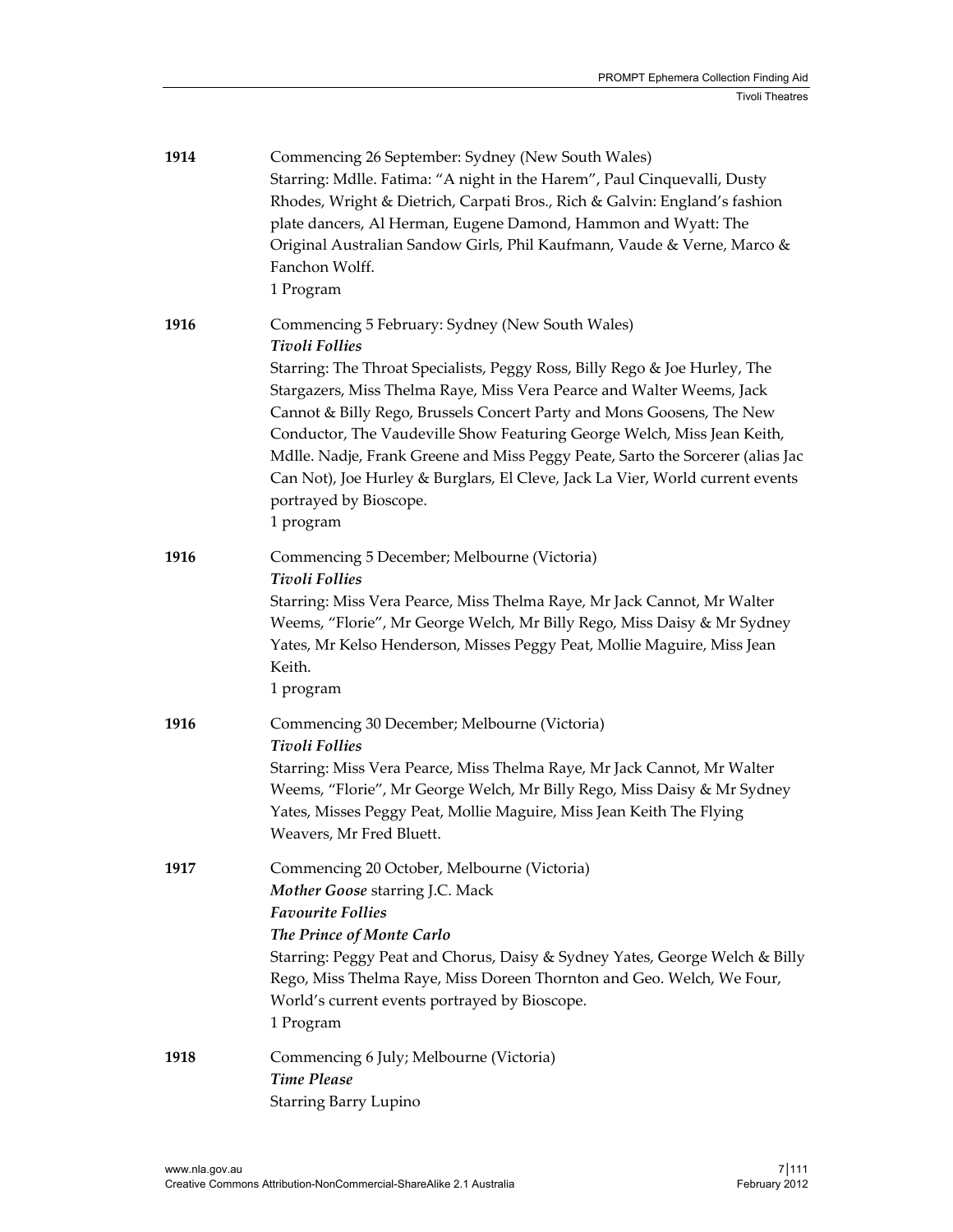### 1 program

| 1919 | Commencing 23 August; Sydney (New South Wales)<br>The Officers' Mess<br>Starring Vera Pearce, Ellis Holland, Claude Flemming, Bert Clarke<br>1 program                     |
|------|----------------------------------------------------------------------------------------------------------------------------------------------------------------------------|
| 1920 | Commencing March 13; Sydney (New South Wales)<br>Buzz-Buzz<br>Starring Minnie Love, Charles H. Workman<br>1 program                                                        |
| 1920 | Commencing 18 September; Sydney (New South Wales)<br>The Man From Toronto<br>Starring George Tully, Miss Marie Rignold<br>1 program                                        |
| 1920 | Commencing 30 October; Sydney (New South Wales)<br>The Girl for a Boy<br>Starring Miss Lee White and Clay Smith<br>Also: Bailey and Cowan with Estelle Davis<br>2 programs |

# **Harry Rickards' Tivoli Theatres Ltd (Harry G. Musgrove)**

| 1921 | Commencing 1 July; Sydney (New South Wales)<br>Celebrity Vaudeville<br>Starring: The Aerial Delsoes, Carne & Kelleway, Doris Gilham, Belle Pollard &<br>Walter Whyte, Malcolm Scott, Rejaeanne et Riquette, Golden Casket, Holden &<br>Graham, George Carney, Raynor & Roy<br>1 program                                                                                                |
|------|----------------------------------------------------------------------------------------------------------------------------------------------------------------------------------------------------------------------------------------------------------------------------------------------------------------------------------------------------------------------------------------|
| 1921 | Commencing 9 July; Melbourne (Victoria)<br>Big Show of Vaudeville De Luxe<br>Starring: Annette Kellerman, Messrs. Donnelly and Houle, Elveno Frampton<br>and Helen Hewitt, Jazz Kline and Dorothea Summers, Bert Wiggins and Tom<br>Newall, Harry Little and Les Ship, Stuart Barnes<br>Also: First National Picture, Passions Playground featuring Katherine<br>McDonald<br>1 program |
| 1921 | Commencing 6 August; Melbourne (Victoria)<br>Big Show of Vaudeville De Luxe<br>Starring: Annette Kellerman, Eleanor Frampton and Helen Hewitt, Tom                                                                                                                                                                                                                                     |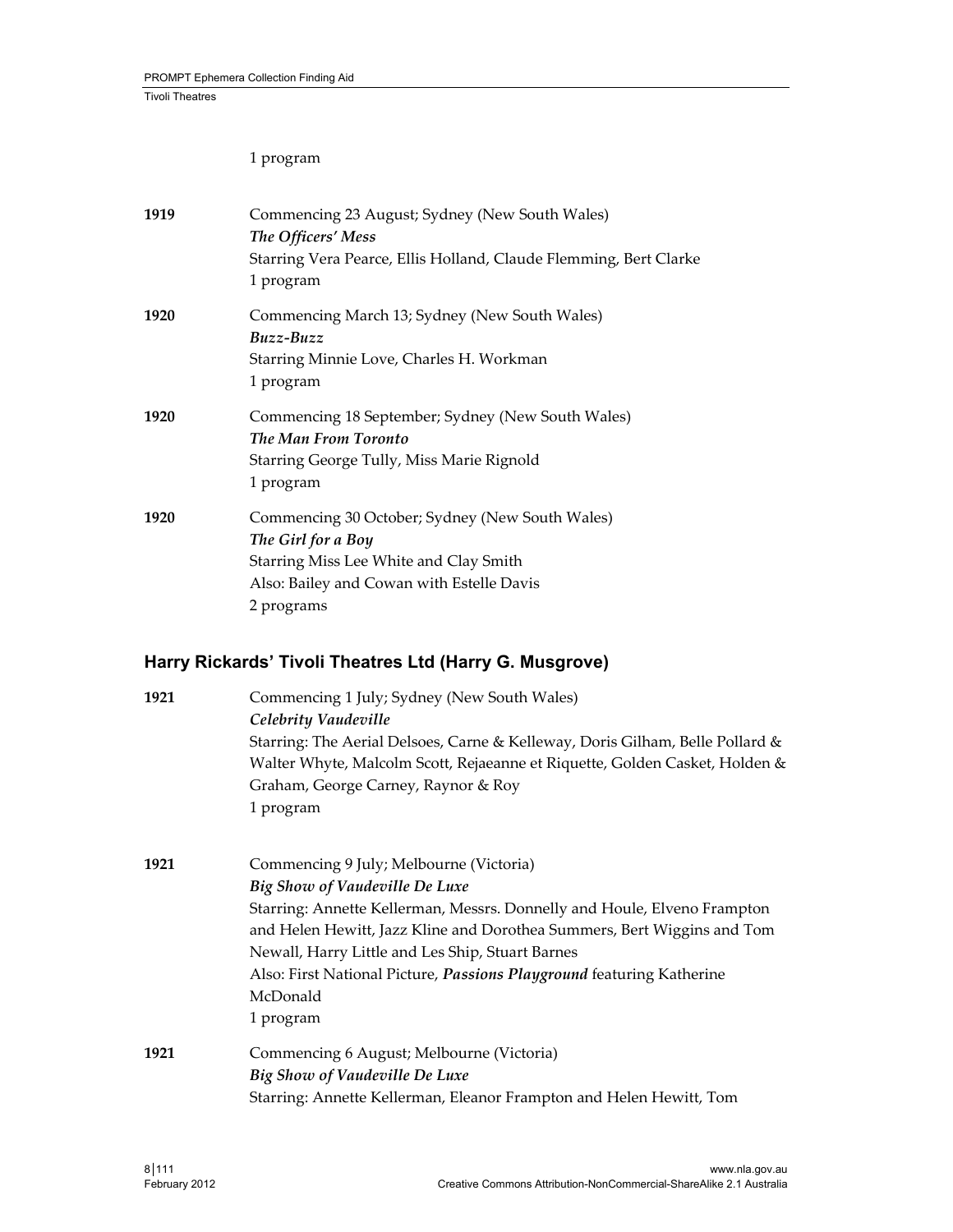|      | Donnelly, Messrs. Donnelly and Houle, Jazz Kline and Dorothea Summers,<br>Bert Wiggins and Tom Newall, Harry Little and Les Ship, Walter Houle<br>Also First National Picture, A Sleepless Knight featuring Mr and Mrs Carter de<br>Haven<br>1 program                                                                                                      |
|------|-------------------------------------------------------------------------------------------------------------------------------------------------------------------------------------------------------------------------------------------------------------------------------------------------------------------------------------------------------------|
| 1921 | Commencing 12 November; Sydney (New South Wales)<br>World-Star Vaudeville<br>Starring: Davis and Lea, Rene Esler, Nell Crane, The Two DD, Donald Stewart,<br>Maurice Sterndale, Just Meat!!!, Edna and Paul, Ada Cerito, Kelso Henderson<br>and Dorothy Hawtree, Chas. Zoli, The Darwinians                                                                 |
| 1921 | Commencing 10 December; Sydney (New South Wales)<br>World-Star Vaudeville<br>Starring: Harrington Reynolds Jr., Marcia Boulais, Jack Thompson, The Two<br>DD, Ridiculous Recco<br>The Frolics of 1921<br>Starring Leyland Hodgson, George Moon, Rene Barlee, Ethel Walker, Hector<br>St. Clair, Miss May Sharpe, Ernest Melvin, Enrico Toselli<br>1 program |
| 1922 | Commencing14 January; Sydney (New South Wales)<br>Celebrity Vaudeville<br>Starring: Harko, Carrie Lanceley and her Melody Maids, Barbara James, Bert<br>Gilbert and Miss Ivy Ray in A Dark White Horse, Togo, Ella Shields, Jack<br>Thomson, The Champion Ball-Puncher Brooklyn<br>1 program                                                                |
| 1922 | Commencing 29 April; Melbourne (Victoria)<br>Celebrity Vaudeville<br>Starring: Robt. Kerrs and his Tivoli Orchestra, Doody & Wright, Pollard &<br>Whyte, Franjacks, The Two Rascals, George Hird, Talbot O'Farrell, Alma and<br>Roy, Musical Shirleys,<br>1 program (loose cover                                                                            |
| 1922 | Commencing 15 July; Melbourne (Victoria)<br>Celebrity Vaudeville<br>Starring: Anna Brady & Laurie Dunn, Leo. Stirling, Madeline Rossiter, Rosie<br>Parkes and George Edwards, Fred Bluett, Éclair Bros. Wee George Wood,<br>Tilton and West, Girton College Girls, Raynor and Roy<br>1 program                                                              |
| 1922 | Commencing 22 July; Melbourne (Victoria)                                                                                                                                                                                                                                                                                                                    |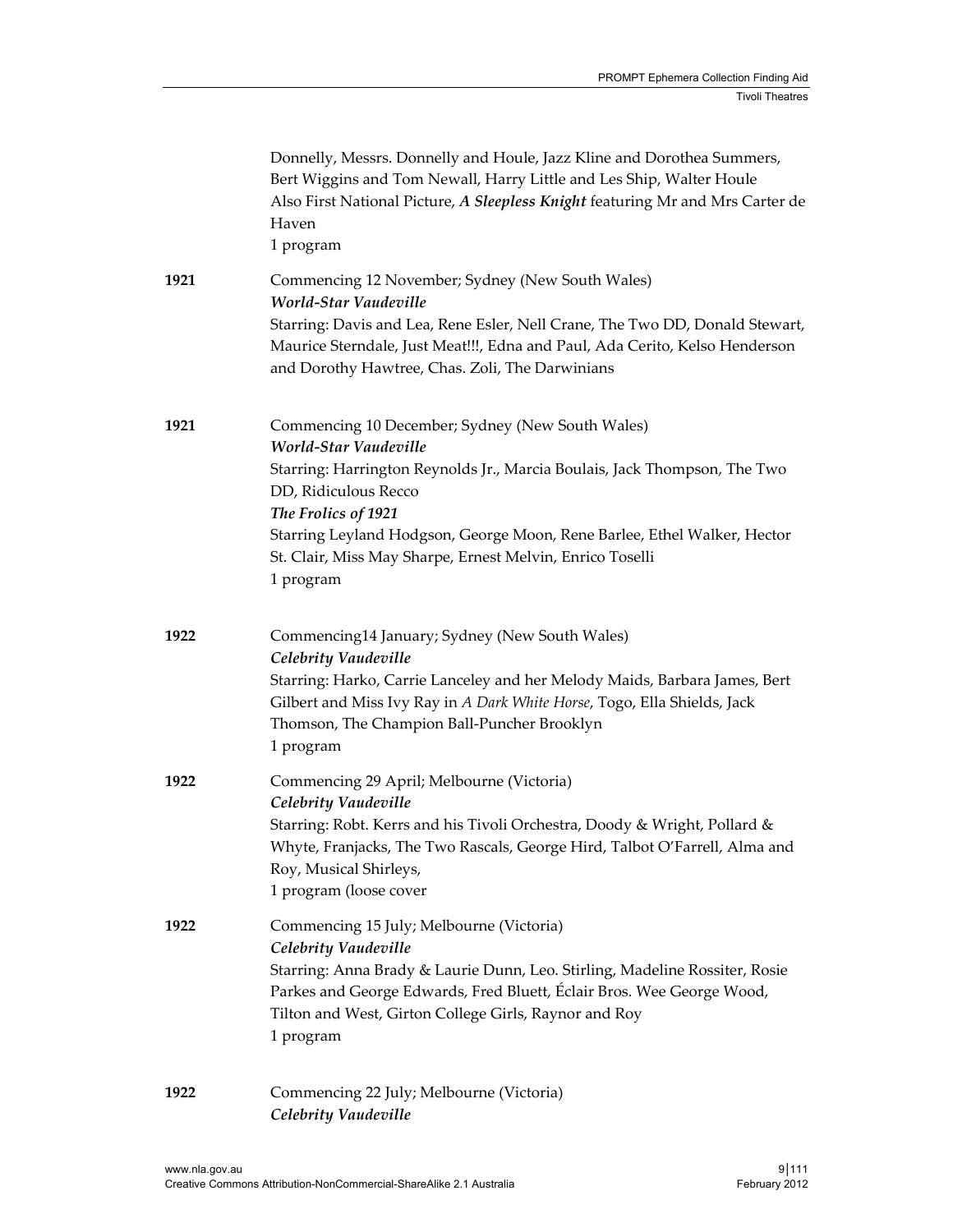|      | Starring: Raynor and Roy, Madeline Rossiter, Rosie Parkes and George<br>Edwards, Fred Bluett, Tilton and West, Wee Georgie Wood, Leo.<br>1 program                                                                                                             |
|------|----------------------------------------------------------------------------------------------------------------------------------------------------------------------------------------------------------------------------------------------------------------|
| 1922 | Commencing 29 July; Sydney (New South Wales)<br>Celebrity Vaudeville<br>Starring: Éclair Brothers, Sparking Mozelles, Elliott & Godley, Percy MacKay,<br>Ed. E. Ford, Harko, Miss Lee White and Clay Smith, Sam Barton<br>1 program (loose cover)              |
| 1922 | Commencing 16 September; Sydney (New South Wales)<br>Celebrity Vaudeville<br>Starring: Leo Stirling, Zoha D'arcy, Louis J. Seymour, Preston & Perrin, The<br>Winskills, Maggie Foster, Wee Georgie Wood, Madeline Rossiter, Abbott.<br>1 program (loose cover) |
| 1922 | Commencing 30 September; 1922; Melbourne (Victoria)<br>Celebrity Vaudeville<br>Starring: Sam Stern, Dulcie Hall, Leo Stirling, The Winskills, Ethel Hook,<br>Horace Jones & Partner, Gene Gerrard, Carne and Kelleway, Abbot<br>1 program                      |
| 1922 | Commencing 4 November; Melbourne (Victoria)<br>Celebrity Vaudeville<br>Starring: The Klentos, Dulcie Hall, Louis J. Seymour, Herbert La Martine,<br>Hunter and Bob, Miss Lee White and Clay Smith, Maggie Foster, Max and<br>Ray,<br>1 program (loose cover)   |
| 1922 | Commencing 11 November; Sydney (New South Wales)<br>Celebrity Vaudeville<br>Starring: Nellie Barnes, Lloyd & Raymond, Dulcie Hall, Horace Jones &<br>Partner, Miss Ethel Hook, Billy Maloney, Gene Gerrard, Verna Bain, Alma &<br>Roy<br>1 program             |
| 1922 | Commencing 9 December, 1922; Melbourne (Victoria)<br>Celebrity Vaudeville<br>Starring: Pinto, Billy Maloney, William Burr and Daphne Hope, The Monks of<br>St. Bernard, Decima & Eddie Maclean, Miss Ethel Hook, Gene Gerrard, Birtini<br>1 program            |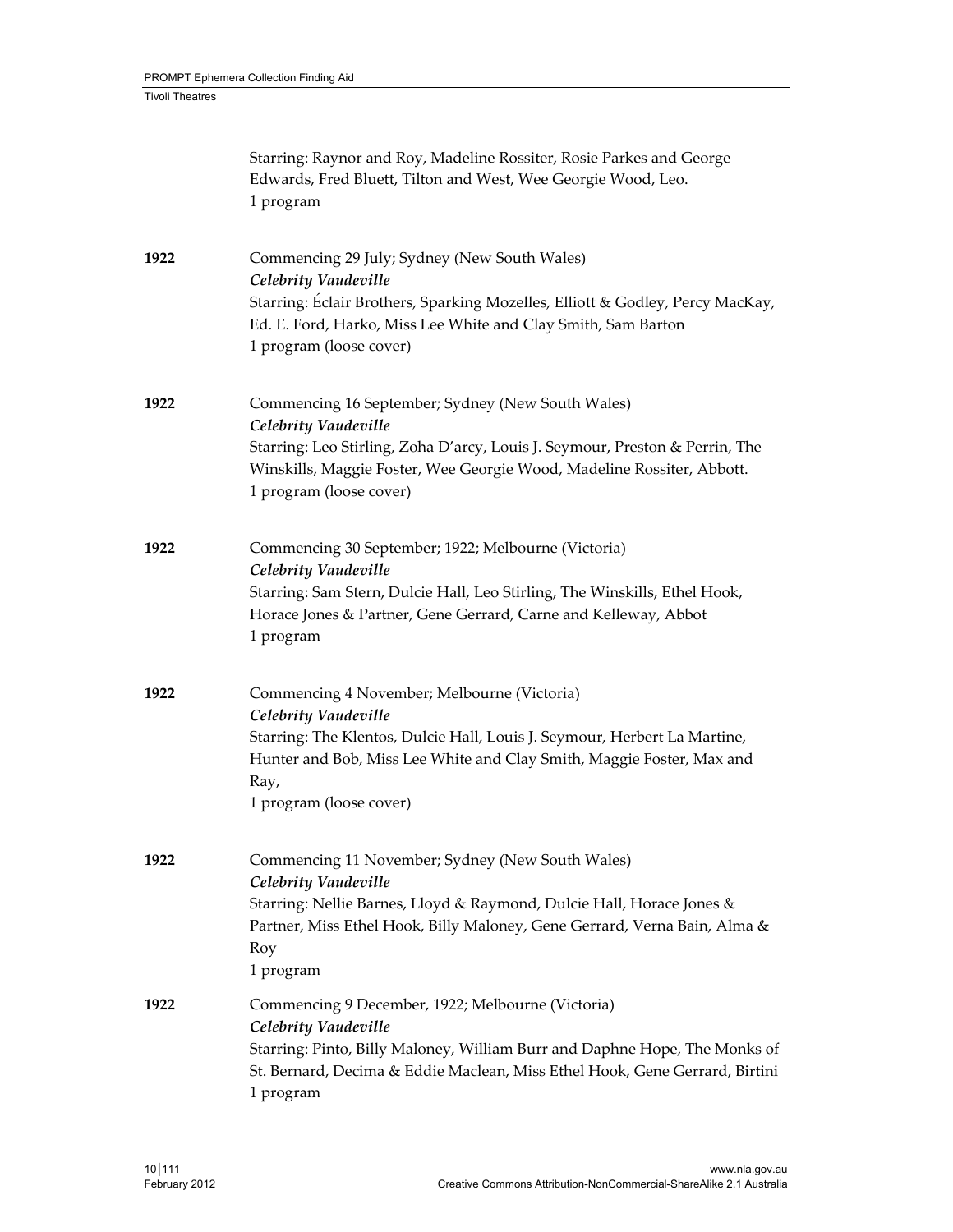| 1923 | Commencing 20 January; Melbourne (Victoria)<br>Celebrity Vaudeville<br>Starring: Dolinda the French Aerialist, Geaiks & Geaiks, Leonard Nelson,<br>Apdale's Zoological Circus, Birtini, Hector Napier the Human Spider, The<br>Gladiators Jas. Finlay and Louis Christiansen, Sturt Barnes, Eric Godley, Will<br>Collinson & Co.<br>1 program (with amendment to line-up pasted in) |
|------|-------------------------------------------------------------------------------------------------------------------------------------------------------------------------------------------------------------------------------------------------------------------------------------------------------------------------------------------------------------------------------------|
| 1923 | Commencing 17 February; Sydney (New South Wales)<br>Celebrity Vaudeville<br>Starring: Vida Sutton, The City Four, J.G. Taylor & Dorothy Summers, G.P.<br>Huntley, Eric Godley, Bert Maddison, Geaiks & Geaiks, Moon & Morris<br>1 program (loose pages)                                                                                                                             |
| 1923 | Commencing 24 February; Melbourne (Victoria)<br>Celebrity Vaudeville<br>Starring: La Ventura, Frank Bradley and Alice Hamilton, Albert Rees, Oswald<br>Bemand, Lola and Senia, Zellini, Gus McNaughton, Royal Southern Singers,<br>Les Eldons<br>1 program                                                                                                                          |
| 1923 | Commencing 24 March; Sydney (New South Wales)<br><b>Musgrove Celebrity Vaudeville</b><br>Starring: The Three Scamps and a Piano, Barbara James, The Gladiators, Gus<br>McNaughton with Jesse Sweet, Terpsichore, Maggie Foster, Eight Akabah<br>Arabs, Eric Godley, La Ventura<br>1 Program                                                                                         |
| 1923 | Commencing 31 March; Sydney (New South Wales)<br><b>Musgrove's Celebrity Vaudeville</b><br>Starring: The Glee Girls, The Gladiators, Gus McNaughton, Albert Rees, Eight<br>Akabar Arabs, Royal Southern Singers, Oswald Bemand, La Ventura in her<br>European specialty Fata Morgana<br>1 program                                                                                   |
| 1923 | Commencing 23 June; Melbourne (Victoria)<br>Musgrove's Celebrity Vaudeville<br>Starring: Mdlle. Barbarina, Conelius and Constance (the Riviera Dancers),<br>Oswald Bemand, Ristori & Partner, Lloyd and Montrose, Ruby Norton, David<br>Poole, The Three St. Leons<br>Includes advertisement for Ruby Norton's Song Competition (conducted by                                       |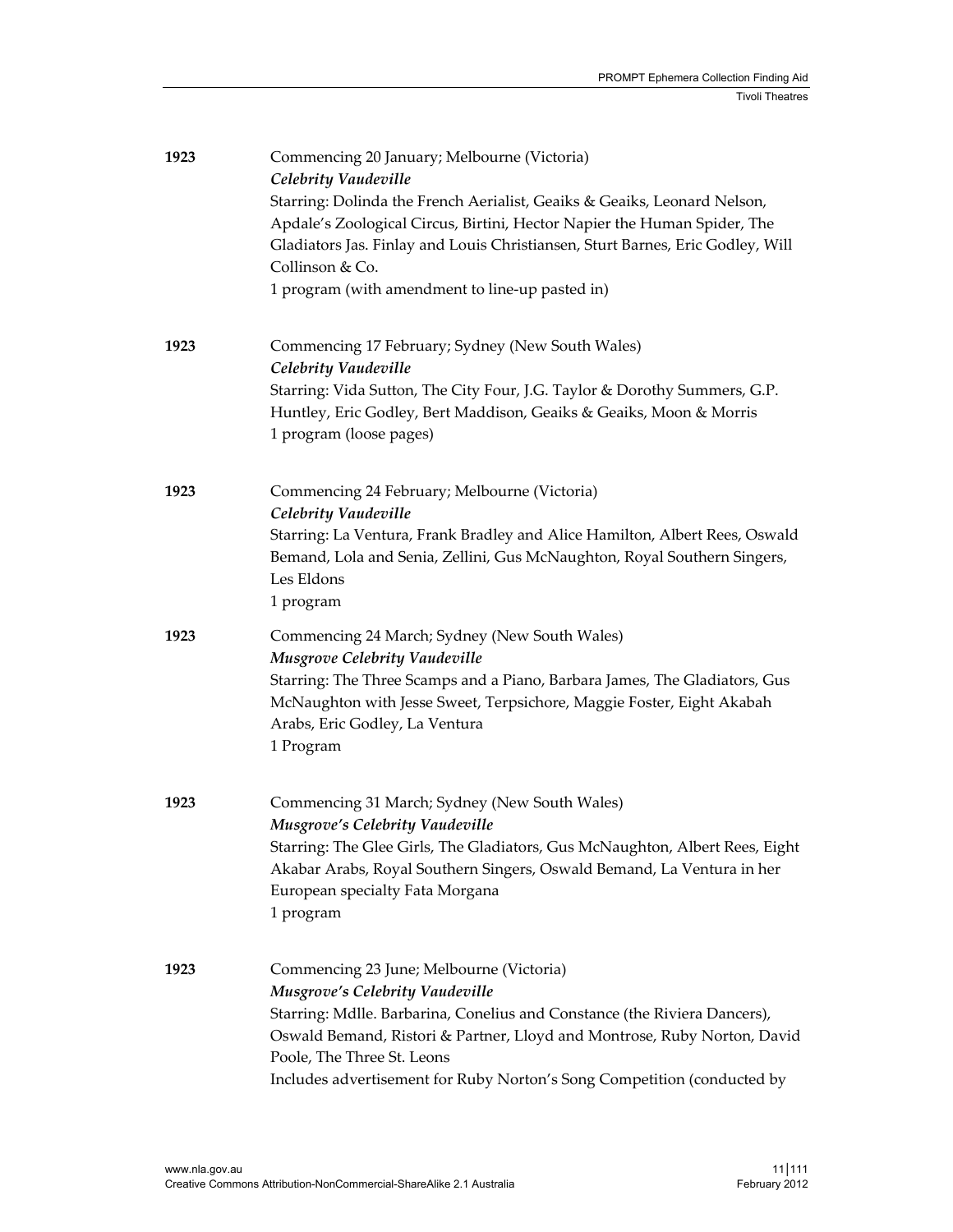|      | Musgrove's Theatres Pty Ltd.)<br>1 program                                                                                                                                                                                                                                                                                                             |
|------|--------------------------------------------------------------------------------------------------------------------------------------------------------------------------------------------------------------------------------------------------------------------------------------------------------------------------------------------------------|
| 1923 | Commencing 30 June; Melbourne (Victoria)<br><b>Musgrove's Celebrity Vaudeville</b><br>Starring: Conelius and Constance, Clement May, Audrey Knight, Tilton and<br>West, Miss Ruby Norton, David Poole, Three Carrs<br>Includes advertisement for Ruby Norton's Song Competition (conducted by<br>Musgrove's Theatres Pty Ltd.)<br>1 program            |
| 1923 | Commencing 4 August; Melbourne (Victoria)<br><b>Musgrove's Celebrity Vaudeville</b><br>Starring: Haywood and Hay, Dan Bros. and Sherry, Ernest Pitcher, Alan<br>Brooks, Eric J. Wood, Eileen and Marjorie, Herschel Henlere, Steppin and Scea<br>1 program (back pages not cut through)                                                                |
| 1923 | Commencing 13 October; Sydney (New South Wales)<br><b>Musgrove Celebrity Vaudeville</b><br>Starring: La Ventura, Dot O'Farrell, Tilton & West, Irene Magley & Monty<br>Wolf, Carvet and Verena, Ada Reeve, The Two Vagabonds, Long Tack Sam<br>Includes an advertisement re: the winning song in the Ruby Norton Song<br>Competition - "Croajingolong" |
| 1923 | Commencing 27 October; Melbourne (Victoria)<br><b>Musgrove's Celebrity Vaudeville</b><br>Starring: Hope Wallace and Mureen, Ethel Newman, Carvet and Verena, 5<br>Bailey & Cowan with Estelle Davis, Loch and Lamond, La Ventura, Niblo and<br>Doris, Long Tack Sam<br>1 program                                                                       |
| 1923 | Commencing 3 November; Melbourne (Victoria)<br><b>Musgrove's Celebrity Vaudeville</b><br>Starring: La Ventura, Ethel Newman, Niblo and Doris, 5 Bailey & Cowan with<br>Estelle Davis, Rene Magley and Monte Wolf, Long Tack Sam, Carvet and<br>Verena, Charlebert Bros.<br>1 program                                                                   |
| 1924 | Commencing 24 May; Melbourne (Victoria)<br><b>Musgrove's Celebrity Vaudeville</b><br>Starring: Lomas & Loffmann, The Philmers, Lance Fairfax & Vida Castles, Miss<br>Ruth Astor, Jock McKay, Jay Laurier, Rosie rifle & Co.<br>1 program                                                                                                               |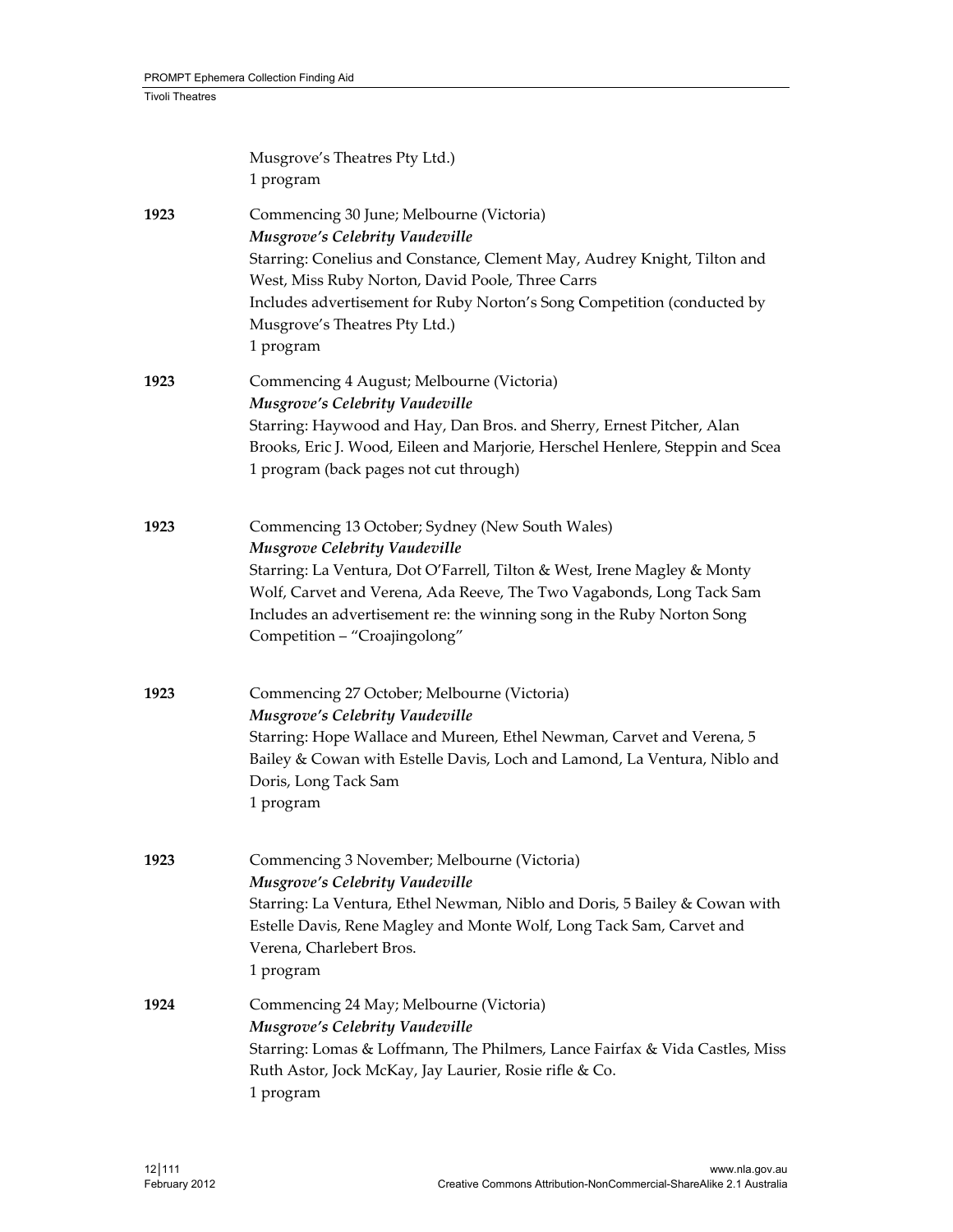| 1924 | Commencing 31 May; Melbourne (Victoria)<br>Musgrove's Celebrity Vaudeville<br>Starring: Lance Fairfax & Vida Castles, Tom E. Finglass, Tex. McLeod, Jay<br>Laurier assisted by Leslie James and Miss Kitty Elliott, Fran. Klint, Florence<br>Smithson, Jock McKay, The Leicardo Bros. (sic)<br>1 program |
|------|----------------------------------------------------------------------------------------------------------------------------------------------------------------------------------------------------------------------------------------------------------------------------------------------------------|
| 1924 | Commencing 28 June; Melbourne (Victoria)<br>Musgrove's Celebrity Vaudeville<br>Starring: George Castles and Signor Torzillo, General Ed. Lavine, Carr Lynn,<br>Hanlon Bros., Grace Christie, Miss Hetty King, Tex McLeod, The Lecardo Bros.<br>(sic)<br>1 program                                        |
| 1924 | Commencing 19 July; Sydney (New South Wales)<br>Celebrity Vaudeville<br>Starring: George Castles and Signor Torzillo, Jock McKay, Grace Christie,<br>"General" Ed. La Vine, Tex McLeod, Hetty King, Jack Cannot, The Lecardo<br>Bros.(sic)<br>1 program                                                  |
| 1924 | Commencing 2 August; Melbourne (Victoria)<br>Celebrity Vaudeville<br>Starring: Ray De Vere Trio, Grace Christie, Howard Rogers, Rosie Lloyd, Du<br>Calion, Chico and Chiquillo, Ashton Jarry, Estelle Rose, Noni and Horace<br>1 program                                                                 |
| 1924 | Commencing 6 September; Melbourne (Victoria)<br>Celebrity Vaudeville<br>Starring: Maggie Foster, Winter and Bunny, Charlotte Parry, Albert Whelan<br>1 program (Includes a loose flyer advertising Miss Charlotte Parry's<br>performance of Into the Light)                                              |
| 1924 | Commencing 13 September; Sydney (New South Wales)<br>Celebrity Vaudeville<br>Starring: Elsa Brull & Arthur Hemsley, Jack Hooker & Reita Nugent, Marie<br>Burke & Arthur Klein, Du Calion, Peter Donald & Meta Carson, Irene Franklin,<br>Rene Riano, Cardini<br>1 program                                |
| 1924 | Commencing 20 September; Sydney (New South Wales)<br>Celebrity Vaudeville<br>Starring: Elsa Brull & Arthur Hemsley, Cardini, Marie Burke & Arthur Klein,<br>Albert Whelan, Peter Donald & Meta Carson, Bert Errol, Maggie Foster,<br>Weynon & Co.<br>1 program                                           |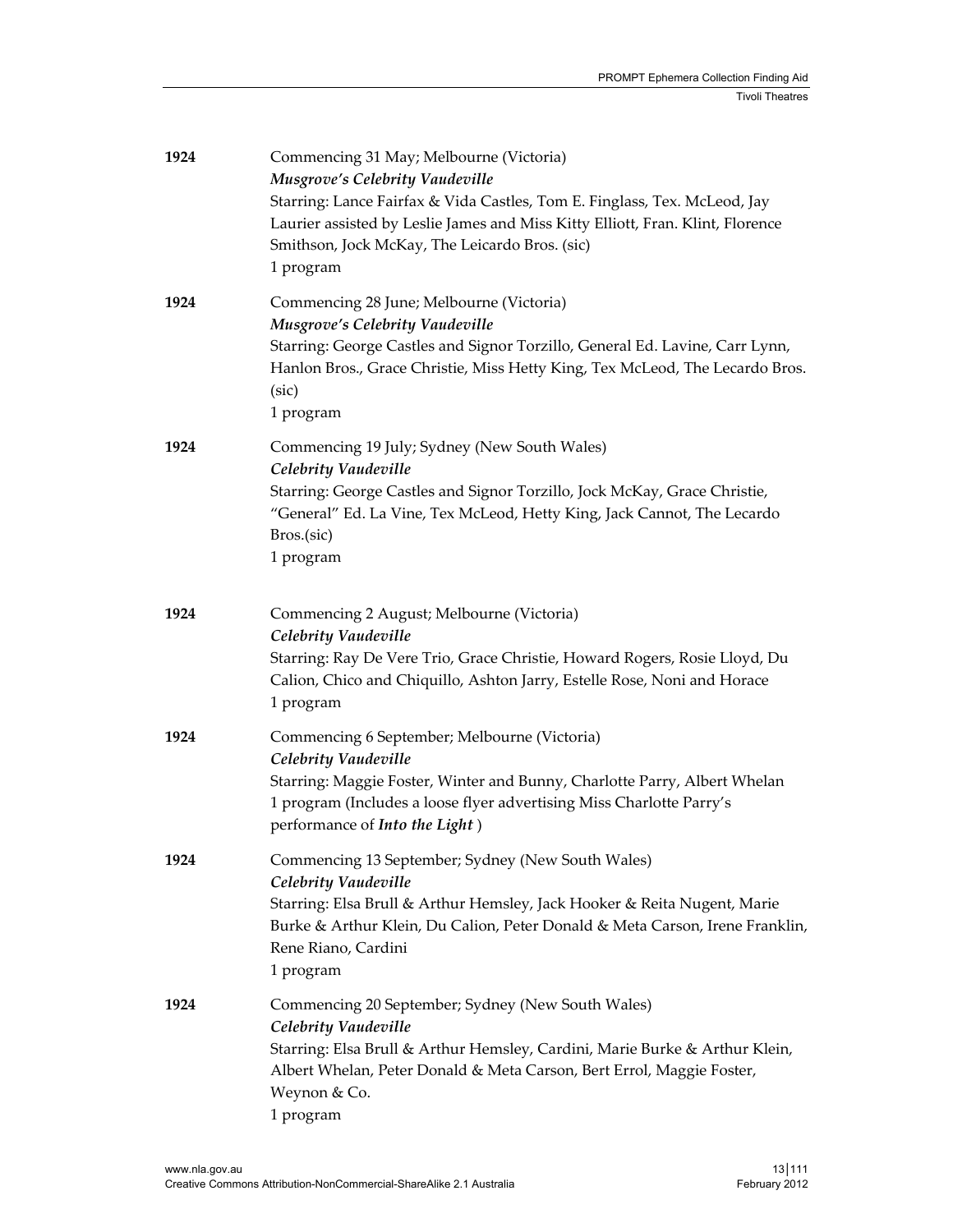| 1924 | Commencing 18 October; Sydney (New South Wales)<br>Celebrity Vaudeville<br>Starring: Baby Keir, Mr Hymack, Reg. Wentworth, Beryl Beresford with Leslie<br>Hinton, Walter Weems, Hilda Glyder, Harry Weldon, S. W. Wyndham<br>Starring Baby Keir, Mr Hymack  et al                 |
|------|-----------------------------------------------------------------------------------------------------------------------------------------------------------------------------------------------------------------------------------------------------------------------------------|
| 1924 | Commencing 1 November; Sydney (New South Wales)<br>Celebrity Vaudeville<br>Starring: Baby Keir, Rich Hayes, Dorothy Varick, Bert Levy, S.W. Wyndham,<br>Alice Lloyd, Winter and Bunny, J.C. Williamson's Royal Jazz Band<br>1 program                                             |
| 1925 | Commencing 17 January; Sydney (New South Wales)<br>Celebrity Vaudeville<br>Starring: Oswald Williams, Van Cello and Mary, Hilda Glyder, Novelle<br>Brothers, Harry Weldon, Versatile Three, Rupert Ingalese<br>1 program                                                          |
| 1925 | Commencing 21 February; Sydney (New South Wales)<br>Celebrity Vaudeville<br>Starring: The Daros, Foster and Ninon, Henry and Edgar Martell, Moran and<br>Wiser, Tom Brown and His Original Six Brown Brothers, W.V. Robinson, The<br>Original Dewers, Violet Lester,<br>1 program |
| 1925 | Commencing 4 April; Melbourne (Victoria)<br>Celebrity Vaudeville<br>Starring: Foster & Ninon, Henry De Bray, Four Jolly Scots, Moran & Wiser,<br>Clement May, The Two Rascals, Barclay, The Dewars<br>2 Programs                                                                  |
| 1925 | Commencing 1 August; Melbourne (Victoria)<br>Celebrity Vaudeville<br>Starring: Alton Sisters, Jones and Raine, Syd. Moorehouse, Gus. Fowler, The<br>Big Four, Harry Green in George Washington Cohen, Will Fyfe<br>1 program                                                      |
| 1925 | Commencing 27 June; Melbourne (Victoria)<br>Celebrity Vaudeville<br>Starring: Jay Whidden, Zoronda La Belle, Fred Bluett, Wish Wynne, Aldor<br>Trio, Nora, Jane and Karl, Ernest Hastings, Keith Desmond, Bradley's Monkey<br>Orchestra<br>1 program                              |
| 1925 | Commencing 8 August; Melbourne (Victoria)<br>Celebrity Vaudeville                                                                                                                                                                                                                 |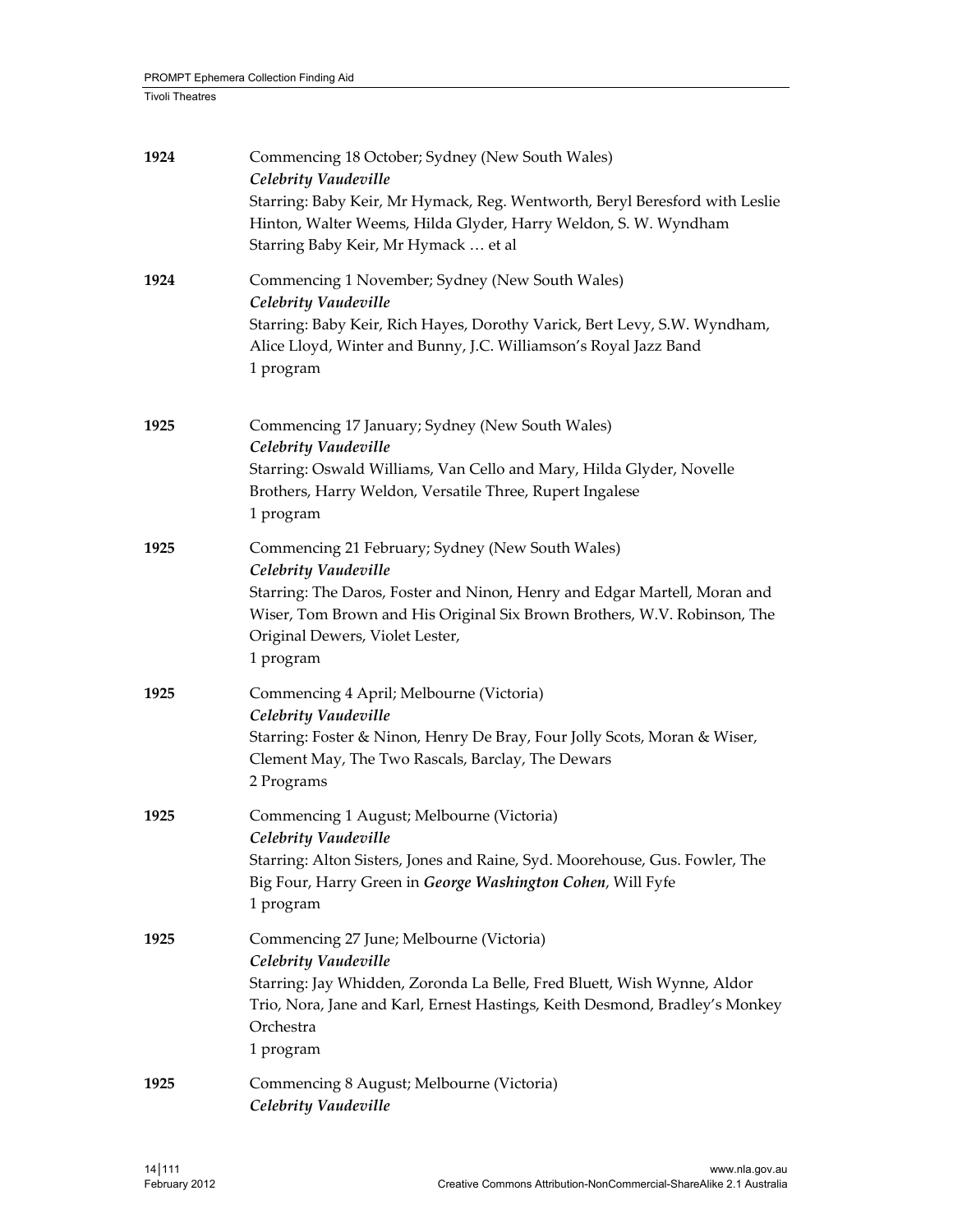|      | Starring: Vaulto and Eric, Jones and Raine, Reg. Wykeham & Co. with Pressy<br>Preston, The Big Four, Madeline Rossiter, Will Fyffe, Gus. Fowler, Clemo and<br><b>Brady</b><br>1 program                                                                                    |
|------|----------------------------------------------------------------------------------------------------------------------------------------------------------------------------------------------------------------------------------------------------------------------------|
| 1925 | Commencing 29 August; Melbourne (Victoria)<br>Celebrity Vaudeville<br>Starring: Iris and Phyllis, Reg. Wykeham & Co. with Pressy Preston, Athol Tier<br>and Peggy Ross, Milton Hayes, Victor Baxter, Will Fyfe, Chris Charlton<br>1 program                                |
| 1925 | Commencing 19 September; Sydney (New South Wales)<br>Celebrity Vaudeville<br>Starring: Aesop's Fables, Fantasi, Jones and Raine, Willie Woltard, Ernest<br>Hastings, Tier and Ross, Maurice Diamond, and His Big Girl Show, Scott<br>Sanders, Betty and Babs,<br>1 program |
| 1925 | Commencing 26 September; Melbourne (Victoria)<br>Celebrity Vaudeville<br>Starring: Two Midgets, The Real Stirlings, Lee Mason, The Three Swifts, Gus<br>Fowler, Neil McKay, Herschel Henlere<br>1 program                                                                  |
| 1925 | Commencing 3 October: Sydney (New South Wales)<br>Celebrity Vaudeville<br>Starring: Aesop's Fables, A Songologue Surprise, Reg. Wykeham and Co., Tier<br>and Ross, Maurice Diamond, The Real Stirlings, Will Fyffe, Willie Woltard,<br>1 program                           |
| 1925 | Commencing 19 October; Sydney (New South Wales)<br>Celebrity Vaudeville<br>Starring: Aesop's fables, A Songologue Surprise, Lee Mason, Rupert Hazell,<br>Jennie Benson, The Real Sterlings, Herschel Henlere, The Big Four, Preston &<br>Gennett<br>1 program              |
| 1925 | Commencing 23 November; Melbourne (Victoria)<br>Celebrity Vaudeville<br>Starring: Genevieve Davis, Peel and Curtis, Jennie Benson, The Astleys,<br>Aesop's Fable, Herschel Henlere, Rupert Hazell, The Tivoli Quartette<br>1 program                                       |
| 1925 | Commencing 7 December; Melbourne (Victoria)<br>Celebrity Vaudeville<br>Starring: Ye Olde Nigger Minstrel Show (starring Will Whitburn, Charles Pope,<br>Andrew Higginson), Dorothy Brown, Peel and Curtis, Jennie Benson, Katrina                                          |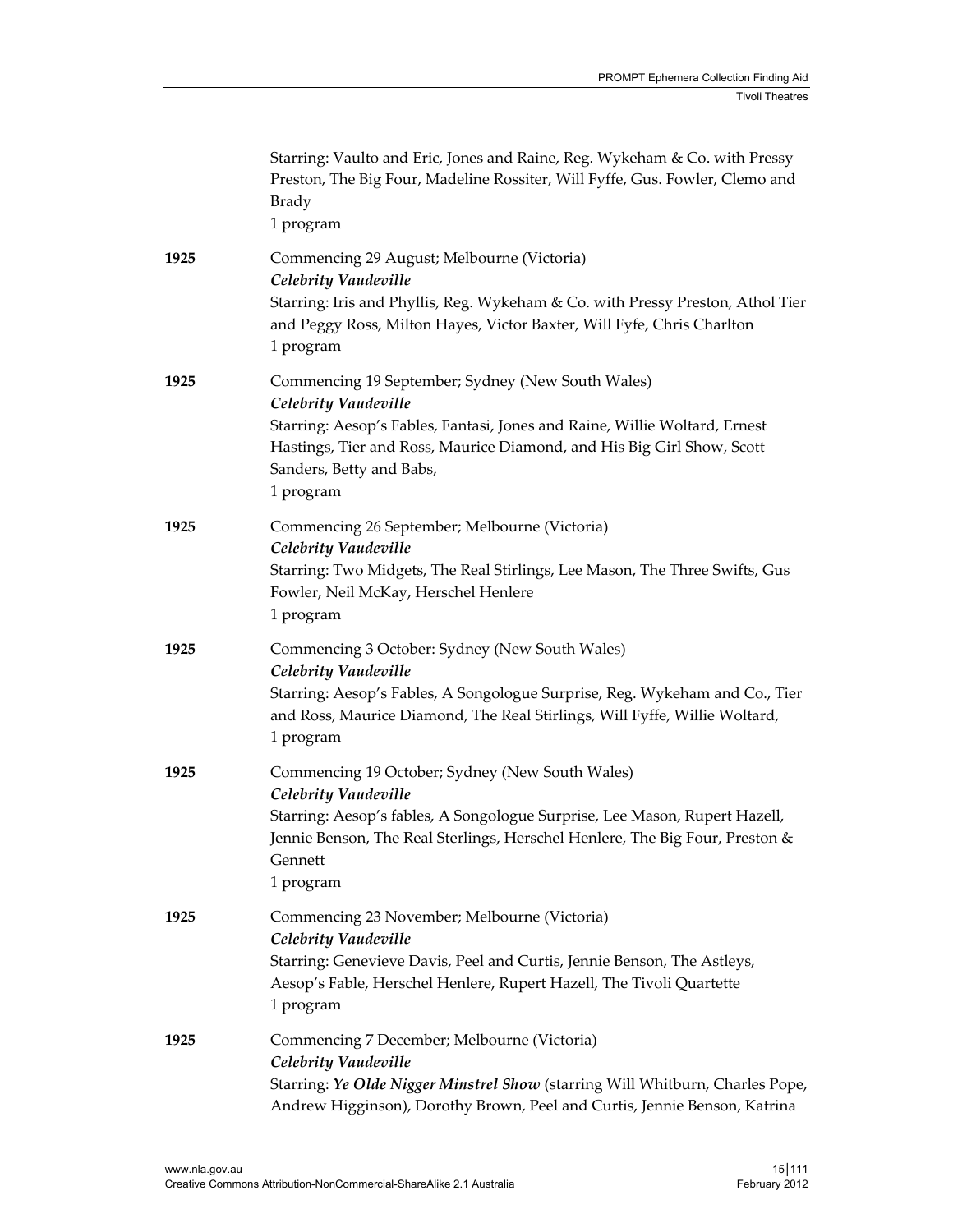|      | and Joan, Walter Nilsson, Alton Sisters<br>1 program                                                                                                                                                                                                                                                                                                                |
|------|---------------------------------------------------------------------------------------------------------------------------------------------------------------------------------------------------------------------------------------------------------------------------------------------------------------------------------------------------------------------|
| 1926 | Commencing 18 January; Sydney (New South Wales)<br>Celebrity Vaudeville<br>Starring: Aesop's Fables, Elroy, Leo Darnton, Katrina and Joan, Billy Maloney,<br>Seven Hollanders, The Four Sheiks, Lily Morris, Ralph Holbein, The Classical<br>Flemings<br>1 program                                                                                                  |
| 1926 | Commencing 10 May; Sydney (New South Wales<br>Celebrity Vaudeville<br>Starring: Aesop's Fables, A Songologue Surprise, Van Dock, Fred Bluett and<br>Mo (Roy Rene), Billy Judge, Jackie the talking seal comedian, Fransky,<br>Raymond Ellis, Rigoletto Brothers & Swanston Sisters, The Big Four, Valentine<br>& Bell<br>1 combined magazine/program (Vol. 1:No. 8) |
| 1926 | Commencing 7 June; Sydney (New South Wales)<br>Celebrity Vaudeville<br>Starring: Aesop's Fables, Van Dock, Betty Blackburn, Torzillo & Peerless,<br>George Gee, The Ghezzis, Brian Lawrance, Coram and Jerry, Rex Story & Lee<br>Rose<br>1 combined magazine/program (Vol. 1: No. 12)                                                                               |
| 1926 | Commencing 5 July; Melbourne (Victoria)<br>Celebrity Vaudeville<br>Starring: Van Dock, Bruce Green, Katrina and Joan, The Ghezzzis, Leonard<br>Gautier and His Canine Bricklayers, Billy Barclay and Partner, Coram with<br>Jerry, Baggett and Sheldon, Niobe the Mermaid<br>1 program                                                                              |
| 1926 | Commencing 26 July; Melbourne (Victoria)<br>Celebrity Vaudeville<br>Starring: Rex Story and Rose Lee, Niobe the Mermaid, Edward Cahill and<br>George Brooke, Ben Osborne & Nellie Perryer, Aesop's Fables, Baggett and<br>Sheldon, Frankie Heath, Christo and Shand, Leah Maid of the Mist<br>1 program                                                             |
| 1926 | Commencing 16 August; Sydney (New South Wales)<br>Celebrity Vaudeville<br>Starring: Francois the Globe Trotter, Edward Cahill and George Brooke, Athol<br>Tier with Peggy Ross, Coram and Jerry, Niobe the Mermaid, Southern<br>Plantation Revue, Bluett and Mo (Roy Rene), Baggott & Sheldon<br>1 combined magazine/program (Vol. 1:No. 22))                       |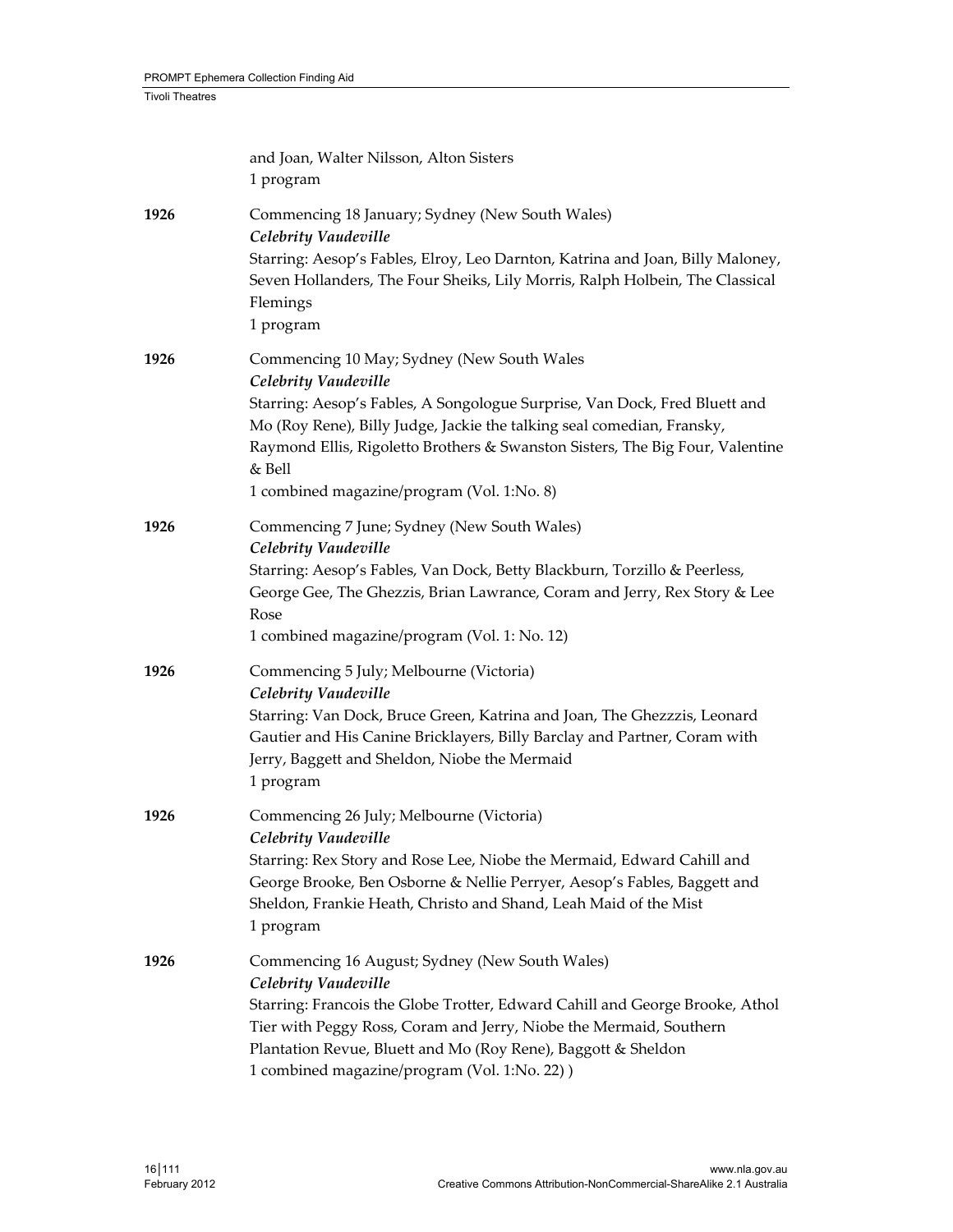| 1926 | Commencing 23 August; Melbourne (Victoria)<br>Celebrity Vaudeville<br>Starring: The Prince Sisters, Arthur and Darling, Rupert Hazell, Joe Sheftell's<br>Southern Plantation Revue, Aesop's Fables, George Lee, Frankie Heath, Ben<br>Osborne and Nellie Perryer, Monroe Bros<br>1 program                                                     |
|------|------------------------------------------------------------------------------------------------------------------------------------------------------------------------------------------------------------------------------------------------------------------------------------------------------------------------------------------------|
| 1926 | Commencing 25 October; Melbourne (Victoria)<br>Celebrity Vaudeville<br>Starring: Imito, Three Equals, Brodi and Dech, Jack Merlin, Van Dock, Henry<br>Santrey with Harry and Anne Seymour, Aesop's Fables<br>1 program                                                                                                                         |
| 1926 | Commencing 1 November; Melbourne (Victoria)<br>Celebrity Vaudeville<br>Starring: Bruce Green, Brodi and Dech, Edmund and Lavelle, Leopoldi, Jack<br>Merlin, Henry Santrey with Harry and Anna Seymour, Aesop's Fables<br>1 program                                                                                                             |
| 1926 | Commencing 8 November; Sydney (New South Wales)<br>Celebrity Vaudeville<br>Starring: Aesop's Fables, Mazeppa the Posing Horse, Oreste Preso, Jerry & Co.,<br>The Big Four, Zoe Delphine & Co., Pitcher & Parker, Joe Sheftell's Southern<br>Revue, Estelle Fratus, The Three Equals<br>1 combined magazine/program (Vol. 1: No. 34))           |
| 1926 | Commencing 20 December; Sydney (New South Wales)<br>Celebrity Vaudeville<br>Starring: Aesop's Fables, Farrell & Massey, Jean Barrios, George Gee, The<br>Aerial Smiths, Francois, Little Tich, Jones and Raines, Three Longfields,<br>2 combined magazine/programs (Vol. 1:No. 40)                                                             |
| 1927 | Commencing 3 January; Sydney (New South Wales)<br>Celebrity Vaudeville<br>Starring: Aesop's Fables, Daisy Yates and York Gray, Brian Lawrence, The<br>Stavannys, Edward Moore and Emil Shy, Edmunds & Lavelle, Henry Santrey<br>1 combined magazine/program (Vol. 1, No. 42)                                                                   |
| 1927 | Commencing 29 January; Sydney (New South Wales)<br>Celebrity Vaudeville<br>Starring: Aesop's Fables, The Lee Sisters, The Brennans, Johnnie Clarke & Co.,<br>M'lle. Jean's Educated Cats and Rats, Len Maurice, Sanoyoa Valencia, Bluett<br>and Mo, Francis J. Haney's Revuette, The Longfields<br>1 combined magazine/program (Vol. 1:No. 46) |
| 1927 | Commencing31 January; Melbourne (Victoria)<br>Celebrity Vaudeville                                                                                                                                                                                                                                                                             |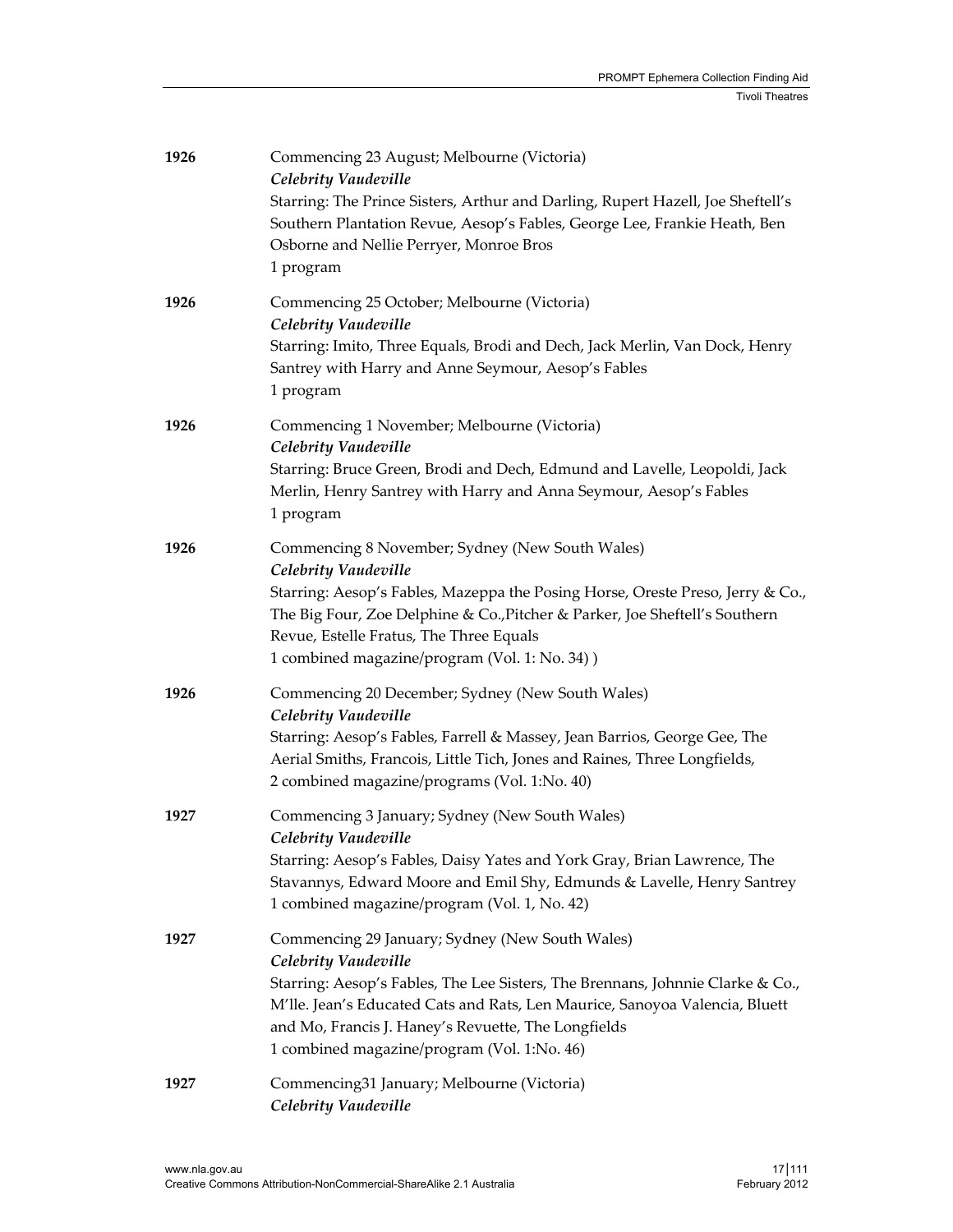|      | Starring: Francois, Edward Moore and Emil Shy, Gerrardo and Adair, Don<br>Alfonso Zelaya, The Beautiful Young Australian Poseuse "Protea", Zoe<br>Delphine and Co., Wallace and Gennette, Ole Olsen and Chic Johnston<br>1 program                                                                                                                          |
|------|-------------------------------------------------------------------------------------------------------------------------------------------------------------------------------------------------------------------------------------------------------------------------------------------------------------------------------------------------------------|
| 1927 | Commencing 14 March; Sydney (New South Wales)<br>Celebrity Vaudeville<br>Starring: Aesop's Fables, Dixon & O'Brien, Three Lordens, Frederick Sylvester<br>and His Nephews, Don Alfonso Zelaya, Ole Olsen and Chick Johnson, Les<br>Zenga Freres, Paddy Saunders<br>1 combined magazine/program (Vol. 1:No. 51))                                             |
| 1927 | Commencing 14 March; Melbourne VIC<br>Celebrity Vaudeville<br>Starring: Manelli, The Brennans, Mantell's Mannikins, Les Athenas, Tom Kelly,<br>B.N. Lewin, The Original Cansinos, Sid Beck, The Kong Sing Wah Troupe of<br>Chinese Wonderworkers                                                                                                            |
| 1927 | Commencing 22 August; Melbourne (Victoria)<br>Celebrity Vaudeville<br>Starring: Harold and Willa Brown, Achilles Newman, Fink and Ayres, Ray<br>Vaughan, Sid Burchell, The Tivoli Revels with Olsen and Johnson<br>1 program                                                                                                                                |
| 1927 | Commencing19 September; Sydney (New South Wales)<br>Celebrity Vaudeville<br>Starring: Aesop's Fables, Sheila and Gwen, Bown and Willa, Margo Ramage<br>and Her Dolls, Sam the Saxophone Man, Charlie King and Flo Benson, Alexis<br>Dolinoff and Nina Devitt, George Carney, Rich and Adair, Fink and Ayres<br>1 combined magazine/program (Vol. 2:No. 26)) |
| 1927 | Commencing 26 September; Melbourne (Victoria)<br>Celebrity Vaudeville<br>Bright and Carlyon, Russo & Bradford, Briants, Edith Clifford, Paddy<br>Saunders, Hettie King, Rich & Adair, Ghezzy Bros.<br>1 program                                                                                                                                             |
| 1927 | Commencing 19 November; Melbourne (Victoria)<br>Celebrity Vaudeville<br>Starring: The Cavanaghs, Charlie King and Flo Benson, Synco-Revellers, Owen<br>McGiveney, Armstrong and Phelps, Angel Bros.<br>1 program                                                                                                                                            |
| 1928 | Commencing 9 January; Melbourne (Victoria)<br>Celebrity Vaudeville<br>Starring: Songologue with Robert Molyneaux, Chrissie and Daly Rupert<br>Hazell, with Elsie Day, Max Moritz and Akka the Famous Monkey Comedians,                                                                                                                                      |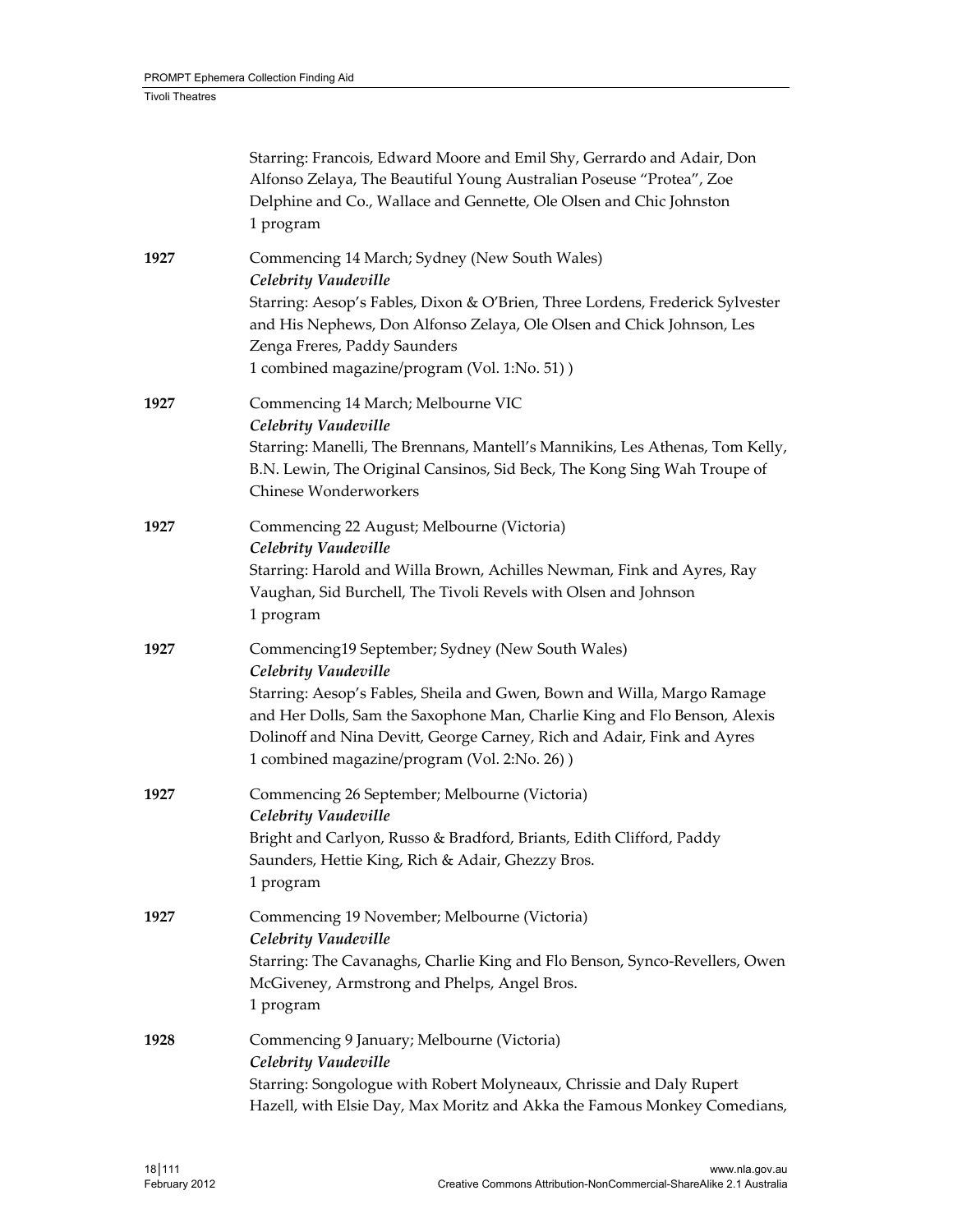|      | Mario, Ann Suter, Owen McGiveney, Cycling Duffys<br>1 program                                                                                                                                                                                                                                                                                        |
|------|------------------------------------------------------------------------------------------------------------------------------------------------------------------------------------------------------------------------------------------------------------------------------------------------------------------------------------------------------|
| 1928 | Commencing 16 January; Melbourne (Victoria)<br>Celebrity Vaudeville<br>Starring: The Clevere Troupe (Gypsy Tumblers), Chrissy and Daly, Rupert<br>Hazell, Owen McGiveney, Mario, Ann Suter, Cycling Duffys, Herbert<br>Lamartine and Teddy Sherry, The Wager<br>1 program                                                                            |
| 1928 | Commencing 18 June; Melbourne (Victoria)<br>Celebrity Vaudeville<br>Starring: Hazel Stallings, Irving Rose, Mardo and Wynne, Shishtl's Original<br>Comical Wonderettes, Florrie Le Vere, Jackie Collier and Sister, Bob Barlowe,<br>Captain Winston's Water Lions and Diving Nymphs, Andrea Meazza and<br>Jeanne Adrienne, J.J. Collins<br>1 program |
| 1928 | Commencing 29 October; Melbourne (Victoria)<br>Celebrity Vaudeville<br>Starring: France Reed (Royal Guard), Tom Mahoney, Con Kenna, Hector St<br>Clair, Barbette, Frank Harwood, Amoras and Janet, Long Tack Sam<br>1 program                                                                                                                        |
| 1928 | Commencing 24 December; Sydney (New South Wales)<br>Celebrity Vaudeville<br>Starring: Aesop's Latest Fable, Story and Garcia, Amoros and Jeanette, Marcel<br>and Minka, Florence Mack, The Flying Whartons, The New Tivoli Ballet, Con<br>Kenna and His Pilot, Leo Darnton<br>1 combined magazine/program (Vol. 3:No. 98))                           |
| 1929 | Commencing 25 February: Melbourne (Victoria)<br>Celebrity Vaudeville<br>Starring: Allegro Bros. Murray Parker, Ashton Jarry, Brogan Bros., The<br>Metropolitan Grand Opera Stars, The Two Daveys, Syd Roy's Lyricals, Sammy<br>Shields, Mack and La Rue<br>1 program                                                                                 |
| 1929 | Commencing 25 February; Sydney (New South Wales)<br>Celebrity Vaudeville<br>Starring: Pathe News Gazette, Con Kenna and His Pilot, Reginald Sharland<br>and Co., Dunio and Gegna, Jack Barty, Adele Crane, Jules and Nina Garrison,<br>Kitson and Mayer, Patillo and Pesco<br>1 combined magazine/program (Vol. 4:No. 107)                           |
| 1929 | Commencing6 May; Melbourne (Victoria)<br>Celebrity Vaudeville                                                                                                                                                                                                                                                                                        |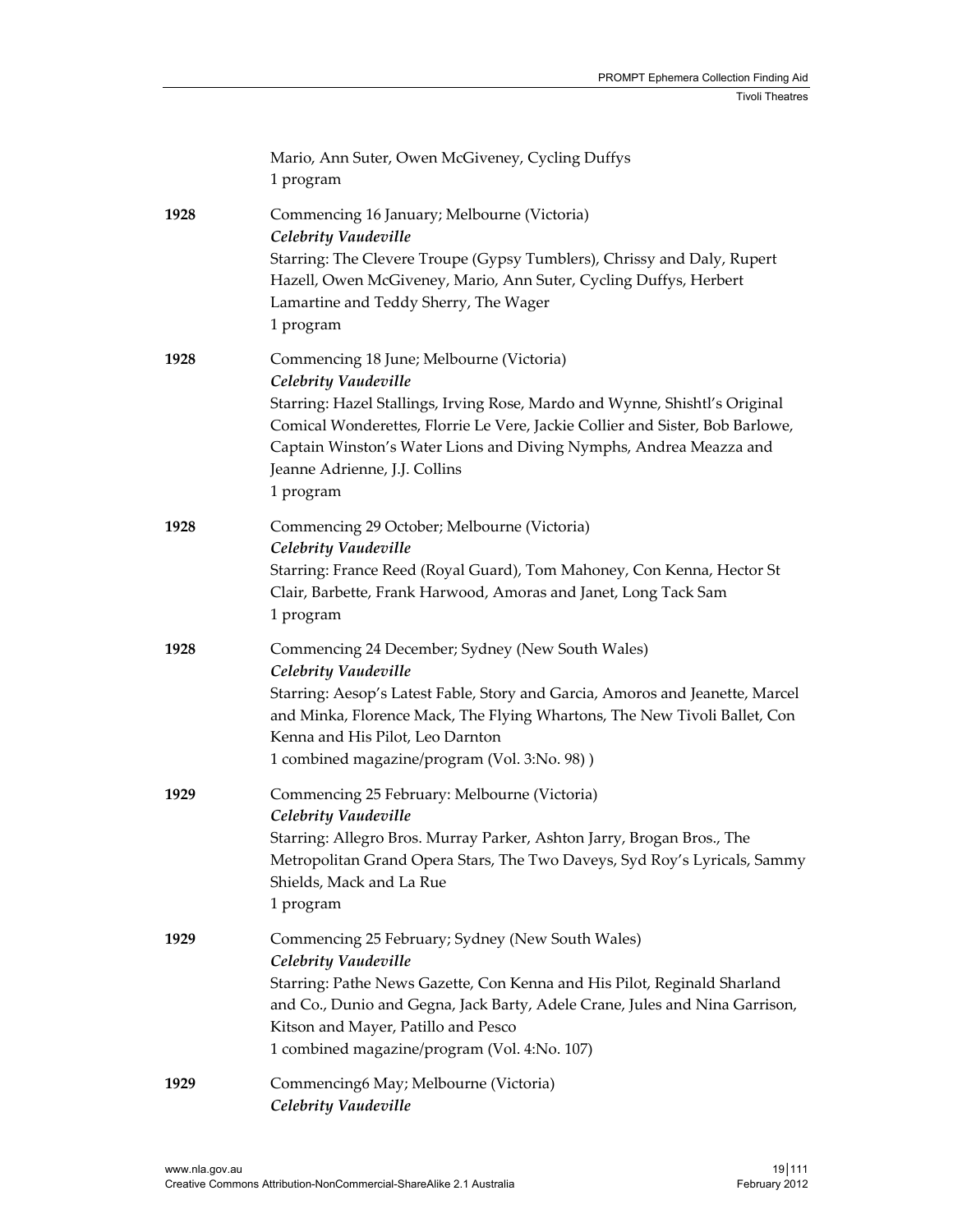|      | Starring: Perrill & Bonzo, Murray Parker, Mack & La Rue, Howard & King,       |
|------|-------------------------------------------------------------------------------|
|      | Bury's Stars, Vivian & Walters, Sharon De Vries & Co., Jean Florian, Hawaiian |
|      | Duo                                                                           |
|      | 1 program                                                                     |
| 1929 | Commencing 15 July; Melbourne (Victoria)                                      |
|      | Celebrity Vaudeville                                                          |
|      | Starring: Alene and Evans, Jenny Howard with Percy King, June and Cuddles,    |
|      | Dancing Danburys, Nile Marsh, David Poole assisted by Johnny Green and his    |
|      | School of Scandalous Scholars, June Mills and Bill Innes, Clifford and Grey   |
|      | 1 program                                                                     |
| 1929 | Commencing 23 September; Sydney (New South Wales)                             |
|      | Celebrity Vaudeville                                                          |
|      | Starring: Pathe Sound News, Talkie Comedy, Reno Brothers, Paige and Jewett,   |
|      | Ramon Adeline & Pedro, Geo. Moon, Joe Marks                                   |
|      | The Tivoli Follies of 1929,                                                   |
|      | The Tivoli "Old Brigade" (evening performances only)                          |
|      | 1 combined magazine/program (Vol. 4:No. 136)                                  |

# **Tivoli Celebrity Vauderville Pty. Ltd.**

| 1931 | Commencing 21 February; Melbourne (Victoria)                            |
|------|-------------------------------------------------------------------------|
|      | <b>Hay Fever</b>                                                        |
|      | Starring Mr Allan Wilkie with Miss Hunter-Watts                         |
|      | 1 program                                                               |
| 1931 | Commencing 30 May; Melbourne (Victoria)                                 |
|      | Celebrity Vaudeville                                                    |
|      | Starring: Creighton, Brock and Thomson, Metropolitan Grand Opera        |
|      | Quartette, Hector St. Clair, Joy and Lazzeroni, Reg. Beacham and His    |
|      | Symphony Orchestra, The Golden Spartans, The Boy Wonder Argus, Countess |
|      | Sonia with Alex Bekefi and Juan Romero, Lily Moore, Reed and Lee        |
|      | 1 program                                                               |
|      |                                                                         |

## **Connors & Paul Theatres Pty. Ltd.**

| 1931 | Commencing 26 December; Melbourne (Victoria)    |
|------|-------------------------------------------------|
|      | <b>Pantomime Revels</b>                         |
|      | Starring Jim Gerald and The Eight Twinklers     |
|      |                                                 |
| 1932 | Commencing 14 October; Melbourne                |
|      | Jack Russell and His New Musical Comedy Company |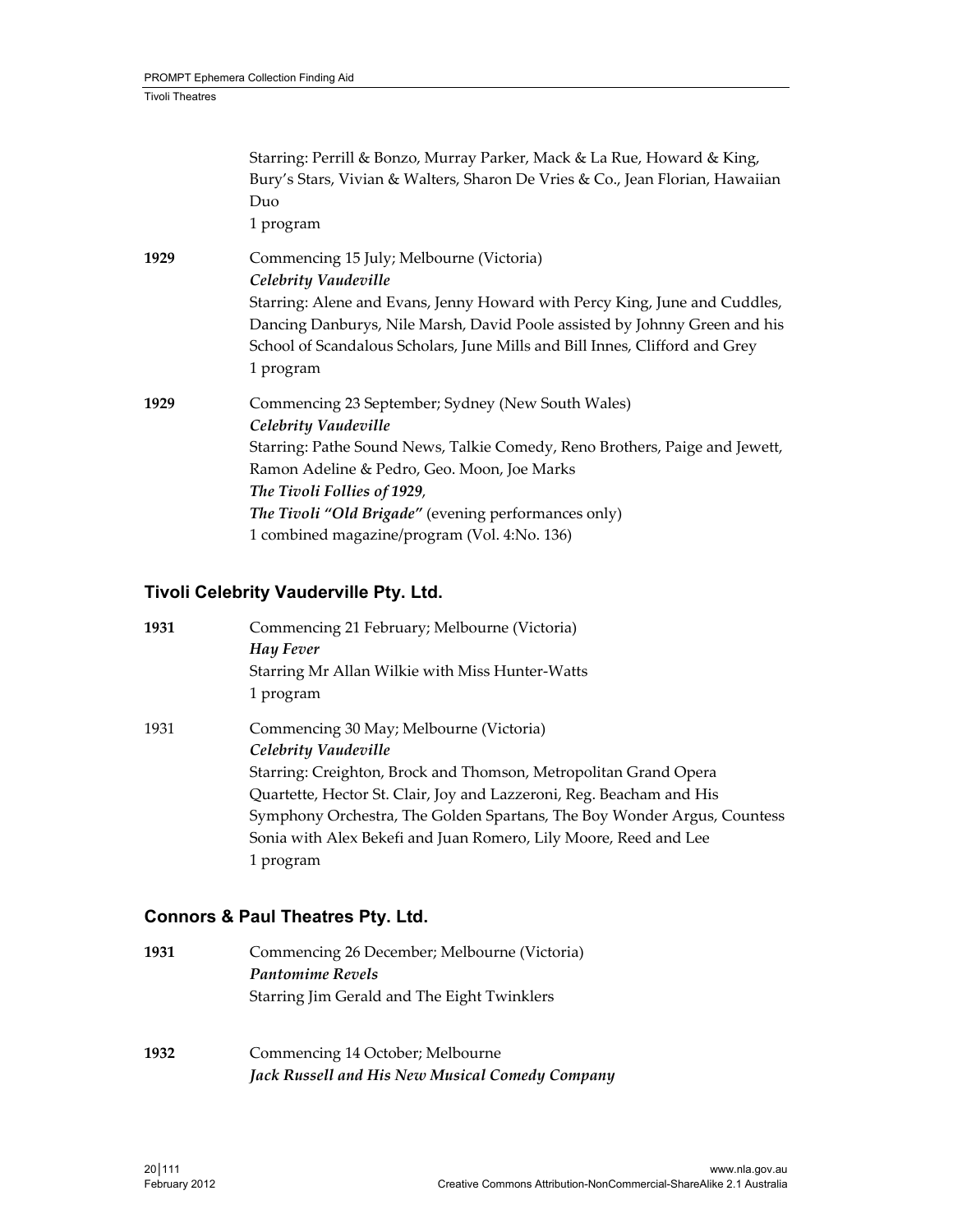Starring Jack Russell, Phil Smith 1 program

## **New Tivoli Haymarket / Connors & Paul Theatres Pty. Ltd.**

| 1932 | Commencing 25 November; Sydney (New South Wales)<br>Jack Russell and His New Musical Comedy Co.<br>Starring New Big "4", Cliff O'Keefe, Cyril James, Clyde Colman, Freddie Witt<br>1 combined magazine/program                                                                                                       |
|------|----------------------------------------------------------------------------------------------------------------------------------------------------------------------------------------------------------------------------------------------------------------------------------------------------------------------|
| 1932 | Commencing 23 December; Melbourne (Victoria)<br>Aladdin (pantomime)<br>Starring Nellie Kolle, Cusko's Monkeys, Bob Stevens, Queenie Paul, The Four<br>Marvellos, Syd. Beck, The Ritchie Boys, Mike Connors<br>1 bound program (volume 1)                                                                             |
| 1933 | Commencing 6 January; Melbourne (Victoria)<br>Aladdin (pantomime)<br>Starring: Nellie Kolle, Cusko's Monkeys and Animal Circus, Bob Stevens, Syd.<br>Beck, Queenie Paul, The Four Marvellos<br>1 bound program (volume 1)                                                                                            |
| 1933 | Commencing 14 January; Sydney (New South Wales)<br><b>Pantomime Revels</b><br><b>Starring Jim Gerald</b><br>1 combined magazine/program                                                                                                                                                                              |
| 1933 | Commencing 27 January; Melbourne (Victoria)<br><b>Sunny Smiles</b><br>Starring: Nellie Kolle, Queenie Paul's Exquisite Eight, Syd. Beck, Bob Stevens,<br>Cecil Scott, Russell Callow, Queenie Paul's Con-Paul Boys, Phyllis Baker, Cecil<br>Scott, Gladys Shaw, Doris Wimp, Alec Rayne<br>1 bound program (volume 1) |
| 1933 | Commencing 3 February; Melbourne (Victoria)<br><b>Merry Capers</b><br>Starring: Madame Lampino, Queenie Pauls Exquisite Eight and Con-Paul<br>Boys, Syd. Beck, Cecil Scott & Russell Callow, Gladys Shaw and Phyllis Baker<br>1 bound program (volume 1)                                                             |
| 1933 | Commencing 10 February; Melbourne (Victoria)<br><b>Fast and Furious</b><br>Starring: Jack Carroll and His Clever Pupils, Queenie Paul's Exquisite Eight<br>and Con-Paul Boys, Syd. Beck, Alban Whitehead, Roy Kemp, Cecil Scott,                                                                                     |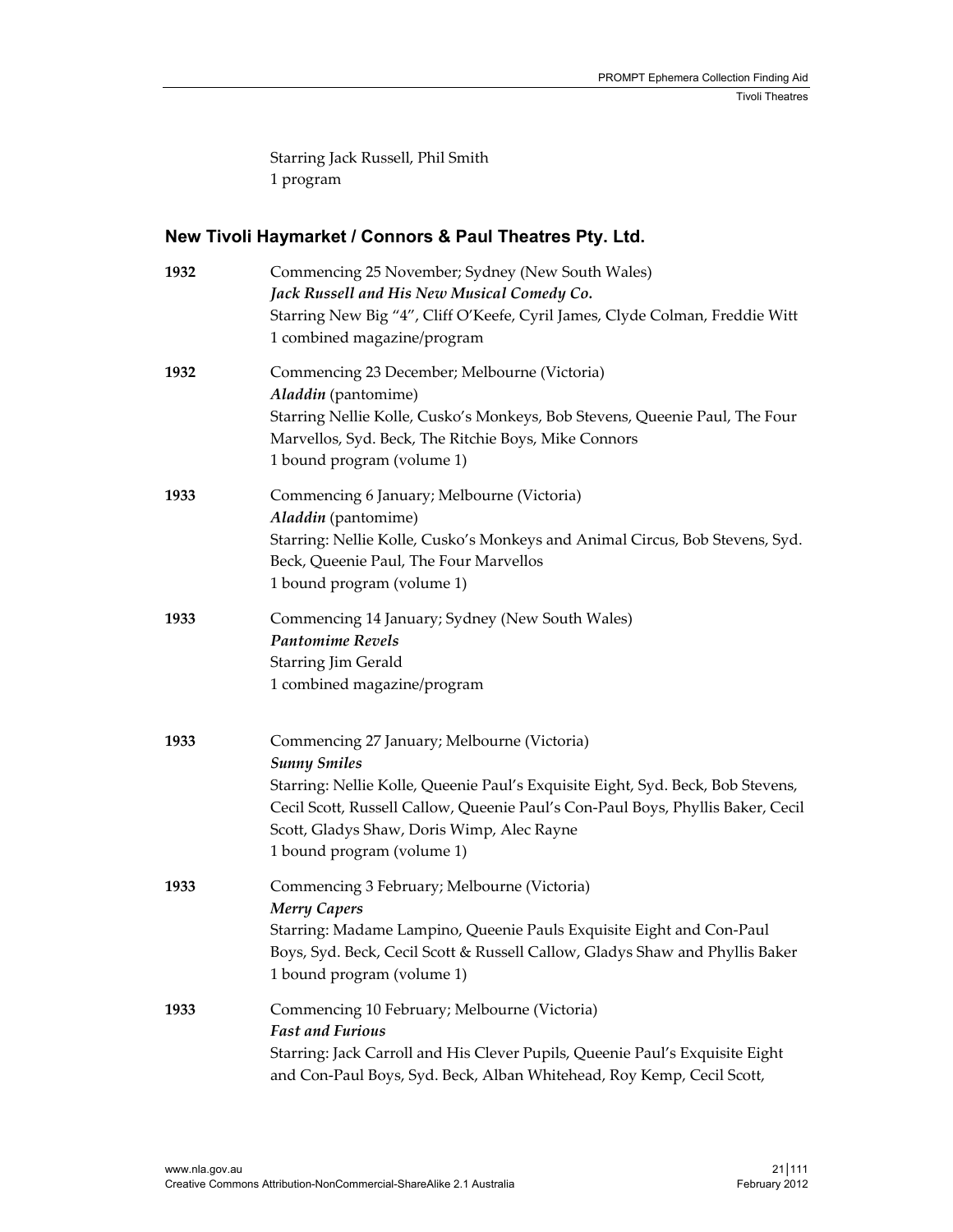|      | <b>Russell Callow</b><br>1 bound program (volume 1)                                                                                                                                                                                                                                |
|------|------------------------------------------------------------------------------------------------------------------------------------------------------------------------------------------------------------------------------------------------------------------------------------|
| 1933 | Commencing 17 February; Melbourne (Victoria)<br>Rhymes and Rhythm<br>Starring: Cecil Scott, Russell Callow, Queenie Paul's Exquisite Eight, Roy Rene<br>[as] "Mo", Gladys Shaw, Phyllis Baker, Queenie Paul's Con-Paul Boys, Syd.<br><b>Beck</b><br>1 bound program (volume1)      |
| 1933 | Commencing 24 February; Melbourne (Victoria)<br><b>Sunbeam Frolics</b><br>Starring: Cecil Scott, Russell Callow, Queenie Paul's Exquisite Eight, Roy Rene<br>[as] "Mo", Gladys Shaw, Phyllis Baker, Queenie Paul's Con-Paul Boys, Syd.<br><b>Beck</b><br>1 bound program (volume1) |
| 1933 | Commencing 10 March; Melbourne (Victoria)<br>Sky High<br>Starring: Cecil Scott, Russell Callow, Len Rich Exquisite Eight, Roy Rene [as]<br>"Mo", Gladys Shaw, Phyllis Baker, Syd. Beck, Bob Roberts, Arlene Patterson<br>1 bound program (volume1)                                 |
| 1933 | Commencing 31 March; Melbourne (Victoria)<br><b>Merry Monarchs</b><br>Starring: Sadie Gale, Len, Len Rich Exquisite Eight, Roy Rene [as] "Mo", Syd.<br>Beck, Bob Roberts, Arlene Patterson, Gwen Matthews, Russell Callow<br>1 bound program (volume1)                             |
| 1933 | Commencing 7 April; Melbourne (Victoria)<br>Mo's Monarchs<br>Starring Roy Rene [Mo], Sadie Gale, Len Rich, Syd. Beck, Bob Roberts, Arlene<br>Patterson, Gwen Matthews, Russell Callow<br>1 bound program (volume 1)                                                                |
| 1933 | Commencing 15 April; Melbourne (Victoria)<br>Honeymoon Girl<br>Starring: Jim Gerald, Lily Coburn, Tom Dale, Howard Hall, Reg. Hawthorne,<br>Vilma Kaye, Will Perryman, Frieda Bonning, Heather Jones, Thelma Duff, Lou<br>Cottam<br>2 bound programs (volume1)                     |
| 1933 | Commencing 28 April; Melbourne (Victoria)<br>A Moorish Maid<br>Starring: Jim Gerald, Heather Jones, Frieda Bonning, Tom Dale, Lily Coburn,<br>Vilma Kaye, Will Perryman, Howard Hall, Thelma Duff, Reg. Hawthorne, Lou                                                             |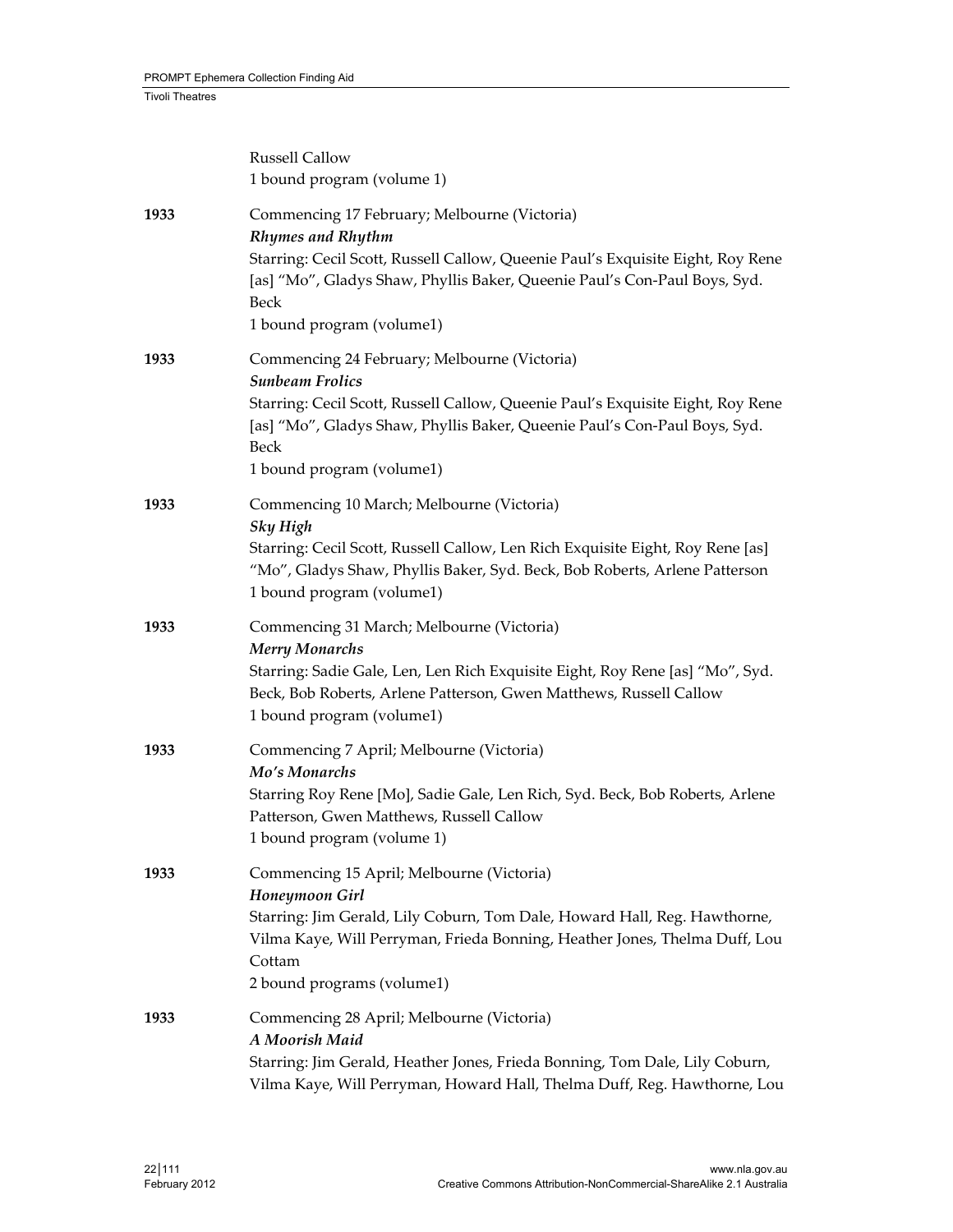|      | Cottam<br>1 bound program (volume 1)                                                                                                                                                                                                                                                                       |
|------|------------------------------------------------------------------------------------------------------------------------------------------------------------------------------------------------------------------------------------------------------------------------------------------------------------|
| 1933 | Commencing 5 May; Melbourne (Victoria)<br>A Moorish Maid<br>Starring: , Heather Jones, Frieda Bonning, Tom Dale, Lily Coburn, Vilma Kaye,<br>Will Perryman, Howard Hall, Thelma Duff, Reg Hawthorne, Lou Cottam,<br><b>Twinkling Twinklers</b><br>1 bound program (volume 1)                               |
| 1933 | Commencing 5 May; Sydney (New South Wales)<br><b>Mo and His Merry Monarchs</b><br>Starring Roy Rene, Sadie Gale, Hermie Ward and Marshall Crosby<br>1 combined magazine/program                                                                                                                            |
| 1933 | Commencing 12 May; Melbourne (Victoria)<br>The Gink From Georgia<br>Starring: Jim Gerald, Heather Jones, Frieda Bonning, Tom Dale, Lily Coburn,<br>Vilma Kaye, Will Perryman, Howard Hall, Thelma Duff, Reg. Hawthorne, Lou<br>Cottam, Twinkling Twinklers<br>1 bound magazine/program (volume 1)          |
| 1933 | Commencing 19 May; Melbourne (Victoria)<br>It's a Way We have in the Navy<br>Starring: Jim Gerald, Heather Jones, Frieda Bonning, Tom Dale, Lily Coburn,<br>Vilma Kaye, Will Perryman, Howard Hall, Thelma Duff, Reg. Hawthorne, Lou<br>Cottam, Twinkling Twinklers<br>1 bound magazine/program (volume 1) |
| 1933 | Commencing 26 May; Melbourne (Victoria)<br><b>Honeymoon Troubles</b><br>Starring: Jim Gerald, Heather Jones, Frieda Bonning, Tom Dale, Lily Coburn,<br>Vilma Kaye, Will Perryman, Howard Hall, Thelma Duff, Reg. Hawthorne, Lou<br>Cottam, Twinkling Twinklers<br>1 bound magazine/program (volume 1)      |
| 1933 | Commencing 2 June; Melbourne (Victoria)<br>Circus Days<br>Starring: Jim Gerald Heather Jones, Frieda Bonning, Tom Dale, Lily Coburn,<br>Vilma Kaye, Will Perryman, Howard Hall, Thelma Duff, Reg. Hawthorne, Lou<br>Cottam<br>1 bound magazine/program (volume 1)                                          |
| 1933 | Commencing 9 June; Melbourne (Victoria)<br>It Ended in Spain<br>Starring: Jim Gerald Heather Jones, Frieda Bonning, Tom Dale, Lily Coburn,                                                                                                                                                                 |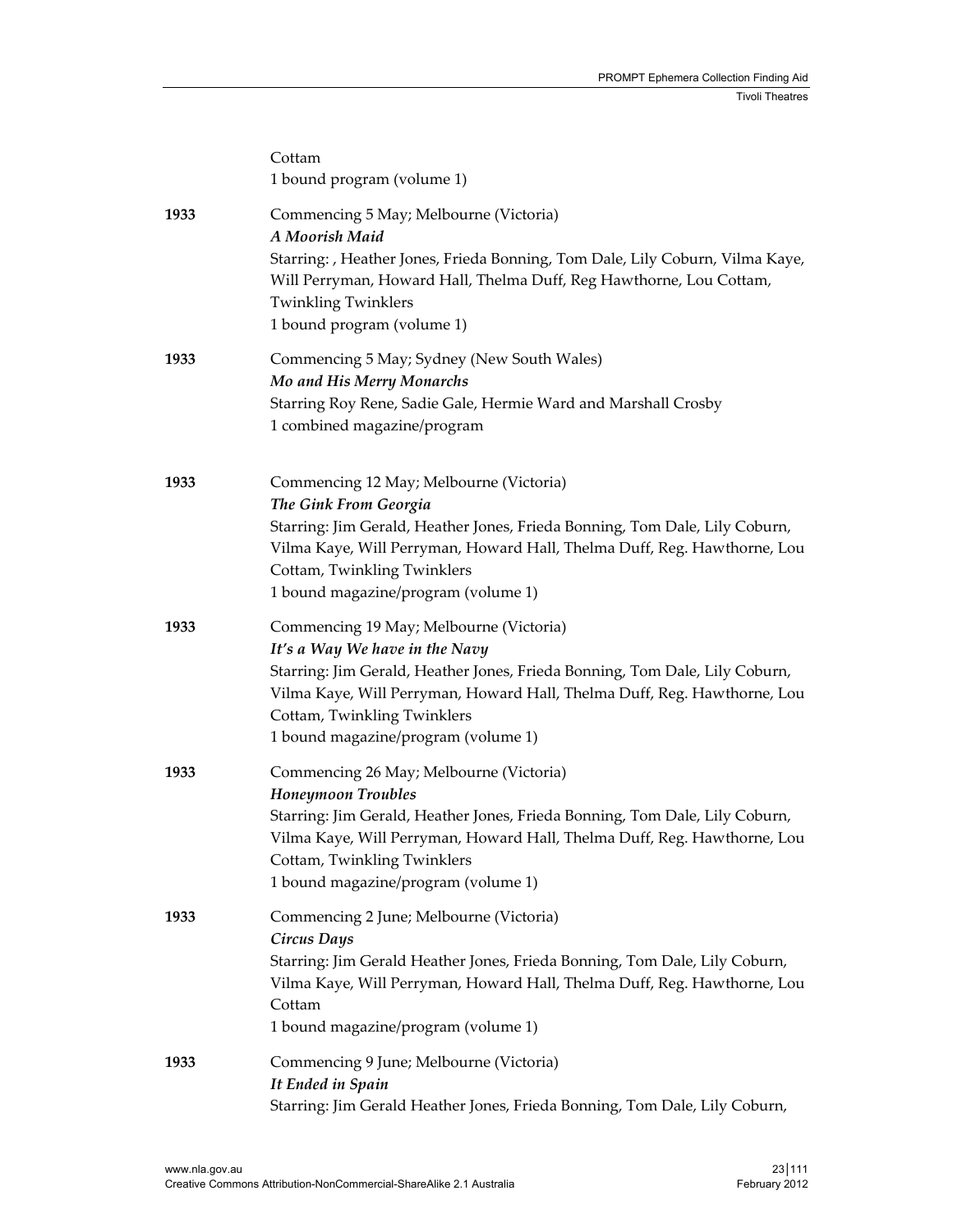|      | Vilma Kaye, Will Perryman, Howard Hall, Thelma Duff, Reg. Hawthorne, Lou<br>Cottam<br>1 bound magazine/program (volume 1)                                                                                                                                                                                                                                                                                                                                      |
|------|----------------------------------------------------------------------------------------------------------------------------------------------------------------------------------------------------------------------------------------------------------------------------------------------------------------------------------------------------------------------------------------------------------------------------------------------------------------|
| 1933 | Commencing 16 June; Melbourne (Victoria)<br>He's In Again<br>Starring: Jim Gerald Heather Jones, Frieda Bonning, Tom Dale, Lily Coburn,<br>Vilma Kaye, Will Perryman, Howard Hall, Thelma Duff, Reg. Hawthorne, Lou<br>Cottam<br>1 bound magazine/program (volume 1)                                                                                                                                                                                           |
| 1933 | Commencing 23 June; Melbourne (Victoria)<br>0h Mum!<br>Starring: Jim Gerald Heather Jones, Frieda Bonning, Tom Dale, Lily Coburn,<br>Vilma Kaye, Will Perryman, Howard Hall, Thelma Duff, Reg. Hawthorne, Lou<br>Cottam<br>1 bound magazine/program (volume 1)                                                                                                                                                                                                 |
| 1933 | Commencing 30 June; Melbourne (Victoria)<br>Don't Tell the Wife<br>Starring: Jim Gerald Heather Jones, Frieda Bonning, Tom Dale, Lily Coburn,<br>Vilma Kaye, Will Perryman, Howard Hall, Thelma Duff, Reg. Hawthorne, Lou<br>Cottam<br>1 bound magazine/program (volume 1)                                                                                                                                                                                     |
| 1933 | Commencing 7 July; Melbourne (Victoria)<br>I Don't Want To Be a Jockey<br>Starring: Jim Gerald Heather Jones, Frieda Bonning, Tom Dale, Lily Coburn,<br>Vilma Kaye, Will Perryman, Howard Hall, Thelma Duff, Reg. Hawthorne, Lou<br>Cottam, Robbie Clifton, Lee & Kelroy, Iris Shand, The Twinklers, Mavis<br>McIntosh, Phyllis Sembrook, Jessie Gillan, Thelma Bryce, Thelma Chapman,<br>Dulcie Talbot, Phyllis Mackey<br>1 bound magazine/program (volume 1) |
| 1933 | Commencing 14 July; Melbourne (Victoria)<br>Love All<br>Starring: Jim Gerald Heather Jones, Frieda Bonning, Tom Dale, Lily Coburn,<br>Vilma Kaye, Will Perryman, Howard Hall, Thelma Duff, Reg. Hawthorne, Lou<br>Cottam, Robbie Clifton, Lee & Kelroy, Iris Shand, The Twinklers, Mavis<br>McIntosh, Phyllis Sembrook, Jessie Gillan, Jean Miller, Thelma Chapman,<br>Dulcie Talbot, Phyllis Mackey<br>1 bound magazine/program (volume 1)                    |
| 1933 | Commencing 21 July; Melbourne (Victoria)<br>1914-1918 or For the Duration<br>Starring: Jim Gerald Heather Jones, Frieda Bonning, Tom Dale, Lily Coburn,<br>Vilma Kaye, Will Perryman, Howard Hall, Thelma Duff, Reg. Hawthorne, Lou                                                                                                                                                                                                                            |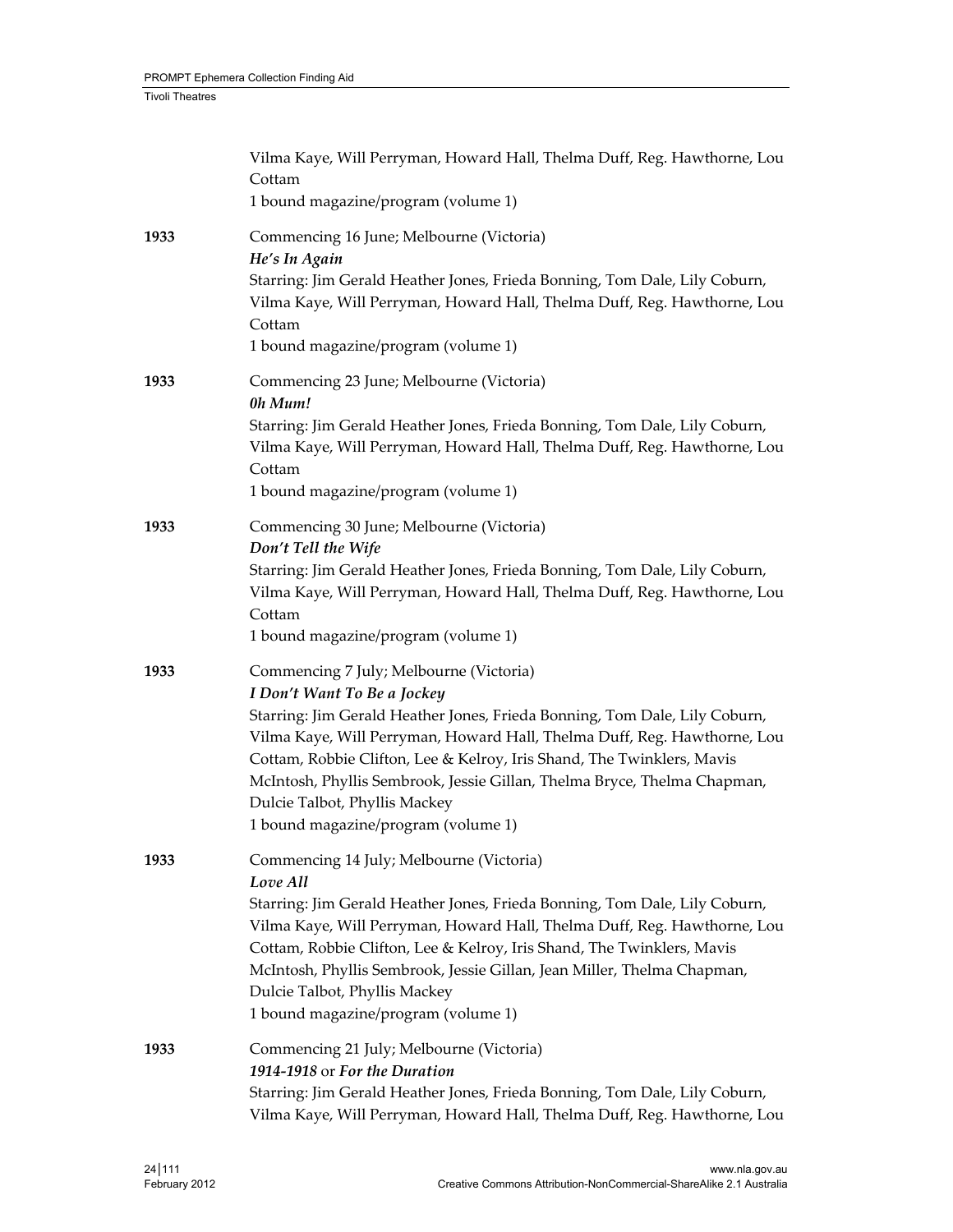|      | Cottam, Robbie Clifton, Lee & Kelroy, Iris Shand, The Twinklers, Geraldine<br>Jones, Mavis McIntosh, Phyllis Sambrook, Jessie Gillan, Thelma Bryce, Thelma<br>Chapman, Dulcie Talbot, Phyllis Mackey<br>1 bound magazine/program (volume 1)                                                                                                                                                                                                                                  |
|------|------------------------------------------------------------------------------------------------------------------------------------------------------------------------------------------------------------------------------------------------------------------------------------------------------------------------------------------------------------------------------------------------------------------------------------------------------------------------------|
| 1933 | Commencing 28 July; Melbourne (Victoria)<br><b>Toot Aussie</b><br>Starring: Jim Gerald Heather Jones, Frieda Bonning, Tom Dale, Lily Coburn,<br>Vilma Kaye, Will Perryman, Howard Hall, Thelma Duff, Reg. Hawthorne, Lou<br>Cottam, Robbie Clifton, Lee & Kelroy, Iris Shand, The Twinklers, Geraldine<br>Jones, Mavis McIntosh, Phyllis Sambrook, Jessie Gillan, Jean Miller, Thelma<br>Chapman, Dulcie Talbot, Phyllis Mackey<br>1 bound magazine/program (volume 1)       |
| 1933 | Commencing 4 August; Melbourne (Victoria)<br>It Happened On Broadway<br>Starring: Jim Gerald Heather Jones, Frieda Bonning, Tom Dale, Lily Coburn,<br>Vilma Kaye, Will Perryman, Howard Hall, Thelma Duff, Reg. Hawthorne, Lou<br>Cottam, Robbie Clifton, Lee & Kelroy, Iris Shand, The Twinklers, Geraldine<br>Jones, Mavis McIntosh, Phyllis Sambrook, Jessie Gillan, Jean Miller, Thelma<br>Chapman, Dulcie Talbot, Phyllis Mackey<br>1 bound magazine/program (volume 1) |
| 1933 | Commencing 11 August; Melbourne (Victoria)<br>A Whirl of Joy<br>Starring: Jim Gerald Heather Jones, Frieda Bonning, Tom Dale, Lily Coburn,<br>Vilma Kaye, Will Perryman, Howard Hall, Thelma Duff, Reg. Hawthorne, Lou<br>Cottam, Robbie Clifton, Lee & Kelroy, Iris Shand, The Twinklers, Geraldine<br>Jones, Mavis McIntosh, Phyllis Sambrook, Jessie Gillan, Jean Miller, Thelma<br>Chapman, Dulcie Talbot, Phyllis Mackey<br>1 bound magazine/program (volume 1)         |

## **Tivoli Theatre (Frank Neil)**

| 1933   | Commencing 23 December; Melbourne (Victoria)            |
|--------|---------------------------------------------------------|
|        | The Spice of Life                                       |
|        | Starring Fred Miller, Millie Deane et al                |
|        | 1 combined magazine/program                             |
| 1934   | [Commencing 7 December]; Melbourne (Victoria)           |
|        | <b>Better Times</b>                                     |
|        | Starring Nice, Florio, and Lubo acrobatic dancing stars |
|        | 1 combined magazine/program                             |
| [1935] | [Commencing 1 March]; Melbourne (Victoria)              |
|        | London Calling                                          |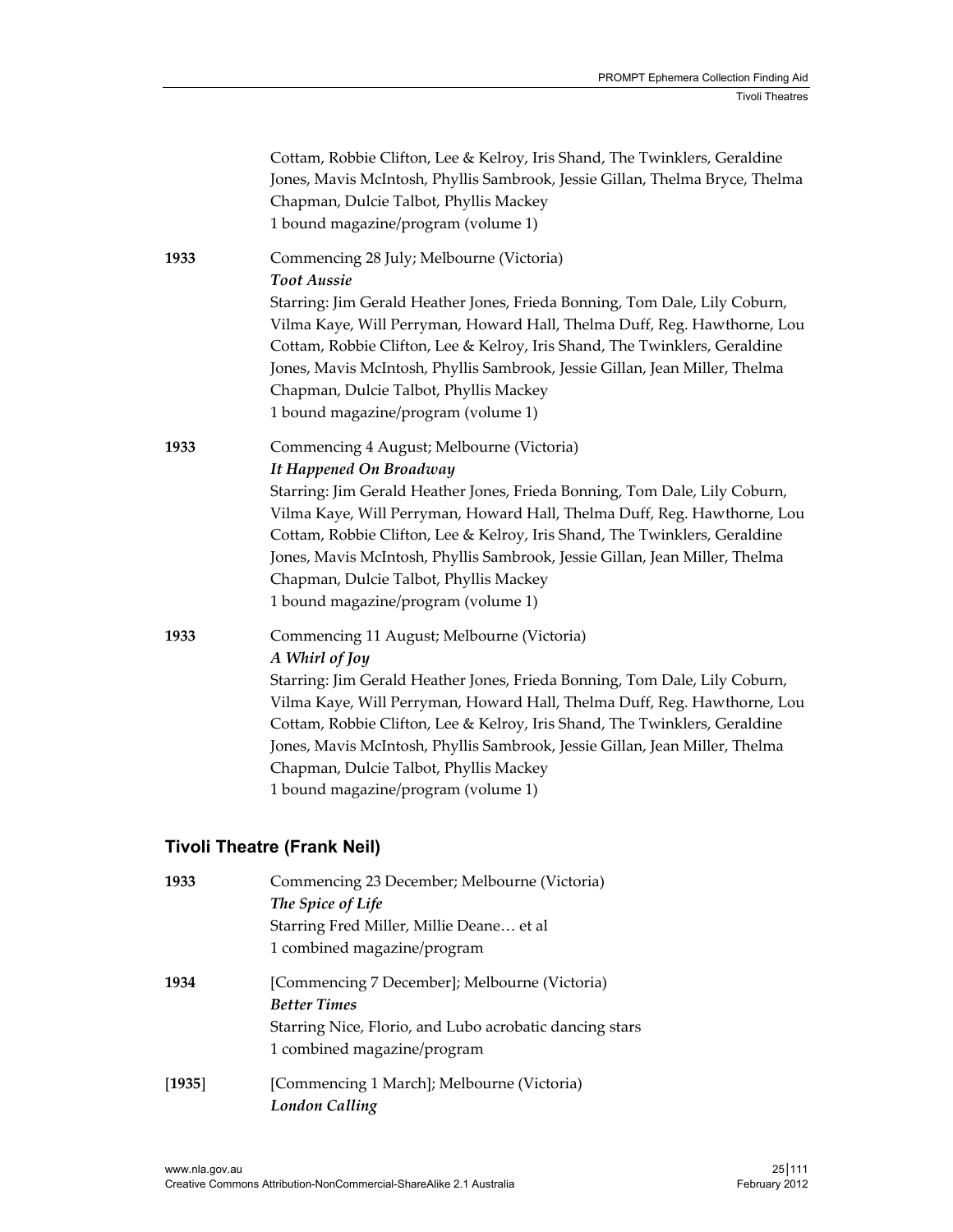|        | Starring Jim Gerald, Jane Ayr, Eddie Leslie, Alec Pleon et al<br>1 combined magazine/program                                                                                                                                                                                                                                                                                                                         |
|--------|----------------------------------------------------------------------------------------------------------------------------------------------------------------------------------------------------------------------------------------------------------------------------------------------------------------------------------------------------------------------------------------------------------------------|
| [1935] | [Commencing 28 June]; Melbourne (Victoria)<br><b>Hello America</b><br>Starring international stars Forsythe, Seamon and Farrell, and Joey Porter<br>1 combined magazine/program (cover missing)                                                                                                                                                                                                                      |
| 1935   | [Commencing 17 August; Sydney (New South Wales)<br>La Revue D'Amour<br>(George Marlow proprietor)<br>Starring: Frank O'Brian, Janice Hart, The 3 Velescos, Dave Monohan, Flo<br>Mayo, Moroni & Coralee, Marie Ward, Cecil Scott, Alma Aldous, Joe Hudson,<br>Margaret Grimshaw, Robert Nicholson, Isabelle Mahon, Vernon Lisle, Peggy<br>Waddington, Tony Toner, Balmus & Phyllis, Abdy's Animal Circus<br>1 program |
| [1936] | [Commencing 23 November]; Sydney (New South Wales)<br>Carnival Time<br><b>Starring Roy Rene</b><br>1 combined magazine/program                                                                                                                                                                                                                                                                                       |
| 1935   | Commencing 3 May; Melbourne (Victoria)<br><b>Birds of the Night</b><br>Starring Janice Hart and Frank O'Brian<br>1 combined magazine/program                                                                                                                                                                                                                                                                         |

## **Tivoli Circuit of Australia (Frank Neil), producer W.R. Parnell**

| 1937 | [Commencing 27 May]; Sydney (New South Wales)                                |
|------|------------------------------------------------------------------------------|
|      | Three cheers for the Red White and Blue                                      |
|      | Starring: Con Colleano, Irene Vermillion with her famous Dart Trumpeters,    |
|      | Jack Stocks, Bob Parrish, Sission & Neal, Charles Norman, Ruth Durell, Al    |
|      | Roxy, Sylvia Kellaway, Scott & Foster, Marie Doran, The Famous Westmead      |
|      | Boy's Band of 30, Tom Dale, Natalie Raine, Chic Arnold, Bernard McCaffrey,   |
|      | <b>Broadway Tappers</b>                                                      |
|      | 1 program                                                                    |
| 1937 | [Commencing 18 November]; Sydney (New South Wales)                           |
|      | Laugh Show of 1937                                                           |
|      | Starring: Devito & Denny, Rex Weber, Dave Seed, Carl Shaw, "Radiana", Bob    |
|      | Parrish, Violet Victoria, Ward & King, Powell & Brett, The Artistos, Dixie & |
|      | Mitzi, Betty Auckland, Miriam Lester, Fred Murray, Betty Lambert             |
|      | 1 program                                                                    |
|      |                                                                              |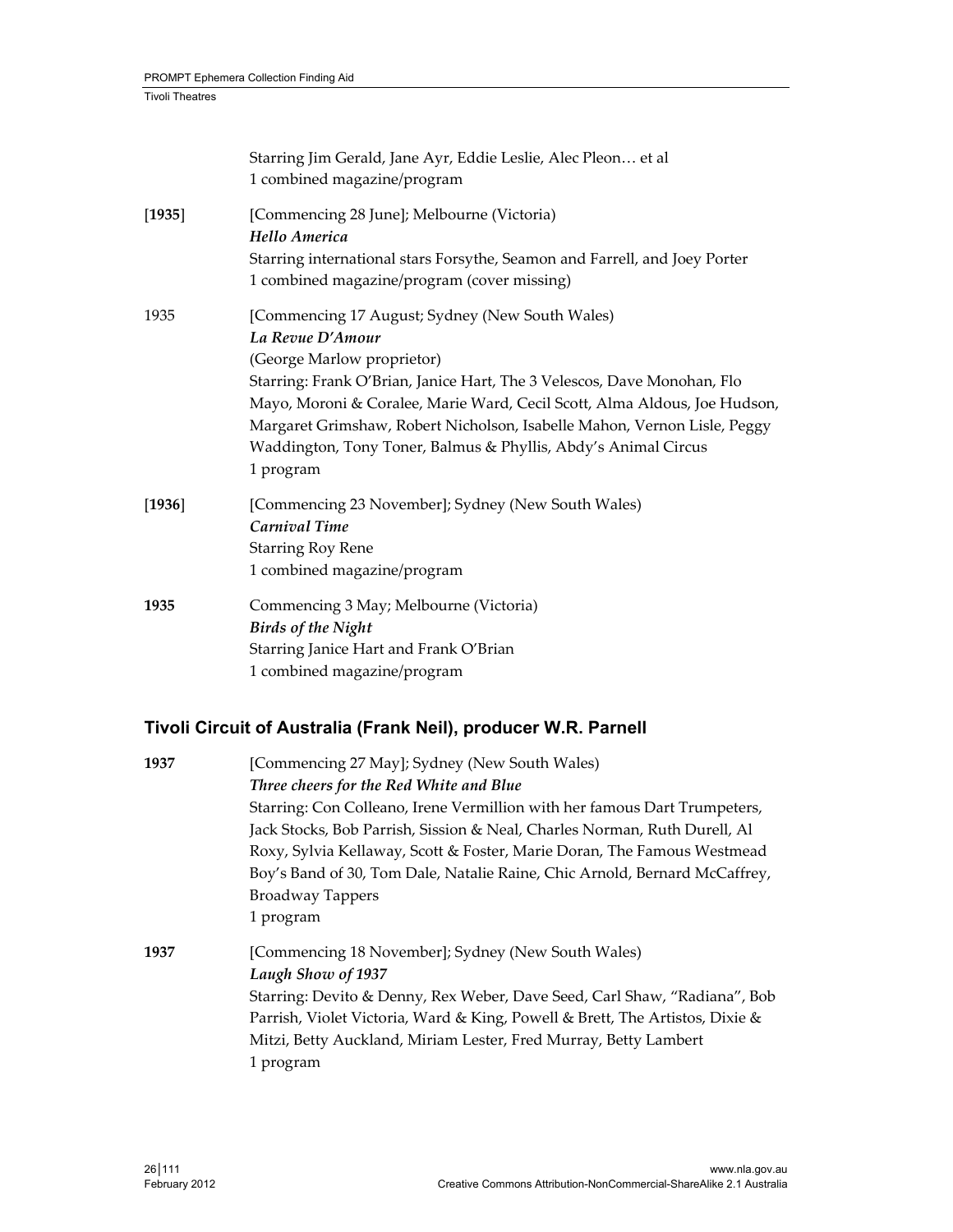| 1937 | Commencing 24 May; Melbourne (Victoria)<br>The Talk of the Town<br>Starring: Cecil Lyle with Madam Lucille Lafarge, Harmony Kings, Moran &<br>Wiser, George Bolton, Ramon and Virginia Caldwell, George Harold, The<br>Great Savona, Pascale Perry & Lillian, Dinks & Trixie<br>1 program                                                                                                               |
|------|---------------------------------------------------------------------------------------------------------------------------------------------------------------------------------------------------------------------------------------------------------------------------------------------------------------------------------------------------------------------------------------------------------|
| 1937 | [Commencing 1 July]; Sydney (New South Wales)<br>The Talk of the Town<br>Starring: Cecil Lyle assisted by Lucille Lafarge, Harmony Kings, Moran &<br>Wiser, George Bolton, Pascale Perry with Lillian, Ramon and Virginia<br>Caldwell, George Harold, The Great Savona, Dinks & Trixie, Petillo & Pesco,<br>Heather Gayle, Cecil Scott, Max Reddy, Rex Payne<br>1 program                               |
| 1937 | [Commencing 9 September]; Sydney (New South Wales)<br>Pleasure on Parade<br>Starring: Sandy Lang's Three Flames, Earl Earle, Floyd Christy and Hal Gould,<br>The Americanadians, Pat Henning and Betty Raye, The Royal Juggler George<br>Hurd, Joe Petersen, Marni & Andy, Dixey & Mitzi, The Russian Violinist<br>Mareski, Joey Porter<br>1 program                                                    |
| 1937 | [Commencing 20 December]; Melbourne (Victoria)<br><b>Hello</b> 1938<br>Starring: Leonard Gautier's Bricklayers, The Three Waltons, Munro and the<br>Adam Sisters, Don Galvan, Albert Powell & Lady, Violet Victoria, Arnie<br>Hartman, Petillo and Pesco, Chas Norman, The Artistos, Len. Rich, Stella<br>Lamond, Jack Gordan, Shirley Lawson, Molly Hislop, Morrie Barling, Iris<br>Shand<br>1 program |
| 1937 | [Commencing 23 December]; Sydney (New South Wales)<br>Stars are Here and Cinderella (vaudeville and pantomime double bill)<br>Starring: Jim Gerald, Ella Shields, The Arnaut Bros., Harry Kahne, Barbarina,<br>Olrac & Lillian, Neva Carr Glyn, Billy Goodwin, U.S. Thompson, Al Thomas,<br>Janetski, Rex & Bessie, Keith Connelly, Natalie Raine, John Fraser, Max Reddy<br>1 program                  |
| 1938 | Commencing 24 January; Melbourne (Victoria)<br><b>Wonder Show of World Stars</b><br>Starring: The Great North China Troupe, Saul Grauman and Company, Joey<br>Porter, Wright & Marion, Alec Halls, Barbarina, Jessie Kidd, Natascha, Jay<br>Morris, Danny Malone, Betty Lambert, Ted Day, Joe Lewis, Eileen Burke,<br>Harold Moschetti and His Band<br>1 program                                        |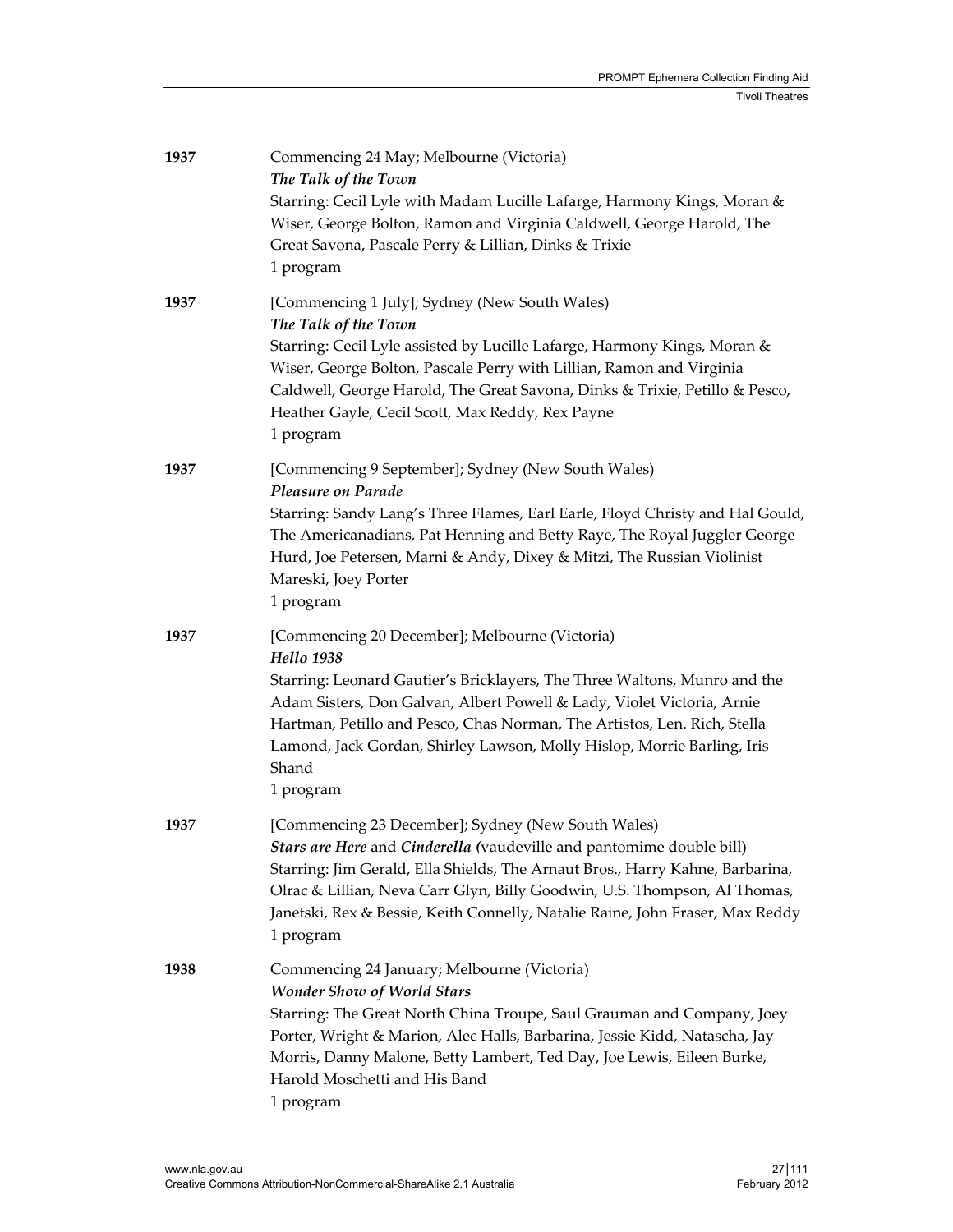| 1938 | [Commencing 27 January]; Sydney (New South Wales)<br><b>Hello</b> 1938                                                                                                                                                                                                                                                                                                                                          |
|------|-----------------------------------------------------------------------------------------------------------------------------------------------------------------------------------------------------------------------------------------------------------------------------------------------------------------------------------------------------------------------------------------------------------------|
|      | Starring: Leonard Gautier's Canine Comedians, The Three Waltons, Munro &<br>Adams Sisters, Albert Powell & Lady, Don Galvin, Charles Norman, Florance<br>& Clifton, Arne Hartman, Petillo & Pesco, Leon & Le Mar, Len. Rich, Shirley<br>Lawson, Maurice Barling, Stella Lamond, Molly Hislop, Jock Gordon, Iris<br>Shand<br>1 program                                                                           |
| 1938 | [Commencing 3 March]; Sydney (New South Wales)<br><b>Wonder Show of World Stars</b><br>Starring: Great North China Troupe of 12, Saul Grauman & Co., Danny<br>Malone, Billy Rayes, Wright & Marion, Joey Porter, Alec Halls, Eddie Rickard,<br>Natascha<br>1 program                                                                                                                                            |
| 1938 | Commencing 4 April; Melbourne (Victoria)<br>Cavalcade of Stars<br>Starring: The Four Vespers, Ross Pierre & Schuster, Roy Rene, Charles Cook,<br>Two Hugos, Kenyon & Fewings, Eddie Rickard, Peter White, Sirdani,<br>Kermond Bros., Sadie Gale, Harold Moschetti and his Band<br>1 program                                                                                                                     |
| 1938 | [Commencing 7 April]; Sydney (New South Wales)<br>The Pick of the World<br>Starring: Charles Wither's Op'ry, Chilton & Thomas, Charles Norman, Bernard<br>& Henrie, Hal Yates, Neva Carr Glynn, Moroni & Coralee, Florence & Clifton,<br>Leo Stirling, Harris Sisters, Young Bill Robinson, Coral Macer, Robert Butt,<br>Evelyn Albrecht, Scott Ross, Sheila Cruze, Will Miller, Bernard McCaffrey<br>1 program |
| 1938 | Commencing 18 July; Melbourne (Victoria)<br><b>Variety Show Boat</b><br>Starring: Bounding Robenis, Elmer Cleve with Marilyn Keller and Professor<br>Cheer, Clifford & Marion. Tollefsen, Edward Sisters, Jerry Lawton, Chris Gill,<br>Petch and Deauville, St. Claire and O'Day, Will Perryman, Marie Doran,<br>Charles Norman, Marie Osborne, Terry Scanlon<br>1 program                                      |
| 1938 | [Commencing 25 August]; Sydney (New South Wales)<br><b>Variety Show Boat</b><br>Starring: Bounding Robenis, Elmer Cleve with Marilyn Keller and Professor<br>Cheer, Jerry Lawton, Chris Gill, Petch and Deauville, St Claire and O'Day, Will<br>Perryman, Marie Doran, Charles Norman, Marie Osborne, Terry Scanlon<br>1 program (loose cover)                                                                  |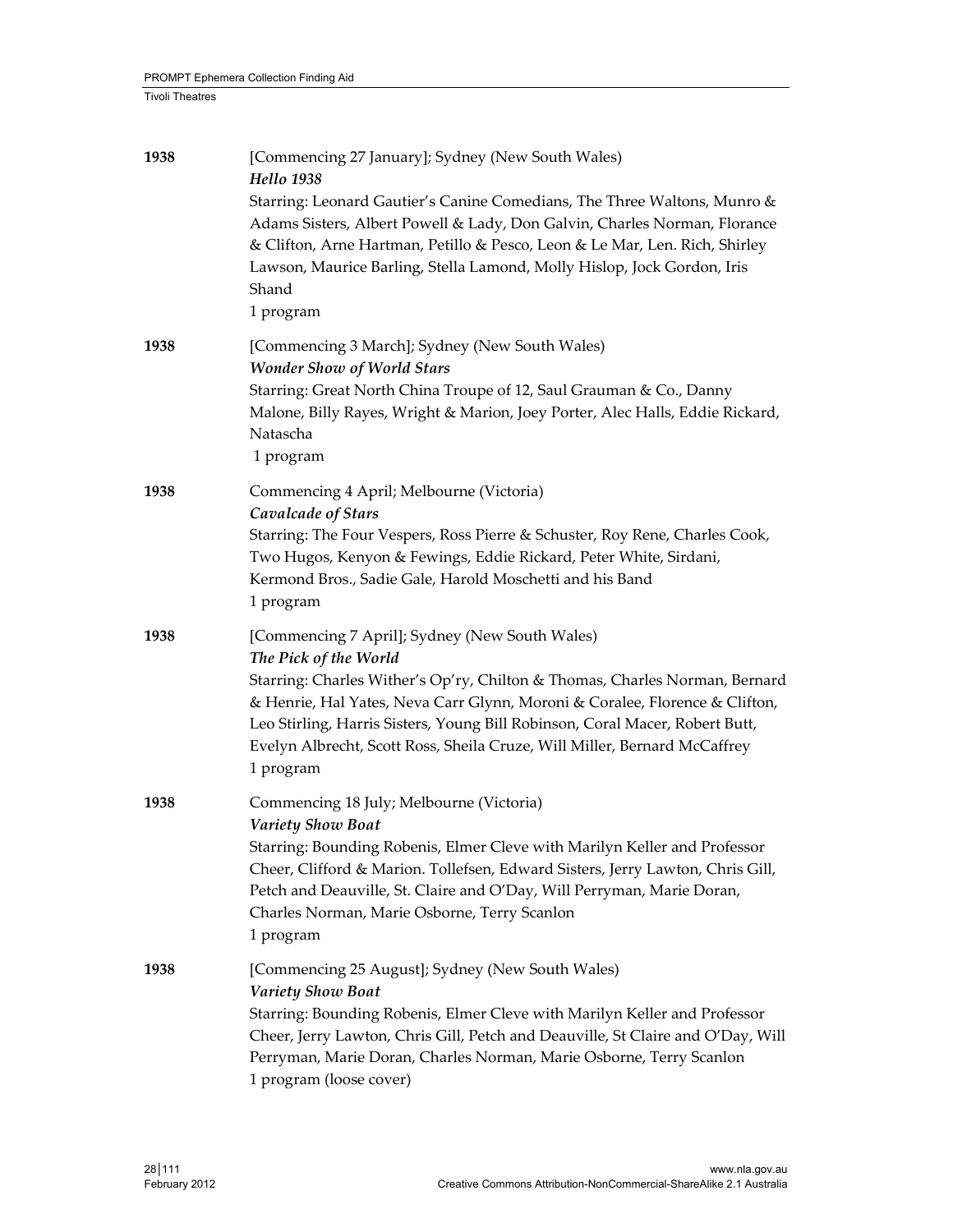| 1938 | Commencing 22August; Melbourne (Victoria)<br><b>Why Be Serious</b><br>Starring: Will Mahoney, Evie Hayes, Nell Kelly, Johnny Sanna, Bob Geraghty,<br>Chuck Richards, Johnny Bryant, Hap. Hazard, Ballard & Rae, Gracie Emerson,<br><b>Bruce Carroll</b><br>1 program                                                                                                     |
|------|--------------------------------------------------------------------------------------------------------------------------------------------------------------------------------------------------------------------------------------------------------------------------------------------------------------------------------------------------------------------------|
| 1938 | [Commencing 29 September]; Sydney (New South Wales)<br><b>Why Be Serious</b><br>Starring Will Mahoney, Evie Hayes, Nell Kelly, Johnny Sanna, Bob Geraghty,<br>Chuck Richards, Johnny Bryant, Hap Hazard, Ballard & Rae, Gracie Emerson,<br><b>Bruce Carroll</b><br>1 program                                                                                             |
| 1938 | [Commencing 31 October]; Melbourne<br><b>Swing It</b><br><b>Starring Larry Adler</b><br>Starring: Aland & Anise, Jack Gregory and Company, Barbara Blane, Jack<br>Cavanaugh, John Dobbie, Will & Joe Mandell, Joe Young, Peter Ray, Grey &<br>Kathleen, Betty Lambert, Marie Doran<br>1 program                                                                          |
| 1938 | [Commencing 8 December]; Sydney (New South Wales)<br><b>Swing It</b><br><b>Starring Larry Adler</b><br>Starring: Aland & Anise, Jack Gregory and Company, Barbara Blane, Jack<br>Cavanaugh, John Dobbie, Will & Joe Mandell, Joe Young, Peter Ray, Grey &<br>Kathleen<br>1 program                                                                                       |
| 1939 | Commencing 16 January; Melbourne (Victoria)<br>The Big Fun Show of 1939<br>Starring: Medley Duprey & Co., Ada Browne, Rodger Radcliffe, Pinke Lee &<br>Co., Borelli & Mimi, The Two Australs, Ted Claire, Margaret Kelly, Jimmy<br>Hadreas, Keith Rosenthal, Fox and Evans, Lily Moore<br>1 bound program (volume 2)                                                     |
| 1939 | [Commencing 25 January]; Sydney (New South Wales)<br>Variety Extravaganza<br>Starring The Voice of "Snow White" Adriana Caselotti,<br>Starring: Charles O'Donnell, Ethel Blair, Osaki & Taki, George Downey, Billy<br>Nelson & Irene Knight, Large & Morgener, Sylvia & Clemence, Helen Honan,<br>Radium Humanettes, Three Ardinis, Sylvia Sefton, Lampini<br>6 programs |
| 1939 | Commencing 20 February; Melbourne (Victoria)<br><b>Young Bloods of Variety</b>                                                                                                                                                                                                                                                                                           |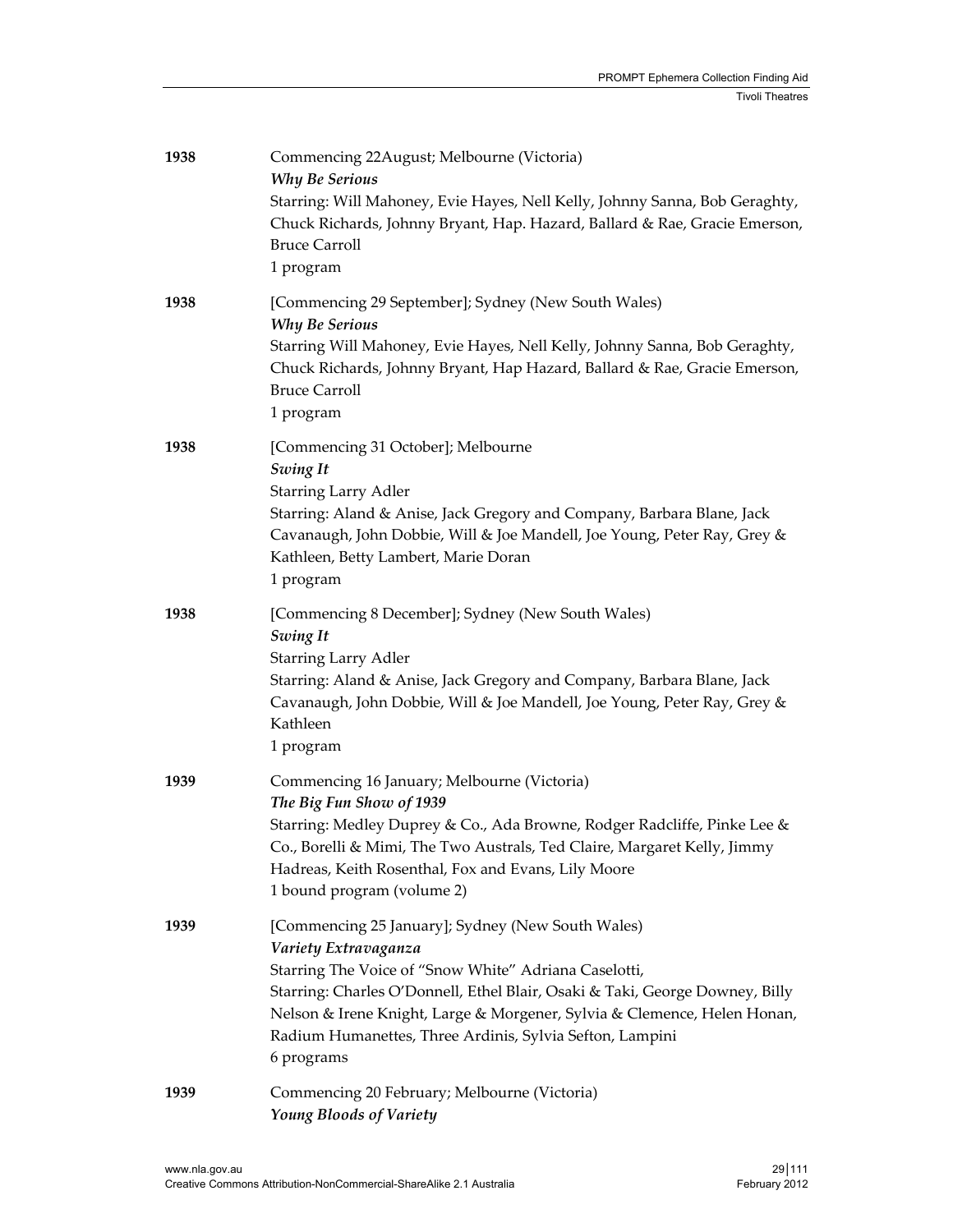|      | Starring: Buster West, Lucille Page, Ruth Craven, Three Nonchalants, Jack<br>Major, Billy Blake, Walthon and Murray, Three Dancing Chefs, Ben Beri,<br>George Lyons, Berrigan and Lashwood, Ted Leary<br>1 bound program (volume 2)                                                                                                 |
|------|-------------------------------------------------------------------------------------------------------------------------------------------------------------------------------------------------------------------------------------------------------------------------------------------------------------------------------------|
| 1939 | Commencing 27 March; Melbourne (Victoria)<br>The Laugh Round Up<br>Starring: Will Mahoney, Evie Hayes, Vernon and Draper, Frankie Conville,<br>Sunny Dale, Johnny Kiado, Mickey King, Lawrence Brooks, Three Bendinos,<br>Keith Connolly, Bruce Carroll, Elsie Hoskings, Dorrie Ricketts, George West<br>1 bound program (volume 2) |
| 1939 | [Commencing 30 March]; Sydney<br>Young Bloods of Variety<br>Cover only, damaged                                                                                                                                                                                                                                                     |
| 1939 | Commencing 1 May; Melbourne (Victoria)<br><b>Broadway Hot Shots</b><br>Starring: The Four Franks, Sammy Cohen, Senator Murphy, Jack Stocks, Joe<br>Melvin, Pat & Stan Stanley, Miss Mignone, The Myrons, Lee Donn<br>1 program, 1 bound program (volume 2)                                                                          |
| 1939 | Commencing 12 June; Melbourne (Victoria)<br><b>Highlights from Hollywood</b><br>Starring: Anna May Wong, Adrini Bros., Alfredo and Delores, Jack Lane, Bugs<br>Wilson, Joaquin Garay, Evers and Delores, Betty Burgess, Sonny Lamont, Cath<br>Esler, The Athrillos<br>1 program, 1 bound program (volume 2)                         |
| 1939 | Commencing 17 July; Melbourne (Victoria)<br>George Robey and his Big New Company of Oversea Variety<br>Starring: George Robey, Barney Grant, Sunshine Sammy and Sleepy Williams,<br>Mardo and Kaye, Joel and Annette, Billy Burt, Jack Stocks, Al. Zimmey, Lester<br>and Irmajean<br>1 program, 1 bound program (volume 2)          |
| 1939 | Commencing 21 August; Melbourne (Victoria)<br>Nick Lucas<br>Starring Nick Lucas, Helen Boice & Tommy Ladd, Fitz and Carroll, Herb<br>Schreiner, Ming and Toy, Edith Griffiths, Sunnie O'Dea, Scott Sanders, Chuck<br>and Chuckles<br>1 bound program (volume 2)                                                                     |
| 1939 | Commencing 2 October; Melbourne (Victoria)<br>The Famous Mills Brothers<br>Starring: George Wallace, Lea Sonia, Rex & Bessie, Gracie Emerson, Ruby                                                                                                                                                                                  |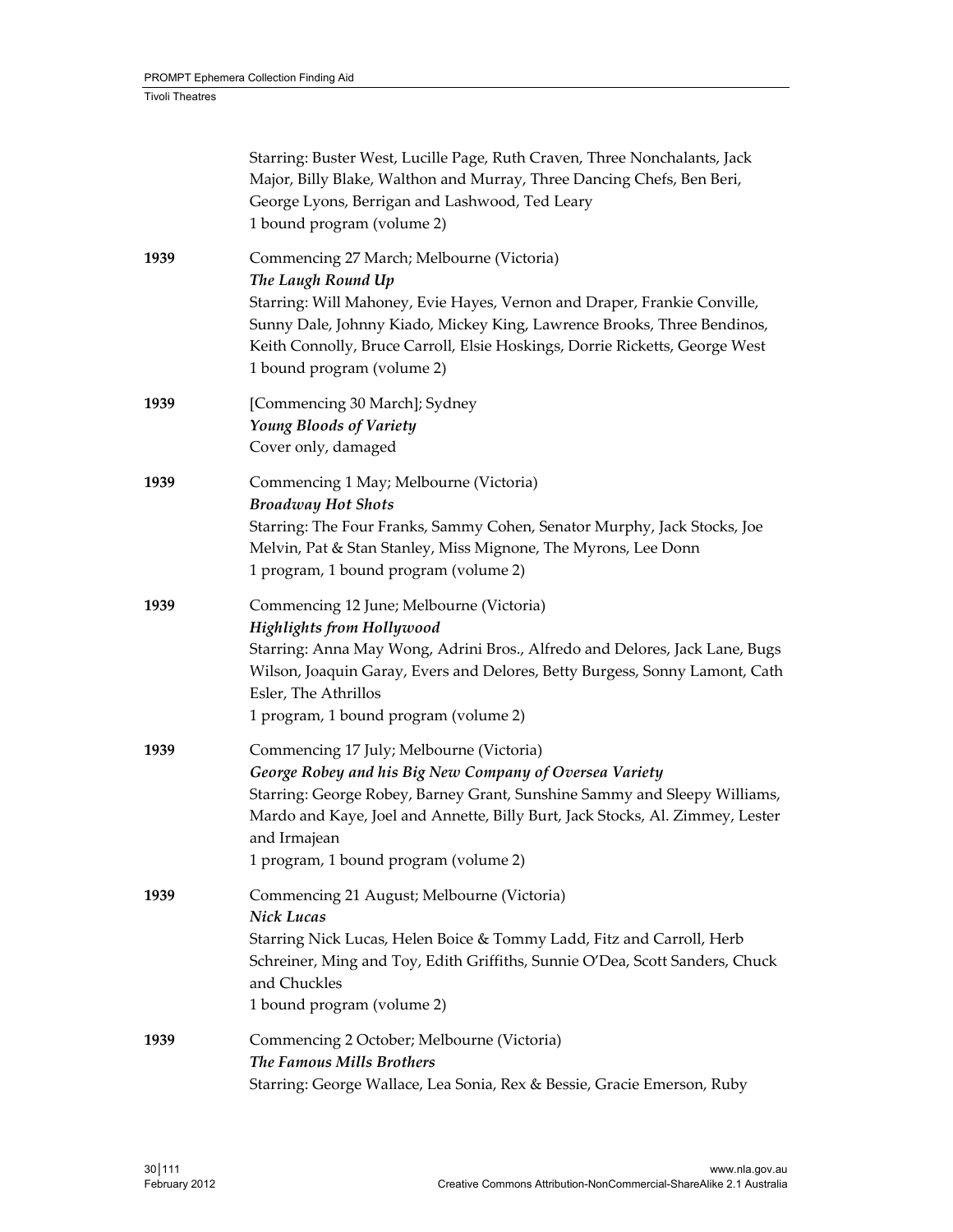|      | Ring, Four Florays, Maurice Barling, Mirimba Trio, Eric Bush, Billy Greenley<br>1 bound program (volume 2)                                                                                                                                                                                                                                                                                                                                                                               |
|------|------------------------------------------------------------------------------------------------------------------------------------------------------------------------------------------------------------------------------------------------------------------------------------------------------------------------------------------------------------------------------------------------------------------------------------------------------------------------------------------|
| 1939 | [Commencing 5 October]; Sydney (New South Wales)<br><b>Nick Lucas and Others</b><br>Starring: Helen Boice & Tommy Ladd, Scott Sanders, Sunnie O'Dea, Fitz and<br>Carroll, Chuck and Chuckles, Edith Griffiths, Herb Schreiner, Albert<br>Chappelle, Ming and Toy<br>1 program                                                                                                                                                                                                            |
| 1939 | Commencing 13 November; Melbourne (Victoria)<br><b>Salici's Parisian Puppets</b><br>Starring: Bobby Morris, Elimar, Four Myrons, Edgar Vernon and Corleita,<br>Marjorie Lou, Billy Kershaw, Vic De Larno, Florence Faun, Shirley Lawson,<br>Rex Pearce and Lambert, Bobby Morris, Salici's Parisian Puppets, Delores<br>Devores<br>1 bound program (volume 2)                                                                                                                            |
| 1939 | [Commencing 16 November]; Sydney (New South Wales)<br>The Famous Mills Brothers<br>Starring: The Mills Brothers, George Wallace, Lea Sonia, Billy Greenley, Ruby<br>King, Rex & Bessie, Mirimba Trio, Four Florays, Gracie Emerson, Eric Bush,<br><b>Maurice Barling</b><br>1 program                                                                                                                                                                                                    |
| 1939 | [Commencing 18 December]; Melbourne (Victoria)<br>Cinderella (pantomime) and Hat Trick (nightly)<br>Cinderella starring Scott Sanders, Evie Hayes, Will Mahoney,<br>Starring: Scott Sanders, Will Mahoney, Evie Hayes, Paul Speer, Annette &<br>Durno, Johnny Hyman, The Melodians, Ben Chavez, Coral Macer, John<br>Dobbie, Max Reddy, Stella Lamond, Albert Chapelle, Margot Kelly, Bob<br>Geraghty, Cusko's Dog, Monkey and Bird Circus<br>1 program, 2 bound programs (volume 2 & 3) |
| 1940 | Commencing 29 January, Melbourne (Victoria)<br><b>Spice of Life</b><br>Starring: Lea Sonia, George Wallace, Five Cleveres, Edwin Styles, Bud Carlell<br>& Rosa, Jackson and Blackwell, Alexander & Mose, Emily Van Losen, Ming<br>and Toy, Eric Bush, Gracie Emerson, Morrie Barling<br>2 programs, 2 bound programs (volume 2)                                                                                                                                                          |
| 1940 | Commencing 4 March; Melbourne (Victoria)<br>Lucky Stars<br>Starring: Paul and Paulette, Clifford Guest, Marjorie Van Camp, Walthon &<br>Ernest, Marie Burke, Chuck and Chuckles, The Novellos, The Whirling<br>Romaros, Marjorie Lou, Louis Carr, Bobby Morris<br>5 bound programs (volume 3)                                                                                                                                                                                            |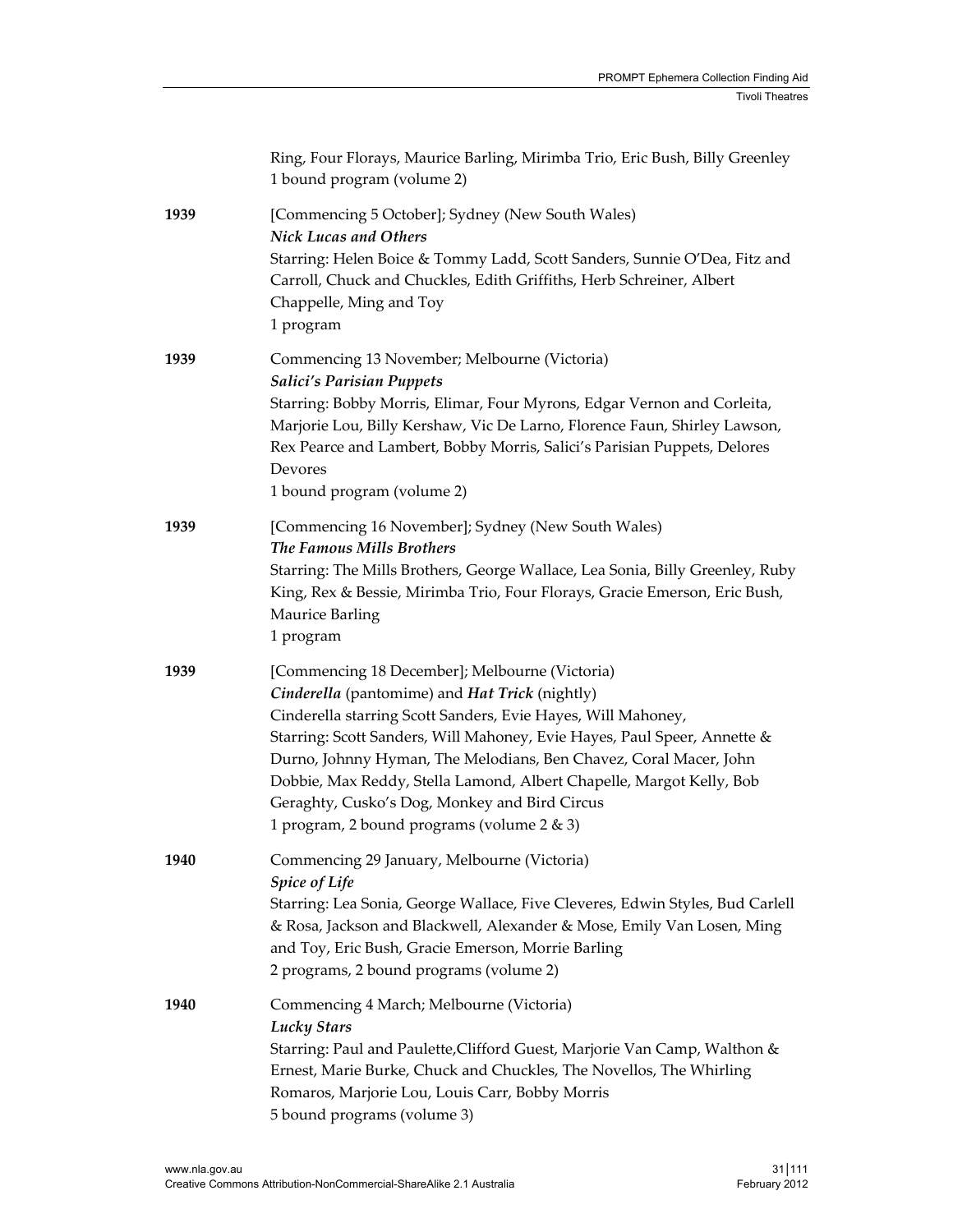| 1940 | Commencing 8 April; Melbourne (Victoria)<br><b>Oriental Nights</b>                                                                                                                                                                                                                                                                                                                                     |
|------|--------------------------------------------------------------------------------------------------------------------------------------------------------------------------------------------------------------------------------------------------------------------------------------------------------------------------------------------------------------------------------------------------------|
|      | Starring: Ann Suter, Great North China Troupe, The Gilbert Bros., The Van<br>Strattans, Syd. Beck, Barbara Blane, Len Rich, Ronnie Shand, Shirley Lawson,<br>Andre and Sharam, Betty Lambert, Herbert Young, Lui Long<br>1 program, 4 bound programs (volume 3)                                                                                                                                        |
| 1940 | Commencing 13 May; Melbourne (Victoria)<br>The Radio Round-Up<br>Starring Private "Jitters", Colin Crane, Mrs 'Olmes & Mrs. Hentwhistle, Peggy<br>Brooks, Bob Parrish, Cath Esler, Alec. Kellaway, June Mills, Rudy & La Tosca,<br>C. Ray Smith, The Rhythm Girls, He, She & A Piano, Mal Verco & Ginger, Lou<br>Toppano, The Hawaiian Club Stars, Stalac Bros. & Pearl<br>5 bound programs (volume 3) |
| 1940 | Commencing 17 June; Melbourne (Victoria)<br>Australia's First Real Crazy Show<br>Starring: Jenny Howard and Percy King, Edwin Styles, George Wallace, Bob<br>Dyer, Lew Fine, Janette Gilmore and "Smoky" Wells, Harold and Betty Takier,<br>Marjorie Lou, The Marvellos, Morry Barling, Albert Chapelle, Cherry<br>Wheatley<br>1 program, 5 bound programs (volume 3)                                  |
| 1940 | Commencing 29 July; Melbourne (Victoria)<br>The Time of Your Life<br>Starring: Gladys Moncrieff, Germaine and Joe, Kenny Brenna, Ade Duval and<br>Co., Anita and Armand, Don Nicol, Rene Rich with Rex and Don, Banner<br>Forbut, Syd Clarke, Jenkins Sisters, Gracie Emerson, Robert Butt, Ridgeway<br><b>Sisters</b><br>1 program                                                                    |
| 1940 | Commencing 2 August, Sydney (New South Wales)<br>Australia's First Real Crazy Show<br>Starring: Jenny Howard and Percy King, Edwin Styles, George Wallace, Bob<br>Dyer, Lew Fine, Janette Gilmore and "Smoky" Wells, Harold and Betty Takier,<br>Marjorie Lou, The Marvellos, Morry Barling, Albert Chapelle, Cherry<br>Wheatley<br>1 program                                                          |
| 1940 | Commencing 21 November, Sydney (New South Wales)<br><b>The Naughty Nineties</b><br>Starring: Will Mahoney, Evie Hayes, Bob Dyer, The 5 Cleveres, John Dobbie,<br>Betty Lambert, Kermond Bros., George Hurd, W.H. Lynch, Grant McIntyre,<br>Olga Varona, Stan. Craig, Bob Geraghty, Mavis and Les Ritchie<br>1 Program                                                                                  |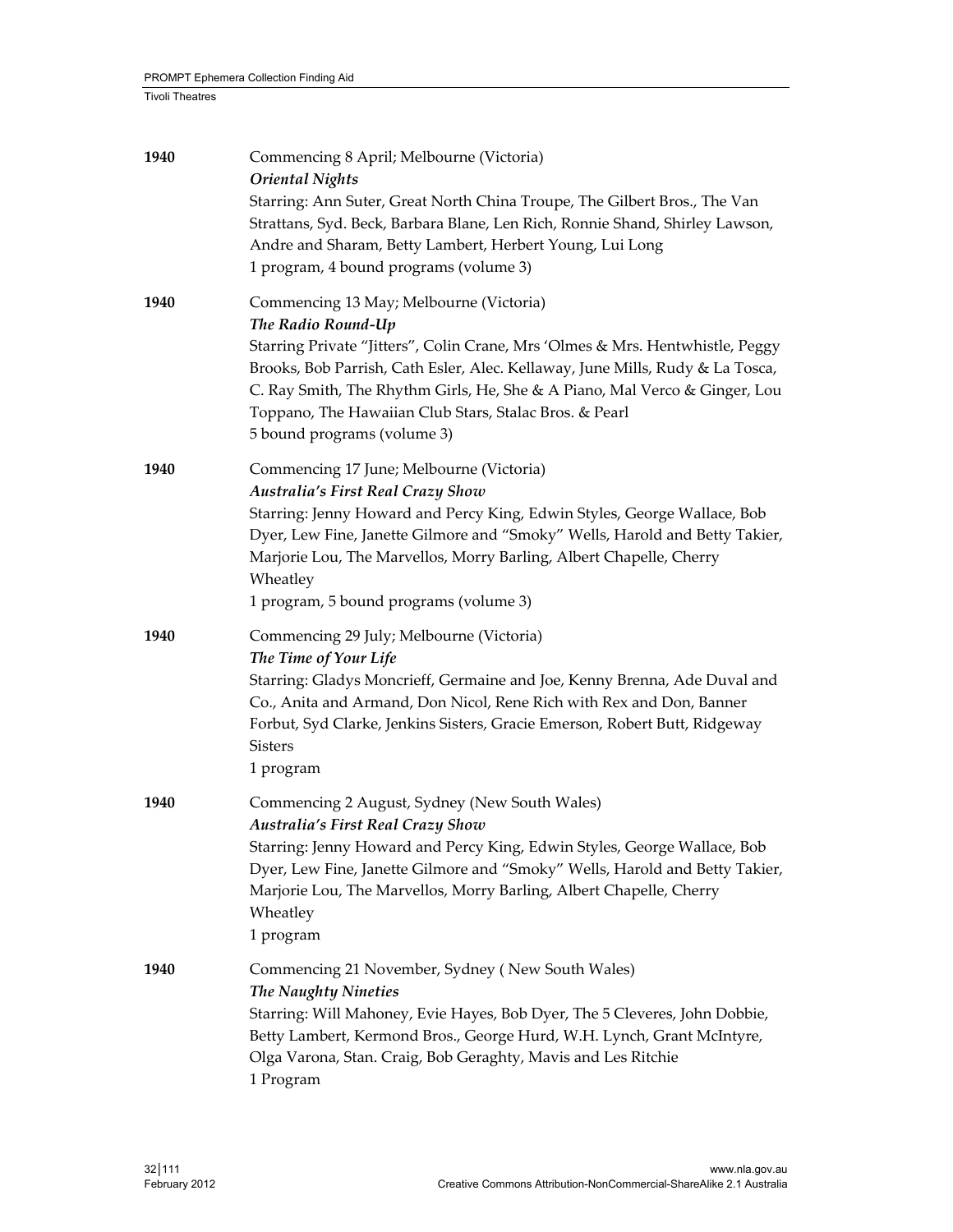| 1940 | Commencing 4 December; Majestic Theatre, Adelaide (South Australia)<br><b>Vogues of Variety</b><br>Starring:<br>Stars of Today: Roy "Mo" Rene, Anita Martell, Gilbert & Howe, Billy Kershaw,<br>Tommy Noonan, Keith Connolly - Elise Hosking, Elsie Hosking, Cynthia<br>Ross.)<br>Veterans of Variety - Stars of 1900: Priscilla Verne, Wal Rockley, Millie Hanson,<br>Billy Bovis of the Bovis Bros., Lyla Thompson, Arthur Woodlock, Doris<br>Tindall, Alf Verne, Maude Fanning, Ward Lear, Ethel Smith Ted Tutty.<br>The Tivoli Gang - Stars of 1950: Junior Farrell, Kath Crawford, Les Freedwell,<br>Gloria Dawn, Elsie Crane, Graham Wicker, Molly Richardson<br>2 programs |
|------|-----------------------------------------------------------------------------------------------------------------------------------------------------------------------------------------------------------------------------------------------------------------------------------------------------------------------------------------------------------------------------------------------------------------------------------------------------------------------------------------------------------------------------------------------------------------------------------------------------------------------------------------------------------------------------------|
| 1940 | Commencing 23 December; Melbourne (Victoria)<br>Mother Goose (pantomime), Stars in Your Eyes and We're in the Army Now<br>Starring John O'Dowd, Marie Doran, Gracie Emmerson, Betty Lambert, Jim<br>Gerald, Robert Butt, Terry Scanlon, Alex. Kellaway, The Atlas Bros., Ade<br>Duval, Jandy, The Rivells, The Artistos, Sampson and Simpleton, Snowy<br>Towers, Mark Ollington<br>2 bound programs (volume 4)                                                                                                                                                                                                                                                                    |
| 1941 | Commencing 3 February; Melbourne (Victoria)<br><b>Black Velvet</b><br>Starring: Roy Rene as 'Mo', Bob Dyer, Billy Samuels, Raymond Baird, Gardner<br>and Kane, Jean Hatton, Bruce Carroll, Anita Martell, The Four Lazanders,<br>Peggy Williams, Elsie Hoskins, Germaine and Joel, Molly Duval, Keith<br>Connolly<br>1 program, 5 bound programs (volume 4)                                                                                                                                                                                                                                                                                                                       |
| 1941 | Commencing 10 March; Melbourne (Victoria)<br><b>Second Big Crazy Show</b><br>Starring: Edwin Styles, Jenny Howard, George Wallace, Magda Neeld,<br>Howard Nichols, The Tai Sings, Billy Kershaw, Morry Barling, Tommy<br>Noonan, James & Kuester, Zilla Weatherly, Cath Esler<br>2 programs, 5 bound programs (volume 4)                                                                                                                                                                                                                                                                                                                                                          |
| 1941 | Commencing 15 April; Melbourne (Victoria)<br>Radio Round-Up<br>Starring Mal Verco and Ginger, Hap and Charlie Cheesecake, Dorothy Foster,<br>Coral Gunning, Mrs 'Olmes and Mrs Hentwhistle, Rex Dawe, Louis Gould,<br>The Littlejohns, The Leotards, Grunden & Pearce, Stan Foley, Trevor & Dawn,<br>Edna Emmett, Norman Bland, Alex Walker, Lily Coburn, Gracie Emerson<br>2 bound programs (volume 4)                                                                                                                                                                                                                                                                           |
| 1941 | Commencing 18 April; Sydney (New South Wales)<br><b>Black Velvet</b>                                                                                                                                                                                                                                                                                                                                                                                                                                                                                                                                                                                                              |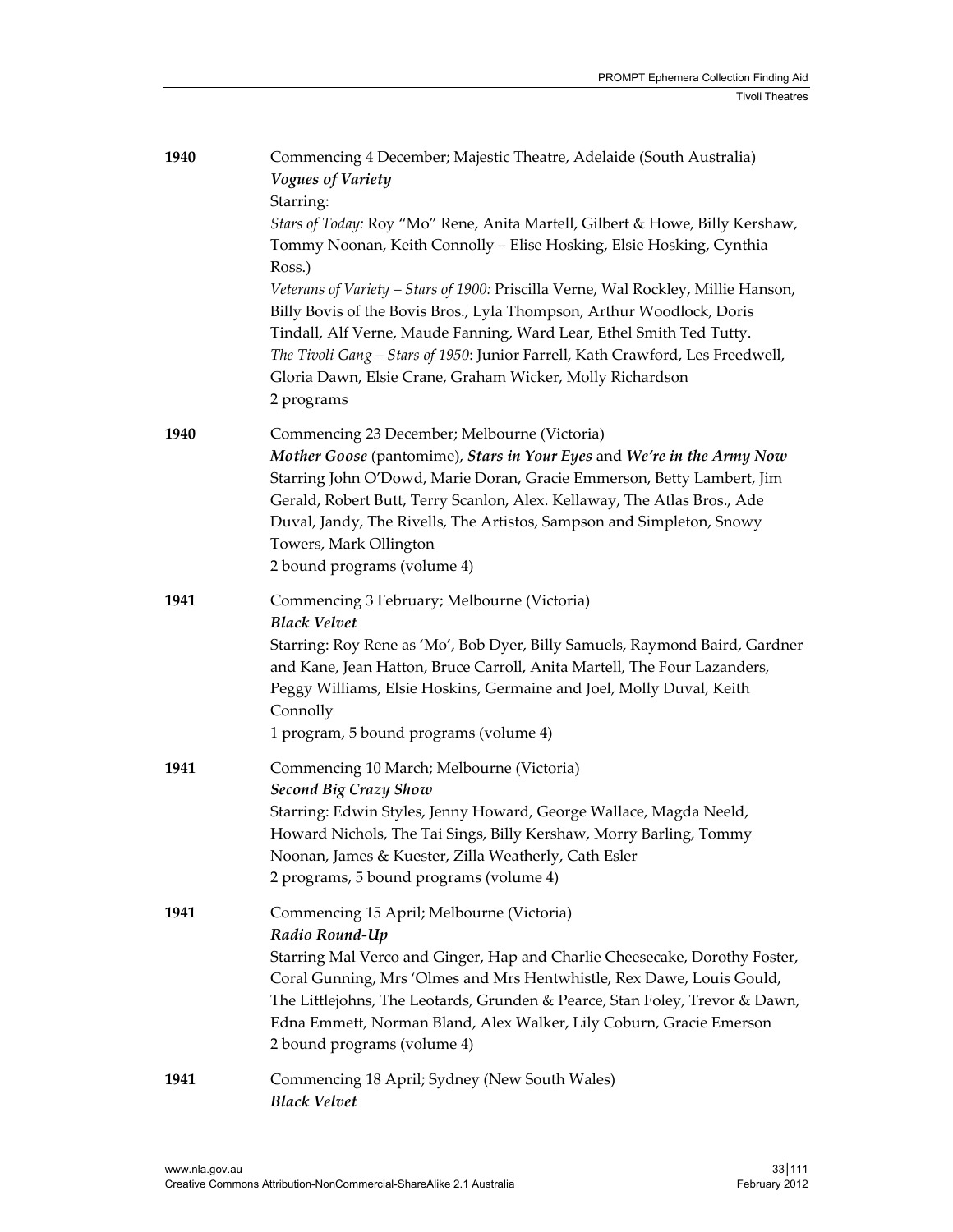|      | Listed acts" Roy Rene as 'Mo', Bob Dyer, Billy Samuels, Gardner & Kane,<br>Raymond Baird, Jean Hatton, Bruce Carroll, Anita Martell, The Four<br>Lazanders, Peggy Williams, Elsie Hoskins, Germaine and Joel, Molly Duval,<br>Keith Connolly<br>1 program                                                                                                                                                                                                         |
|------|-------------------------------------------------------------------------------------------------------------------------------------------------------------------------------------------------------------------------------------------------------------------------------------------------------------------------------------------------------------------------------------------------------------------------------------------------------------------|
| 1941 | Commencing 26 May; Melbourne (Victoria)<br><b>Would You Believe it?</b><br>Starring: Eddie Marcel, Lea Sonia, Marie Hollis, Sun Yet Lin, Gilbert & Howe,<br>Betty Lambert, Clydellos, Alec Kellaway, Terry Scanlon, Joe Lawman, Madam<br>Niobe, Rod. Holmes, Banner Forbutt, Haley Markey, Jack Mortimer, The<br>Skeleton Man, Fire-Eating Pigmy, Pin Headed Chinaman, The Tallest Man<br>Alive, The Globe of Death<br>1 program – plus 2 bound copies (volume 4) |
| 1941 | Commencing 30 June; Melbourne (Victoria)<br>Ballyhoo<br>Starring: Cora O'Farrell, Syd Beck, Morry Barling, John Dobbie, Trevor Young,<br>Rebla, Page and Nona, Raymond Baird, Gardner & Kane, Kwam Brothers, Joy<br>Nichols, Molly Duval, Priscilla Verne, Maude Fanning, Ethel Smith, Bobby<br>Henshaw, Eddie Gordon<br>3 bound programs (volume 4)                                                                                                              |
| 1941 | Commencing 4 August; Melbourne (Victoria)<br><b>Ladies First</b><br>Starring: Jenny Howard, Magda Neeld, Cherry Wheatley, Hatton Sisters,<br>Annette, Beryl Meekin, Maude & Co., Julie Ball, Anita Martell, Dorothy Foster,<br>Gaines & Chappell, Rhythm Girls, Olga Varona, Maxine Quinn, Mascotte<br>Powell, Joan Brandon<br>2 bound programs (volume 4)                                                                                                        |
| 1941 | Commencing 8 August; Sydney (New South Wales)<br>Ballyhoo<br>Starring: Cora O'Farrell, Eddie Gordon, Bobby "Uke" Henshaw, Rebla, Page &<br>Nona, Raymond Baird, Gardner & Kane, Joy Nichols, Kwam Brothers, Molly<br>Duval, Syd Beck, Morry Barling, John Dobbie, Trevor Young<br>1 program                                                                                                                                                                       |
| 1941 | Commencing 15 September; Melbourne<br><b>Black and Blue</b><br>Starring: Roy ('Mo') Rene, Charles Norman, Elsa Stenning, The Four<br>Lazanders, Billy Samuels, Clifford Guest, Sadie Gale, Wiki and Dana, Roy<br>Sparks, Margaret, Maurice and Maryea, Tommy Noonan, James & Kuester,<br>Phyl Lane<br>1 bound program (volume 4)                                                                                                                                  |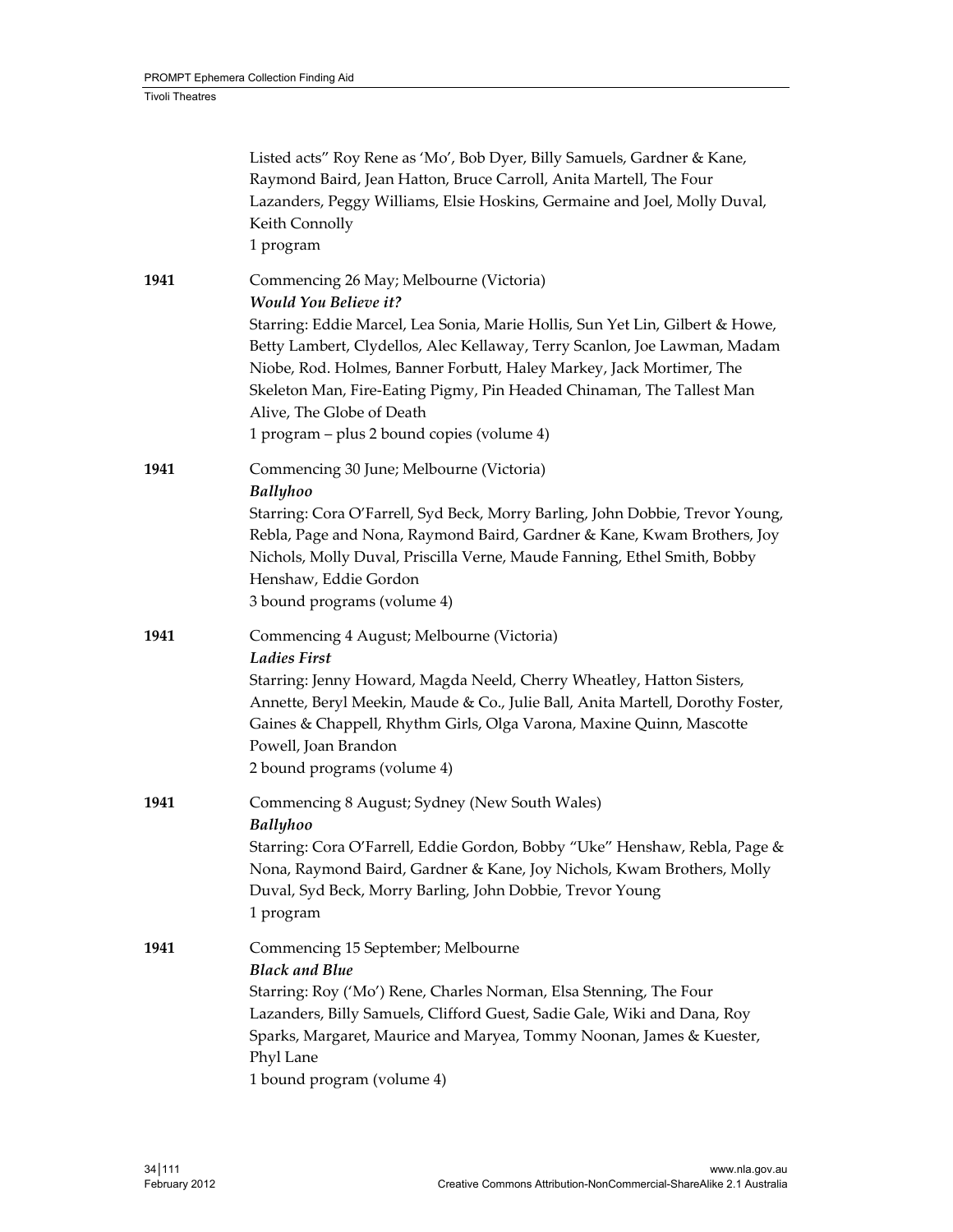| 1941 | Commencing 19 September; Sydney (New South Wales)<br><b>Ladies First</b><br>Starring: Jenny Howard, Maude Hilton, Anita Martell, Julie Ballew, Joan<br>Brandon, Dorothy (Dilly) Foster, Gaines and Chappel, Magda Neeld, Cherry<br>Wheatley, Hatton Sisters, Annette Beryl Meekin, Rhythm Girls, Olga Varona,<br>Mascotte Powell, Maxine Quinn<br>1 program (cover missing)                                                 |
|------|-----------------------------------------------------------------------------------------------------------------------------------------------------------------------------------------------------------------------------------------------------------------------------------------------------------------------------------------------------------------------------------------------------------------------------|
| 1941 | Commencing 20 October; Melbourne (Victoria)<br>Applesauce<br>Starring Will Mahoney, Evie Hayes, Bob Dyer, Gardner and Kane, Page and<br>Noni, Raymond Baird, The Cleveres, Terry Scanlon, Jimmie Wallace, Millie<br>Hanson, Arthur Woodlock, Dolly Mack, John Dobbie, Margaret Kelly, The<br>Clydellos, Doris Tindall, Arch. Ritchie<br>1 program, 2 bound programs (volume 4)                                              |
| 1941 | Commencing 23 October; Sydney (New South Wales)<br><b>Black and Blue</b><br>Starring: Roy ('Mo') Rene, Charles Norman, Elsa Stenning, The Four<br>Lazanders, Billy Samuels, Clifford Guest, Sadie Gale, Wiki and Dana, Roy<br>Sparks, Margaret, Maurice and Maryea, Tommy Noonan, James & Kuester,<br>Phyl Lane<br>2 programs                                                                                               |
| 1941 | Commencing 24 November; Melbourne (Victoria)<br>We're in the Navy Now<br>Starring: Joe Lawman, Lea Sonia, Phil Lopaz, Gilbert and Howe, Alan Eddy,<br>The Littlejohns, Magda Neeld, Alex Kellaway, Kwan Bros., Jandy<br>1 program, 2 bound programs (volume 4)                                                                                                                                                              |
| 1941 | [Commencing 22 December]; Melbourne (Victoria)<br>Cinderella (pantomime) and Laughter Express<br>Starring: George Wallace, Elsa Stenning, Anita Martell, Marie Hollis, Al<br>Thomas, Syd Beck, Morry Barling, Wong Toy Sun, The Rivells, George Nichols,<br>The Ridgeways, Molly Duval, Hilda Farmilo, Banner Forbutt, Eileen Dunne,<br>Jack Gunn<br>1 bound program (volume 5)                                             |
| 1941 | Commencing 26 December; Sydney (New South Wales)<br>Full Speed Ahead and Mother Goose [pantomime]<br>Listed acts/cast members: Joe Lawman, Magda Neeld, Phil Lopaz, Alec<br>Kellaway, Val and Monty, Betty Lambert, Seven Marinettis, Lea Sonia, Gilbert<br>and Howe, The Littlejohns, Alan Eddy, Kwam Bros., Atlas Bros., Three<br>Warrens, Jandy, Marjorie Freckles, Grace Emerson, Edna Emmett<br>1 program (torn cover) |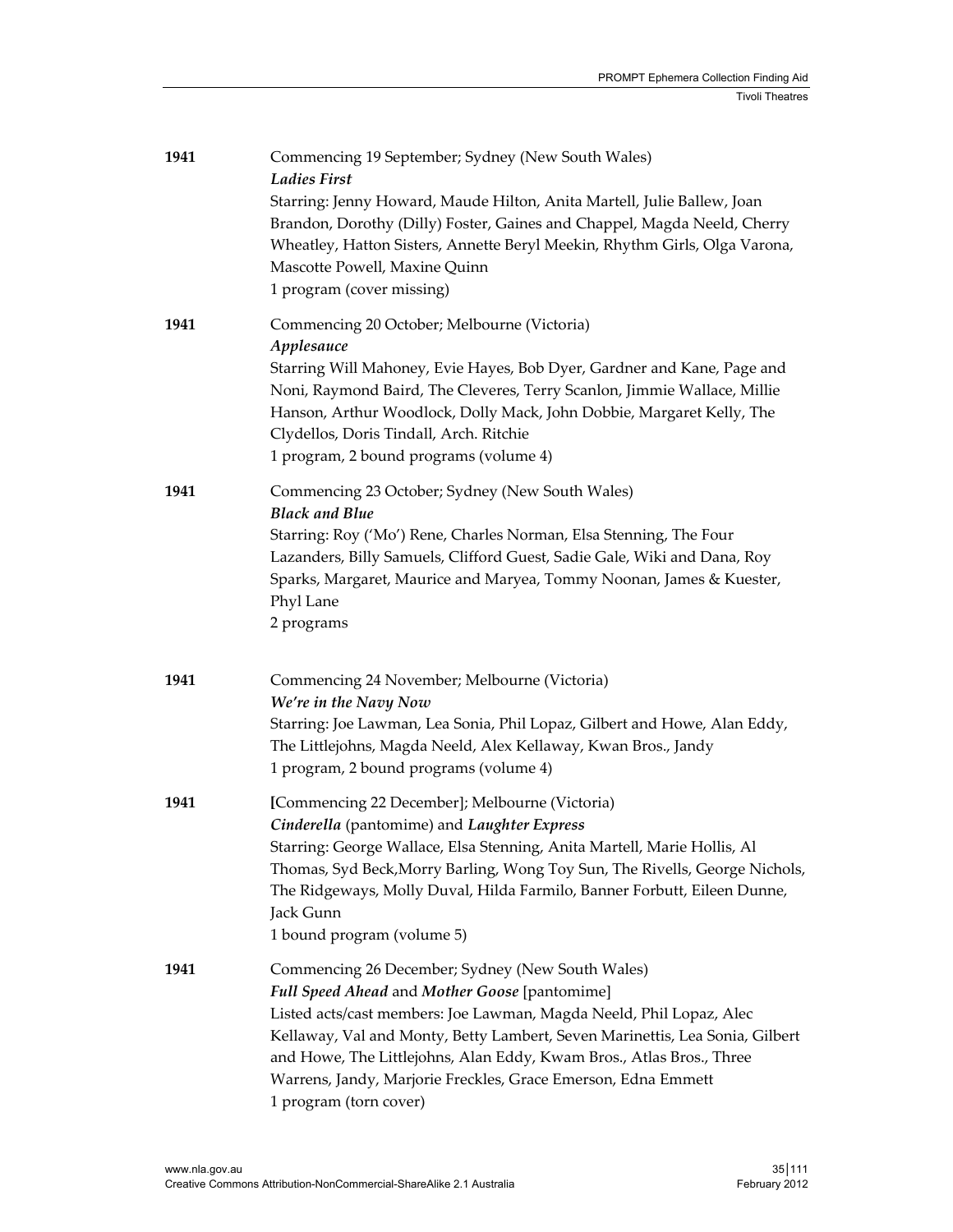| 1942 | Commencing 2 February; Melbourne (Victoria)<br><b>Artists and Models</b><br>Starring: Roy "Mo" Rene, Bob Dyer, The Four Lazanders, Gardner and Kane,<br>Marjorie Lou, Sadie Gale, Page and Nona, Alec Kellaway, Beryl Meekin, Jock                                                                                                                                           |
|------|------------------------------------------------------------------------------------------------------------------------------------------------------------------------------------------------------------------------------------------------------------------------------------------------------------------------------------------------------------------------------|
|      | Gordon, Magda Neeld, Margaret Maurice and Maryea, Niselle & Ilster, Alban<br>Whitehead, Dolly Mack<br>1 bound program (volume 5)                                                                                                                                                                                                                                             |
| 1942 | Commencing 6 February; Sydney (New South Wales)<br>The Laughter Express<br>Starring: George Wallace, Elsa Stenning, Len Young, Anita Martell, Marie<br>Hollis, Wong Toy Sun, Syd Beck, Morry Barling, George Nichols, Al Thomas,<br>The Ridgeways, The Rivells, Jack Gunn, Banner Forbut, Molly Duval, Hilda<br>Farmilo, Eileen Dunne<br>2 programs                          |
| 1942 | Commencing 13 March; Sydney (New South Wales)<br><b>Artists and Models</b><br>Starring: Roy Rene as "Mo", Bob Dyer, The Four Lazanders, Gardner & Kane,<br>Marjorie Lou, Saide Gale, Page and Nona, Alec Kellaway, Beryl Meekin, Jock<br>Gordon, Magda Neeld, Margaret, Maurice and Maryea, Nisselle & Ilster,<br>Alban Whitehead, Dolly Mack<br>1 program                   |
| 1942 | Commencing 17 April; Sydney (New South Wales)<br>Sons of Fun<br>Starring: Jenny Howard, Rebla, Eddie Marcel, Eddie Gordon, Tibby Roberts,<br>The Rolling Rollos, Billy Kershaw, Alan Eddy, Loretta Twins and Ray, The<br>Ciscos, Mascotte Powell, Mavis Reed, Robert Roberts, Kermond Bros., Violette<br>Luckins, The Laconas, Karinska and Vadie<br>1 program               |
| 1942 | [Commencing 9 March]; Melbourne (Victoria)<br>Sons of fun<br>Starring: Jenny Howard, Rebla, Eddie Marcel, Eddie Gordon, Tibby Roberts,<br>The Rolling Rollos, Billy Kershaw, Alan Eddy, Loretta Twins and Ray, The<br>Ciscos, Mascotte Powell, Robert Roberts, Kermonde Bros., Violette Luckins,<br>The Laconas, Karinska and Vadie<br>1 program, 1 bound program (volume 5) |
| 1942 | Commencing 13 April; Melbourne (Victoria)<br>You'll be Surprised<br>Starring: Jean Beinki, Sylvia Harvey, Alma Chippendale, Phyl Hall, Jean<br>Buckley, Rosie Fitzgerald, Rosie Simpson, Irene McGregor, Claire Miller, June<br>Hogg, Gwen McIntosh, Joy Smith, Elaine Dempsey, Jean Ruddle, Paulien                                                                         |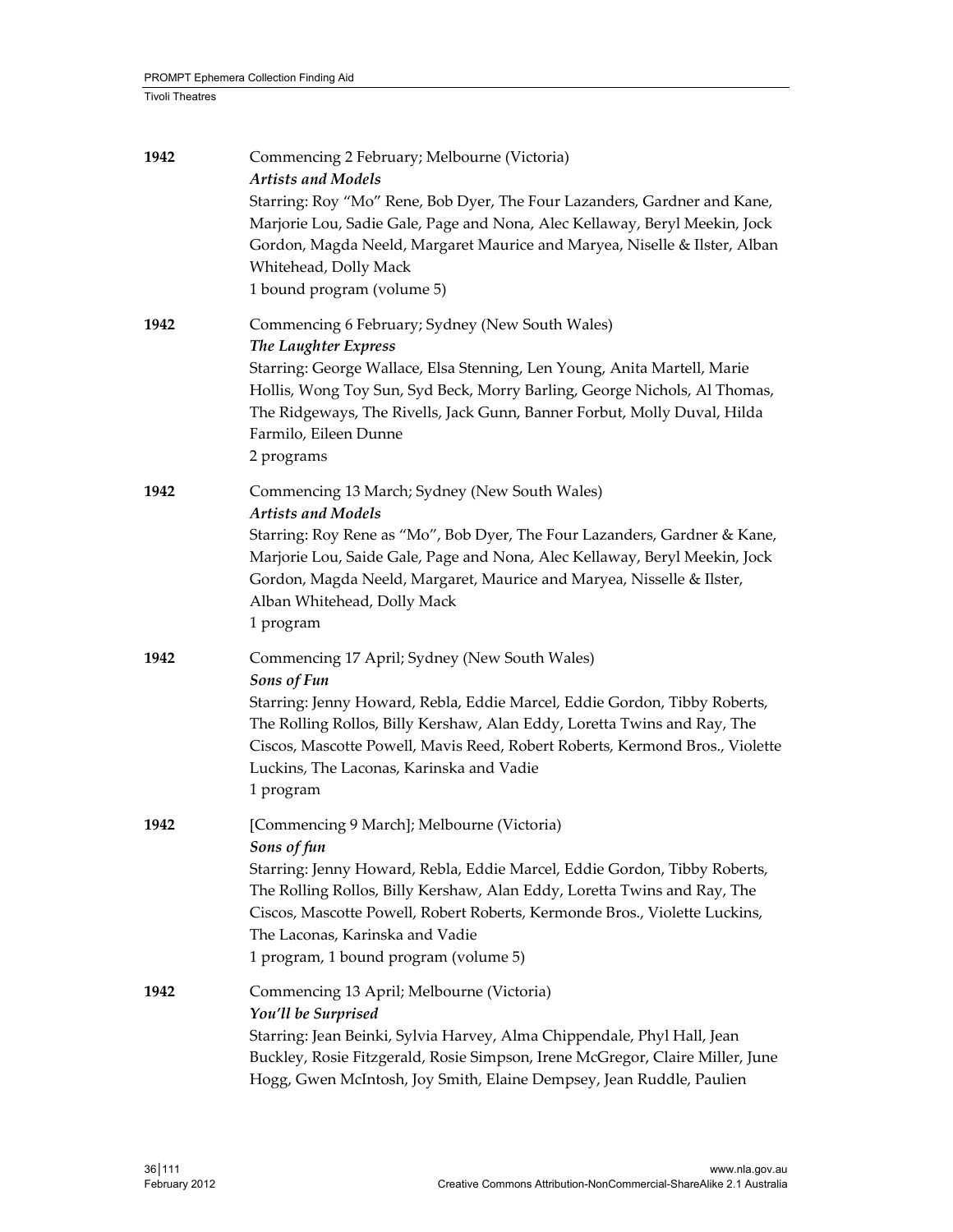Stuart, Dawn Butler 1 program, 1 bound program (volume 5)

| 1942 | Commencing 18 May; Melbourne (Victoria)<br>"The Mirth of a Nation" and World-Star Vaudeville<br>Starring: Roy Rene [as] "Mo", Sadie Gale, Alex. Kellaway, Bob. Le Brun, The<br>Crazy Builders, Beryl Meekin, Lynne Golding, Hedda Sorrensen, Molly Duval,<br>Alban Whitehead, Jimmy Wallace, Flying Greshams, Alfred Ross, "Inky"<br>Williams, June Holm, Wyn Egerton, Gracie Boyd, Leo Stirling<br>1 program, 1 bound program (volume 5) |
|------|-------------------------------------------------------------------------------------------------------------------------------------------------------------------------------------------------------------------------------------------------------------------------------------------------------------------------------------------------------------------------------------------------------------------------------------------|
| 1942 | Commencing 22 May; Sydney (New South Wales)<br>You'll be Surprised<br>Acts not listed.<br>1 program                                                                                                                                                                                                                                                                                                                                       |
| 1942 | Commencing 22 June; Melbourne (Victoria)<br><b>Beauty on Parade</b><br>Starring: Jenny Howard, George Wallace, Geo. Blackshaw, Gardner & Kane,<br>Daphne Rowe, Page & Nona, George Nichols, Margaret, Maurice & Maryea,<br>Billy Kershaw, The Cleveres, Marcella Trio, Tibby Roberts, Alan Eddy, Fred<br>Brown, Bubby Allen, Flo James<br>1 bound program (volume 5)                                                                      |
| 1942 | [Commencing 15 July]; Majestic Theatre, Adelaide (South Australia)<br>You'll Be Surprised<br>Acts not listed<br>1 programError! Bookmark not defined.                                                                                                                                                                                                                                                                                     |
| 1942 | Commencing 27 July; Melbourne (Victoria)<br>Hillbilly Shindig and Scandals of 1942<br>Starring: Bob Dyer, Clem Dawe, Eric Edgley, Clifford Guest, Syd Beck, James<br>& Kuester, Dolly Mack, Kermonde Bros., Buster Fiddes, Barry Sandford,<br>"Goldie" Ashton, Raymond Baird, Bradley & Kearney, Ossie Massey, Margaret<br>Kelly, Gracie Emerson, Edna Luscombe, Eddie Marcel<br>1 bound program (volume 5)                               |
| 1942 | Commencing 29 June; Sydney (New South Wales)<br>The Mirth of a Nation and World-Star Vaudeville<br>Starring: Roy Rene [as] "Mo", Sadie Gale, Alec Kellaway, Bob Le Brun, The<br>Crazy Builders, Beryl Meekin, Lynne Golding, Hedda Sorrenson, Molly Duval,<br>Alban Whitehead, Jimmy Wallace, Flying Greshams, Alfred Ross, "Inky"<br>Williams, June Holm, Wyn Edgerton, Gracie Boyd, Leo Stirling, Bert Ralph<br>1 program               |
| 1942 | Commencing 3 August; Sydney (New South Wales)<br><b>Beauty on Parade</b>                                                                                                                                                                                                                                                                                                                                                                  |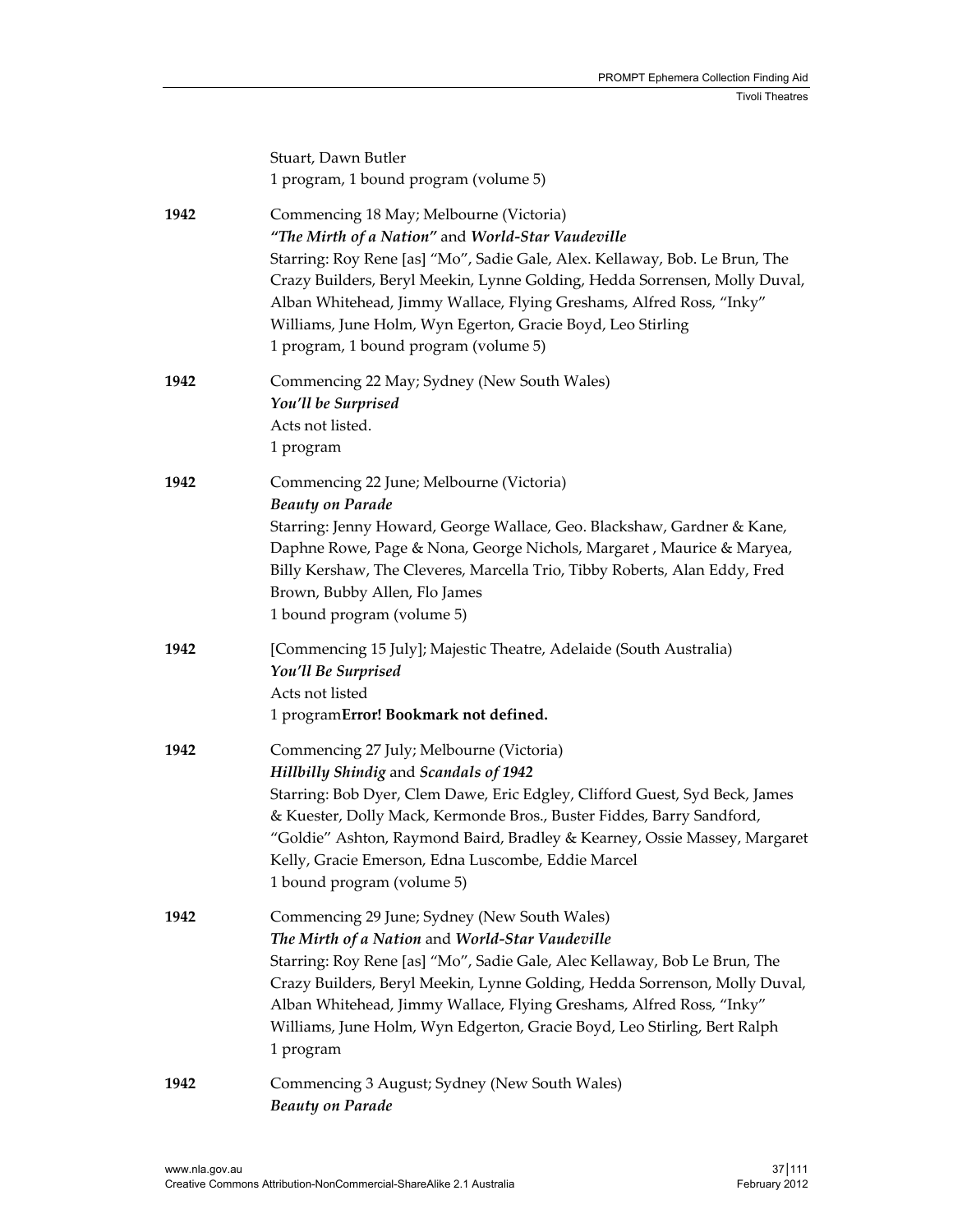|      | Starring: Jenny Howard, George Wallace, Geo. Blackshaw, Gardner & Kane,<br>Daphne Lowe, Page & Nona, George Nichols, Margaret, Maurice & Maryea,<br>Billy Kershaw, The Cleveres, Marcella Trio, Bob Roberts, Alan Eddy, Fred<br>Brown, Bubby Allen, Ted & Flo James<br>1 program                                                                                                                                                                                             |
|------|------------------------------------------------------------------------------------------------------------------------------------------------------------------------------------------------------------------------------------------------------------------------------------------------------------------------------------------------------------------------------------------------------------------------------------------------------------------------------|
| 1942 | Commencing 31 August; Melbourne (Victoria)<br><b>Folies Bergeres</b><br>Starring: Roy Rene, Charles Norman, Rebla, Connie Graham with Hal Scott,<br>Dot. Rankin, John Fraser, Earle & Fontaine, 4 Hurricanes, Magda Neeld, 3<br>Littlejohns, Alec Kellaway, Bette-Adrian & Coy., Clydellos, Edna Emmett,<br>Jimmy Clark, Vernon & Corleita, Mavis Reed, Joan Ashton, Mascotte Powell<br>1 program, 1 bound program (volume 5)                                                |
| 1942 | Commencing 14 September; Sydney (New South Wales)<br>Hillbilly Shindig and Scandals of 1942 [double bill]<br>Hillbilly Shindig starred: Bob Dyer, Syd Beck, Clifford Guest, James & Kuester,<br>Dolly Mack, Kermond Bros., Buster Fiddes, Barry Sandford, "Goldie" Ashton<br>Scandals of 1942 starred: Clem Dawe, Eddie Gordon, Eric Edgley, Gracie<br>Emmerson, Raymond Baird, Edna Luscombe, Bradley & Kearney, Ossie<br>Massey, Margaret Kelly, Eddie Marcel<br>1 program |
| 1942 | Commencing 12 October; Melbourne (Victoria)<br>Vanities and Hey Presto [double bill]<br>Vanities listed acts: George Blackshaw, George Hurd, Marcella Trio, Morry<br>Barling, George Nichols, Bobby Butt, Terry Scanlon, Alban Whitehead,<br>Florence Nicholls, Les & Mavis Ritchie, Millie Hanson, Maisie Merlyn, The<br>Great Levante<br>1 program, 1 bound program (volume 5)                                                                                             |
| 1942 | Commencing 19 October; Sydney (New South Wales)<br><b>Folies Bergeres</b><br>Starring: Roy Rene, Chas. Norman, Rebla, Connie Graham with Hal Scott, Dot.<br>Rankin, John Fraser, Earle & Fontaine, 4 Hurricanes, Magda Neeld, 3<br>Littlejohns, Alec Kellaway, Betted-Adrian & Coy., Mavis Reed, Joan Ashton,<br>Mascotte Powell, Vernon & Corleita<br>1 program                                                                                                             |
| 1942 | [Commencing 4 November]; Adelaide; Majestic Theatre<br><b>Bob Dyer's Hill-Billy Shindig</b><br>Starring: Bob Dyer, Buster Fiddes, Ozo and Bozo, Leonora Laye, Tom King's<br>Orchestra, Barry Sandford, Raymond Baird, The Five Ashtons, Ossy Massey,<br>Goldie Ashton, Bradley & Kearney, Kuester and Johnson, Ted and Flo James,<br>Dolly Mack, Tom Richards<br>1 program                                                                                                   |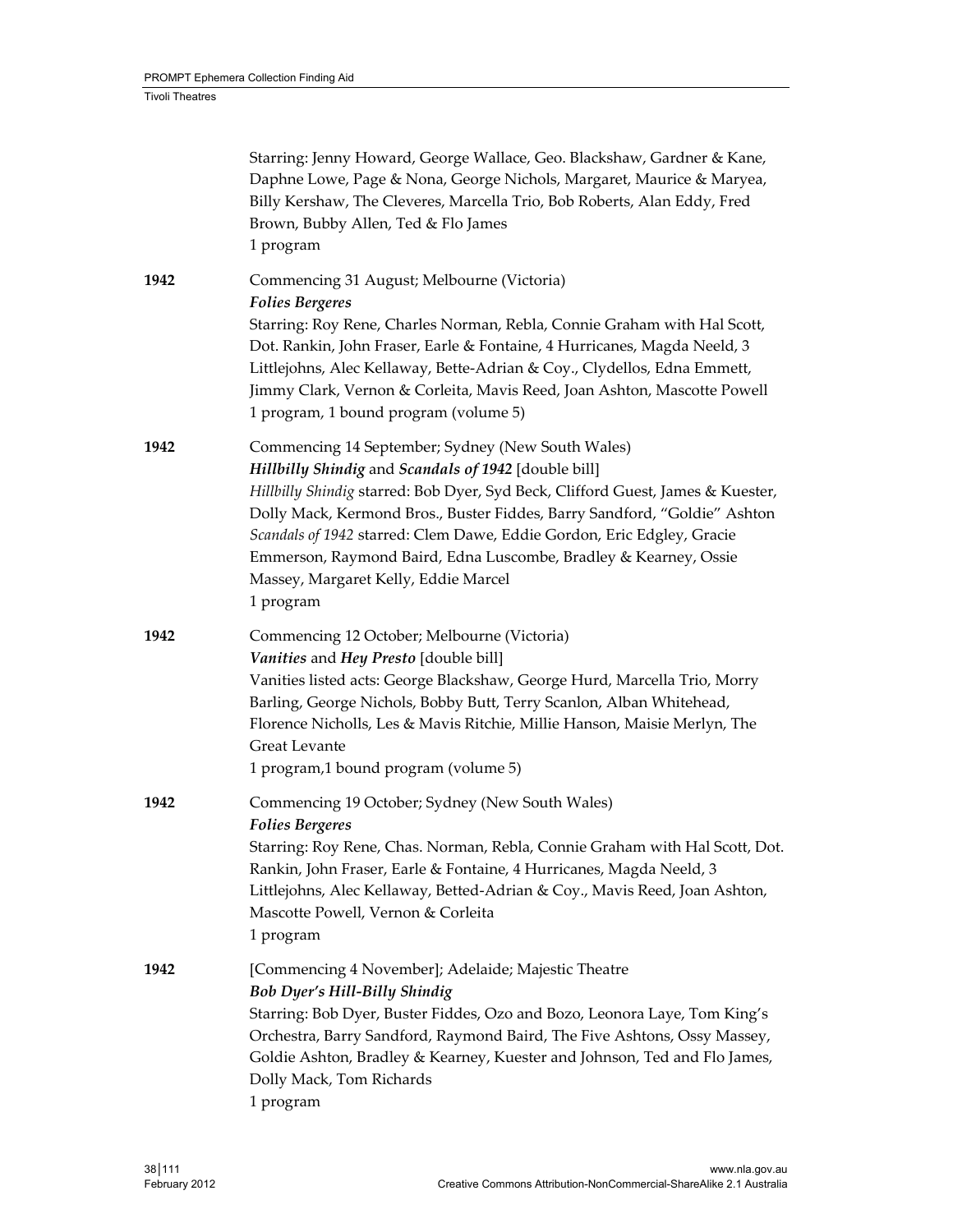| 1942 | Commencing 2 November; Melbourne (Victoria)<br>Variety's Honour Performance (in aid Merchant Navy}<br>Starring: Eddie Marcel, Page & Nona, Molly Duval, George Hurd, Clem Dawe<br>with Eric Edgley, Evie Hayes, Bob Geraghty, George Nichols, Alban<br>Whitehead, Muriel Gardner, George Wallace, Morry Barling, Edwin Styles,<br>Frank Forde, Marcella Trio, Clifford Guest, Rebla, Gardner & Kane, Marjorie<br>Lou, The Great Levante, Eddie Gordon, Will Mahoney, Elsa Stenning<br>2 programs                                                    |
|------|-----------------------------------------------------------------------------------------------------------------------------------------------------------------------------------------------------------------------------------------------------------------------------------------------------------------------------------------------------------------------------------------------------------------------------------------------------------------------------------------------------------------------------------------------------|
| 1942 | Single performance 12 November; Melbourne (Victoria)<br>Variety's Honour Performance (in aid Merchant Navy)<br>Starring: Eddie Marcel, Page & Nona, Molly Duval, George Hurd, Clem Dawe<br>with Eric Edgley, Evie Hayes, Bob Geraghty, George Nichols, Alban<br>Whitehead, Muriel Gardner, George Wallace, Morry Barling, Edwin Styles,<br>Frank Forde, Marcella Trio, Clifford Guest, Rebla, Gardner & Kane, Marjorie<br>Lou, The Great Levante, Eddie Gordon, Will Mahoney, Elsa Stenning<br>1 program, signed by George Wallace, with gold cover |
| 1942 | Commencing 16 November; Melbourne (Victoria)<br><b>Glad Rags</b><br>Starring: George Wallace, Elsa Stenning, Clem Dawe & Eric Edgley, Gardner &<br>Kane, Syd Beck, the New Yorkers, Edna Luscombe, Frank Forde, Molly Duval,<br>Bubby Allen, Margaret Kelly, Athena Pallas, Cusco's Performing Birds, The<br>Ridgeways, June Holm, Robert Roberts, Bert Ralph, James Sylvester<br>2 programs, 1 bound program (volume 5)                                                                                                                            |
| 1942 | Commencing 21 December; Melbourne (Victoria)<br>Mother Goose [pantomime] and Design for Glamour<br>Starring: Jenny Howard, Charles Norman, Eddie Marcel, Dot Rankin, Joe<br>Lawman, Magda Neeld, Alan Eddy, John Fraser, Crazy Builders, Littlejohns,<br>Jandy, Loretta Twins, Bradley & Kearney, Six Flying Ashtons, Mavis Reed, Joy<br>Robins, Valentine & Monty<br>1 program, 1 bound program (volume 5)                                                                                                                                         |
| 1942 | Commencing 28 December; Sydney (New South Wales)<br>Glad Rags and Cinderella [pantomime]<br>Starring George Wallace, Elsa Stenning, Clem Dawe & Eric Edgley, Gardner &<br>Kane, Syd Beck, The New Yorkers, Edna Luscombe, Frank Forde, Molly Duval,<br>Bubby Allen, Margaret Kelly, Athena Pallas, Cusco's Performing Birds, The<br>Ridgeways, June Holm, Robert Roberts, Bert Ralph, James Sylvester<br>1 program                                                                                                                                  |
| 1943 | Commencing 1 February; Melbourne (Victoria)<br><b>Artists and Models</b><br>Starring: Roy Rene ("Mo"), Bob Dyer, Lily Moore, Raymond Baird, George<br>Hurd, Marcellas, Alec Kellaway, Clifford Guest, Marjorie Lou, Earle &                                                                                                                                                                                                                                                                                                                         |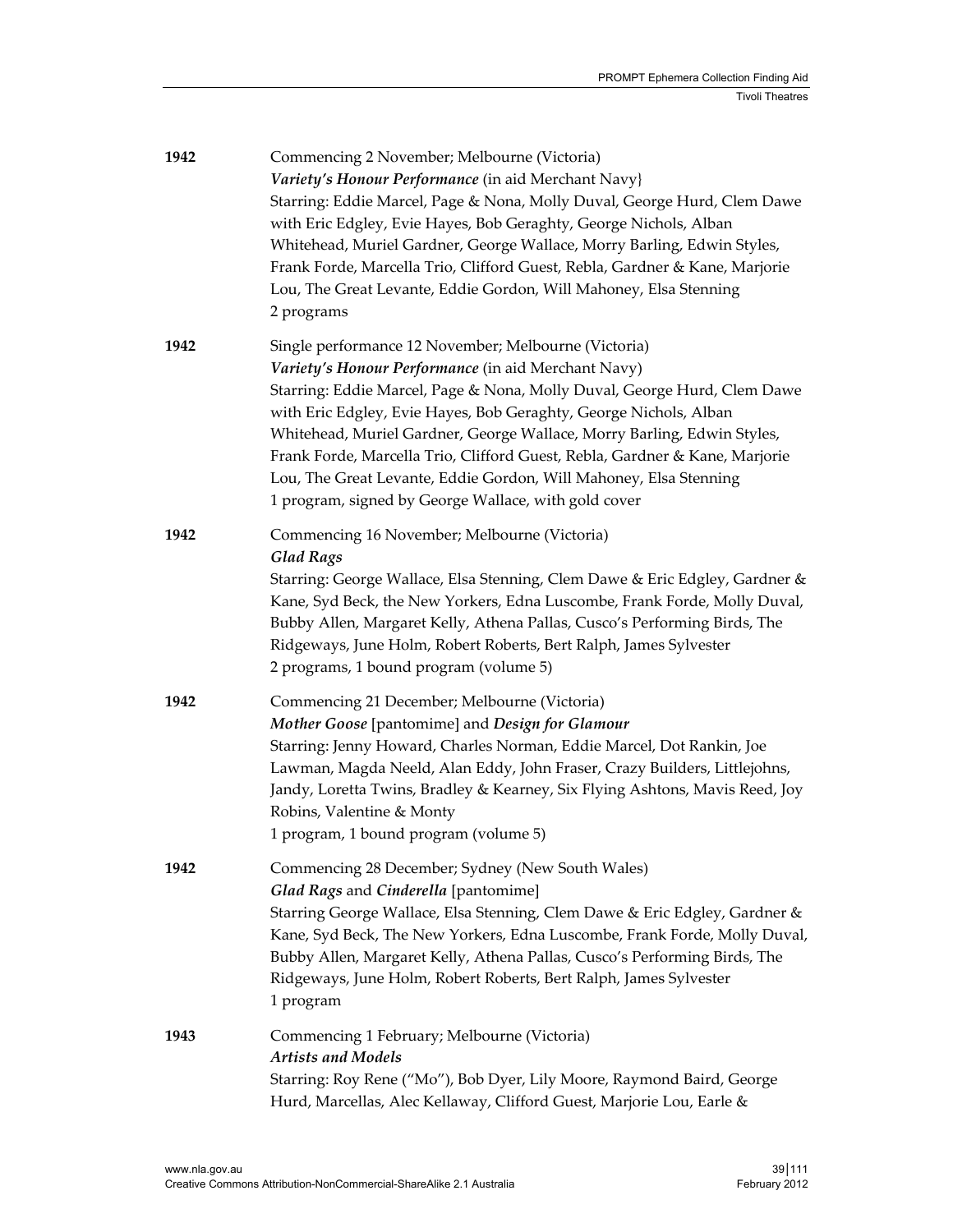|      | Fontaine, Ailsa Green, Jack Mortimer, Dolly Mack, Margaret, Maurice &<br>Maryea, Billy Kershaw, Ted & Flo James<br>1 bound program (volume 6)                                                                                                                                                                                                                                                                                                                                                           |
|------|---------------------------------------------------------------------------------------------------------------------------------------------------------------------------------------------------------------------------------------------------------------------------------------------------------------------------------------------------------------------------------------------------------------------------------------------------------------------------------------------------------|
| 1943 | Commencing 8 February; Sydney (New South Wales)<br>Design for Glamour<br>Starring: Roy Rene [as] "Mo", Bob Dyer, Jenny Howard, Eddie Marcel, Charles<br>Norman, Dot Rankin, Joe Lawman, Magda Neeld, Alan Eddy, John Fraser,<br>Crazy Builders, Little Johns, Jandy, Loretta Twins, Bradley & Kearney, Mavis<br>Reed, Joy Robins, The Four Renos, Valentine & Monty<br>1 program                                                                                                                        |
| 1943 | Commencing 12 April; Melbourne (Victoria)<br><b>Target for Delight</b><br>Starring: George Wallace, Charles Norman, Rebla, Gardner & Kane, Barbara<br>James, Magda Neeld, John Fraser, Three Alecs & A Girl, Vernon & Carlita,<br>Alan Eddy, Nisselle & Ilster, The Leotards, Harry Abdy, Bubby Allan, Mavis<br>Reed, Artistos, Karinska & Vadie, Peggy McGuire, Jock Gormley<br>1 program                                                                                                              |
| 1943 | Commencing 8 March; Melbourne (Victoria)<br><b>Strip for Action</b><br>Starring Jim Gerald, Eddie Gordon, George Nichols, Morry Barling, Daphne<br>Lowe, Buster Fiddes, Terry Scanlon, Eddie Gordon, Daredevil Durkins, Syd.<br>Beck, Priscilla Verne, Stella Ranger, Doris Tindall, Lyla Thompson, Ethel<br>Smith, Olga Varona, Iris Cattach, Mascotte Powell, Nellie Kolle, June &<br>Jeanette, Frank Forde, Alta Lowe, The Kelroys, The Ridgeways, Andrew<br>Flannagan<br>1 bound program (volume 6) |
| 1943 | Commencing 12 April; Melbourne (Victoria)<br><b>Target for Delight</b><br>Starring George Wallace, Charles Norman, Rebla, Gardner & Kane, Barbara<br>James, Magda Neeld, John Fraser, Three Alecs & A Girl, Vernon & Carlita,<br>Alan Eddy, Nisselle & Ilster, The Leotards, Harry Abdy, Bubby Allan, Mavis<br>Reed, Artistos, Karinska & Vadie, Peggy McGuire, Jock Gormley<br>1 bound program (volume 6)                                                                                              |
| 1943 | Commencing 19 April; Sydney (New South Wales)<br><b>Strip for Action</b><br>Starring: Jim Gerald, Eddie Gordon, Daredevil Durkins, Syd. Beck, Morry<br>Barling, George Nichols, Terry Scanlon, Buster Fiddes, Daphne Lowe, Priscilla<br>Verne, Stella Ranger, Lyla Thompson, Olga Varona, Doris Tindall, Ethel Smith,<br>June & Jeanette, Nellie Kolle, Mascotte Powell, Iris Cattach, The Tivoli Swing<br>Sisters, The Kelroys, The Ridgeways, Alta Lowe, Frank Forde<br>1 program                     |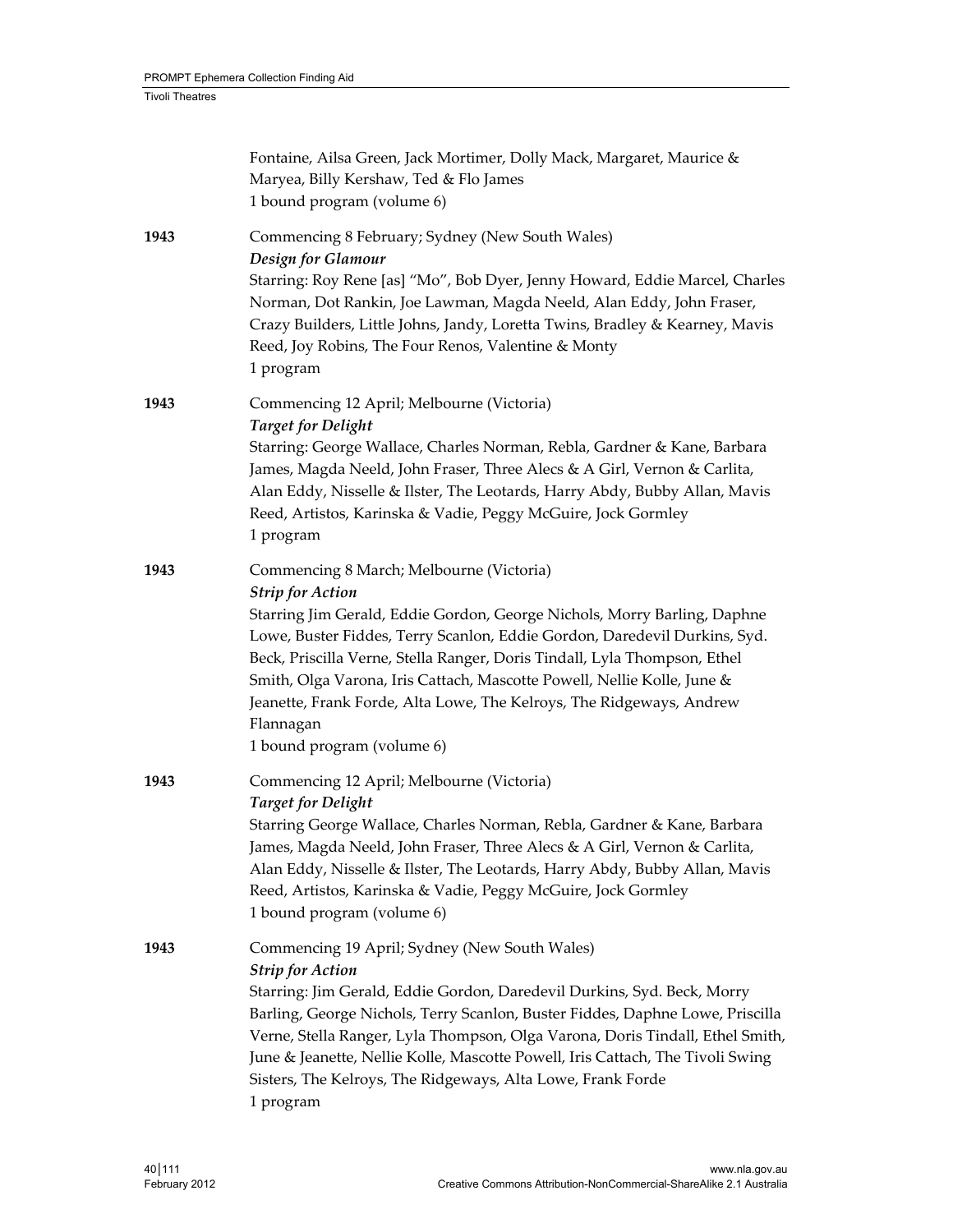| 1943 | Commencing 5 May; Melbourne (Victoria)                                       |
|------|------------------------------------------------------------------------------|
|      | Red, Hot and Blue                                                            |
|      | Starring: Jenny Howard, Eddy Marcel, Joe Lawman, Raymond Baird, Page &       |
|      | Nona, Tibby Roberts, Billy Kershaw, Alban Whitehead, June Holt, Molly        |
|      | Duval, Inky Williams, Bradley & Kearney, Athena Pallas, Marie Doran, Fred    |
|      | Brown, Joy Robins, Loretta Twins, Ted James, Dorothea, Bert Ralph            |
|      | 1 bound program (volume 6)                                                   |
| 1943 | Commencing 31 May; Sydney (New South Wales)                                  |
|      | <b>Target for Delight</b>                                                    |
|      | Starring: George Wallace, Charles Norman, Rebla, Gardner & Kane, Barbara     |
|      | James, Magda Neeld, John Fraser, Three Alecs & A Girl, Vernon & Carlita,     |
|      | Alan Eddy, Nisselle & Ilster, The Leotards, Harry Abdy, Bubby Allan          |
|      | 1 program                                                                    |
| 1943 | Commencing 28 June; Melbourne (Victoria)                                     |
|      | 1943 Crazy Show                                                              |
|      | Starring: Roy "Mo" Rene, Dick Bentley, George Hurd, Lily Moore, George       |
|      | Nichols, Morry Barling, Alec Kellaway, Marcello Trio, Earle & Fontaine, June |
|      | & Jeanette, Terry Scanlon, Tivoli Swing Sisters, Buster Fiddes, Joan Ashton, |
|      | Ailsa Green, Iris Cattach, John Beaton, Percy Williams, Kermond Bros., Molly |
|      | Byron, Clifford Guest                                                        |
|      | 1 bound program (volume 6)                                                   |

# **Tivoli Circuit (Wallace R. Parnell)**

| 1943 | Commencing 5 July; Sydney (New South Wales)<br>Red, Hot & Blue<br>Starring: Jenny Howard, Eddie Marcel, Joe Lawman, Raymond Baird, Page &<br>Nona, Tibby Roberts, Billy Kershaw, June Holm, Molly Duval, Inky Williams,<br>Bradley & Kearney, Athena Pallas, Marie Doran, Fred Brown, Joy Robins,<br>Loretta Twins, Ted & Flo James, Dorothea, Bert Ralph<br>1 program                                    |
|------|-----------------------------------------------------------------------------------------------------------------------------------------------------------------------------------------------------------------------------------------------------------------------------------------------------------------------------------------------------------------------------------------------------------|
| 1943 | Commencing 2 August; Melbourne (Victoria)<br><b>Black Vanities</b><br>Starring: George Wallace, Charles Norman, Gardner & Kane, "Slivers",<br>Margaret, Maurice & Maryea, Ormonde Douglas, Lazanders, Littlejohns,<br>Donald Sisters, Bubby Allan, Bridges Trio, Lyn Golding, The Thrilling Kelroys,<br>Moda Lenz, Pay Kenny, Les & Mavis Ritchie, Harry Abdy<br>1 program – plus 1 bound copy (volume 6) |
| 1943 | Commencing 6 September; Melbourne (Victoria)<br>You'll Be Surprised<br>No acts listed.<br>1 bound program (volume 6)                                                                                                                                                                                                                                                                                      |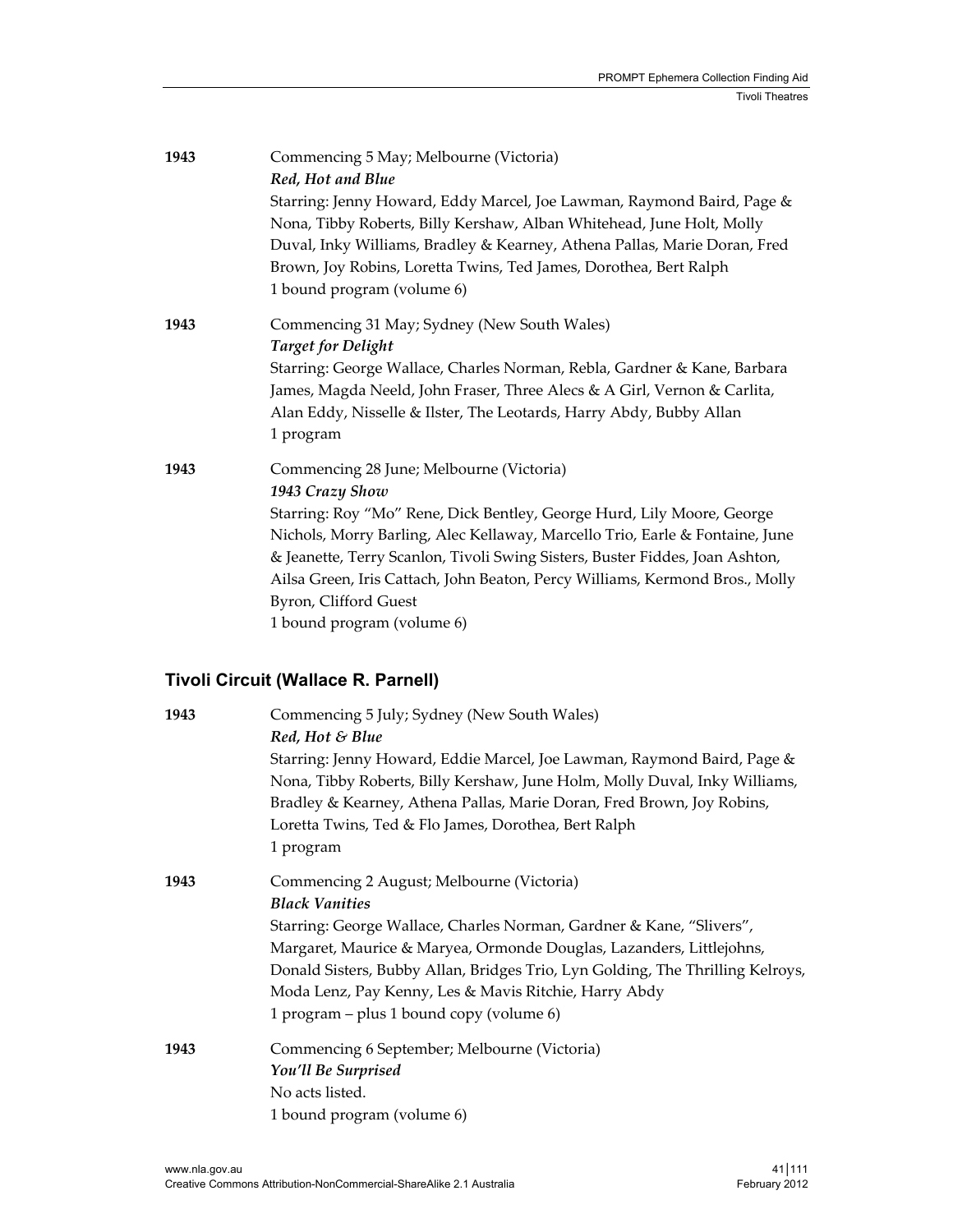| 1943 | Commencing 11 October; Melbourne (Victoria)<br><b>Folies Bergere</b><br>Starring: Anita Martell, Tibby Roberts, Magda Neeld, Marcella Trio, George &<br>Joy Nichols, John Dobbie, Marlene Starr, June & Jeanette, Nisselle & Ilster,<br>Billy Kershaw, Earle & Fontaine, Alban Whitehead, Leotards, Joan Ashton,<br>Gloria Dawn, La. Frankie, Svengali, Zilla Weatherley, and Ethel Formby<br>[George Formby's sister]<br>2 programs, 1 bound copy (volume 6)                       |
|------|-------------------------------------------------------------------------------------------------------------------------------------------------------------------------------------------------------------------------------------------------------------------------------------------------------------------------------------------------------------------------------------------------------------------------------------------------------------------------------------|
| 1943 | Commencing 15 November; Melbourne (Victoria)<br><b>Hits and Highlights</b><br>Starring: Jim Gerald, Jenny Howard, Clifford Guest, Ailsa Green, Alan Eddy,<br>Morry Barling, Alec Kellaway, Wicki and Dana, Margaret, Maurice & Maryea,<br>Terry Scanlon, Marie Doran, Tivoli Swing Sisters, Fred Brown, Les & Mavis<br>Ritchie, Barry Sandford, Buster Fiddes, Lily Coburn, Jandy, The Four<br>Ridgeways, Iris Cattach<br>1 program, 1 bound copy (volume 6)                        |
| 1943 | Commencing 20 December; Melbourne (Victoria)<br>Cinderella (pantomime) and Black rhapsodies<br>Starring: Elsa Stenning, Harry Abdy, Charles Norman, Syd Beck, George<br>Wallace, Ormond Douglas, The Four Lazanders, The Donald Sisters, Athena<br>Pallas, Charles Jarrett, Clem Dawe, Joyce Gration<br>1 program, 1 bound copy (volume 6))                                                                                                                                         |
| 1943 | Commencing 27 December; Sydney (New South Wales)<br>Hits and Highlights and Mother Goose (pantomime)<br>Starring Jim Gerald, Jenny Howard, George Wallace, Clifford Guest, Ailsa<br>Green, Alan Eddy, Johnny O'Dowd, Alec Kellaway, Wicki and Dana,<br>Margaret, Maurice & Maryea, Marie Doran, Tivoli Swing Sisters, Fred Brown,<br>Les & Mavis Ritchie, Barry Sandford, Buster Fiddes, Lily Coburn, Jandy, Four<br>Ridgeways, Iris Cattach<br>1 program                           |
| 1944 | Commencing 31 January; Melbourne (Victoria)<br>The Naughty Nineties<br>Starring: Will Mahoney, Evie Hayes, George Hurd, Eddie Marcel, Joe Lawman,<br>Magda Neeld, June Holm, Alec Kellaway, Joy & George Nichols, Cyril Jenkins<br>Serenaders, Nisselle & Ilster, Alban Whitehead, Earle & Fontaine, Loretta<br>Twins, Andrew, Desmond Tanner, Joy Robins, Les & Mavis Ritchie, The<br>Leotards, Gloria Dawn, Kermond Bros., Kath Crawford<br>1 program, 1 bound program (volume 7) |
| 1944 | Commencing 7 February; Sydney (New South Wales)<br><b>Black rhapsodies</b><br>Starring: George Wallace, Clem Dawe with Eric Edgley, Chas. Norman, Syd                                                                                                                                                                                                                                                                                                                               |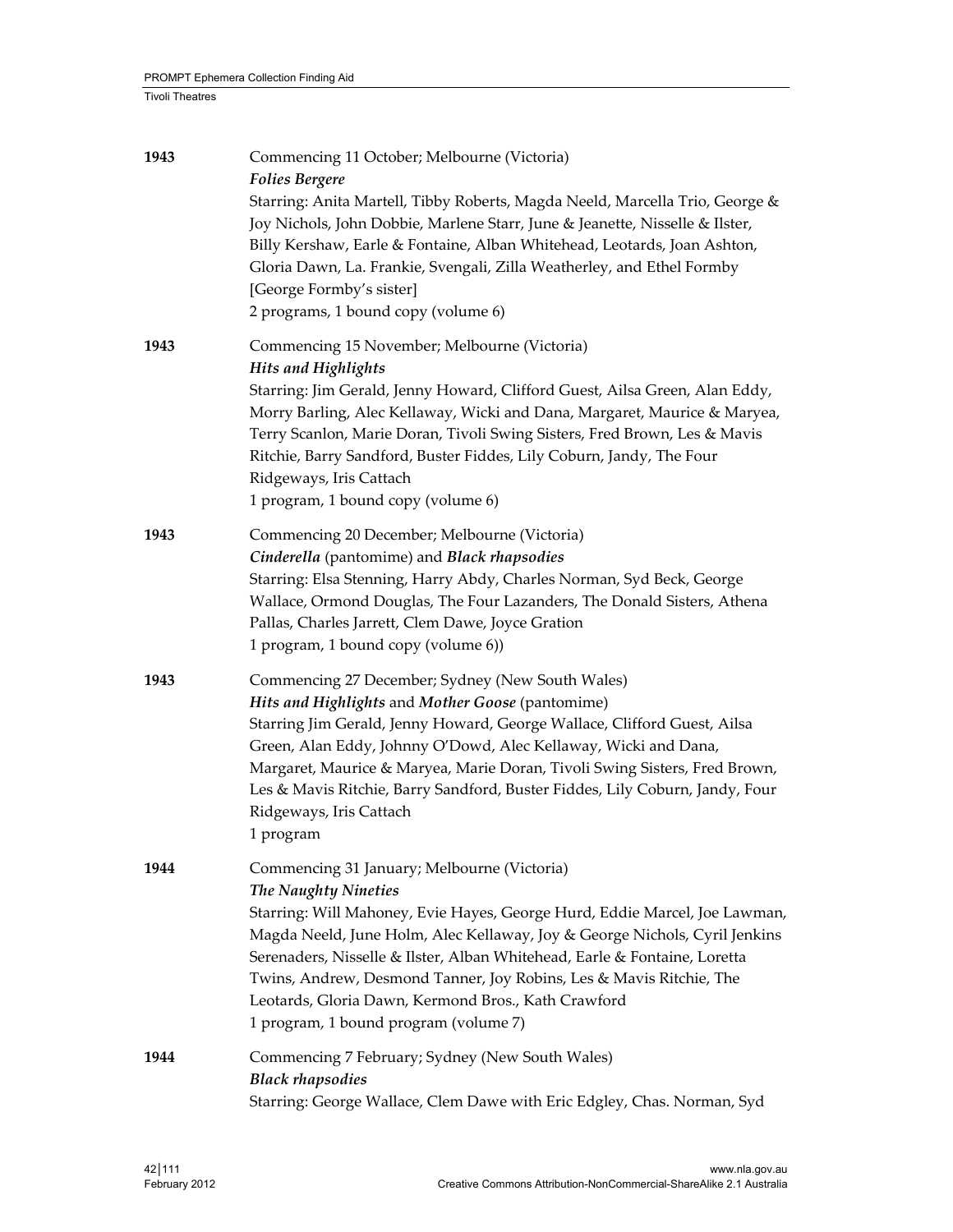|      | Beck, Ormonde Douglas, The Lazanders, Daphne Lowe, Bubby Allan, Molly<br>Duval, Donald Sisters, Launa Lynton, Les White, Lyn Golding, Bridges Trio,<br>Harry Abdy, Geraldo & Irene, Athena Pallas, Charles Jarret, Joyce Gration,<br>Cusco's Animal Circus<br>1 program                                                                                                                                                                                                                                                                                |
|------|--------------------------------------------------------------------------------------------------------------------------------------------------------------------------------------------------------------------------------------------------------------------------------------------------------------------------------------------------------------------------------------------------------------------------------------------------------------------------------------------------------------------------------------------------------|
| 1944 | Commencing 13 March; Melbourne (Victoria)<br><b>Best Bib and Tucker</b><br>Starring: Roy Rene [as] "Mo", Dick Bentley, Marjorie Lou, Clifford Guest,<br>Lennie McDermott, Ailsa Green, Marcello Trio, Wiki & Dana, Margaret,<br>Maurice & Maryea, Cyril Jenkins Serenaders, Buster Fiddes, June & Jeanette,<br>Billy Kershaw, Athol Thompson & Partner, Eroni & Lavinia, Four Hawaiians,<br>The Kelroys, Jack O'Dowd, Iris Cattach, Kermond Bros., Betty Lyons, Albert<br>Gaze, The Champion Jitterbug Teams<br>2 programs, 1 bound program (volume 7) |
| 1944 | Commencing 20 March; Sydney (New South Wales)<br><b>The Naughty Nineties</b><br>Starring: Will Mahoney, Evie Hayes, George Hurd, Eddie Marcel, Joe Lawman,<br>Magda Neeld, June Holm, John Dobbie, Joy & George Nichols, Nisselle &<br>Ilster, Alban Whitehead, Earle & Fontaine, Loretta Twins, Andrew, Joy Robins,<br>Les & Mavis Ritchie, The Leotards, Gloria Dawn, Dolly Turner<br>2 programs                                                                                                                                                     |
| 1944 | Commencing 17 April; Melbourne (Victoria)<br>Hi-De-Hi<br>Starring: George Wallace, Jenny Howard, Page & Nona, The Four Lazanders,<br>Terry Scanlon, Bubby Allen, Kenneth & Bruce Weate, Lyn. Golding, Joan<br>Ashton, Launa Lynton, Harry Abdy, Geraldo & Irene, Joan Brown, Paulino,<br>Rob. Murray, Kevin Hartis, Walter Richards, Jimmy Kerry<br>1 program, 1 bound program (volume 7)                                                                                                                                                              |
| 1944 | Commencing 24 April; Sydney (New South Wales)<br><b>Best Bib and Tucker</b><br>Starring: Roy Rene ('Mo'), Dick Bentley, Marjorie Lou, Sadie Gale, Clifford<br>Guest, Lennie McDermott, Ailsa Green, Marcello Trio, Margaret, Maurice &<br>Maryea, Cyris Jenkins Serenaders, Buster Fiddes, June & Jeanette, Billy<br>Kershaw, Athol Thompson & Partner, Eroni & Lavenia, Four Hawaiians, The<br>Kelroys, Jack O'Dowd, Iris Cattach, Kermond Bros., Betty Lyons, Albert Gaze,<br>and the Champion Jitterbug Teams<br>1 program                          |
| 1944 | Commencing 22 May; Melbourne (Victoria)<br>Our leap year crazy show<br>Starring: Jim Gerald, Charles Norman, Magda Neeld, Raymond Baird, Alban<br>Whitehead, Morry Barling, George Nichols, Deleino and Dolores, Bridges Trio,                                                                                                                                                                                                                                                                                                                         |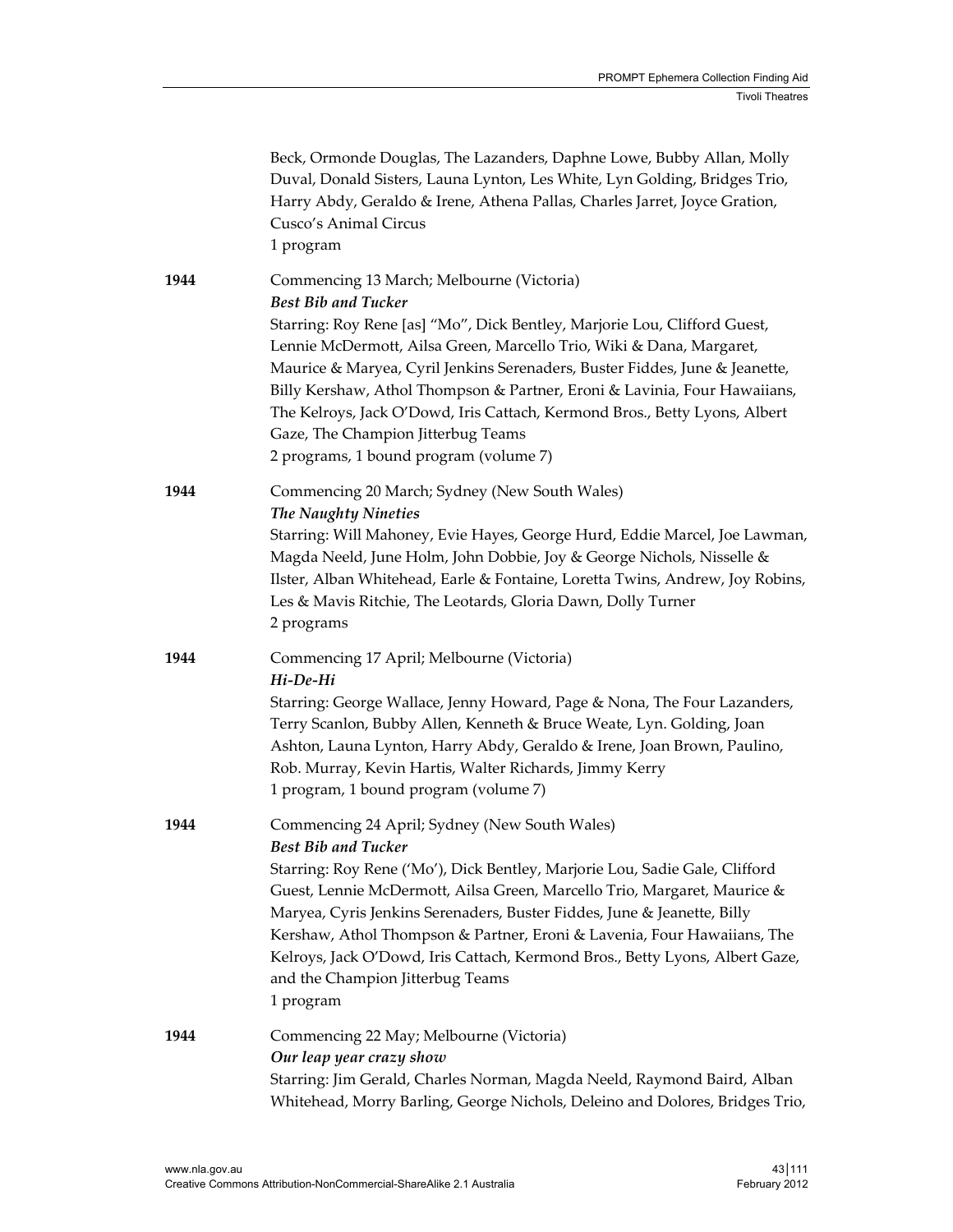|      | June Holms, Lily Coburn, "Inky" Williams, Molly Duval, Vento & Red, The<br>Ridgeways, Charles & Helen, John Gilbert, Edna Hamilton, Raines & Richards<br>1 program, 2 bound programs (volume 7)                                                                                                                                                                                                                                                                                                               |
|------|---------------------------------------------------------------------------------------------------------------------------------------------------------------------------------------------------------------------------------------------------------------------------------------------------------------------------------------------------------------------------------------------------------------------------------------------------------------------------------------------------------------|
| 1944 | Commencing 29 May; Sydney (New South Wales)<br>Hi-De-Hi<br>Starring: George Wallace, Jenny Howard, Page & Nona, The Four Lazanders,<br>Terry Scanlon, Bubby Allen, Kenneth & Bruce Weate, Lyn. Golding, Joan<br>Ashton, Launa Lynton, Harry Abdy, Geraldo & Irene, Joan Brown, Paulino,<br>Rob Murray, Kevin Hartis, Walter Richards<br>1 program                                                                                                                                                             |
| 1944 | Commencing 26 June; Melbourne (Victoria)<br><b>Artists and Models</b><br>Starring: Roy Rene [as] "Mo", Mike Connors, Joe Lawman, Joy Nichols,<br>George Hurd assisted by Doreen, Eddie Gordon, Marlene Starr, Lennie<br>McDermott, Birtini & Partner, Nisselle & Ilster, Celestine Connors, June &<br>Jeanette, Marcellino Duo, Marie Doran, Earle & Fontaine, Les Ritchie, Loretta<br>Twins, Kermond Bros., Gloria Dawn, Joy Robins, Kath Crawford, Frank<br>O'Dowd<br>1 program, 1 bound program (volume 7) |
| 1944 | Commencing 3 July; Sydney (New South Wales)<br>Our Leap Year Crazy Show<br>Starring: Jim Gerald, Charles Norman, Magda Neeld, Raymond Baird, Alban<br>Whitehead, Morry Barling, George Nichols, Deleino and Dolores, Bridges Trio,<br>June Holms, Lily Coburn, "Inky" Williams, Molly Duval, Vento & Red, The<br>Ridgeways, Charles & Helen, John Gilbert, Edna Hamilton, Raines & Richards<br>2 programs                                                                                                     |
| 1944 | Commencing 31 July, Melbourne (Victoria)<br><b>Folies Bergere</b><br>Starring: George Wallace, Peggy Mortimer, Edwin Styles, Clifford Guest,<br>Ormonde Douglas, The New Yorkers, Ailsa Green, Bubby Allan, Buster<br>Fiddes, Artistos, "Andrew", The Kelroys, Iris Cattach, Kevin Hartis, Ike.<br>Delavale, Madge Buckley, Mascotte & Eugene, Betty Lyons, La Frankie<br>1 bound program (volume 7)                                                                                                          |
| 1944 | Commencing 26 June; Sydney (New South Wales)<br><b>Artists and Models</b><br>Starring: Roy Rene [as] "Mo", Mike Connors, Joe Lawman, Joy Nichols,<br>George Hurd assisted by Doreen, Eddie Gordon, Marlene Starr, Lennie<br>McDermott, Birtini & Partner, Nisselle & Ilster, Celestine Connors, June &<br>Jeanette, Marcellino Duo, Marie Doran, Earle & Fontaine, Les Ritchie, Loretta<br>Twins, Kermond Bros., Gloria Dawn, Joy Robins, Kath Crawford, Frank                                                |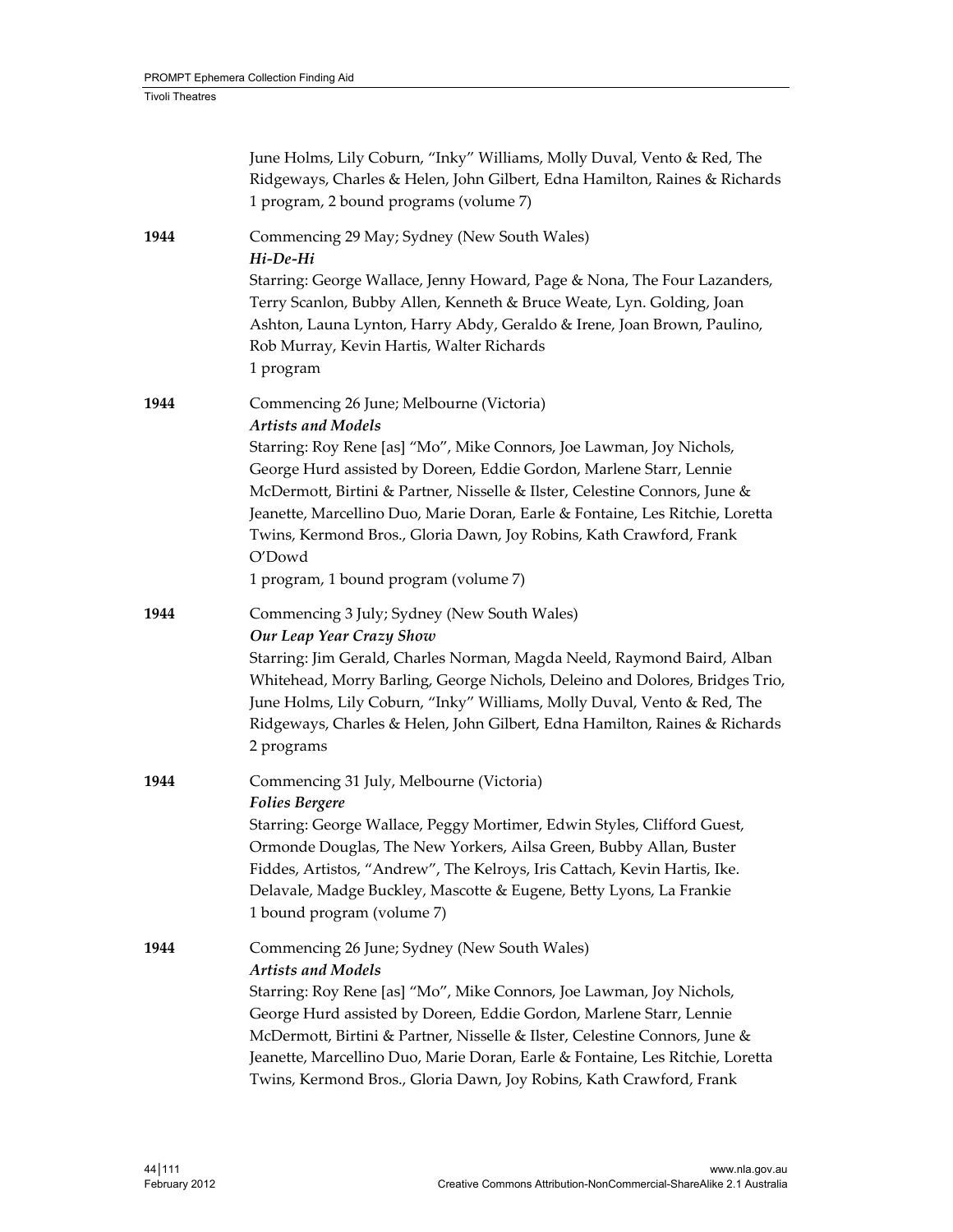|      | O'Dowd<br>1 program                                                                                                                                                                                                                                                                                                                                                                                                                       |
|------|-------------------------------------------------------------------------------------------------------------------------------------------------------------------------------------------------------------------------------------------------------------------------------------------------------------------------------------------------------------------------------------------------------------------------------------------|
| 1944 | Commencing 4 September; Melbourne (Victoria)<br><b>Would You Believe It?</b><br>Starring: The Great Levante, Jim Gerald, Terry Scanlon, Morry Barling,<br>Raymond Baird, Four Lazanders, Daphne Lowe, Monda Lenz, Lily Coburn,<br>Joan Ashton, Lalo & Musette, Inky Williams, Rex & Bessie, Pat Kenny, Valerie<br>Kaye, Valentine & Monte, Rob. Murray, The Ridgeways<br>3 programs, 1 bound program (volume 7)                           |
| 1944 | Commencing 11 September; Sydney (New South Wales)<br><b>Folies Bergere</b><br>Starring: George Wallace, Edwin Styles, Clifford Guest, Peggy Mortimer,<br>Ormond Douglas, The New Yorkers, Ailsa Green, Bubby Allan, Buster Fiddes,<br>"Andrew", Artistos, Kelroys, Betty Lyons, La Frankie, Mascotte & Eugene,<br>John O'Dowd, Iris Cattach, Kevin Hartis, Ike Delavale, Madge Buckley<br>1 program                                       |
| 1944 | Commencing 9 October; Melbourne (Victoria)<br>It's Foolish But It's Fun<br>Starring: Clem Dawe, Dick Bentley, Eric Edgley, Desmond Tanner, Rebla,<br>Tibby Roberts, Nick Morton, Stan Foley, John Fraser, Marie Doran, Margaret,<br>Maurice & Maryea, Billy Kershaw, Molly Duval, Lynne Golding, Athol<br>Thompson, Geo. Tarrant, Edna Luscombe, Eroni & Lavinia, Weate Bros., Olga<br>Varona, Jean Parsons<br>1 bound program (volume 7) |

## **Tivoli Circuit of Australia Pty. Ltd. (David N. Martin)**

| 1944 | Commencing 16 October; Sydney (New South Wales)                               |
|------|-------------------------------------------------------------------------------|
|      | <b>Would You Believe It</b>                                                   |
|      | Starring: The Great Levante, Jim Gerald, Raymond Baird, Morry Barling, Terry  |
|      | Scanlon, Four Lazanders, Daphne Lowe, Monda Lenz, Lily Coburn, Joan           |
|      | Ashton, Lalo & Musette, Inky Williams, Rex & Bessie, Pat Kenny, Valerie Kaye, |
|      | Valentine & Monty, Rob. Murray, The Ridgeways                                 |
|      | 2 programs                                                                    |
| 1944 | Commencing 13 November, Melbourne (Victoria)                                  |
|      | Laughter Invasion                                                             |
|      | Starring: George Wallace, Charles Norman, Joe Lawman, Dot Rankin, George      |
|      | Hurd, Lennie McDermott, Bubby Allen, E & Fontaine, Bridges Trio, June         |
|      | Holm, Les & Mavis Ritchie, Les Rohmer, Lorna Belden, Harris Sisters, Cherry   |
|      | Wheatley, Joy Robins, Cusco's Animal Circus, John Gilbert                     |
|      | 1 bound program (volume 7)                                                    |
|      |                                                                               |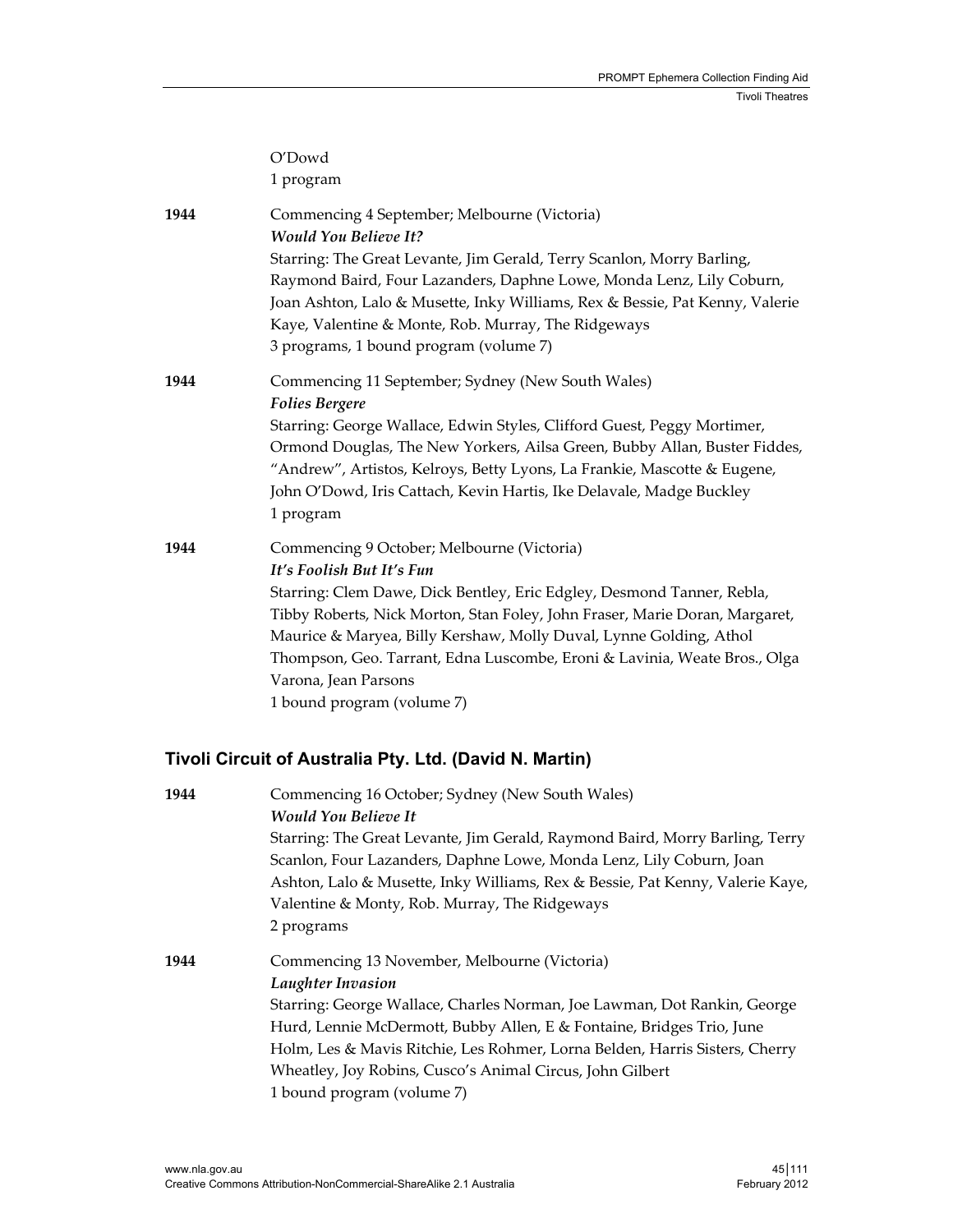| 1944 | Commencing 20 November; Sydney (New South Wales)<br>It's Foolish But It's Fun<br>Starring: Roy Rene [as] "Mo", Dick Bentley, Rebla, Mike Connors, Desmond<br>Tanner, Nick Morton, Stan Foley, Alban Whitehead, Marie Doran, Celestine<br>Connors, Margaret, Maurice & Maryea, Billy Kershaw, Molly Duval, Levon &<br>Leonie, Lynne Golding, Athol Thompson, Geo. Tarrant, Eroni & Lavenia,<br>Weate Bros., Olga Varona, Jean Parsons<br>1 program – plus 1 bound copy (volume 7                                                                     |
|------|-----------------------------------------------------------------------------------------------------------------------------------------------------------------------------------------------------------------------------------------------------------------------------------------------------------------------------------------------------------------------------------------------------------------------------------------------------------------------------------------------------------------------------------------------------|
| 1944 | Commencing 18 December; Melbourne (Victoria)<br>Peter Pan (pantomime) and The Sky's The Limit<br>Starring: Dawn Emms, William Hassan, Mary Ward, Dorothea Dunstan, Peter<br>Dunstan, Tom Sutterby, Dot Rankin, Fay Osborne, Zoe Caldwell, Elaine Tyrer,<br>Elaine Pickering, Patsy Williamson, Thelma Williams, Lorraine Sharp, Arundel<br>Nixon, John Fraser, Joe Thomal, Dalla Rivas, Neville Ashton, George Hall,<br>Inky Williams, John O'Dowd, Terry Scanlon, Joy Nicholls, Jenny Howard,<br>Kath Crawford, George Nicholls<br>1 bound program |
| 1944 | Commencing 26 December; Sydney (New South Wales)<br>Laughter Invasion and Cinderella [pantomime]<br>Starring: George Wallace, Charles Norman, Joe Lawman, George Hurd, Lennie<br>McDermott, Bubby Allan, Earle & Fontaine, Bridges Trio, June Holm, Les &<br>Mavis Ritchie, Les Rohmer, Leonora Laye, Harris Sisters, Cherry Wheatley, Joy<br>Robbins, Cusco's Animal Circus, John Gilbert<br>3 programs                                                                                                                                            |
| 1945 | Commencing 12 February; Sydney (New South Wales)<br>The Sky's the Limit<br>Starring: Jenny Howard, George & Joy Nichols, Clifford Guest, Terry Scanlon,<br>Kermond Bros., Musical Macs, Flying D'Amours, June & Jeanette, Buster<br>Fiddes, Jack Mortimer, Eric Cameron, Goldie Ashton, Charles & Rae, Fred<br>Brown, Lily Coburn, Kath Crawford, Molly Duval, Inky Williams, Slim<br>Walker, Walter Richards, Iris Cattach, Jimmy Haines, Pierre Couret, Pearl<br>Schweig<br>1 program                                                             |
| 1945 | [Commencing 12 March]; Melbourne (Victoria)<br>While the Sun Shines [play] and Let 'er Go<br>While the Sun Shines starred: Roger Barry, Charles Norman, Peter French,<br>Joanna Wills, Leslie Victor, Dick Randolph, Pat McDonald<br>1 program                                                                                                                                                                                                                                                                                                      |
| 1945 | [Commencing 19 March]; Melbourne (Victoria)<br>While the Sun Shines and Greet the Fleet<br>Starring: Eddie Marcel, Joe Lawman, Tibby Roberts, Morry Barling, Lennie Mc                                                                                                                                                                                                                                                                                                                                                                              |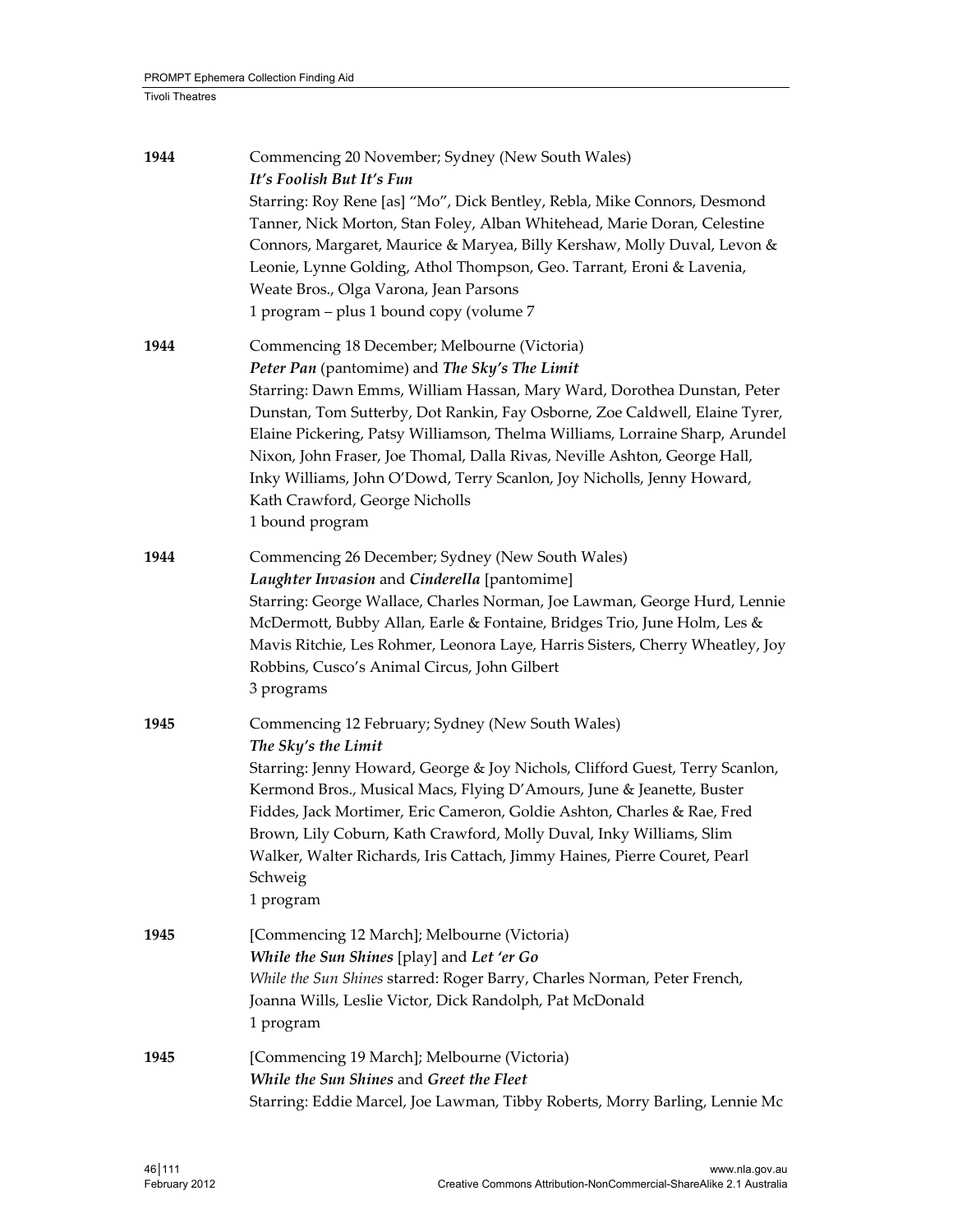|      | Dermott, Herbie Marks, Barry Sandford, David Arthur, Raymond Baird,<br>Loretta Twins, Eroni and Lavenia, Harris Sisters, Joe Brennan, Earle &<br>Fontaine, Billy Kershaw, Trevor & Dawn, Amazing Mr Rooklyn<br>While the Sun Shines starred: Roger Barry, Charles Norman, Peter French,<br>Joanna Wills, Leslie Victor, Dick Randolph, Pat McDonald<br>4 programs                                                                                                                                    |
|------|------------------------------------------------------------------------------------------------------------------------------------------------------------------------------------------------------------------------------------------------------------------------------------------------------------------------------------------------------------------------------------------------------------------------------------------------------------------------------------------------------|
| 1945 | Commencing 7 May; Melbourne (Victoria)<br>Get a Load of This<br>Starring Jenny Howard, Charles Norman, Eric Reiman, Pat McDonald, Buster<br>Fiddes et al<br>3 programs                                                                                                                                                                                                                                                                                                                               |
| 1945 | Commencing 16 July; Sydney (New South Wales)<br>Paris Le Soir<br>Starring: Bob Dyer, Don Baker, Al Thomas, Geo. Sorlie & Harry Grunden,<br>Herbie Marks, Geo. Hurd, Kwam & Chang, Eroni & Lavinia, Kermond Bros.,<br>The Laconas, Tom Toby, Senia Chostiakoff, Lily Coburn, Pierre Courret, Gloria<br>Dawn, Lalo & Musette, Millie Hanson, Marie Doran, Lynne Golding, Dolly<br>Mack, Edna Emmett, Bryan Healy, Pearl Schweig, Pete Edwards<br>2 programs                                            |
| 1945 | Commencing 30 July; Melbourne (Victoria)<br>Cavalcade of Variety<br>Starring: Jenny Howard, Charles Norman, George Nichols, Eric Cameron,<br>Musical Macs, Terry Scanlon, Buster Fiddes, June & Jeanette, Warren Bros., Joe<br>Brennan and Ida Newton, Frank Forde, Joyce Gration, Joan Ashton, Mavis<br>Ritchie, Fred Brown, Gloria Williams, Iris Shand, Jean Hunter, Iris Cattach<br>1 program                                                                                                    |
| 1945 | Commencing 27 August; Sydney (New South Wales)<br>Strike a New Note<br>Starring: Roy Rene [as] "Mo" with Sadie Gale, Chas. Norman, Mike Connors,<br>Rebla, Joy Nichols, Walthon & Dorraine, Leotards, Beryl Meekin, Lazanders,<br>Raymond Baird, Loretta Twins, Romanos, Kitty Tracey, Lafrankie [sic], Dulcie<br>Crofts, June Holm, Joan Clarke, Tex Glanville, Jack Kolder, Billy Kearns, Ailsa<br>Green, Peggy McGuire, Pat Catton, Vivian Thompson, Bunty Leech, Mervyn &<br>Louis<br>2 programs |
| 1945 | Commencing 3 September; Melbourne (Victoria)<br>Paris Le Soir<br>Starring: Jim Gerald, Don Baker, Al Thomas, Geo. Sorlie & Harry Grunden,<br>Herbie Marks, Geo. Hurd with Doreen, "Royston", Kwam & Chang, Eroni &<br>Lavinia, Kermond Bros., The Laconas, Tom Toby, Lily Coburn, Pierre Courret,                                                                                                                                                                                                    |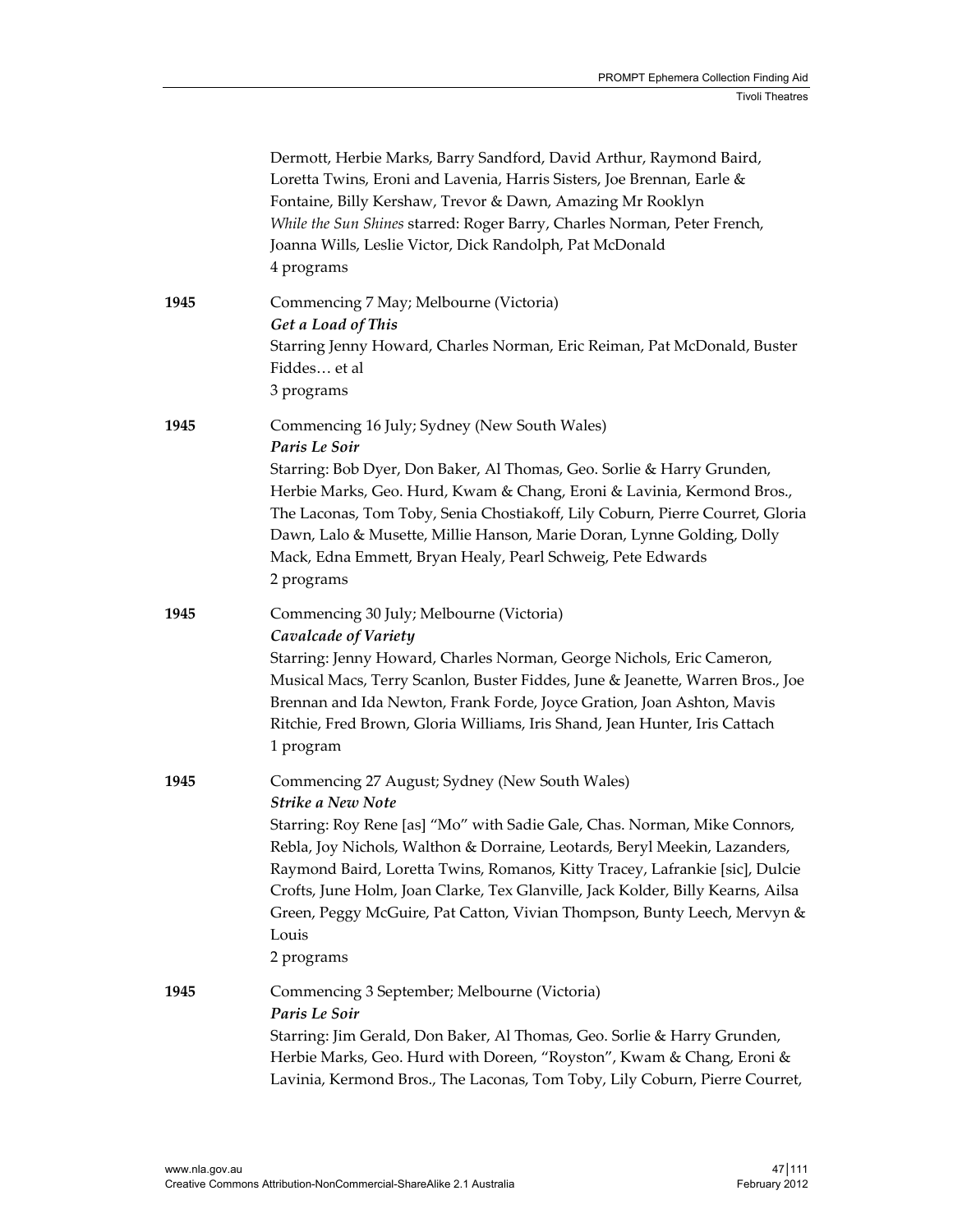|      | Gloria Dawn, Lalo & Musette, Millie Hanson, Marie Doran, Lynne Golding<br>1 program                                                                                                                                                                                                                                                                                                                                                                                                     |
|------|-----------------------------------------------------------------------------------------------------------------------------------------------------------------------------------------------------------------------------------------------------------------------------------------------------------------------------------------------------------------------------------------------------------------------------------------------------------------------------------------|
| 1945 | Commencing 1 October; Sydney (New South Wales)<br>Get a Load of This<br>Starring Jenny Howard, Arundel Nixon, Thelma Grigg, Terry Scanlon, Joy<br>Nichols, Geo. Nichols, Buster Fiddes<br>3 programs                                                                                                                                                                                                                                                                                    |
| 1945 | Single performance 4 November; Melbourne (Victoria)<br>Gala Performance<br>Note: "on board H.M.S. King George V by the Tivoli Theatre Company"<br>Starring: Gloria Dawn, Alban Whitehead, The Romanos, Mike Connors, Clem<br>Dawe & Eric Edgley, The Loretta Twins, Ailsa Green, Raymond Baird, Rio &<br>Santos, Johnny Welch, Tex Glanville, Edna Luscombe, Rebla, Gloria Dawn,<br>Kitty Tracey, Walthon & Dorraine<br>1 souvenir program - plus 1 photo of ship                       |
| 1945 | Commencing 12 November; Sydney (New South Wales)<br>Cavalcade of Variety<br>Starring: Jenny Howard, Jim Gerald, Arundel Nixon, Geo. & Joy Nichols,<br>Royston, Terry Scanlon, Musical Macs, Buster Fiddes, Warren Bros., Alban<br>Whitehead, Ailsa Green, Eric Cameron, Fred Brown, June & Jeanette, Gloria<br>Dawn, Lily Coburn, Les Ritchie, Joe Brennan, Mavis Ritchie, Iris Shand, Jean<br>Hunter<br>1 program                                                                      |
| 1945 | Commencing 12 November; Melbourne (Victoria)<br><b>Beauty on Parade</b><br>Starring: George Wallace, Joe Lawman, Patillo & Pesco, The Big Four, Charles<br>& Rae, Lynne Golding, Bubby Allan, Johnny Welch, David Arthur, Bridges<br>Trio, Deleino & Dolores, Raymond & Roberta, Kath Crawford, Harris Sisters,<br>The Ridgeways, Joy Robins, Pierre Courret, Laconas, Valentine & Monty,<br>Argus<br>1 program                                                                         |
| 1945 | Commencing 17 December; Melbourne (Victoria)<br><b>Fun and Music</b><br>Starring: Jim Gerald, John Robertson, "Chanti", Laurel Paxford, Luahna, Lahni<br>& Layah, Fred Walsh, George Hurd with Doreen, Lennie McDermott, Mike<br>Connors, Beryl Meekin, Walthorn & Dorraine, Gloria Dawn, Lily Coburn, Les<br>Ritchie, Herbie Marks, Artistos, Romanos, Len Rich, Gloria Williams, Ivy<br>Emms' Can Can Kiddies, Lorna Belden, Pat Catton, Val Jellay, Vivian<br>Thompson<br>2 programs |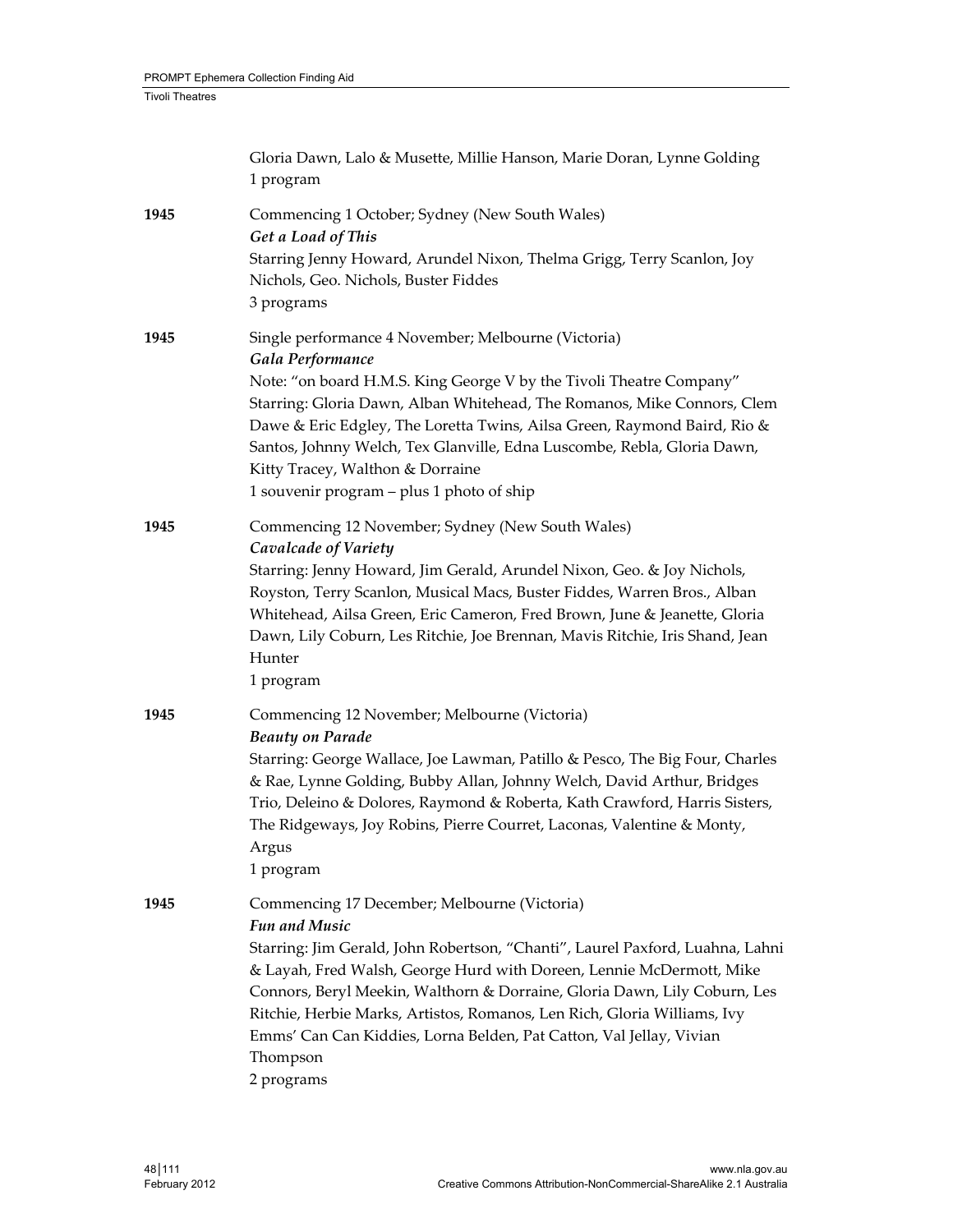| 1944 | [Commencing December]; Melbourne (Victoria)<br>Peter Pan [pantomime] and The Sky's the Limit<br>Starring: Jenny Howard, Joy and Geo. Nichols, Clifford Guest, Musical Macs,<br>Pierre Courret, Arundel Nixon, June and Junette, Flying d'Amours, Buster<br>Fiddes, Jack Mortimer, Kermond Bros, Fred Brown, Frank Forde, Inky<br>Williams, Charles and Rae, Lily Coburn, Pearl Schwieg, Kath Crawford, Pam<br>Bromley, Slim Walker. Geo. Hall, Jimmy Haines, Helen Anderson<br>Peter Pan starring: Dot Rankin, Dorothea Dunstan, Mary Ward, Tom Sutterby,<br>William Hassan, Arundel Nixon<br>1 program |
|------|---------------------------------------------------------------------------------------------------------------------------------------------------------------------------------------------------------------------------------------------------------------------------------------------------------------------------------------------------------------------------------------------------------------------------------------------------------------------------------------------------------------------------------------------------------------------------------------------------------|
| 1946 | Commencing 4 February; Melbourne (Victoria)<br>Laffiesta<br>Starring: The Four Guardsmen, Victor Moore, Art Luden, John O'Connor,<br>Margaret Fitzgibbon, John Faassen, Frank Donnellan, Peggy McGuire, Gerald<br>McErlean, Dez. Cavallarro, Bettina, Laurie Main, Six Flying de Pauls, The<br>Great Bertini with Iris O'Dell, Morry Barling, Terry Scanlon, Joe Page &<br>Company, June & Jeanette, Nisselle & Ilster, Paul & Earl Rollo, Kitty Tracey,<br>Eric Cameron, Les Ritchie, Les Warren, Pearl Schweig<br>1 program                                                                           |
| 1946 | Commencing 18 March; Sydney (New South Wales)<br>Laffiesta<br>Starring: The Four Guardsmen, Victor Moore, Art Luden, John O'Connor,<br>Margaret Fitzgibbon, John Faassen, Frank Donnellan, Peggy McGuire, Gerald<br>McErlean, Dez. Cavallarro, Bettina, Laurie Main, Six Flying de Pauls, The<br>Great Bertini with Iris O'Dell, Morry Barling, Terry Scanlon, Joe Page &<br>Company, June & Jeanette, Nisselle & Ilster, Paul & Earl Rollo, Kitty Tracey,<br>Eric Cameron, Les Ritchie, Les Warren, Pearl Schweig<br>1 program                                                                         |
| 1946 | Single performance 14 April; Melbourne (Victoria)<br>Gala Variety Entertainment (charity)<br>Note: this was a charity event held at the St Kilda Town Hall<br>Starring: William Mahoney, Ursula Irving, Gordon Girdwood, Kermond<br>Brothers, Mr. Elimar, Laurie Lott, Mr. Royston, Evie Hayes, Alexander<br>Kellaway, Leslie Ritchie, Mavis Ritchie, Lorna Beldon, Val Jellay, Lynne<br>Golding, Ernest Kelroy, Gardner and Kane, Johnnie Marvin, Peggy Mortimer,<br>Miss Millie Hansen, The Bridges Trio, Roy Butler<br>1 program                                                                     |
| 1946 | [Commencing 6 May]; Melbourne (Victoria)<br>Forbidden City<br>Starring: Ma Sui Lin, Chung Doo, Lee Pak Fa, Bobby Le Brun, Lulla Fanning,<br>George Nichols, Ronnie & Iris Shand, Sumner Locke Elliott, Michael Szabados<br>with Phill Anderson, May Dennis, Kwam Bros., Luahna Lahna & Layah,                                                                                                                                                                                                                                                                                                           |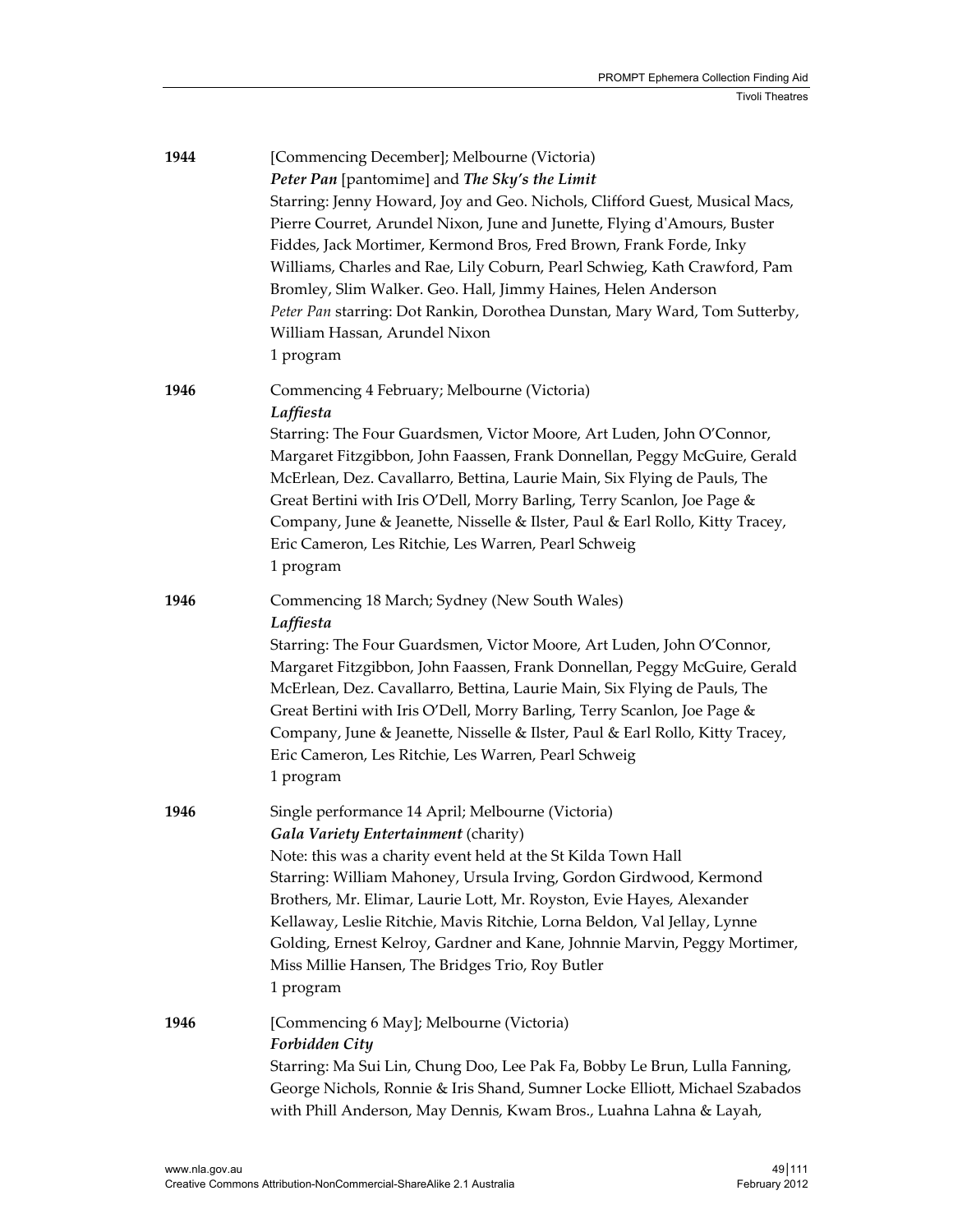|      | Charles & Rae, Rex & Bessie, Joan Clarke, George Miller, Pierre Courret,<br>Mervyn & Louis, Val Jellay, Gracie Boyd, Stan Craig, Elimar<br>2 programs                                                                                                                                                                                                                                                                                                                                                                    |
|------|--------------------------------------------------------------------------------------------------------------------------------------------------------------------------------------------------------------------------------------------------------------------------------------------------------------------------------------------------------------------------------------------------------------------------------------------------------------------------------------------------------------------------|
| 1946 | Commencing 13 May; Sydney (New South Wales)<br>The Gay Nineties<br>Starring: Will Mahoney, Evie Hayes, Muriel Gardner and Marvin Kane, The<br>Musical Macs, Alex Kellaway, Bridges Trio, Peggy Mortimer, Royston,<br>Kermond Bros., John Marvin, Irving & Girdwood, Laure Lott, Les Ritchie,<br>Millie Hanson, Lynne Golding, Snowy Towers, Mavis Ritchie, The Kellroys,<br>John O'Dowd<br>1 program                                                                                                                     |
| 1946 | [Commencing 24 June]; Melbourne (Victoria)<br>Clambake<br>Starring: Rex "Waca" Dawe, George Wallace Jnr., Colin Croft, Billy Kerr, Frank<br>Strain, Victor Moore, John O'Connor, Smiling Billy Blinkhorn, Margaret<br>Fitzgibbon, Gerald McElean, Fina Rox, Joe Latona and partner Yvonne Francis,<br>Flying De Pauls, Shirley Sloss, Pat Kenny, Laurie Jones, Gary Daley, Madi<br>Head<br>1 program, 2 pamphlets                                                                                                        |
| 1946 | [Commencing 29 July]; Melbourne (Victoria)<br><b>Stars and Garters</b><br>Starring: Clem Dawe, Eric Edgley, Rubye Colleano, June & Corlett, Joan<br>Townsend, Clifford Guest, June Holm, George Chanti, Bridges Trio, Jimmy<br>Wallace, Edna Luscombe, Patillo & Santos, Johnny Marvin, Kath Crawford,<br>Val Jellay, Dez Cavallaro, Bunny Westney, Dorienne & Coy., Buster Noble,<br>Annette Klooger, Three Bendinos, Helen De Paul, Keith Glover<br>1 program                                                          |
| 1946 | [Commencing 29 July]; Adelaide (South Australia)<br>Paris Le Soir<br>Note: presented by Harry Wren Theatres Ltd. in association with Tivoli Circuit<br>Aust Ltd. This show toured Adelaide, Broken Hill, Hobart, Launceston,<br>Bendigo, Ballarat, Geelong and Warrnambool.<br>Starring: Jay Morris, Val Jellay, Royston, Eric Cameron, May Dennis, Joan<br>Brown, Jean Hunter, Rob Murray, Kay Graham, Maurice Bakerini-Booth, Terry<br>Scanlon, The Beautiful Irene, The Four Guardsmen, Lennie McDermott<br>1 program |
| 1946 | [Commencing 2 September]; Melbourne (Victoria)<br>Make it a Party<br>Starring: Jenny Howard, Eddie Marcel, Tibby Roberts, Gardner & Kane, Terry<br>Scanlon, The Musical Macs, The Four Guardsmen, Ernesto & Assistant,<br>Daphne Lowe, Bunny Westney, Val Jellay, Three Ridgeways, the principals                                                                                                                                                                                                                        |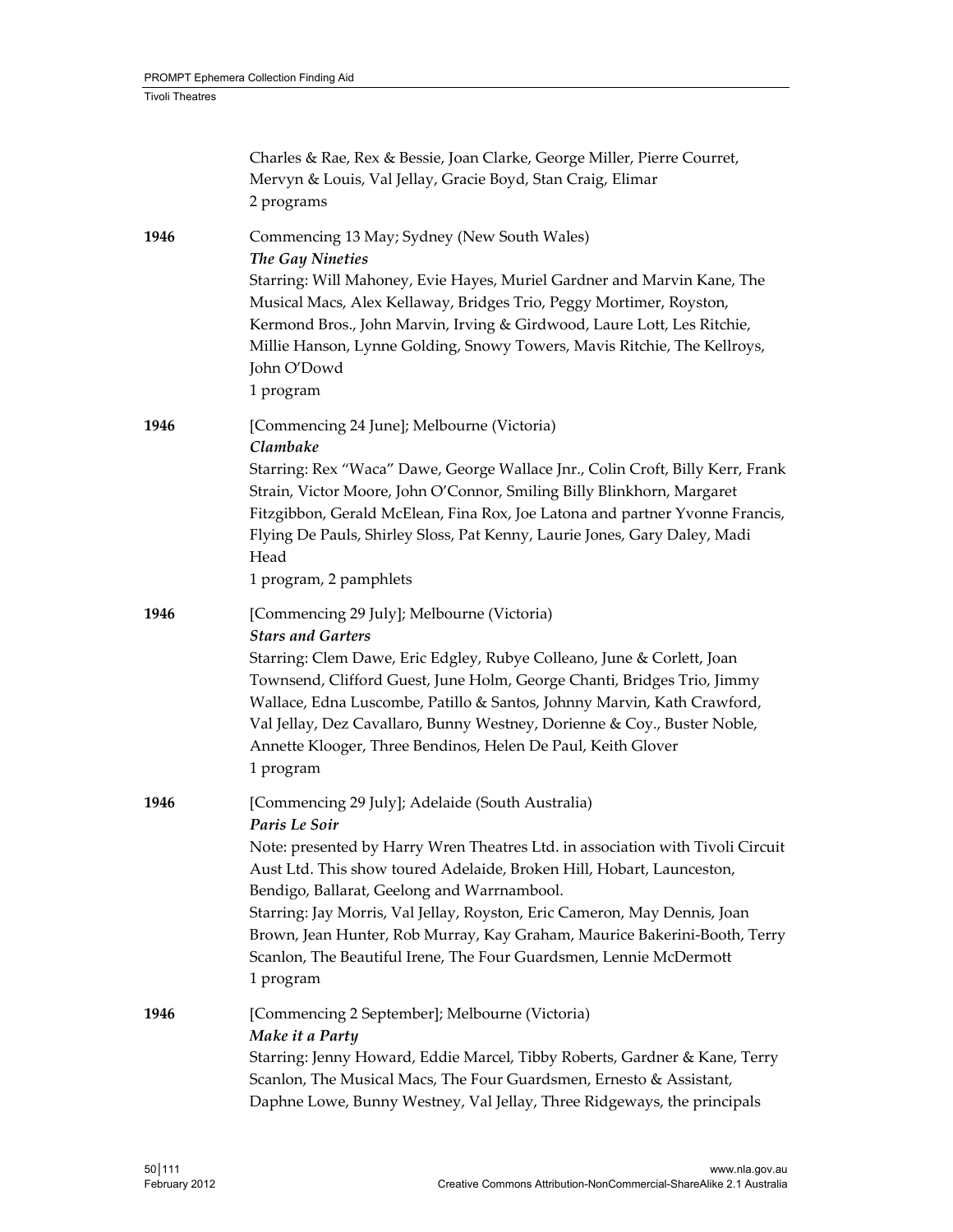|      | from "Finocchio's" [a famous San Francisco night club]: Nicki Gallucci, Li Kar,<br>Del Le Roy, and Karyl Norman<br>3 programs                                                                                                                                                                                                                                                                                                                              |
|------|------------------------------------------------------------------------------------------------------------------------------------------------------------------------------------------------------------------------------------------------------------------------------------------------------------------------------------------------------------------------------------------------------------------------------------------------------------|
| 1946 | Commencing 14 October; Melbourne (Victoria)<br>You Lucky People<br><b>Starring Tommy Trinder</b><br>Starring: June & Collett, Eddie Gordon, Colin Croft, Pierre Courret, Kuester &<br>Shand, John O'Connor, Herbie Marks, Two Maxwells, The Romanos, Joyce<br>Gration, Jean Rai, Pat Kenny, Dawn Ashton, Larry Collins<br>2 programs                                                                                                                       |
| 1946 | [Commencing 25 November]; Sydney (New South Wales)<br><b>Atomic Blondes</b><br>Starring: Nelson Clifford & Marie Marion, The Appletons, C. Ray Smith, Muriel<br>Gardner and Marvin Kane, The Four La Salles, The Older Belles, Marcella Trio,<br>Herbie Marks, Chung Doo, Bargo & Dare, Helen De Paul, Micky Carolyn, Jan<br>Rubini with Vassali Ilster<br>1 program                                                                                       |
| 1946 | Commencing 2 December; Melbourne (Victoria)<br>Hits and Highlights of 1946<br>Starring: Bobby Le Brun, Victor Moore, Clifford Guest, Bruce Skurray, Buster<br>Fiddes with "Jake", Cusco's Animal Circus, Babs Mack, June & Collett, Lulla<br>Fanning, Les Ritchie, Eight Ashtons, Roy Sparkes, Paul Dalton, Slim Walker,<br>Niki Gallucci, Musical Macs, Kermond Bros., Lynne Golding, Donald Davies,<br>Levon & Leoni, Gracie Boyd<br>1 program (damaged) |
| 1946 | Commencing 9 December; Sydney (New South Wales)<br>You Lucky People<br><b>Starring Tommy Trinder</b><br>Starring: Eddie Gordon, Colin Croft, Kuester & Shand, John O'Connor, Two<br>Maxwells, The Romanos, Jean Rai, Pat Kenny, Dawn Ashton, Larry Collins<br>1 program                                                                                                                                                                                    |
| 1946 | Commencing 16 December; Melbourne (Victoria)<br><b>Atomic Blondes</b><br>Starring: Nelson Clifford & Marie Marion, The Appletons, C. Ray Smith, Muriel<br>Gardner and Marvin Kane, The Four La Salles, The Older Belles, Madi Hedd,<br>Chung Doo, Bargo & Dare, Happy Hammond, Levon & Leoni, Ivy Emms'<br>Juveniles, Helen De Paul, Micky Carolyn, Keith Glover, Laurie Smith, Jan<br>Rubini with Vassali Ilster<br>2 programs                            |
| 1947 | Commencing 27 January; Sydney (New South Wales)<br><b>Laugh and Be Happy</b>                                                                                                                                                                                                                                                                                                                                                                               |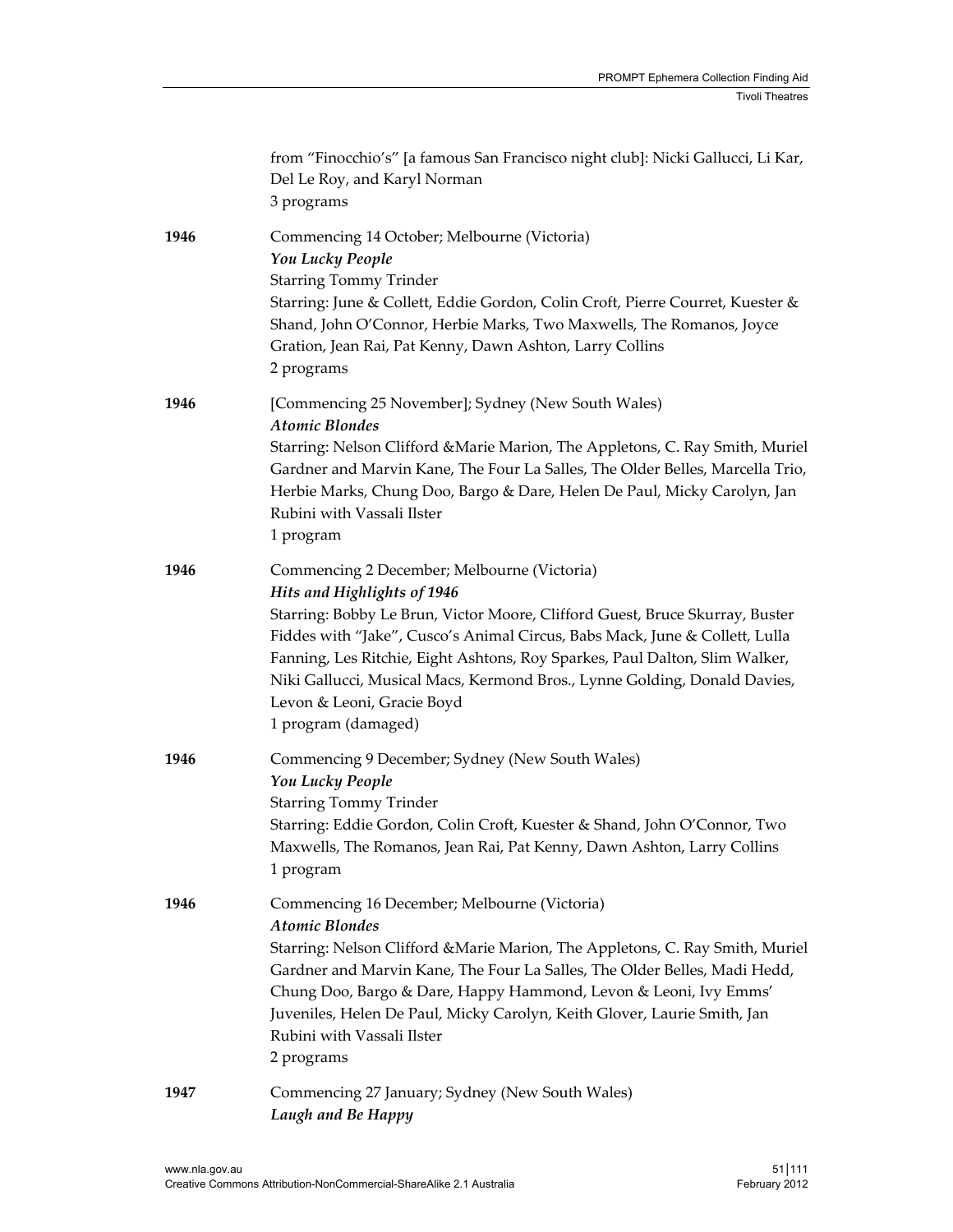|      | Starring: Ella Shields, Jay Morris, Jack Murray and Connie Hobbs, The<br>Marvettes, The Three Discords, The Four Guardsmen, John O'Connor, Lynn<br>Golding, Colin Croft, The Two Romanos, Jimmy Wallace, Margaret Fitzgibbon,<br>Les Ritchie, The Marcella Trio, Harry Mossfield, Shirley Sloss, Joan Ashton<br>3 programs                                                                                      |
|------|-----------------------------------------------------------------------------------------------------------------------------------------------------------------------------------------------------------------------------------------------------------------------------------------------------------------------------------------------------------------------------------------------------------------|
| 1947 | [Commencing 10 February]; Melbourne (Victoria)<br>Hi-Ho-Piccadilly<br><b>Starring Wee Georgie Wood</b><br>Starring: Eddie Marcel, Dolly Harmer, Tibby Roberts, Rebla, Three Kwam<br>Bros., Johnny Marvin, Joyce Gration, The Leotards, Patillo & Pesco, Bunny<br>Westney, Vasilli Ilster, Ivy Emms' Whirlwinds, Joan Townsend, Cameron &<br>Perrotet. Marriott & Wenman, Reg. Thorpe, Ivan Diedrich<br>1program |
| 1947 | Commencing 21 February; His Majesty's Theatre, Auckland (New Zealand)<br><b>Artists and Models</b><br><b>Starring Jenny Howard</b><br>Starring: Muriel Gardner and Marvin Kane, Elimar, Eddie Gordon, Clifford<br>Guest, Val Jellay, Helen Noble, Six Flying De Pauls, The Maxwells, Musical<br>Macs, Buster Noble,<br>2 programs - one has been signed by cast                                                 |
| 1947 | Commencing 3 March; Sydney (New South Wales)<br>Athos Follies 1947<br>Starring: George Wallace, Burton & Janet, Ted Waldman & Encore, Gilbert &<br>Lee, Ernie Baron, Duval, Kermond Bros., Levon & Leone, Chung Doo, Bunny<br>Westney, Jean Rai, June & Collett, Barbara James, Victor Brooks, Bubby Allen,<br>Betty Lyons, Jean Cameron, Micky Carolan<br>1 program                                            |
| 1947 | Commencing 13 March; Auckland; Her Majesty's Theatre<br>It's Foolish But It's Fun<br>Starring Jenny Howard, Val Jellay, Muriel Gardner and Marvin Kane, Eddie<br>Gordon, Clifford Guest, Buster Noble & Co., The Six Flying De Pauls, Elimar<br>1 program - signed by cast                                                                                                                                      |
| 1947 | Commencing 17 March, Melbourne (Victoria)<br>Laugh and Be Happy<br>Starring: Chaz Chase, Ella Shields, Jack Murray & Connie Hobbs, The Four<br>Guardsmen, The Three Marcellas, John O'Connor, Margaret Fitzgibbon, Harry<br>Mossfield, Shirley Sloss, Eight Ashtons, Jay Morris, Colin Croft, Les Ritchie,<br>Jimmy Wallace, Lynne Golding, The Romanos, Joan Ashton, Kay Graham<br>2 programs                  |
| 1947 | Commencing 14 April; Sydney (New South Wales)<br>Forever Glamour                                                                                                                                                                                                                                                                                                                                                |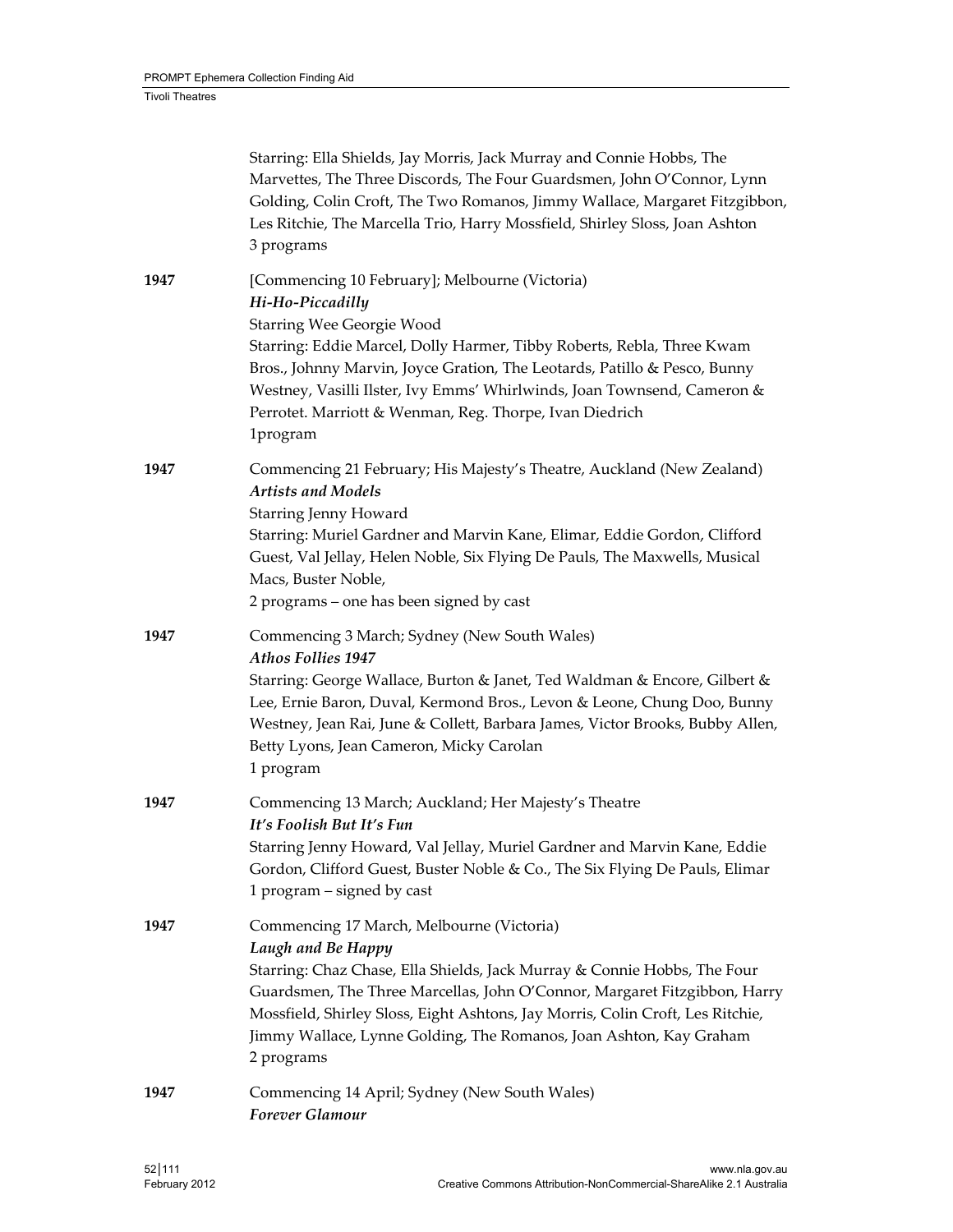|      | Starring: Candy Stevens, Kenny Brenna & La Mar, Julie Ballew, The<br>Appletons, Tom and Jerry, The Kwam Bros., Wee Georgie Wood, The Bridges<br>Trio, Charles & Rae, "The Siscos", Joan Ashton, Tom Toby, Joy Waltho, Bunny<br>Westney, Dolores<br>2 programs                                                                                                                                     |
|------|---------------------------------------------------------------------------------------------------------------------------------------------------------------------------------------------------------------------------------------------------------------------------------------------------------------------------------------------------------------------------------------------------|
| 1947 | Commencing 19 April; Wellington; Grand Opera House (New Zealand)<br><b>Artists and Models</b><br>Starring Jenny Howard, Muriel Gardner and Marvin Kane, Eddie Gordon,<br>Elimar, Clifford Guest, Val Jellay, Helen Noble, Musical Macs, Six Flying De<br>Pauls, The Maxwells, Buster Noble, The Crazy Gang<br>1 program                                                                           |
| 1947 | [Commencing 3 May]; Majestic Theatre, Adelaide (South Australia)<br><b>Stars and Garters</b><br>Starring: Nelson Clifford, Marie Marion, The Great Rube, Gilbert and Lee,<br>Bargo and Wills, Ivan Diedrich, The Two Patranos, Marlene Starr, Bettina, Les<br>& Arch Ritchie, Harry Mossfield, Joy Robins, Bubby Allen, Joyce Gration, Joe<br>Lawman<br>2 programs                                |
| 1947 | [Commencing 19 April]; Majestic Theatre, Adelaide (South Australia)<br>Americana<br>Starring: Burton and Janet, Ted Waldman, The Four Rosnays, Ernie Baron,<br>Duval, George Wallace, Kermond Bros., Chung Doo, June & Collett, Barbara<br>James, Bubby Allan, Les Ritchie, Micky Carolan, Jean Cameron, Joyce Gration,<br>Victor Brooks, Geoff Mortimer<br>1 programError! Bookmark not defined. |
| 1947 | Commencing 2 May; Perth (Western Australia)<br>Paris Le Soir<br>Starring The Leotards, June Phillips, Geoff Robertson, Hal Lennon, Doris<br>Whimp, Alan Barry, Morrie Barling, Chris. Christensen, Jimmy Haines, Don<br>Williams<br>1 program                                                                                                                                                     |
| 1947 | Commencing 12 May; Melbourne (Victoria)<br>Americana<br>Starring: Burton & Janet, Ted Waldman, Gilbert & Lee, Ernie Baron, Duval,<br>The Rosnays, George Wallace, Kermond Bros., Chung Doo, Jean Rai, Marie<br>Doran, June & Collett, Barbara James, Victor Brooks, Jean Cameron, Mickey<br>Carolan, Maisie Merlyn, Gerald McErlain, Lorna Beldon<br>1 program                                    |
| 1947 | Commencing 2 June; Sydney (New South Wales)<br>Top of the World<br>Starring: Chaz Chase, Nelson Clifford and Marie Marion, Alphonse Berge,                                                                                                                                                                                                                                                        |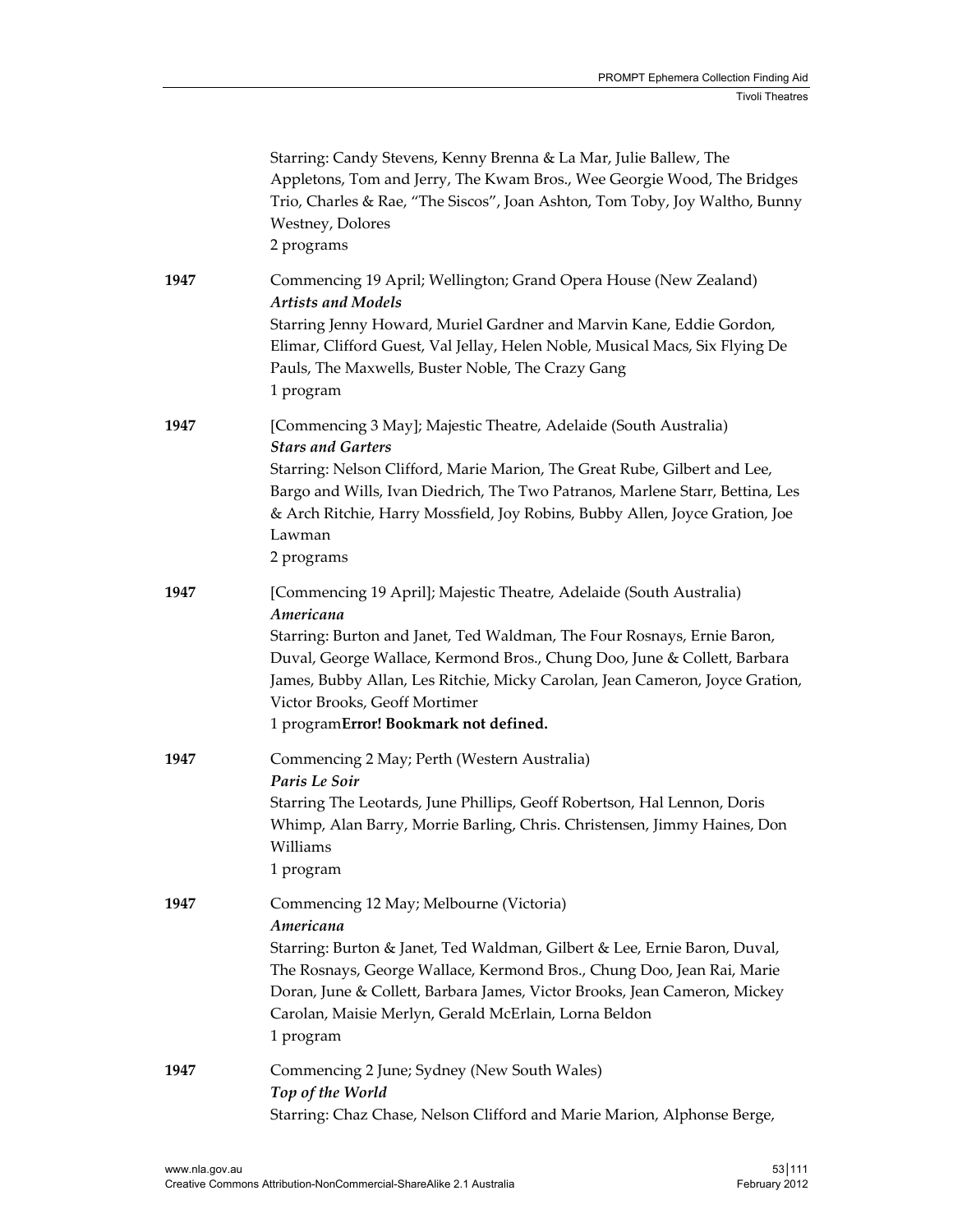|      | Latasha & Laurence, Lela Moore, Vic Perry, The Great Rube, Warren Latona &<br>Sparks, Three Bendinos, The Mello Sisters, Ivan Diedrich, Marlene Starr, The<br>Three Florays, Joan Ashton, Harry Mossfield, Lynn Golding, Bubby Allen<br>1 program                                                                                                                                                                  |
|------|--------------------------------------------------------------------------------------------------------------------------------------------------------------------------------------------------------------------------------------------------------------------------------------------------------------------------------------------------------------------------------------------------------------------|
| 1947 | Commencing 16 June; Melbourne (Victoria)<br>Forever Glamour<br>Starring: Candy Stevens, Kenney Brenna & La Mar, Julie Ballew, Lela Moore,<br>Tom and Jerry, The Kwam Bros., The Three Discords, Earle & Fontaine, The<br>Siscos, Charles & Rae, Tom Toby, Marie Doran, Dolores, Lorna Beldon, Bunny<br>Westney<br>1 program                                                                                        |
| 1947 | [Commencing 27 June]; His Majesty's Theatre, Brisbane (Queensland)<br>Americana<br>Starring: Ernie Baron, Maisie Merlyn, Kermond Bros., George Wallace, Lorna<br>Beldon, Victor Brooks, Mickey Carolan, Morrie Collett, Margaret Fitzgibbons,<br>June and Collett, Duval, Jean Rai, Chung Doo, The Rosnays, Burton & Janet,<br>Barbara James, Olive Newell, Jean Cameron,<br>1 programError! Bookmark not defined. |
| 1947 | Commencing 12 July; Majestic Theatre, Adelaide (South Australia)<br>The Stardusters<br>Starring: Jenny Howard, The Marcella Trio, George "Chanti", Alex Kellaway,<br>Tibby Roberts, John O'Connor, Dave Wheeler, Marlene Schramm, Koba and<br>Kalee, Percy King, Jean Cameron, Cliff Cook<br>1 program                                                                                                             |
| 1947 | Commencing 21 July; Melbourne (Victoria)<br>Top of the World<br>Starring: Clem Dawe, Eric Edgley, Vic. Perry, Alphonse Berge & Co., Cliff<br>Cook, Latasha and Laurence, The Bridges Trio, Bebbe De Roland, Marie<br>Doran, Warren, Latona & Sparkes, Marlene Starr, Harry Mossfield, Ivan<br>Diedrich, Bubby Allan, Gerald McErland<br>2 programs                                                                 |
| 1947 | [Commencing 24 July]; Perth, Western Australia<br><b>The Naughty Nineties</b><br>Starring Ike Delavale, Maggie Buckley, Desiree, Phil Moran, Lousie Gay, Tom<br>Carroll, Alan Barry, Miss Dorothy Whimp, Hal Lennon, Miss Madeline<br>Riddell, Amy Rochelle<br>1 program                                                                                                                                           |
| 1947 | Commencing 11 August; Sydney (New South Wales)<br><b>Stardusters</b><br>Starring: Sibyl Bowman, Charlie Stuart, The Dawn Bros., Dr. Roy Pickard, The<br>Massive Twins, Frank Brooks, Linda Parry, Dick Richards, Alice Darby,                                                                                                                                                                                      |
|      |                                                                                                                                                                                                                                                                                                                                                                                                                    |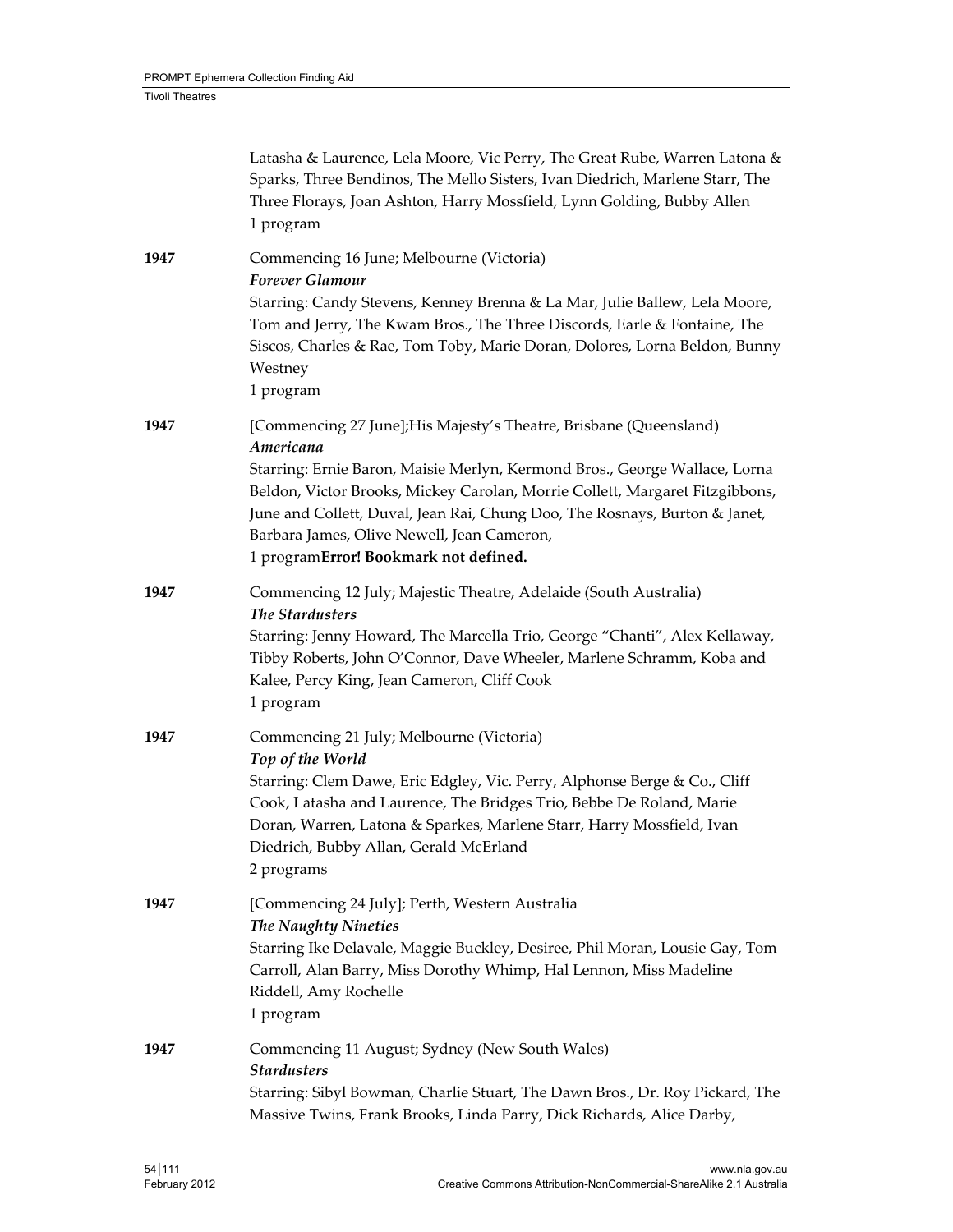|      | Elimar, Charles & Rae, John O'Connor, Les Andrews, The De Penos, Gus<br>Merzi<br>2 programs, 1 promotional leaflet                                                                                                                                                                                                                                                                       |
|------|------------------------------------------------------------------------------------------------------------------------------------------------------------------------------------------------------------------------------------------------------------------------------------------------------------------------------------------------------------------------------------------|
| 1947 | Commencing 25 August; Melbourne (Victoria)<br>Night and the Laughter<br>Starring: Lillian Roth, Cy. Landry, Johnny Mack, Randy Brown, Shipway<br>Twins, Queenie Royal & Billy Morgan, Cabot & Dresden, Bobbie Butt, The<br>Four Guardsmen, Happy Hammond, Colin Croft, Lynne Golding, Three Mello<br>Sisters, Betty Linke, Margaret Fitzgibbon, Shirley Sloss, Duo Cornaris<br>1 program |
| 1947 | Commencing 29 September; Sydney (New South Wales)<br>It's Turned Out Nice Again<br><b>Starring George Formby</b><br>Starring: Gloria Dawn, Harry Mossfield, The Diamond Bros., The Two<br>Maxwells, Billy Samuel & Marvelle, Otto Eason, Desiree, Cliff Cook, Austin<br>Marriott, Geoff Brooke, The Six De Pauls,<br>1 program (signed by cast)                                          |
| 1947 | Commencing 6 October; Melbourne (Victoria)<br><b>Stardusters</b><br>Starring: Sibyl Bowman, Charlie Stuart, The Dawn Bros., Dr. Roy Pickard, The<br>Massive Twins, Frank Brooks, Linda Barry, Dick Richards, Alice Darby,<br>Elimar, John O'Connor, Les Andrews, The De Penos, Les Ritchie, Bettina,<br>Cabot and Dresden<br>3 programs                                                  |
| 1947 | Commencing 24 November; Melbourne (Victoria)<br><b>Sit Back and Laugh</b><br>Starring: Hal Monty, Alfred Latell, Wally Hadley, Otto Eason, Billy Samuels &<br>Marvelle, Cliff Cooke, Geoff. Brooke, Two Maxwells, Pat Brighton, Desiree, Six<br>Flying De Pauls, Victor Moore, Les. Ritchie, Kath. Crawford<br>2 programs (Note: each shows slightly different line-up)                  |
| 1947 | Commencing 15 December; Sydney (New South Wales)<br>Scrapbook<br><b>Starring Will Mahoney</b><br>Starring: Alfred Latell, Dr. Roy Pickard, The Massive Twins, Johnny Mack, Cy<br>Landry, Chord and Discord, Alex Kellaway, Bebe De Roland, Robert Butt,<br>Florays, Billie Ponds, Colin Croft, John Faasen, Cabot and Dresden<br>1 program                                               |
| 1947 | Commencing 22 December; Melbourne<br>It's Turned Out Nice Again<br><b>Starring George Formby</b><br>Starring: Kath Crawford, Lorna Beldon, Bill Burke and the Crazy Gang, The                                                                                                                                                                                                            |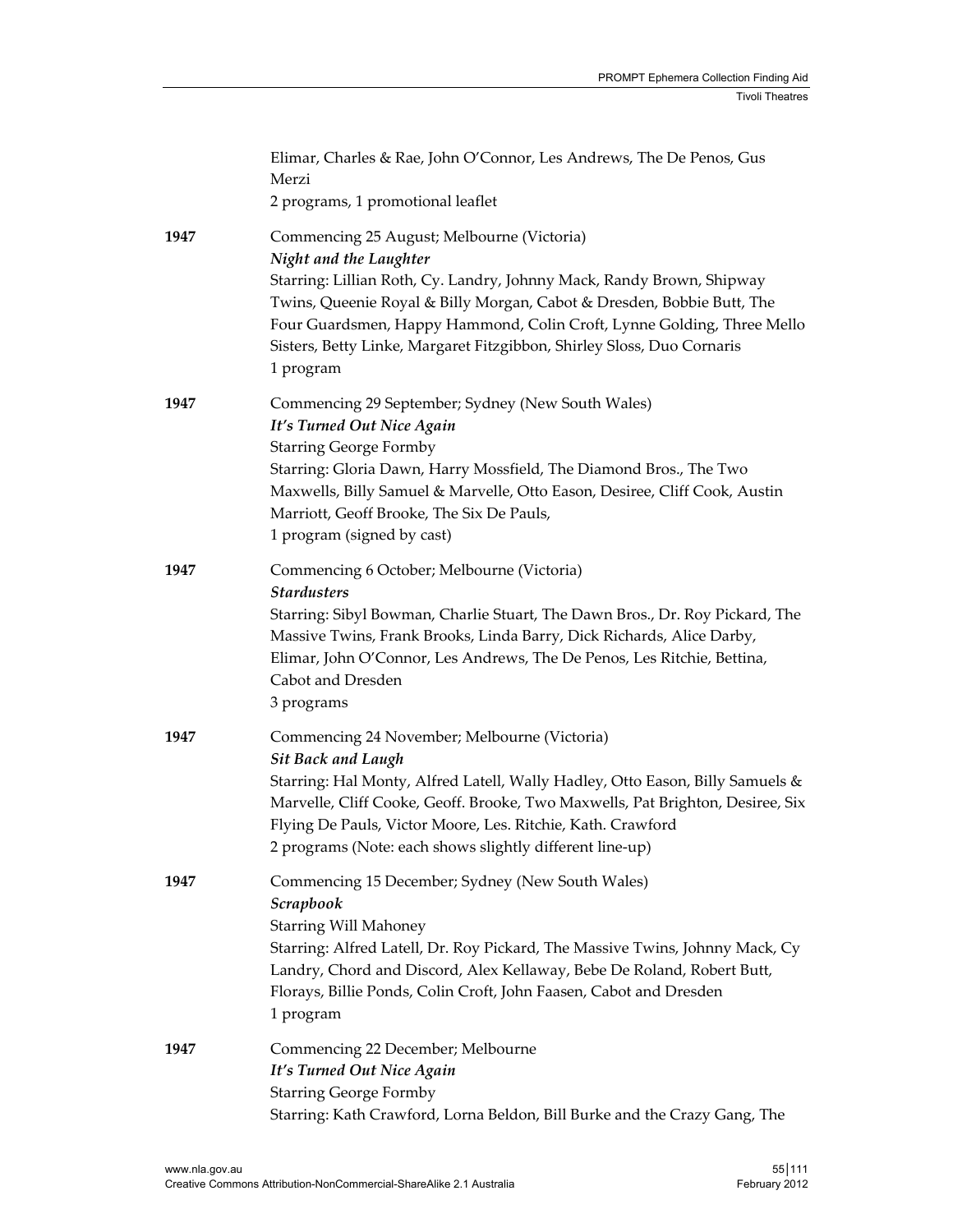|      | Six De Pauls, Johnny O'Connor, Amy Romano, Jack Romano, Isobel McIntosh,<br>Joan Bullock, Pam Dickens and Evelyn Russell, Heller & Riley, "Professor"<br>Bobby Baxter, Frenchy Manning, Bunny Westney, Dawn Emms, Clay and<br>Sullivan, The Myrons<br>1 program                                                                                                                                                                                              |
|------|--------------------------------------------------------------------------------------------------------------------------------------------------------------------------------------------------------------------------------------------------------------------------------------------------------------------------------------------------------------------------------------------------------------------------------------------------------------|
| 1948 | [Commencing January]; Perth (Western Australia)<br><b>Snapshots</b><br>Starring Maggie Buckley, Ike Delavale, Hal Lennon, Arthur Hannell, Dawn<br>Heedes, Loris Wood, Phil Moran, Yvonne Carrier, Don Williams, Val Jellay,<br>Fred Brown, Lorys Blencowe<br>2 programs                                                                                                                                                                                      |
| 1948 | Commencing 12 January; Sydney (New South Wales)<br><b>Fine Feathers</b><br>Starring Vic Puree and Josephine March, McConnel and Moore, Cliff Cook,<br>The Dischords, Bridges Trio, Victor Moore, the Glens, Margaret Fitzgibbon,<br>Billie Ponds, John Faasen<br>1 program (loose cover)                                                                                                                                                                     |
| 1948 | Commencing 2 February; Melbourne (Victoria)<br>All Star Vaudeville<br>Starring Heller & Riley, Bill Burke, Frenchy Manning, Clay and Sullivan, The<br>Myrons, Six Flying De Pauls, John O'Connor, Chord & Dischord, Bridges Trio,<br>Tuppy Oliver, Bunny Westney, Kath Crawford, The Romanos, Lorna Beldon,<br>Alfred Latell, Joe and Earry Laurel<br>1 program                                                                                              |
| 1948 | Commencing 9 February; Melbourne (Victoria)<br><b>Fine Feathers</b><br>Starring Koba & Kalee, Dick Burns, Joe Laurel & Earry, Vic Puree and<br>Josephine March, The Glenns, McConnel and Moore, Bill Burke, Cliff Cooke,<br>Laurel Mather, John O'Connor, Romanos, The Four Guardsmen, The Myrons,<br>Warren Latona & Sparkes, Bebe De Roland, Victor Moore, Harry Mossfield,<br>Margaret Fitzgibbon, Bill Hyde<br>2 programs (different formats, same date) |
| 1948 | Commencing 5 April; Melbourne (Victoria)<br>Vive la Venus<br>Starring Micheline Bernardini, Terry Scanlon, Cliff Cook, Harry Mossfield,<br>Billie Ponds, Gloria Lynch, Fae Tate, Hedda Rich, Thelma Beck, Pauline<br>Stewart, Marlene Schramm, John O'Connor, Maisie Sparks, Joe Latona, Koba &<br>Kalee, Bobby & Nornie Dwyer, Murray & Hobbs, Bob Parrish, Jenny Howard<br>3 programs                                                                      |
| 1948 | [Commencing 3 May]; Melbourne (Victoria)<br>Variety on Parade Starring Chico Marx (in person)                                                                                                                                                                                                                                                                                                                                                                |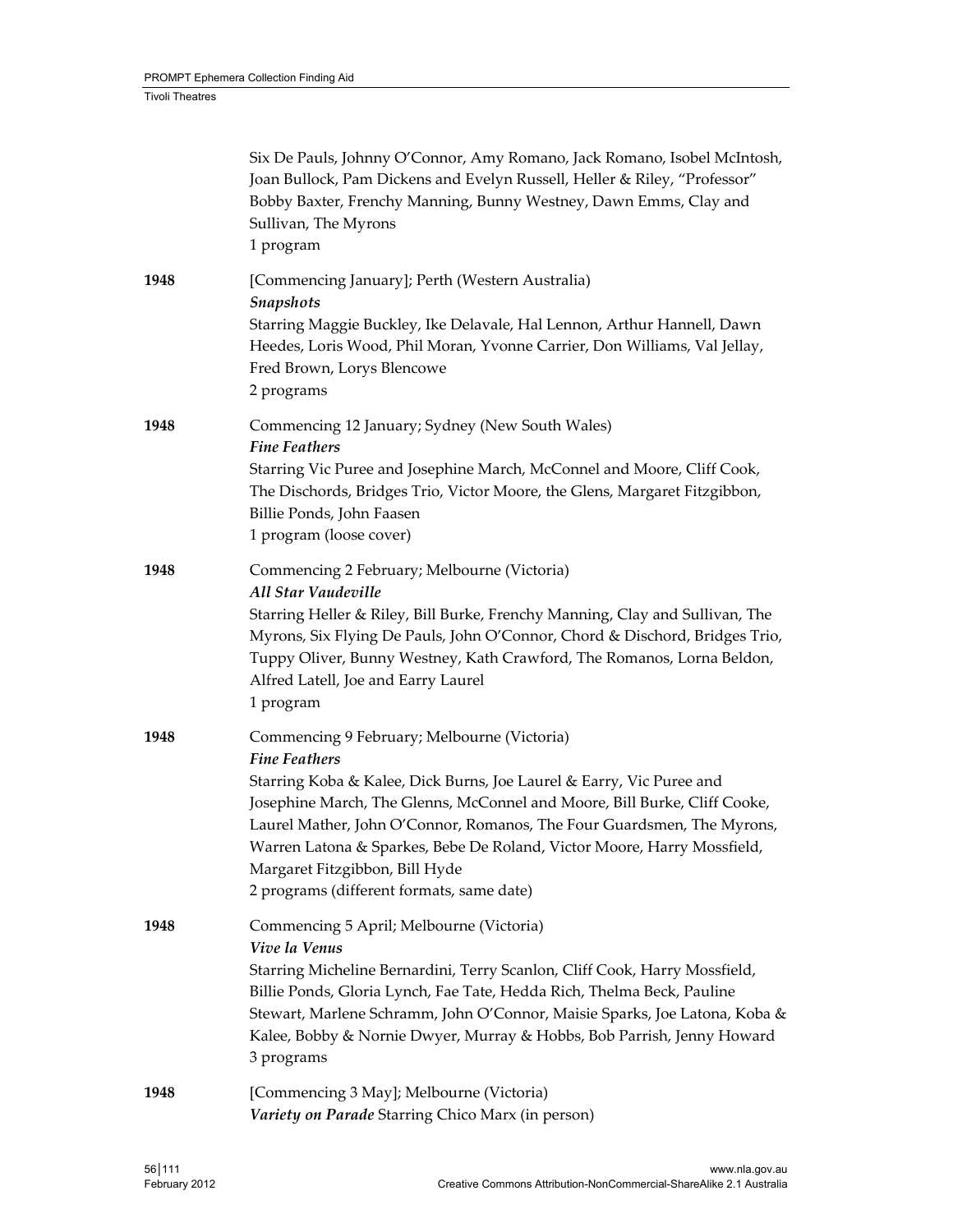|      | Starring: Clem Dawe, Eric Edgley, Marcella Trio, Banner Forbutt, Vivian<br>Sanderson, Shirley Smythe, Edna Luscombe, The Three Van Strattens, Gertrud<br>Bodenwiesser, Enso Toppano, Margaret Fitzgibbon, Kath Crawford, Billy<br>Ponds, Lorna Beldon, The Elder Lovelies, Dave Wheeler<br>1 program                                                                                                                                                                                                                                                                        |
|------|-----------------------------------------------------------------------------------------------------------------------------------------------------------------------------------------------------------------------------------------------------------------------------------------------------------------------------------------------------------------------------------------------------------------------------------------------------------------------------------------------------------------------------------------------------------------------------|
| 1948 | [Commencing 25 May]; Sydney (New South Wales)<br>Vive la Venus Starring Chico Marx (in person)<br>Starring: Micheline Bernardini, Terry Scanlon, Jack Murray, Harry Mossfield,<br>Yvonne Taylor, Joy Dare, Sharen Morley, Hedda Rich, Thelma Beck, Pauline<br>Stewart, Koba 7 Kalee, Johnny O'Connor, Noni, Nita & Dody, Jenny Howard,<br>George Hurd & Doreen, Sylvia & Leslie Kellaway, Bob Parrish, The Schaller<br><b>Brothers</b><br>1 program                                                                                                                         |
| 1948 | Commencing 28 May; Melbourne (Victoria)<br>Marinka<br>Starring Margaret Fitzgibbon, Kath Crawford, Billy Ponds, Alex Kellaway,<br>Laurel Martyn, Norman Lawrence, Fred Conyngham, Molly Fisher, Ormonde<br>Douglas, Victor Moore, Kathy Barr, Max Blake, Eve Wynne, Martin<br>Rubenstein, Sonya Yarr, Keith Johns, Leslie Victor, Bobby Butt<br>2 programs, one signed                                                                                                                                                                                                      |
| 1948 | Commencing 29 June; Sydney (New South Wales)<br><b>King Richard III</b><br>Starring Laurence Oliver, Vivien Leigh<br>3 programs                                                                                                                                                                                                                                                                                                                                                                                                                                             |
| 1948 | Commencing 19 July; Melbourne (Victoria)<br><b>Happy and Glorious</b><br><b>Starring Ben Blue</b><br>Starring: Axie Dunlap, Sylvia & Leslie Kellaway, Noni, Nita & Dody, Schaller<br>Bros., George Hurd with Doreen, Micheline Bernardini, Kathy Barr, Norman<br>Lawrence, Sonya Yarr, David Dale, Ormonde Douglas, Bobby Butt, Victor<br>Moore, Martin Rubenstein, Kath. Crawford, Gloria Lynch, Will Duffy, Eric<br>Mitchelson, The Ballet Guild Dancers with Martin Rubenstein (by arrangement<br>with J.C. Williamson Theatres Ltd.)<br>3 programs (differing line-ups) |
| 1948 | Commencing 23 August; Melbourne (Victoria)<br>Revue Continental<br>Starring Gil Lamb, Billy Shakespeare, Terry Scanlon, Kwam Bros., John<br>O'Connor, Lynn Golding, Yvonne & Yvette, Des Cavallero, Walton &<br>Dorraine, Margaret Fitzgibbon, Micheline Bernardini, Victor Moore, Sugar<br>Baba and the Rudas Twins<br>2 programs                                                                                                                                                                                                                                          |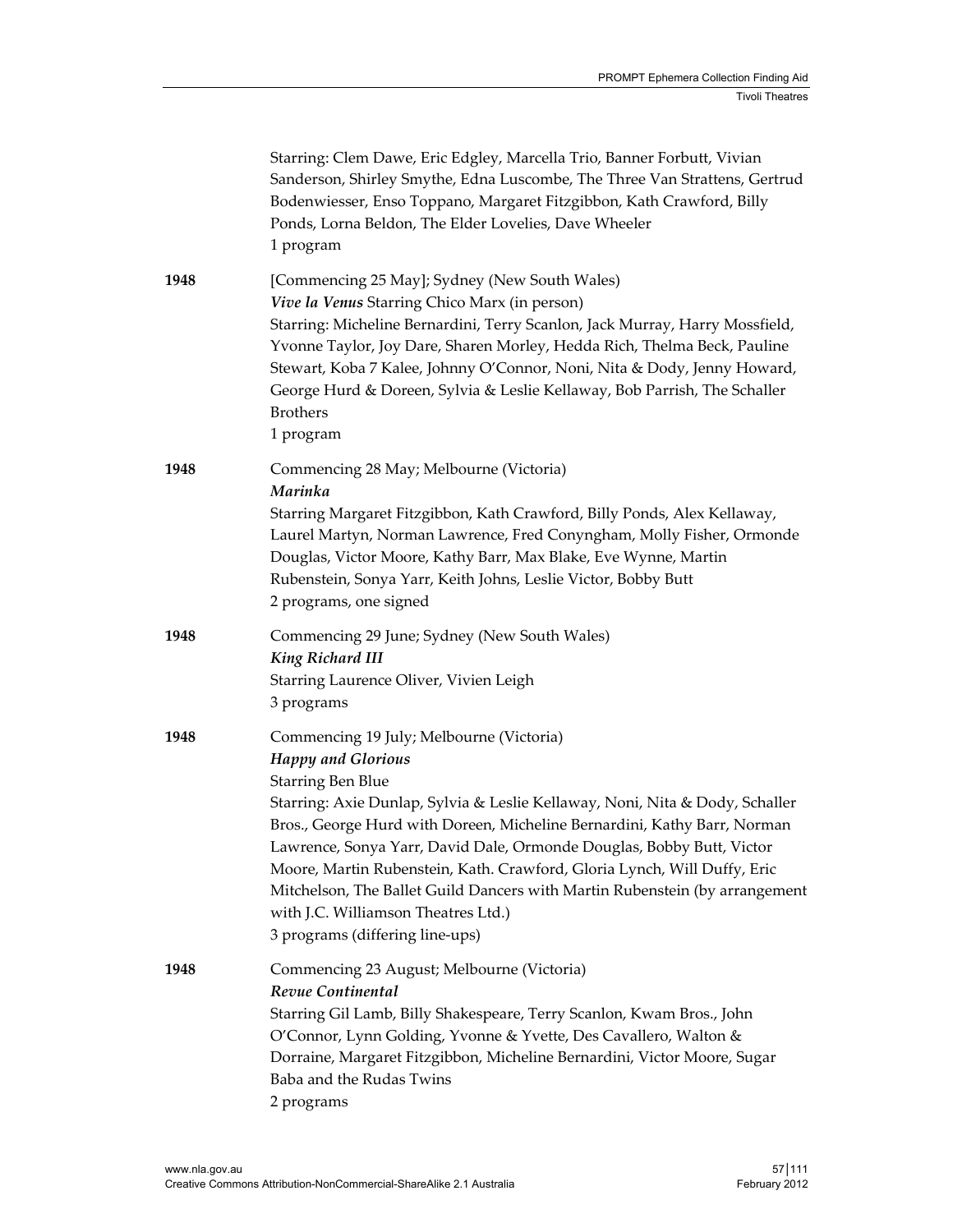| 1948 | [Commencing 4 October]; Melbourne (Victoria)<br>Take a Bow                                                                                                                                                                                                                                                                                                                               |
|------|------------------------------------------------------------------------------------------------------------------------------------------------------------------------------------------------------------------------------------------------------------------------------------------------------------------------------------------------------------------------------------------|
|      | Starring Freddie Bamberger and Pam, Erikson, Rex Ramer, Jeanne Francis and<br>Jerry Grey, Marie Louise and Charles, Joy Beattie, Astley and Jenny, Gloria<br>Dawn, Gloria Lynch, Ormonde Douglas, Robert Butt, Terry Scanlon, Laurel<br>Martyn & Martin Rubenstein, Molly Byron and Her Band, Eileen Marsh, Frank<br>Cleary<br>4 programs                                                |
| 1949 | [Commencing 7 February]; Melbourne (Victoria)<br><b>Starry Nights</b><br>Starring: Joey Porter, Dorothy Perkins, The Juvelys, Martin Rubenstein, Gerald<br>McErlean, Tod Hilton, Freddie Meredith, The Hartnells, Sylvia Kellaway,<br>George Andre Martin, Maurice Colleano, Olga Purves, Gerald McErlean,<br>Oliver Wakefield, Jeannie Kiernen, Ivor Moreton & Dave Kaye,<br>3 programs |
| 1949 | Commencing 16 February; Sydney (New South Wales)<br>All the Best<br>Starring: Terry Scanlon, The Skating Merenos, Freddie Bamberger, Micheline<br>Bernardini, Dumarte & Denzer, Norman Lawrence, Jackie and Partner, Jack<br>Stocks, Jeanne Frances & Jerry Grey, Annette Klooger, Wilfred Briton, Phyllis<br>Robins, The Remarkable Rex Ramer<br>4 programs                             |
| 1949 | Commencing 16 April; Theatre Royal, Adelaide (South Australia)<br>Take a Bow<br>Starring: Jackie Whalen, Astley and Jenny, Krista and Kristel, Johnny Mark,<br>Norma Beattie, The Ganjou Brothers and Juanita, Leo Sterling, Frank Strain<br>and the Hearty Lovelies, Paddy Drew, The Elwardos<br>1 program (incomplete)                                                                 |
| 1949 | Commencing 2 May; Theatre Royal, Adelaide (South Australia)<br>Starry Nights<br>Starring: Joey Porter, Dorothy Perkins, The Juvelys, The Hartnells, Sylvia<br>Kellaway, Tod Hilton, George Andre Martin, Maurice Colleano, Oliver<br>Wakefield, Elsie Bower, Ivor Moreton and Dave Kaye<br>2 programs                                                                                    |
| 1949 | Commencing 4 May; Melbourne (Victoria)<br><b>Grandfathers Follies</b><br>Starring: Jackie Whalen, Eileen O'Dare, Paddy Drew, Leo Stirling, Eric<br>Liffman, Reg. Swan, Frank Strain, Norman Grey, Miss Vivian Thompson, Paul<br>Regan, The Ganjou Brothers and Juanita, Krista and Kristel, Barry Sandford,                                                                              |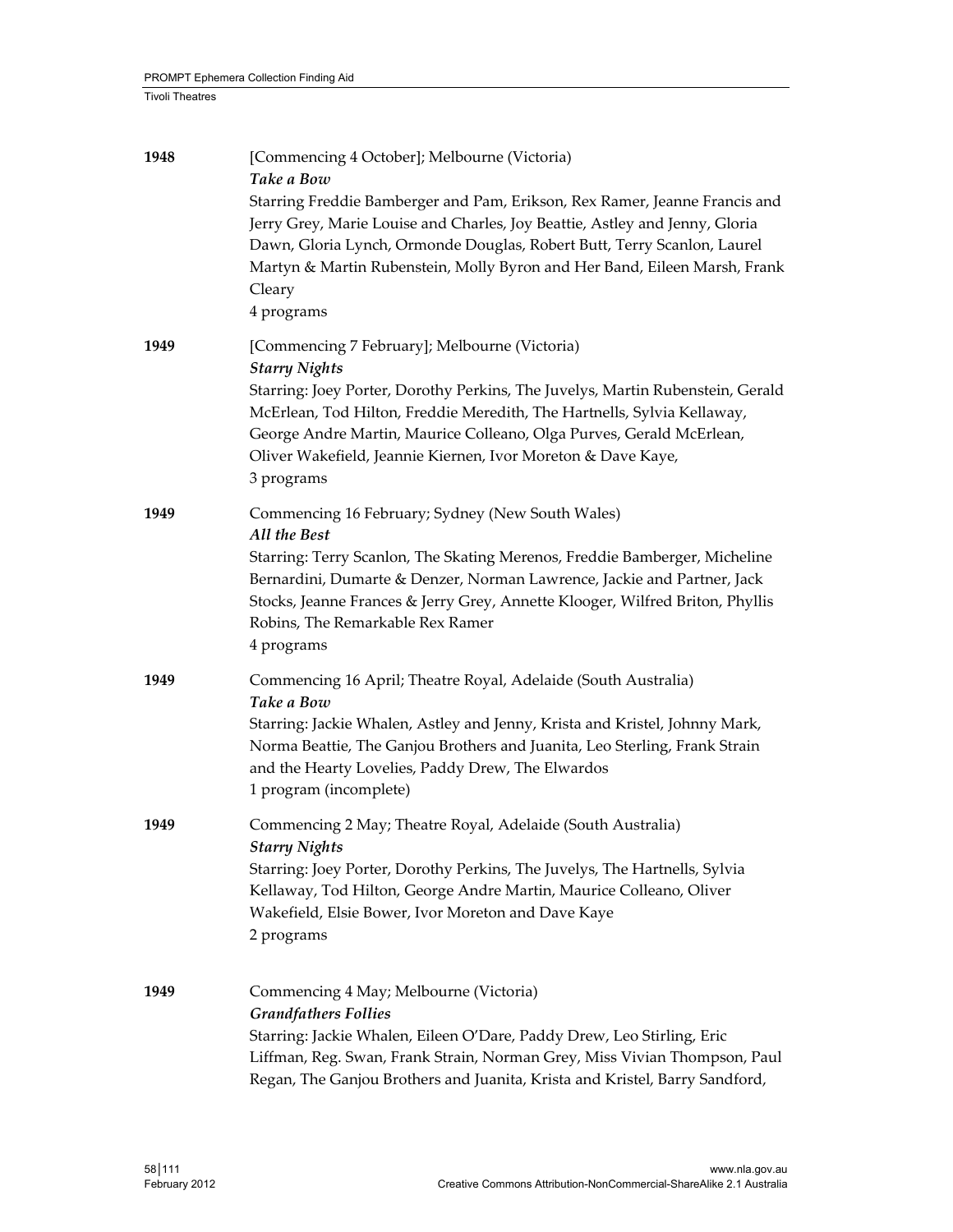|      | The Elwardos<br>2 programs                                                                                                                                                                                                                                                                                                                                                                                |
|------|-----------------------------------------------------------------------------------------------------------------------------------------------------------------------------------------------------------------------------------------------------------------------------------------------------------------------------------------------------------------------------------------------------------|
| 1949 | Commencing 17 May; Theatre Royal, Adelaide (South Australia)<br>All the Best<br>Starring Terry Scanlon, The Skating Merenos, Freddie Bamberger, Micheline<br>Bernardini, Dumarte and Denzer, John O'Connor, Jackie and Partner, Jeanne<br>Frances & Jerry Grey, Erikson, Phyllis Robins, The Remarkable Rex Ramer<br>1 program                                                                            |
| 1949 | [Commencing 19 May]; Sydney (New South Wales)<br><b>Starry Nights</b><br>Starring Joey Porter, Annette Klooger, The Juvelys, The Hartnells, Sylvia<br>Kellaway, Tod Hilton, George Andre Martin, Maurice Colleano, Lyn Colleano,<br>Oliver Wakefield, Annette Klooger, Elsie Bower, Ivor Moreton & Dave Kay<br>1 program                                                                                  |
| 1949 | Commencing 6 July; Melbourne (Victoria)<br>The Stanley Holloway Show<br>Starring Stanley Holloway, Rolly Rolls, Ben Wrigley, Norman Speary, Walter<br>Williams, Eric Trojna, Norman Carbuhn, Keith Rathel, Charles Snowman, The<br>Swiss Stars, Bunny Westney, The Romanoffs, Eileen O'Dare, Grace and Nicco,<br>Brenda Charles, Joy Dexter, Dick Thorpe<br>1 program (incomplete)                        |
| 1949 | [Commencing 2 August]; Melbourne (Victoria)<br>The Talk of the Town<br>Starring: Rolly Rolls, Ben Wrigley, Eileen O'Dare, Brenda Charles, Tex and<br>Lucky, Victor Moore, The Swiss Stars, Norman Speary, Walter Williams, Eric<br>Trojna, Norman Carbuhn, Keith Rathel, Charles Snowman, Annette Klooger,<br>The Romanoffs, Oliver Wakefield, Bunny Westney, The Amazing Elwardos<br>2 programs          |
| 1949 | [Commencing 5 September]; Melbourne (Victoria)<br>Variety Cavalcade<br>Listed acts The Merry Macs, Clem Dawe & Eric Edgley, Astley & Jenny, Edna<br>Luscombe, Sylvia Kellaway, Minnie Love, Peter Brooks, Bunny Westney, Betty<br>Baylis, Lance Ingram, George Hurd, George Nicholls, Sugar Baba and the<br>Rudas Twins, Gladys Anderson, Buster Fiddes, Joan Wilson, Walthon &<br>Dorraine<br>4 programs |
| 1949 | [Commencing9 September]; Sydney (New South Wales)<br>The Talk of the Town<br>Starring: Rolly Rolls, Ben Wrigley, Eileen O'Dare, Brenda Charles, Victor<br>Moore, The Swiss Stars, Norman Speary, Walter Williams, Eric Trojna,<br>Norman Carbuhn, Keith Rathel, Charles Snowman, Annette Klooger, Oliver                                                                                                  |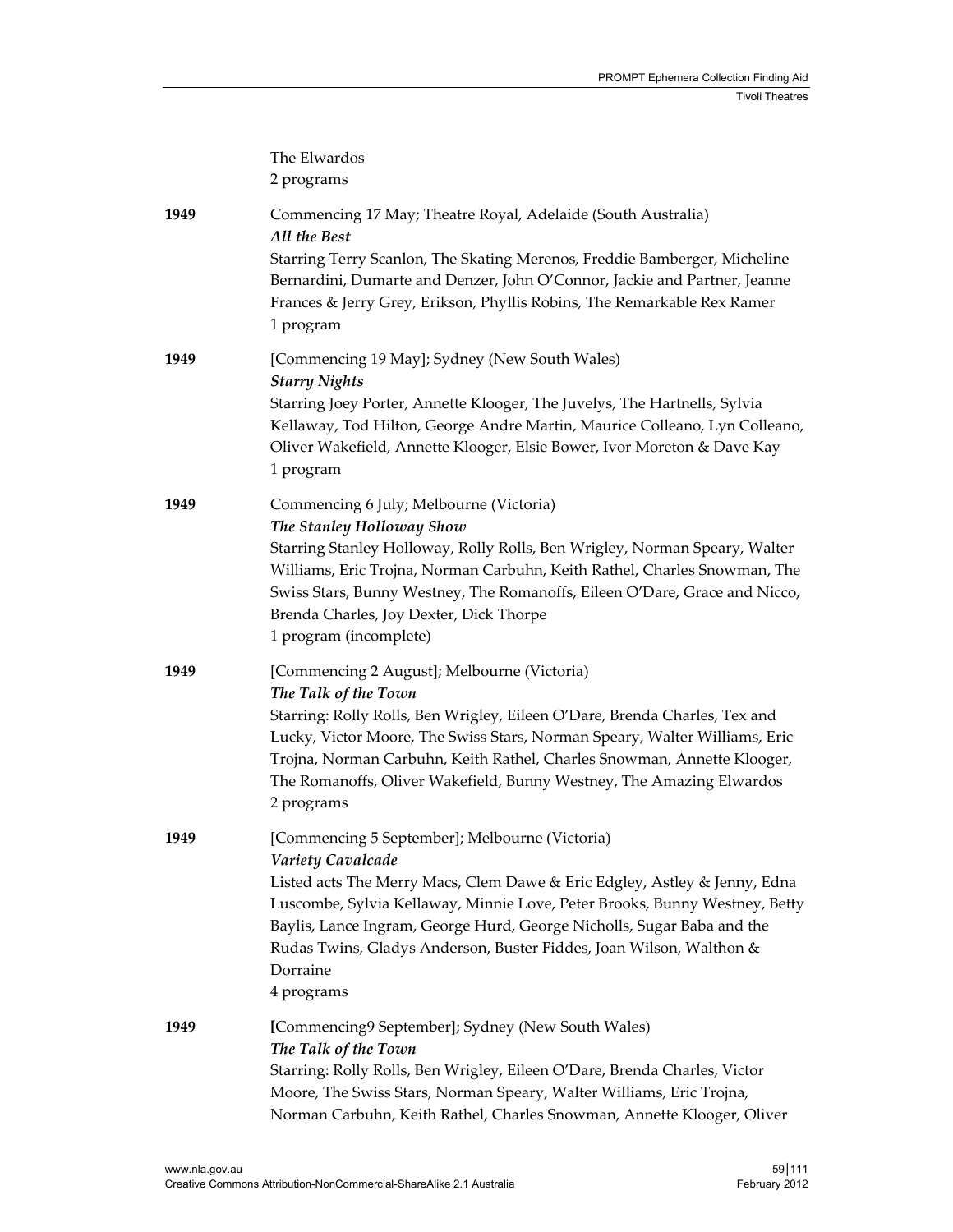|      | Wakefield<br>1 program                                                                                                                                                                                                                                                                                                                                                         |
|------|--------------------------------------------------------------------------------------------------------------------------------------------------------------------------------------------------------------------------------------------------------------------------------------------------------------------------------------------------------------------------------|
| 1949 | Commencing November, St James Theatre, Auckland (New Zealand)<br><b>Command Performance</b><br>Starring Elsie Bower, Margaret Fitzgibbon, Jean Rai, Betty Linke, Joey Porter,<br>Krista and Kristel, Jasmine Colleano, George Colleano, The Hartnells, Tod<br>Hilton, Maurice Colleano, Lyn Colleano, The Ganjou Bros. and Juanita, Ivor<br>Moreton and Dave Kaye<br>1 program |
| 1949 | Commencing 21 November; Sydney (New South Wales)<br>Shakespeare Memorial Theatre Australian Tour 1949-1950<br>Much Ado about Nothing<br>The Tragedy of Macbeth<br>Starring Diana Wynyard, Anthony Quayle<br>1 program                                                                                                                                                          |
| 1949 | Commencing 21 November, Sydney (New South Wales)<br>The Tragedy of Macbeth<br>Starring Anthony Quayle, Diana Wynyard<br>1 program                                                                                                                                                                                                                                              |
| 1949 | [Commencing 21 November]; Sydney (New South Wales)<br>Much Ado About Nothing<br>Starring Anthony Quayle, Diana Wynyard<br>1 program                                                                                                                                                                                                                                            |
| 1949 | [Commencing 13 December]; Melbourne (Victoria)<br><b>All the Best</b><br>Starring The Skating Merenos, Freddie Bamberger, Terry Scanlon, Micheline<br>Bernardini, Dumarte & Denzer, Jack Stocks, Norman Lawrence, Wilfred<br>Briton, Sally & Fred Hartnell, Phyllis Robins<br>1 program                                                                                        |
| 1949 | [Commencing 26 December]; Sydney (New South Wales)<br><b>Command Performance</b><br>Starring Lynne Golding, Terry Scanlon, Babs McKinnon, Victor Moore, The<br>Hartnells, Micheline Bernardini, Elsie Bower, Margaret Fitzgibbon, George<br>Colleano, Tod Hilton, Maurice Colleano, Lyn Colleano, The Ganjou Bros. and<br>Juanita, Ivor Moreton and Dave Kaye<br>2 programs    |
| 1949 | Commencing 24 December; Sydney (New South Wales)<br>The Love Racket<br>Starring Arthur Askey, Valerie Tandy, Roy Royston, Gil Johnson, Ray Johnson<br>and Ernest Maxin, Audrey Jeans, Bobby Mack, Charles Norman, Robert Burns,                                                                                                                                                |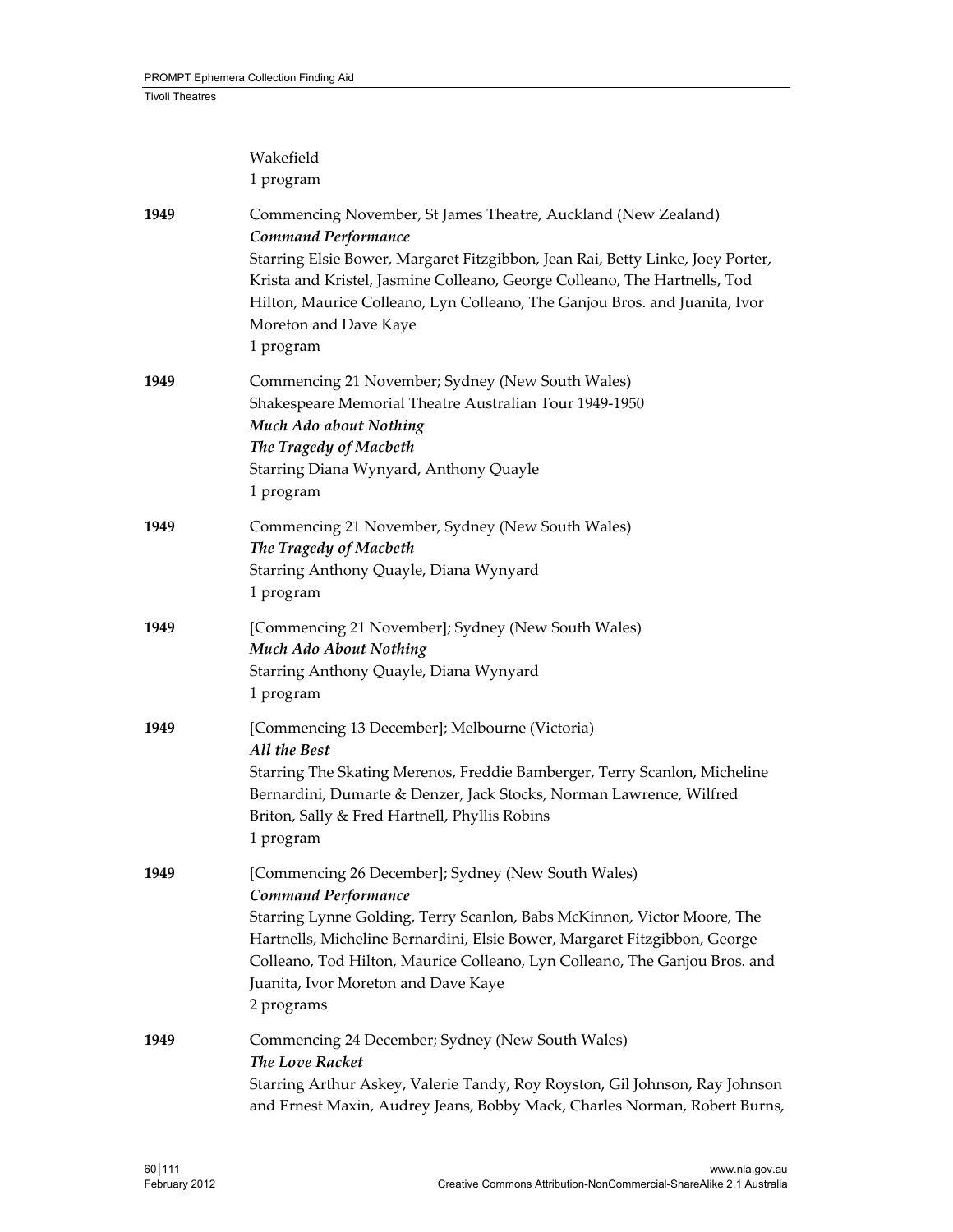|      | Charles Rolfe, Frank Thring, Wilma Harrison, Veronica Stuart<br>1 program                                                                                                                                                                                                                                                                                                                                                                                                                                       |
|------|-----------------------------------------------------------------------------------------------------------------------------------------------------------------------------------------------------------------------------------------------------------------------------------------------------------------------------------------------------------------------------------------------------------------------------------------------------------------------------------------------------------------|
| 1950 | Commencing 9 February; Theatre Royal, Adelaide (South Australia)<br><b>Here From There</b><br>(arr. J.C. Williamson Theatres Ltd.)<br>Starring: George Nichols, Guus Brox & Myrna, Robert Lamouret, Dudule,<br>Nancy Brown, Ormonde Douglas, The Revuettes, Jean Cameron, Max and<br>Harry Nesbitt<br>2 programs                                                                                                                                                                                                |
| 1950 | Commencing 8 March; Kings Theatre, Melbourne (Victoria)<br>Hi-Jig-A-Jig<br>By arrangement with Gaiety Theatres Pty. Ltd.<br>Starring: Howard Vernon, Shirley, Sharon & Wanda, Guus Brox & Myrna,<br>Dudule, Robert Lamouret, Nancy Brown, Pepita, Ormonde Douglas, Max and<br>Harry Nesbitt                                                                                                                                                                                                                     |
| 1950 | [Commencing 31 March]; Sydney (New South Wales)<br>Here from There<br>Starring: Joan Davis, Nancy Brown, Max & Harry Nesbitt, Alice Broenimann,<br>Robert Lamouret, Shirley Sharon & Wanda, Marquis and Family, Guus Brox<br>and Myrna, George Nichols, Eugene's Flying Ballet<br>3 programs                                                                                                                                                                                                                    |
| 1950 | [Commencing 6 April]; King's Theatre, Melbourne (Victoria)<br><b>Command Performance</b><br>Starring: Maurice Colleano, The Ganjou Bros and Juanita, Lynne Golding, Tod<br>Hilton, David Stearle, Norman Hilliard, Cedric McLaughlin, Kath Crawford,<br>Betty Linke, Barbara Wheatley, Lorna Beldon, Joey Porter, Krista and Kristel,<br>Lyn Colleano, Fred Hartnell, Micheline Bernardini, Joy Hayden, Connie<br>Chalmers, Sadler Twins, Elsie Bower, Nellie Small, Ivor Moreton and Dave<br>Kaye<br>1 program |
| 1950 | Commencing 8 April; His Majesty's Theatre, Melbourne (Victoria)<br>Ice Follie 1950<br>By arrangement with J. C. Williamson Theatres Ltd.<br>Starring: Armand Perren, Marion Davies, Devine and King, Phillip Tappin,<br>Gerda Bjornstad, Chiribi, Jimmy Elder, Wim De Jong, Marika Saary, Jacques<br>Cartaux, Joe Whitehouse, The Two Maxwells, Rob Murray, Enid Wilson, Joe<br>Lindgreen, Barbara Howe, Cora Pickering<br>1 flyer, 1 program                                                                   |
| 1950 | Commencing 4 May; Melbourne (Victoria)<br><b>Where's Charley?</b><br>Starring Tommy Fields, Raymond Dandy, Joy Hayden, John Huson, Cynthia                                                                                                                                                                                                                                                                                                                                                                      |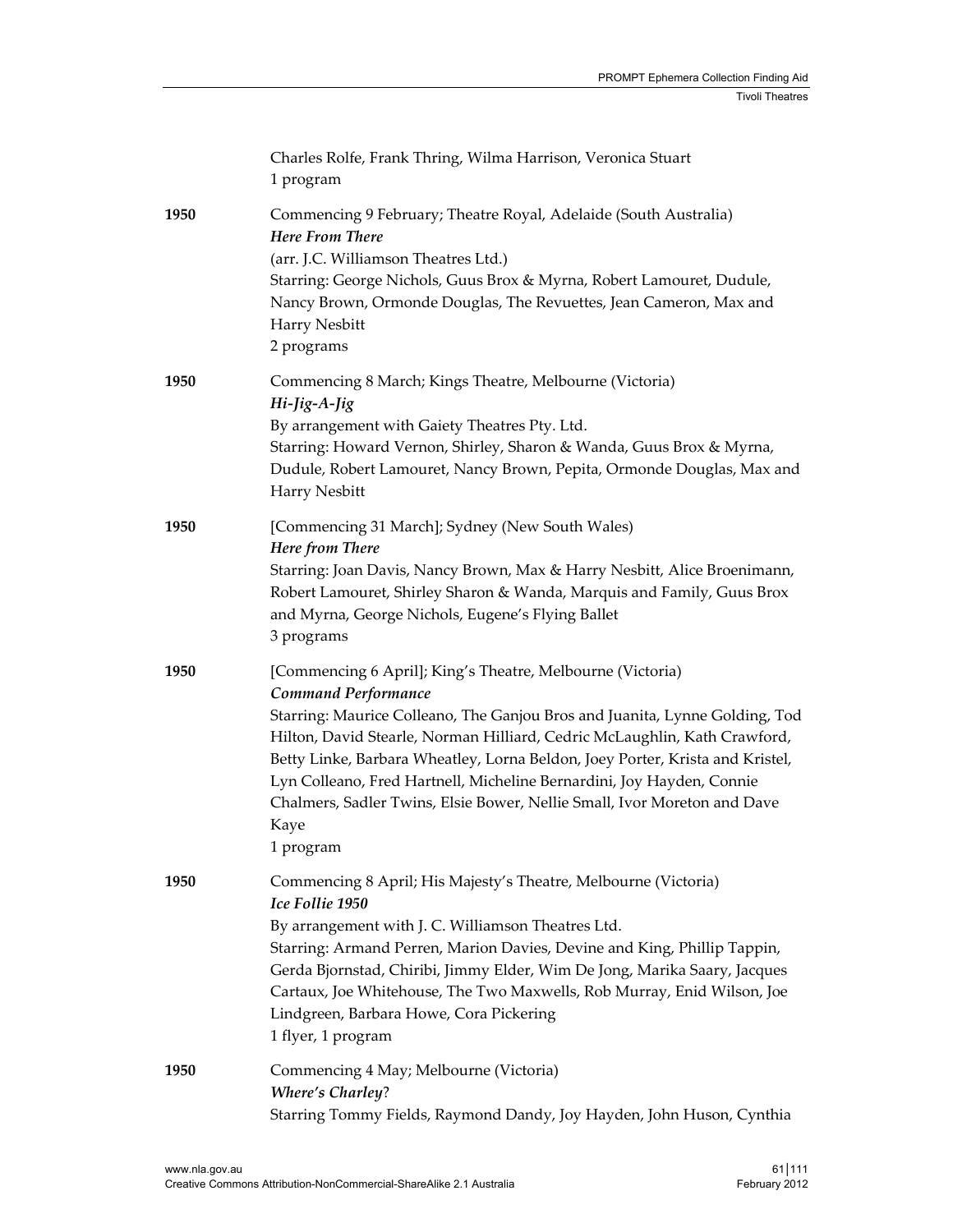|      | Rawson, Lou Vernon, Babs McKinnon, Maurice Travers, James Workman,<br>Roger Barry, Kath Crawford, Tod Hilton, Lynne Golding<br>1 program, 1 promotional leaflet                                                                                                                                                                                                                                                                                                             |
|------|-----------------------------------------------------------------------------------------------------------------------------------------------------------------------------------------------------------------------------------------------------------------------------------------------------------------------------------------------------------------------------------------------------------------------------------------------------------------------------|
| 1950 | [Commencing 9 May]; His Majesty's Theatre, Brisbane (Queensland)<br>The Love Racket<br>By arrangement with Jack Hylton<br>Starring Arthur Askey, Gil Johnson, Bobby Mack, Valerie Tandy, Charles<br>Norman, Ray Johnson, Ray Johnson, Audrey Jeans, Roy Royston, Arthur<br>Askey, Robert Burns, Charles Rolfe, Ernest Maxin, Frank Thring, Wilma<br>Harrison, Anthea Askey<br>1 program                                                                                     |
| 1950 | Commencing 9 June; Palais Theatre, Melbourne (Victoria)<br>Ice Follie 1950<br>Starring: Armand Perren, Marion Davies, Devine and King, Phillip Tappin,<br>Gerda Bjornstad, Chiribi, Jimmy Elder, Wim De Jong, Marika Saary, Jacques<br>Cartaux, Joe Whitehouse, Elimar, harry Grunden and Elizabeth Spicer, Terry<br>Scanlon, Barbara Harris, Netta Dunsmore, Cora Pickering<br>1 flyer, 1 program                                                                          |
| 1950 | Commencing 22 June; Sydney (New South Wales)<br>The Love Racket<br>Starring Arthur Askey, Valerie Tandy, Gil. Johnson, Roy Royston, Audrey<br>Jeans, Ray Johnson, Ernest Max, Charles Norman, Bobbie Mack, Charles Rolfe,<br>Wilma Harrison, Frank Thring, Robert Burns, Anthea Askey<br>1 flyer                                                                                                                                                                            |
| 1950 | Commencing 30 June; Theatre Royal, Adelaide (South Australia)<br>Ice Follie 1950<br>By arrangement with J.C. Williamson Theatres Ltd.<br>Starring: Armand Perren, Marion Davies, Devine and King, Philip Tappin,<br>Gerda Bjornstad, Chiribi, Alice Bronimann, Jimmy Elder, Wim De Jong,<br>Marika Saary, Jacques Cartaux, Joe Whitehouse, Elimar, Enid Wilson, June<br>Lindgren, Barbara Howe, Lois Henty, Netta Dunsmore, Cora Pickering,<br>Barbara Harris<br>4 programs |
| 1950 | [Commencing 14 July]; Melbourne (Victoria)<br>The Tourist Trade<br>Starring Guus Brox and Myrna, Max and Harry Nesbitt, Babs McKinnon,<br>Wally Boag, Chevalier Brothers, Rob Murray, Gene Detroy, Los Briellos,<br>Eugene's Flying Ballet<br>3 programs                                                                                                                                                                                                                    |
| 1950 | Single performance: 20 August; Melbourne; Town Hall<br>Lord Mayor's Tivoli Command Performance                                                                                                                                                                                                                                                                                                                                                                              |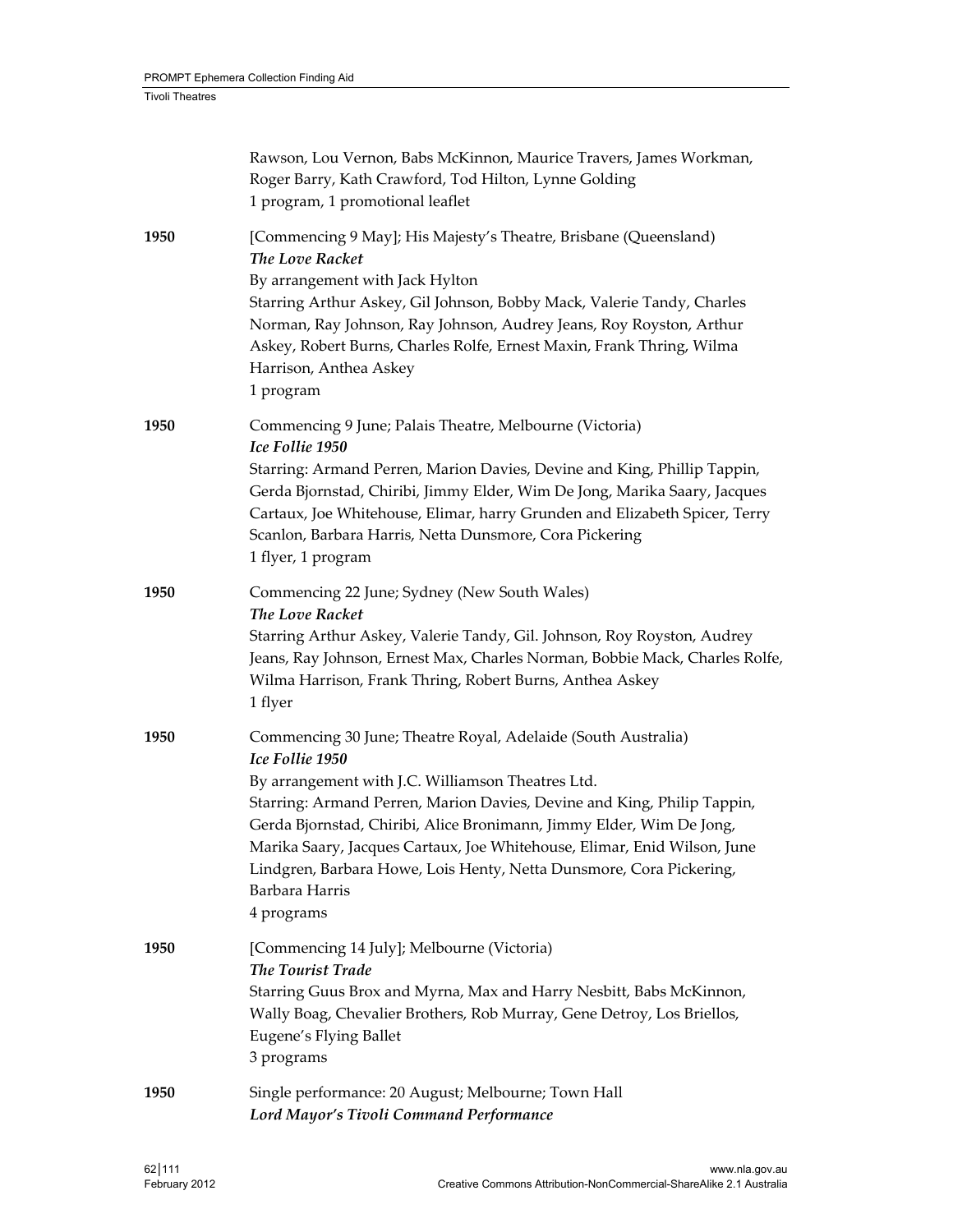|      | Starring Terry Scanlon, Rob Murray, Wally Boag, Babs McKinnon, Guus Brox<br>and Myrna, Doreen Wilson, The Great Franquin, Harry and Max Nesbitt, Gil.<br>Johnson, Evie Hayes, Earl Covert, Gene Detroy with Marquis and Family,<br>Arthur Askey, Chevalier Brothers, Ivor Moreton and Dave Kaye<br>1 program                                                                            |
|------|-----------------------------------------------------------------------------------------------------------------------------------------------------------------------------------------------------------------------------------------------------------------------------------------------------------------------------------------------------------------------------------------|
| 1950 | Commencing 4 September; His Majesty's Theatre, Perth (Western Australia)<br>Ice Follie 1950<br>By arrangement with J. C. Williamson Theatres Ltd.<br>Starring: Armand Perren, Marion Davies, Devine and King, Gerda Bjornstad,<br>Jimmy Elder, Marika Saary, Jacques Cartaux, Chribi, Wim De Jong, Alice<br>Bronimann, Joe Whitehouse, Elimar, Terry Scanlon, Cissy Trenholm<br>1 Flyer |
| 1950 | Commencing 10 October; Sydney (New South Wales)<br>Fantasy<br>Starring John "The Falcon" Calvert, Maurice Colleano, Joyce Colleano, George<br>Colleano, Lyn Colleano, Ann Cornell, The Romanoffs<br>1 program                                                                                                                                                                           |
| 1950 | [Commencing 21 October]; Melbourne (Victoria)<br>Here from There<br>Starring: Terry Scanlon, The Wiere Brothers, Robert Lamouret, Gil Johnson,<br>Ruth Russell, Shirley Sharon & Wanda, Jackie, The Kirby Flying Ballet, Vicki<br>Ross, Ruth Russell, Lolita, Pepita & Juanita, The Four Wards, Ormonde<br>Douglas, Felicia Francis<br>2 programs                                       |
| 1950 | [Commencing December]; Melbourne (Victoria)<br>Fantasy<br>Starring John "The Falcon" Calvert, Maurice Colleano, Joyce Colleano, George<br>Colleano, Lyn Colleano, Ann Cornell, The Romanoffs<br>1 program                                                                                                                                                                               |
| 1950 | Commencing 20 December; Sydney (New South Wales)<br>The Tourist Trade<br>Starring Guus Brox and Myrna, Max and Harry Nesbitt, Babs McKinnon,<br>Wally Boag, Chevalier Brothers, Rob Murray, Los Briellos, Eugene's Flying<br>Ballet, Marquis and Family, Gene Detroy<br>3 programs                                                                                                      |
| 1951 | [Commencing 14 February]; Melbourne (Victoria)<br>Mary Had a Little<br>Ziegfeld Theatrical Productions by arrangement with Tivoli Circuit Australia<br>Starring John Hubbard, Mary Brian, Bernadine Hayes, Lori Irving, Gerald<br>Oliver Smith, Michael Hayes<br>1 program                                                                                                              |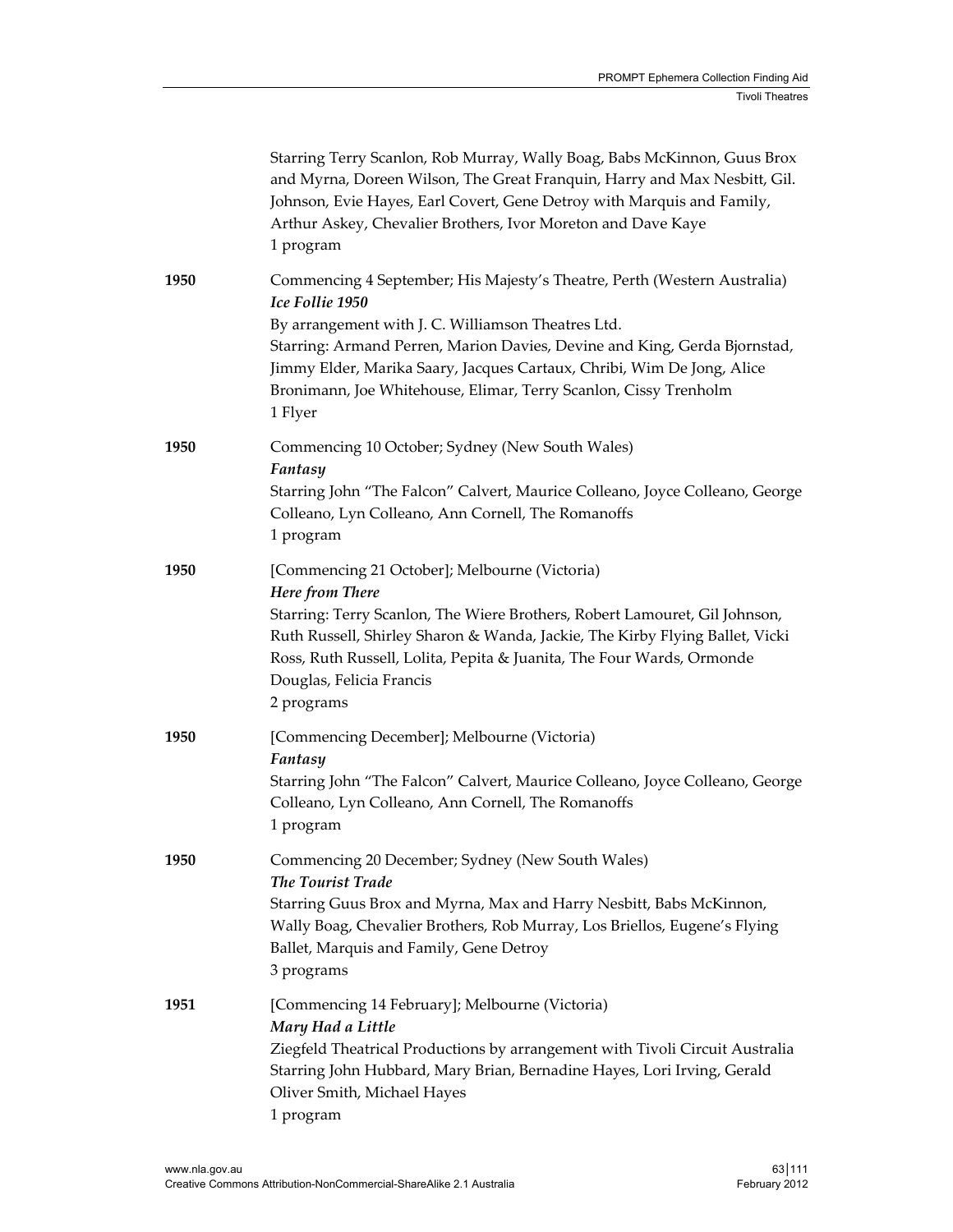| 1951 | Commencing 19 February; Sydney (New South Wales)<br>Corroboree<br>Commonwealth Jubilee Celebrations - The Arts Council of Australia<br>presenting the National Theatre Ballet Company and the Sydney Symphony<br>Orchestra<br>Starring: Joyce Graham, Henry Danton, Lynne Golding, Rex Reid<br>2 programs                                                                                                                                                                                                     |
|------|---------------------------------------------------------------------------------------------------------------------------------------------------------------------------------------------------------------------------------------------------------------------------------------------------------------------------------------------------------------------------------------------------------------------------------------------------------------------------------------------------------------|
| 1951 | Commencing 20 February, His Majesty's Theatre, Auckland/New Zealand<br>Tour (New Zealand)<br>The Tourist Trade<br>Starring Guus Brox and Myrna, Max and Harry Nesbitt, Marquis and Family,<br>Wally Boag, Detroy, Ileana Sazova, Alice Broenimann, Los Briellos, Patricia<br>Hardie, Boris Karrell, Ross Melville, Ron Devine, Eugene's Flying Ballet<br>1 program                                                                                                                                            |
| 1951 | Commencing 20 April; Sydney (New South Wales)<br><b>Ice Follie</b><br>Starring Joe Whitehouse, Netta Dunsmore, Chiribi, Jacques Cartaux, Wim De<br>Jong, Marion Davies, Cissy Trenholm, Philip Tappin, Enid Wilson, Armand<br>Perren and Marika Saary, Barbara Howe, Lois Henty, Gerd Bjornstad, Jimmy<br>Elder, Barry Lewis<br>6 programs                                                                                                                                                                    |
| 1951 | Commencing 12 July; Melbourne (Victoria)<br><b>Chez Paree</b><br>Starring the Carsony Brothers, Moskani, Tipsy & Broiv, Evy 7 Everto, Jon<br>Pertwee, Los Trianas, Alan Clive, Lloyd Martin, Babs McKinnon, Moira Claux,<br>Pepito<br>2 programs - plus flyer                                                                                                                                                                                                                                                 |
| 1951 | Commencing 8 November; Empire Theatre Sydney (New South Wales)<br><b>Chez Paree</b><br>By arrangement with J.C. Williamson Theatres Ltd.<br>Starring John Pertwee, Luz Maria Dancers, Alan Clive, Kolkos Brothers, Babs<br>MacKinnon, Sigrita, Tipsy & Brow, Evy & Everto, Judd Lane, Moira Claux,<br>Boris Karrell, Horrie Dargie Quartette, Kath Crawford, Neil Williams, Don<br>Dyer, Bobby Limb, Lloyd Martin & co., Lina Gomba, Luz Gimenes, Don Juan<br>Garcia, Andres Tallante, Guus Brox<br>1 program |
| 1951 | Commencing 26 December; Melbourne (Victoria)<br>Peep Show<br>Starring Roger Ray, Wally Boag, The Glens, Jeanne Cameron, Marquis and<br>Family, The Pan Yen Troupe, Violette, Rosita & Alexander, Donald Novis,                                                                                                                                                                                                                                                                                                |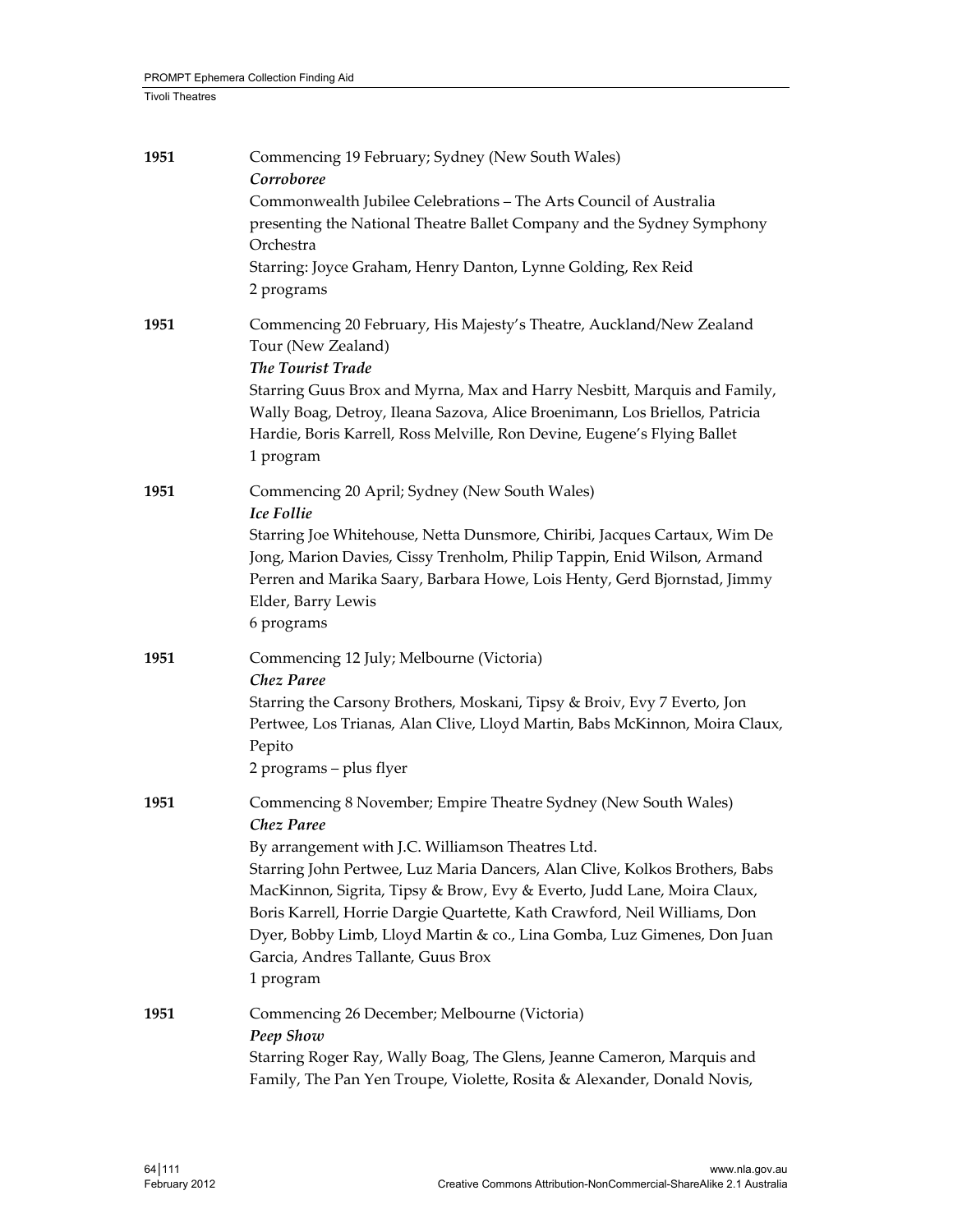|            | Lloyd Martin<br>6 programs                                                                                                                                                                                                                                                                                                                                                                                            |
|------------|-----------------------------------------------------------------------------------------------------------------------------------------------------------------------------------------------------------------------------------------------------------------------------------------------------------------------------------------------------------------------------------------------------------------------|
| 1951/1952? | Ice Follie Souvenir book                                                                                                                                                                                                                                                                                                                                                                                              |
| 1952       | [Commencing 16 February]; His Majesty's Theatre, Perth (Western Australia)<br>The Midnight Frolics of 1952<br>Starring Clem Dawe and Eric Edgley, Phillip Edgley, Betty Sparkes, The<br>Glamourettes, Beryl Meekin, Harvey Church, Ron Thomas, Nancy Rasmussen,<br>Halama and Konarski, Carl Ames, Marcella Trio, Chung Doo, Edna Luscombe,<br>Joy Clyde, Alec Miles, Russell Gough, The Rhythm Spinners<br>1 program |
| 1952       | [Commencing 26 February]; Melbourne (Victoria)<br>To Dorothy a Son<br>Starring: Jimmy Hanley, Babs MacKinnon, Rosemary Miller<br>2 programs                                                                                                                                                                                                                                                                           |
| 1952       | Commencing 5 March; Sydney (New South Wales)<br>Peep Show<br>Starring Wally Boag, The Glens, Charlotte McGuire, Marquis and Family, The<br>Pan Yen Troupe, Violette, Rosita & Alexander, Roger Ray, Lloyd Martin, Jean<br>Cameron<br>2 programs                                                                                                                                                                       |
| 1952       | Commencing 28 April; Theatre Royal, Sydney (New South Wales)<br>Peep Show<br>(By arrangement with J.C. Williamson Theatres Ltd.)<br>Starring: Wally Boag, The Glens, Beverley Levine, Jeanne Cameron, Marquis<br>and Family, The Pan Yen Troupe, Violette, Rosita & Alexander, Lloyd Martin,<br>Patricia Dundee and Lew Black<br>1 program                                                                            |
| 1952       | [Commencing 6 May]; Melbourne (Victoria)<br>No Trees in the Street<br>Starring Jimmy Hanley, Rosemary Miller, Margaret Roberts, Kevin Brennan,<br>John Godfrey, John Clifford, Letty Craydon, Jim Gerald, Maree Marsden<br>1 program                                                                                                                                                                                  |
| 1952       | [Commencing 14 May]; Theatre Royal, Adelaide (South Australia)<br>By arrangement with J. C. Williamson Theatres Ltd.<br>Latin Quarter<br>Starring Lowe and Ladd, Alan Way, Boris Karrell, Margaret Monson, Bobby<br>Limb, Maruja Mereno, Los Briellos, Babs McKinnon, The Bert Duke Trio,<br>Royston, Professor Olgo, Halama & Konarski, Carl Ames<br>1 program                                                       |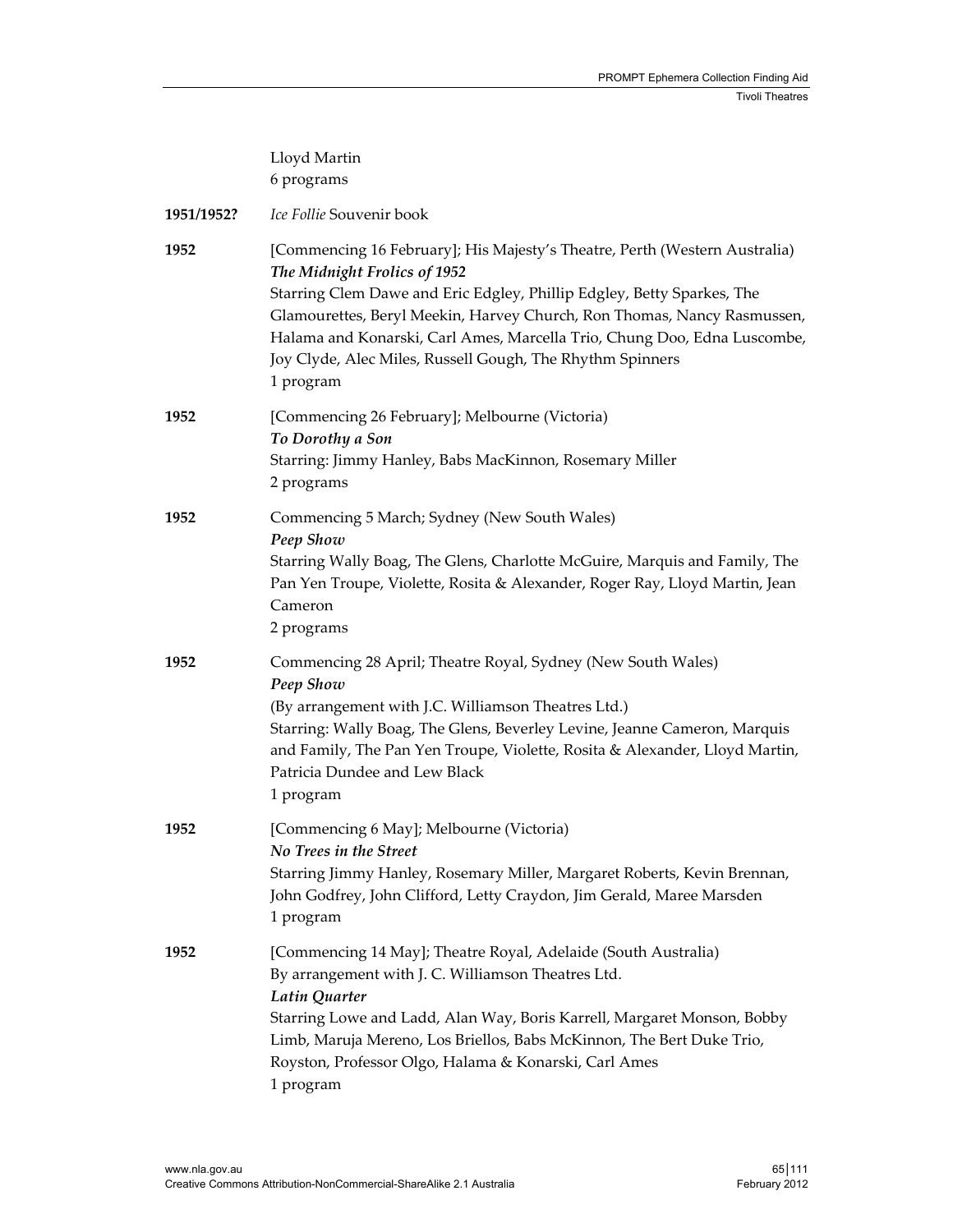| 1952 | [Commencing 23 June]; Theatre Royal, Adelaide (South Australia)<br>The Tourist Trade<br>Starring Wally Boag, The Wheeling Brittons, Mary Priestman, Lowe & Ladd,<br>Renita Kramer, Margaret Monson, The Pan Yue Jen Troupe, Bouna, Rey<br>Overbury & Suzette, Robert Simmons<br>1 program                                                            |
|------|------------------------------------------------------------------------------------------------------------------------------------------------------------------------------------------------------------------------------------------------------------------------------------------------------------------------------------------------------|
| 1952 | [Commencing 26 June]; Melbourne (Victoria)<br>The Tommy Trinder Show<br>Starring Tommy Trinder, Halama & Konarski, The Botonds, Carl Ames,<br>Professor Olgo & Partner, Royston, Toni Lamond, Harry Moreny, The<br>Hollywood Hot Shot Company, Lloyd Martin, Boris Karrell, Frank Smith,<br>Gordon Walls, Ron Devine<br>5 programs                   |
| 1952 | Commencing 18 July; Sydney (New South Wales)<br><b>Folies Bergere Revue</b><br>Starring: Lowe and Ladd, Guy Nelson, Sonya Corbeau, Mara and Maurice,<br>Norman Vaughan, Bert Duke Trio, Renita Kramer, Trio Daresco, Rey<br>Overbury and Suzette<br>1 program - plus 3 Sydney season souvenir books including photographs by<br><b>Helmut Newton</b> |
| 1952 | [Commencing 17 November]; Melbourne (Victoria)<br><b>Tommy Trinder By Request</b><br>Starring Tommy Trinder,. Toni Lamond, Lloyd Martin, Mara & Maurice, Joe<br>Lee, Ray Overbury & Suzette, Harry Moreny, Keith Johns, Frank Smith, Mary<br>Priestman, Nancy De Paull's Young Lady Acrobats<br>2 programs                                           |
| 1952 | Commencing 26 December; Sydney (New South Wales)<br><b>Ice Follie</b><br>Starring Pat Gregory, Marika Saary, Gerd Bjornstad, Chribi, Cissy Trenholm,<br>The Trio Fayes, Philip Tappin, Wim De Jong, Terry Scanlon, Jimmy Elder,<br>Jacques Cartaux, Joe Whitehouse, Enid Wilson<br>1 program                                                         |
| 1952 | [Commencing 26 December]; His Majesty's Theatre, Brisbane (Queensland)<br><b>Folies Bergere Revue</b><br>J.C. Williamson Theatres Ltd. by arrangement David N Martin<br>Starring Guy Nelson, Lowe and Ladd, Sonya Corbeau, Norman Vaughan, Trio<br>Daresco, Renita Kramer, Bouna, Bert Duke Trio<br>1 program                                        |
| 1953 | [Commencing 13 November]; Sydney (New South Wales)<br>Latin Quarter<br>Starring Hank Sieman, The Balcombes, Charly Wood & Partner, Guy Nelson,                                                                                                                                                                                                       |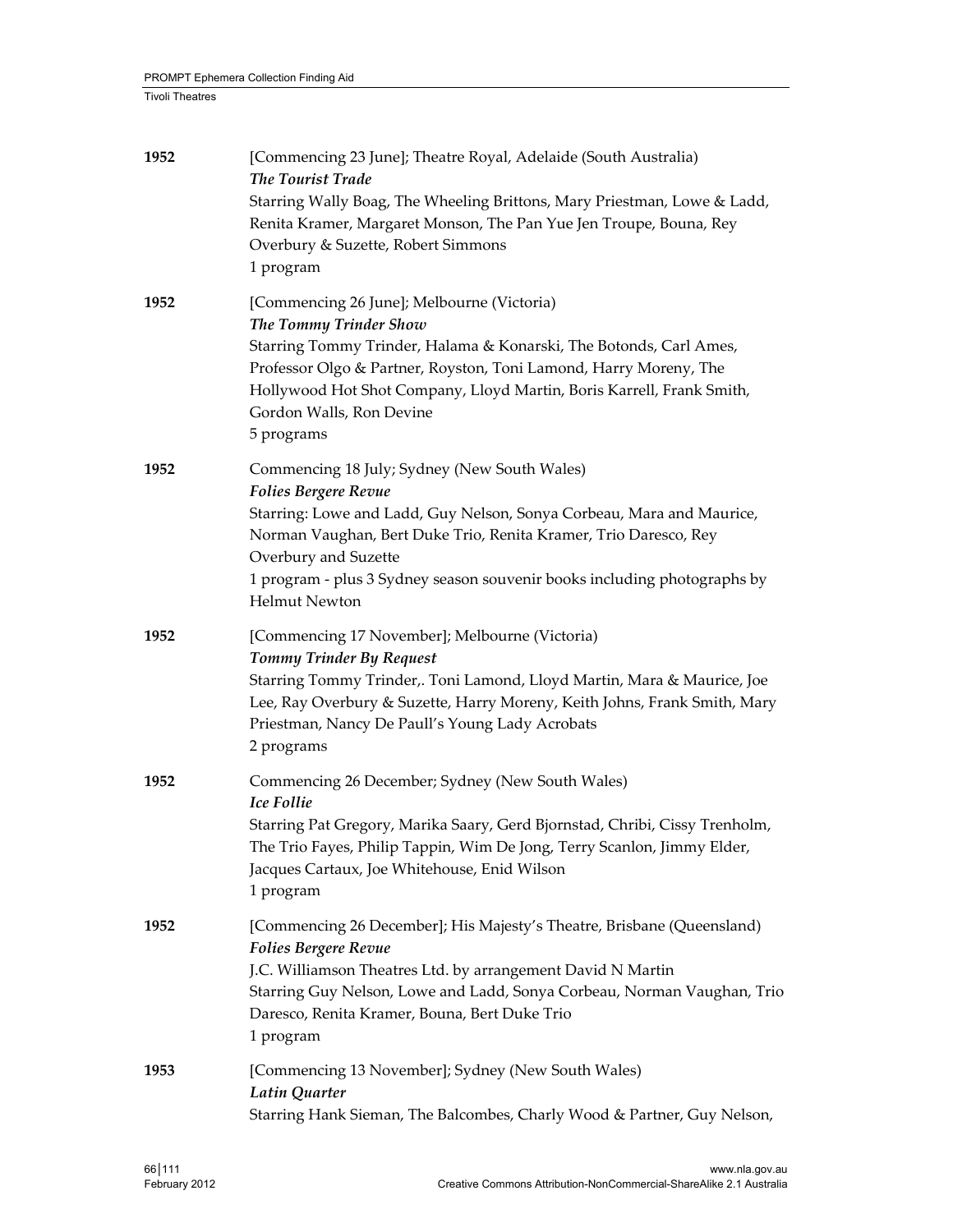|      | Lowe & Ladd, Eugene & Carlotta, Renita Kramer, Susan Jeans, Carl Carlisle &<br>Masie Weldon, The Chadells, Frank Cook, Claudine Cheret, Trio Daresco,<br>Lewis Jacob<br>2 programs                                                                                                                          |
|------|-------------------------------------------------------------------------------------------------------------------------------------------------------------------------------------------------------------------------------------------------------------------------------------------------------------|
| 1953 | Commencing 4 February; Sydney (New South Wales)<br>Larger Than life<br>Starring Jessie Matthews, Leonard Bullen et al.<br>1 program                                                                                                                                                                         |
| 1953 | Commencing 6 February; Melbourne (Victoria)<br><b>Folies Bergere Revue</b><br>Starring Guy Nelson, Sonya Corbeau, Norman Vaughan, Frank Cook, Trio<br>Fayes, Lowe and Ladd, Trio Daresco, Renita Kramer, Bert Duke Trio<br>2 programs plus Melbourne season souvenir book                                   |
| 1953 | Commencing 13 March; Sydney (New South Wales)<br>The White Sheep of the Family<br>(arr. AZTEC Services & Garnet H. Carroll)<br>Starring Edwin Styles, Loveday Hills, Walter Pym, Collins Hilton, June Jago,<br>Mary Parker, John Lee<br>2 programs                                                          |
| 1953 | Commencing 24 June: National Opera of Australia, Sydney (New South Wales)<br>Carmen, The Barber of Seville, Cavalleria Rusticana, Pagliacci, La Boheme,<br>Endymion (World premiere), The Devil Take Her, The Flying Dutchman<br>1 season program/booklet (plus leaflet for 10-29 August))                  |
| 1953 | [Commencing 27 August]; His Majesty's Theatre, Perth (Western Australia)<br>The Tommy Trinder Show<br>Starring: Tommy Trinder, Harry Moreny, Toni Lamond, Lloyd Martin, Bouna,<br>Nancy De Paul's Lady Acrobats, Littlejohns, Mary Priestman, The Trio Fayes<br>1 program                                   |
| 1953 | Commencing 2 September; Sydney (New South Wales)<br>Take It From Me<br>Starring Joy Nichols, Wally Peterson, Walton and O'Rourke, Bert Duke, Joy<br>Horsburgh, Dorothy Hall and the Debonaires, Babs McKinnon, Neil Williams,<br>Gene Jimae, Halama and Konarski, The Chevalier Brothers<br>6 programs      |
| 1953 | [Commencing 11 September]; Melbourne (Victoria)<br>Latin Quarter<br>Starring Claudine Cheret, Hank Sieman and Archie, Charly Wood, Carl<br>Carlisle and Masie Weldon, Frank Cook, The Chadells, Lowe and Ladd,<br>Eugene and Carlotta, Trio Daresco, Guy Nelson, Jack Mortimer, Renita Kramer<br>2 programs |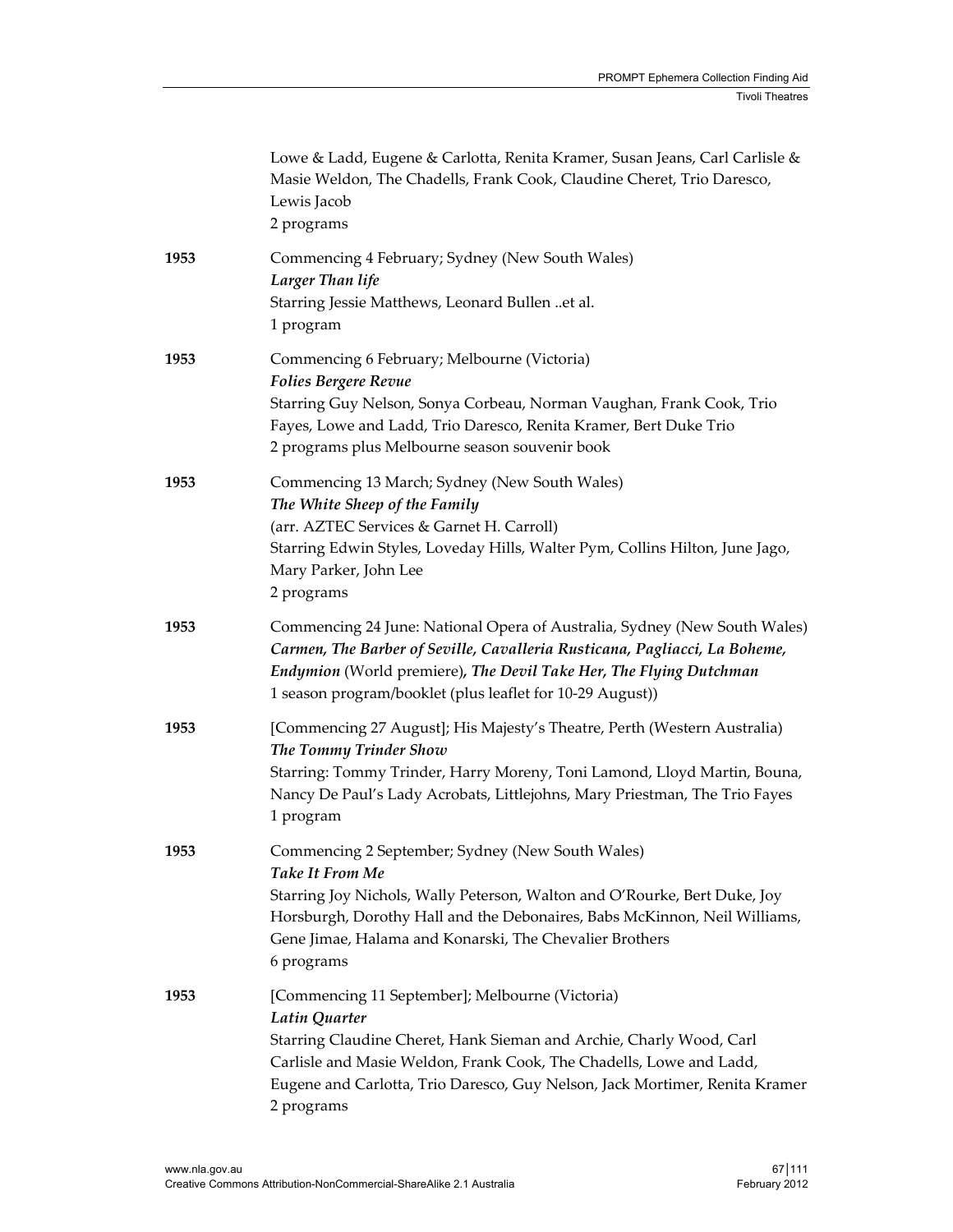| 1953 | Commencing 1 October; Theatre Royal, Adelaide (South Australia)<br>The Tommy Trinder Show<br>Starring: Tommy Trinder, The Trio Fayes, Harry Moreny, Mary Priestman,<br>Bouna, Toni Lamond, Nancy De Pau;'s Lady Acrobats, Littlejohns<br>1 program                                                                                |
|------|-----------------------------------------------------------------------------------------------------------------------------------------------------------------------------------------------------------------------------------------------------------------------------------------------------------------------------------|
| 1953 | Commencing [11 November]; Melbourne (Victoria)<br><b>Big Time</b><br>Starring: Walton and O'Rourke, Betty Driver, Gene Jimae, Littlejohns, Ron<br>Loughead, The Chevalier Brothers, Norman Vaughan, Bert Duke and Joy, Joey<br>Porter, Halama and Konarski<br>4 programs                                                          |
| 1954 | Single performance 6 February; Sydney (New South Wales)<br>Royal Gala Performance<br>In the presence of Her Majesty Queen Elizabeth II and His Royal Highness The<br>Duke of Edinburgh<br>(programme included Sydney Symphony Orchestra, National Opera of<br>Australia, The Devil Take Her, Corroboree)<br>1 program (A3 size))) |
| 1954 | [Commencing 9 February]; Melbourne (Victoria)<br>Knights of Laughter<br>Starring John Blythe, Patrick O'Hagan with Hal Stead, Alan Clive, Guus Brox,<br>The Balcombes, Max Blake, Seyler Heylen, The Skating Merenos, The Muracs,<br>Gloria Dawn<br>1 program                                                                     |
| 1954 | [Commencing 17 April]; Sydney (New South Wales)<br><b>ZIP</b> Goes a Million<br>Starring Tony Fontane, Roy Barbour, Jose Iturbi, Margaret Brown, Nina Cooke,<br>Julian Somers, Kerry Vaughn<br>3 programs                                                                                                                         |
| 1954 | [Single performance: 6 May]; Sydney (New South Wales)<br>Coral Sea Week Gala Performance - Zip Goes a Million<br>For the Australian-American Association, proceeds to Legacy<br>By courtesy of David N. Martin<br>1 program                                                                                                       |
| 1954 | [Commencing 27 April]; Melbourne (Victoria)<br><b>Funtasia</b><br>Starring Ron Parry, Gloria Dawn, Buck, Chic and Company, Warren Latona<br>and Sparks, Dagenham Girl Pipers, Johnny "Rubberface" Craig, Patrick<br>O'Hagan with Hal Stead, The Maxwells, Edith Crocker and her Teddy Bear<br>Performing Troupe<br>3 programs     |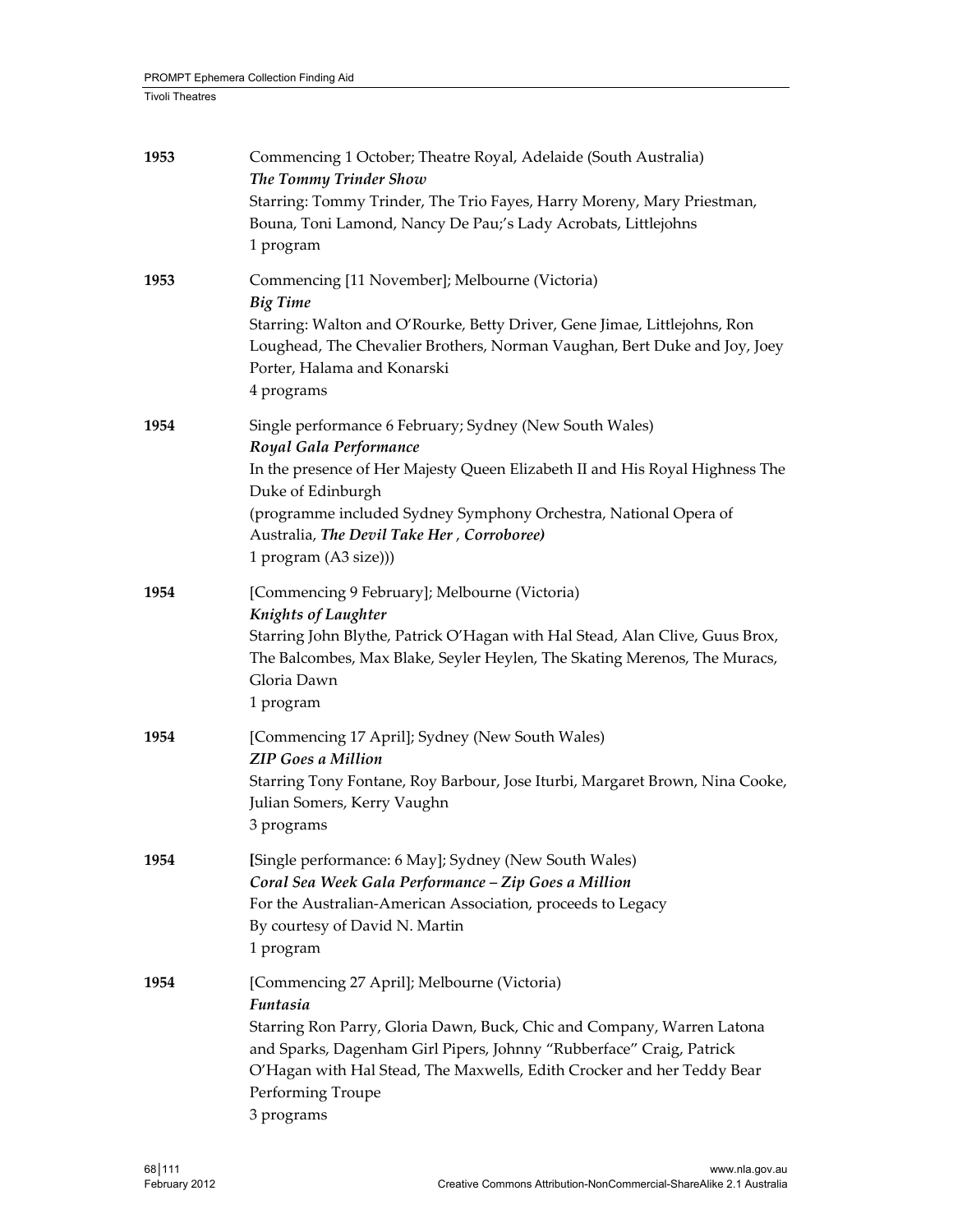| 1954 | Commencing 22 June; Sydney (New South Wales)<br><b>Florence Desmond</b><br>Starring Florence Desmond, Phillip Edgley, The Chaddells, Ron Parry,<br>"Sirdani", Tony Fontane, "Ochita", Nina Cooke, Harry Jacobson, Margaret<br>Brown<br>1 program                                                           |
|------|------------------------------------------------------------------------------------------------------------------------------------------------------------------------------------------------------------------------------------------------------------------------------------------------------------|
| 1954 | [Commencing 6 July]; His Majesty's Theatre, Perth (Western Australia)<br><b>Folies Bergere Revue</b><br>Starring Lowe and Ladd, Guy Nelson, Sonya Corbeau, Norman Vaughan, Trio<br>Daresco, Bert Duke Trio, Renita Kramer, Bouna, Carl Ames<br>1 programError! Bookmark not defined.                       |
| 1954 | [Commencing 14 July]; Sydney (New South Wales)<br>Knights of Laughter<br>Starring John Blythe, The Chadells, Bouna, Harry Jacobson, Margaret Brown,<br>The Myrons, Allan Jones, Roy Barbour & Co.<br>3 programs                                                                                            |
| 1954 | [Commencing 25 August]; Sydney (New South Wales)<br>Funtasia<br>Starring Guus Brox, Buck, Chic and Company, Warren Latona and Sparks,<br>Patrick O'Hagan with Hal Stead, The Maxwells, Ron Parry, Edith Crocker and<br>her Teddy Bear Performing Troupe<br>2 programs                                      |
| 1954 | [Commencing 30 October]; Melbourne (Victoria)<br><b>ZIP</b> Goes a Million<br>Starring Tony Fontane, Roy Barbour, Margaret Brown, Nina Cooke, Julian<br>Somers, Kerry Vaughn<br>3 programs                                                                                                                 |
| 1954 | [Commencing 5 November]; Sydney (New South Wales)<br><b>Starlight Rendezvous</b><br>Starring Jerry Lester, The Chadells, Gloria Dawn, Mr Lester, Bert Howell &<br>Frank Radcliffe, Atele & Latu,<br>2 programs                                                                                             |
| 1954 | [Commencing 11 November]; His Majesty's Theatre, Perth (Western Australia)<br><b>Starry Nights</b><br>Starring: Michael Bentine, Patrick O'Hagan, Warren Latona & Sparks, Buck<br>and Chick, The Dagenham Girl Pipers, The Myrons, Francis Van Dyk, Seyler<br>Heylen, Max Blake, Irene Bevans<br>1 program |
| 1954 | [Commencing 20 November]; Princess Theatre, Melbourne (Victoria)<br>La Vie Parisienne                                                                                                                                                                                                                      |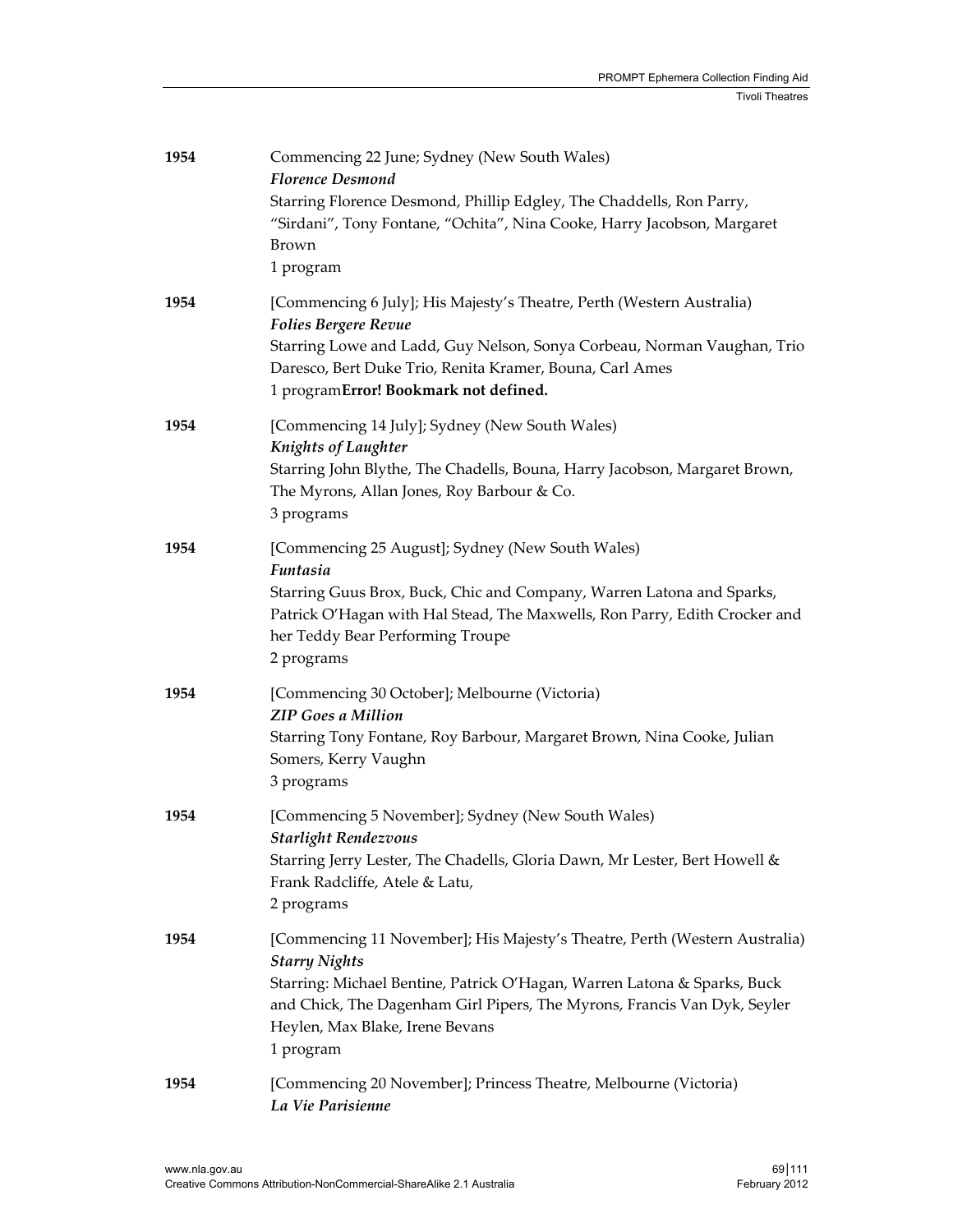|      | Starring Jean Sablon, Chris Cross, The Three Hellos, Guus Brox & Myrna,<br>Eddie Lynn, Ursula Irving & Gordon Girdwood, Leonard Stone, Ronn Parry,<br>Lewis Jacob, Ron Loughead<br>1 program                                                                                                                                  |
|------|-------------------------------------------------------------------------------------------------------------------------------------------------------------------------------------------------------------------------------------------------------------------------------------------------------------------------------|
| 1954 | [Commencing 16 December]; Sydney (New South Wales)<br>The Tommy Trinder Show<br>Starring Tommy Trinder, Warren Latona and Sparkes, Mary Priestman, Nancy<br>De Paul's Lady Acrobats, Toni Lamond, The Littlejohns, Harry Moreny, Lloyd<br>Martin, Maureen Helman, Joe Lee, Toni Greene, The Dagenham Girl Pipers<br>1 program |
| 1954 | [Commencing 18 December]; His Majesty's Theatre, Perth (Western Australia)<br>Cinderella<br>Starring: Paula Cantello, Irene Bevans                                                                                                                                                                                            |
| 1955 | Commencing 1 February; Melbourne (Victoria)<br>Colored Rhapsody<br>Starring David Hughes, Norma Miller Dancers, Bert Howell and Frank<br>Radcliffe, Gordon Humphris, Ursula & Gus, Michael Bentine, The Alfreros<br>3 programs                                                                                                |
| 1955 | Special matinee performance 11 March; Melbourne (Victoria)<br>Colored Rhapsody The Lord Mayor of Melbourne's Appeal for NSW Flood<br>Victims<br>Starring David Hughes, Norma Miller Dancers, Bert Howell and Frank<br>Radcliffe, Gordon Humphris, Ursula & Gus, Michael Bentine, The Alfreros<br>1 program                    |
| 1955 | [Commencing 5 February]; Sydney (New South Wales)<br><b>Winifred Atwell</b><br>Starring: Winifred Atwell, Kerry Vaughn, The Three Hellos, Joe Church, Eddie<br>Vitch, Tony Fontane, Romaine & Claire, Chris Cross<br>2 programs                                                                                               |
| 1955 | [Commencing 14 May]; Melbourne (Victoria)<br>Winifred Atwell<br>Starring: Winifred Atwell, Joe Church, Eddie Vitch, The Hellos, Dorothi Neal,<br>Romaine & Claire, Chris Cross, Los Caballeros<br>1 program                                                                                                                   |
| 1955 | [Commencing May]; Theatre Royal, Adelaide (South Australia)<br>(By arr. J.C. Williamson Theatres Ltd.)<br>Colored Rhapsody<br>Starring Norma Miller Dancers, Bert Howell and Frank Radcliffe, Virginia<br>Paris, The Alfreros, Ursula & Gus, Tony Fontane, Kerry Vaughn, Michael                                              |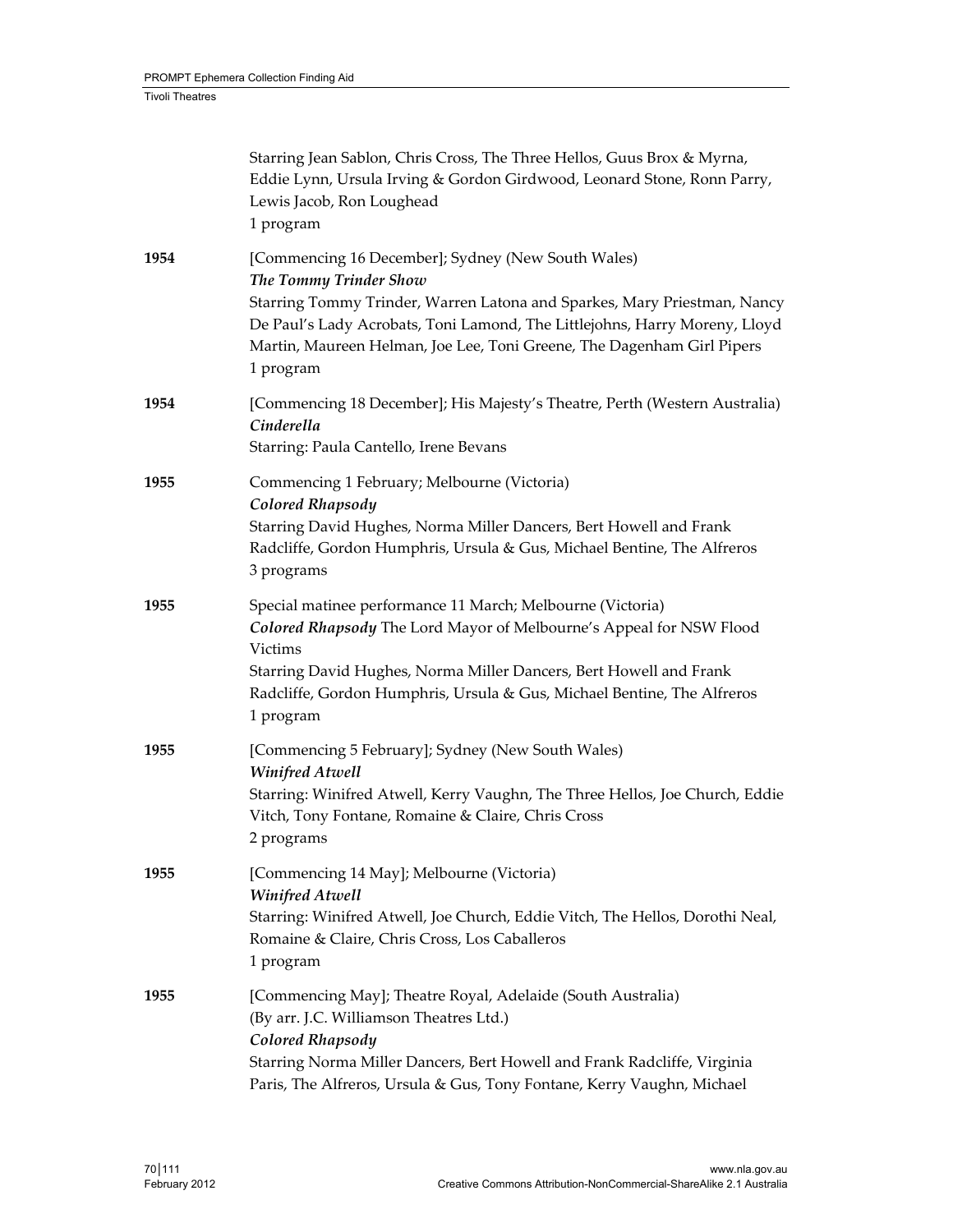|      | Bentine, Buck and Chic, Roy Barbour & Co., The Myrons<br>2 programs                                                                                                                                                                                                                                                 |
|------|---------------------------------------------------------------------------------------------------------------------------------------------------------------------------------------------------------------------------------------------------------------------------------------------------------------------|
| 1955 | Commencing 14 May; Sydney (New South Wales)<br>The Merchant of Venice<br>(The Old Vic Trust Limited, by arrangement with the Arts Council of Great<br>Britain, J.C Williamson Theatres Ltd. & David N. Martin)<br>Starring Katharine Hepburn, Robert Helpmann<br>1 program                                          |
| 1955 | Commencing 24 May; Sydney (New South Wales)<br>The Taming of the Shrew<br>(The Old Vic Trust Limited, by arrangement with the Arts Council of Great<br>Britain, J.C Williamson Theatres Ltd. & David N. Martin)<br>Starring Katharine Hepburn, Robert Helpmann<br>1 program                                         |
| 1955 | Commencing 31 May; Sydney (New South Wales)<br><b>Measure for Measure</b><br>(The Old Vic Trust Limited, by arrangement with J.C Williamson Theatres Ltd.<br>& David N. Martin)<br>Starring Katharine Hepburn, Robert Helpmann<br>1 program                                                                         |
| 1955 | [Commencing 12 August]; Sydney (New South Wales)<br><b>Coloured Rhapsody</b><br>Starring Dorothi Neal and Paul Newton, Virginia Paris, Norma Miller Dancers,<br>Bert Howell and Frank Radcliffe, Gordon Humphris, Ursula & Gus, Michael<br>Bentine, The Alfreros, Gogia Pasha<br>3 programs                         |
| 1955 | [Commencing 21 October]; Sydney (New South Wales)<br><b>Hot From Hollywood</b><br>Starring Mel Torme, Miss Irene Ryan, June Salter, The Alfreros, Freddie<br>Bamberger, Guus Brox, Michael Bentine, Barry Rugless<br>1 program                                                                                      |
| 1955 | [Commencing 25 November]; Sydney (New South Wales)<br>Jokers on the Loose Jokers on the Loose/Wiere Brothers<br>Starring the Wiere Brothers, Red Moore, Alain Diagora, Nina Cooke, James<br>Upshaw and Phillida Cooper, Ken Littlewood, The Four Knights, Maria<br>Delores, Trio Gypsy<br>3 programs - plus 1 flyer |
| 1955 | [Commencing 23 November]; Melbourne (Victoria)<br>Laugh Around the Clock<br>Starring Frank Marlowe, Billy Russell, Stuffy Bryant, Jack and Daphne Barker,                                                                                                                                                           |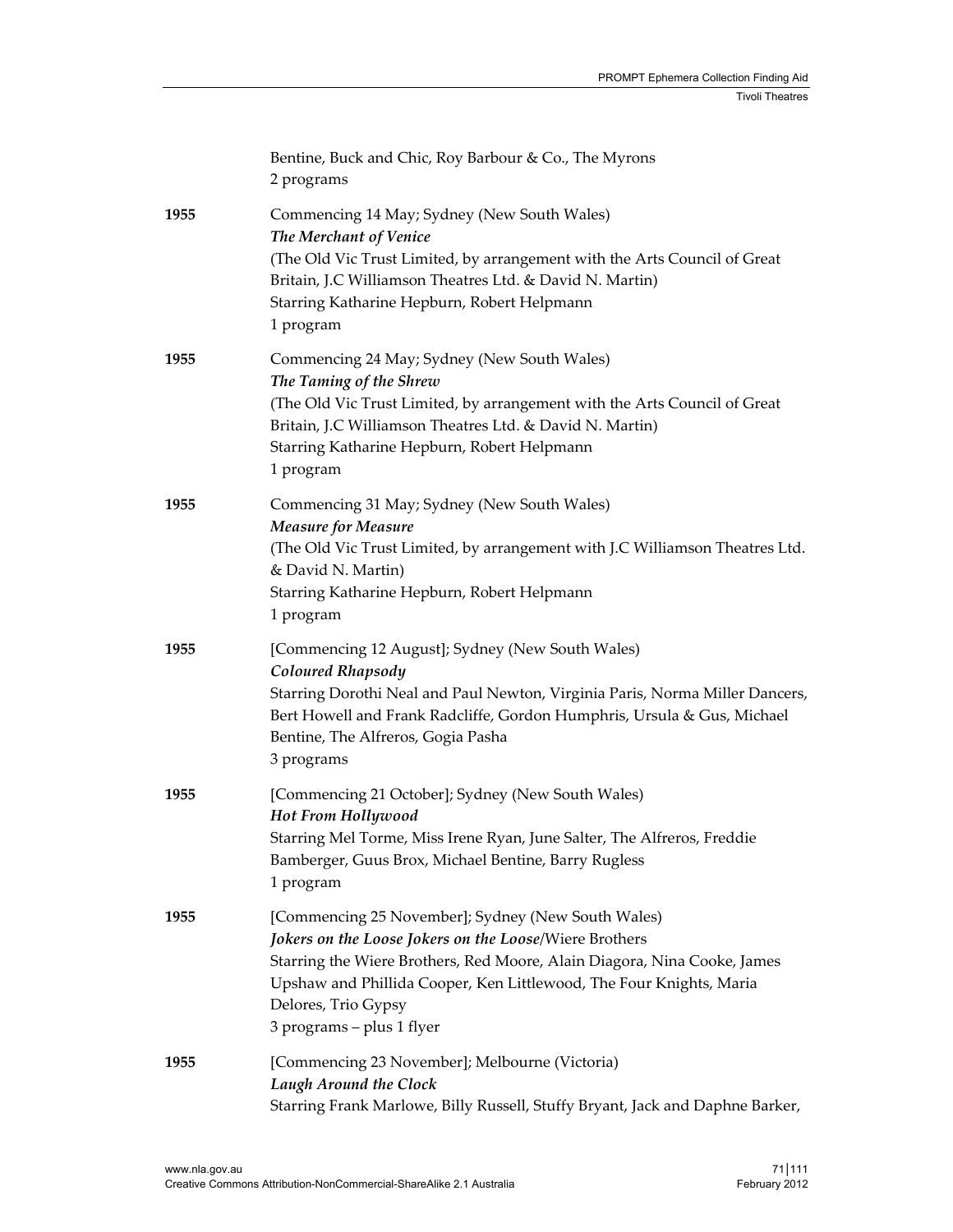|      | Low, Hite & Stanley, Marion and Eddie Rose, Johnny Laycock & Maureen,<br>Salici's Puppets, Terry Scanlon, Daryl Stewart, Gordon Chater<br>2 programs                                                                                                                                                                                                  |
|------|-------------------------------------------------------------------------------------------------------------------------------------------------------------------------------------------------------------------------------------------------------------------------------------------------------------------------------------------------------|
| 1955 | [No date]; St. James Theatre, Auckland (New Zealand)<br><b>Winifred Atwell</b><br>Starring: Winifred Atwell, Joe Church, The Four Hellos, Eddie Vitch, Robert<br>O'Donnell, Fay Agnew, Romaine & Claire, Canfield Smith<br>1 program                                                                                                                  |
| 1956 | [Commencing February]; Sydney (New South Wales)<br>Laugh Around the Clock<br>Starring Frank Marlowe, Billy Russell, Stuffy Bryant, Jack and Daphne Barker,<br>Low, Hite & Stanley, Marion and Eddie Rose, Johnny Laycock & Maureen,<br>Salici's Puppets, Terry Scanlon, Daryl Stewart, Gordon Chater<br>2 programs                                    |
| 1956 | [No date]; Theatre Royal, Adelaide (South Australia)<br><b>Command Performance</b><br>(By arrangement with J.C. Williamson Theatres Ltd.)<br>Starring Frank Ward & Jack Baker, Joe Church, Alain Diagora, Eddie Vitch,<br>Miss Jenny Howard, Ken Littlewood, Romaine & Claire, Red Moore, Dorothi<br>Neal & Paul Newton, The Trio Gypsy<br>2 programs |
| 1956 | [Commencing 30 May]; Melbourne (Victoria)<br>Katherine Dunham and Her Company<br>Starring Katherine Dunham, Lenwood Morris, Lucille Ellis, Vanoye Aikens,<br>Ural Wilson, Ricardo Avalos, Dorothy Speights<br>3 programs - plus 1 Souvenir book                                                                                                       |
| 1956 | [Commencing 14 September]; Sydney (New South Wales)<br>Katherine Dunham and Her Company<br>Starring Katherine Dunham, Lenwood Morris, Lucille Ellis, Vanoye Aikens,<br>Ural Wilson, Ricardo Avalos, Dorothy Speights<br>5 programs                                                                                                                    |
| 1956 | [Commencing 18 February]; Melbourne (Victoria)<br>Spice and Ice<br>Starring Billy Rayes & Doris Faye, Jack Powell, Reg. Park, Romano & Maureen,<br>Adele Inge, Kenny Lamb, Joe Lawman & Joy, Rih-Aruso, Barbara Howe & Joe<br>Whitehouse, Wim De Jong & Dorothy Hickey, Barry Rugless<br>3 programs - 3 handbills                                     |
| 1956 | [Commencing June]; Sydney (New South Wales)<br>Spice and Ice<br>Starring Adele Inge, Billy Rayes and Doris Faye, Jack Powell, The Crazy                                                                                                                                                                                                               |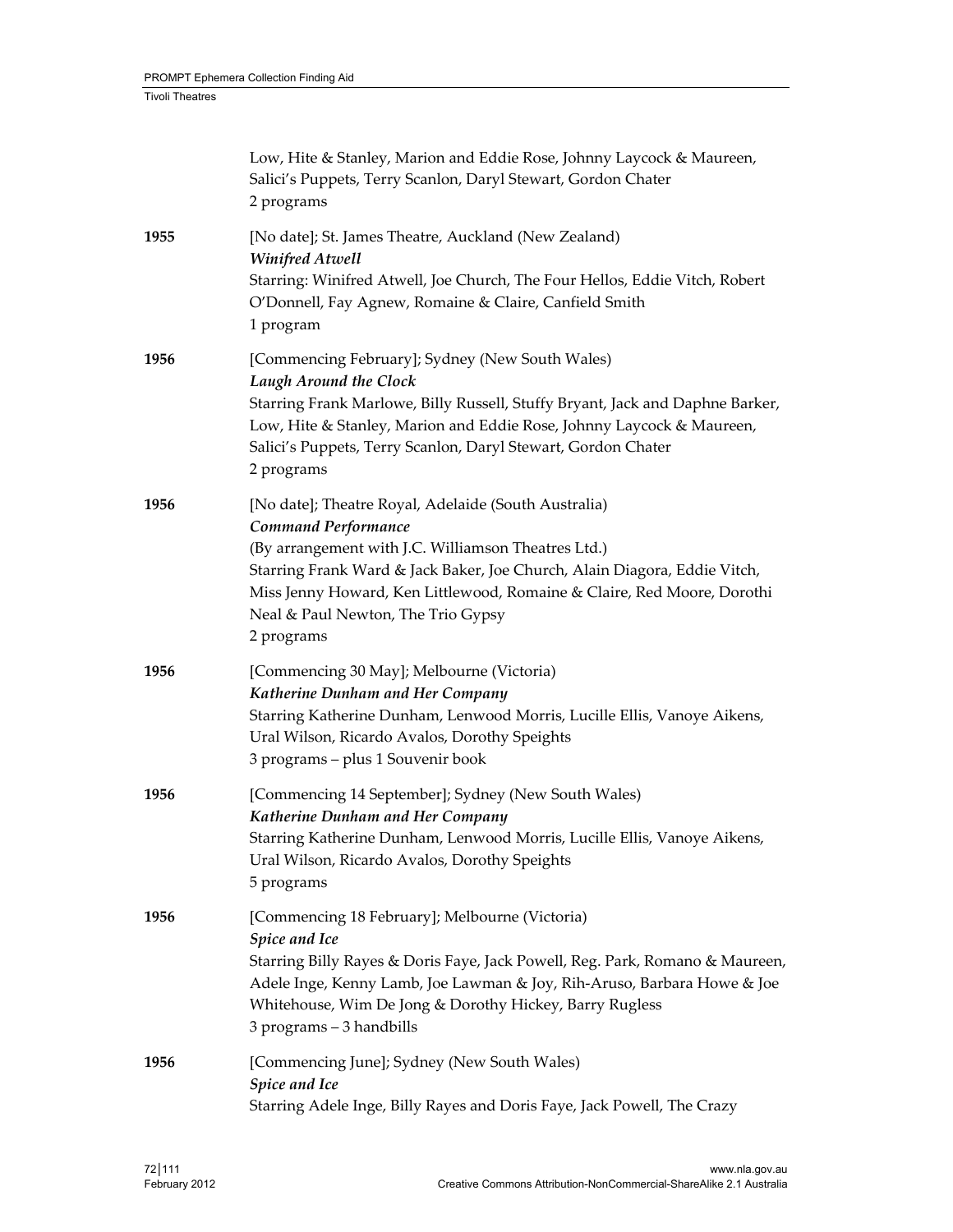|      | Cooks, Reg. Park, Bill Finch, Billy Banks, Barbara Howe & Joe Whitehouse,<br>Reg. Redcliffe, Kenny Lamb, Rih-Aruso, The Barbour Brothers and Jean, Wim<br>De Jong & Dorothy Dee, Barry Rugless<br>1 program                                                                                                                                                                                                 |
|------|-------------------------------------------------------------------------------------------------------------------------------------------------------------------------------------------------------------------------------------------------------------------------------------------------------------------------------------------------------------------------------------------------------------|
| 1956 | [Commencing 24 August]; Melbourne (Victoria)<br>Jokers on the Loose/Wiere Brothers<br>Starring the Wiere Brothers, Red Moore, Alain Diagora, June Barton, James<br>Upshaw and Phillida Cooper, Ken Littlewood, The Four Knights, Maria<br>Delores, Trio Gypsy<br>3 programs - plus 1 flyer                                                                                                                  |
| 1956 | Commencing 1 November; Melbourne (Victoria)<br><b>Olympic Follies</b><br>Starring Julia, The Lane Brothers, Nicholas Darvas, Frank Ross and Anita La<br>Pierre, Bob Bromley, Korobra, Richard Hearne, The Albins, Billy Banks<br>4 programs                                                                                                                                                                 |
| 1956 | Commencing 20 November; Sydney (New South Wales)<br>The Good Old Days<br>Starring Enso Toppano, George Wallace, Maurice Colleano, Jenny Howard,<br>Millie Hansen, Jim Gerald, Queenie Paul, Morrie Barling, Benda Charles, The<br>Bowery Honky Tonk Four, George Nichols, Peggy Mortimer, Bill French, Edna<br><b>Busse</b><br>1 program                                                                    |
| 1957 | [Commencing February]; Melbourne (Victoria)<br>The Good Old Days<br>Starring Enso Toppano, Nanette Allan, Maurice Barling, George Wallace, Jim<br>Gerald, George Nichols, Peggy Mortimer, Bill French, Edna Busse, Jandy,<br>Maurice Colleano, Jimmy White, Wilbur Wheeler, Millie Hansen, Jenny<br>Howard, Queenie Paul, George Park, Dawn Emms, Helen Pavette and Julian,<br>The Two Randows<br>1 program |
| 1957 | Commencing 16 February; Theatre Royal, Adelaide (South Australia)<br><b>Olympic Follies</b><br><b>Starring Richard Hearne</b><br>5 programs                                                                                                                                                                                                                                                                 |
| 1957 | [Commencing 13 March]; Sydney (New South Wales)<br><b>Olympic Follies</b><br>Starring Richard Hearne, The Albins, Frank Ross, Anita La Pierre, The Lane<br>Brothers, Korobra, Billy Banks, Bob Bromley, Julia & Nicholas Darvas, "Julia"<br>1 program                                                                                                                                                       |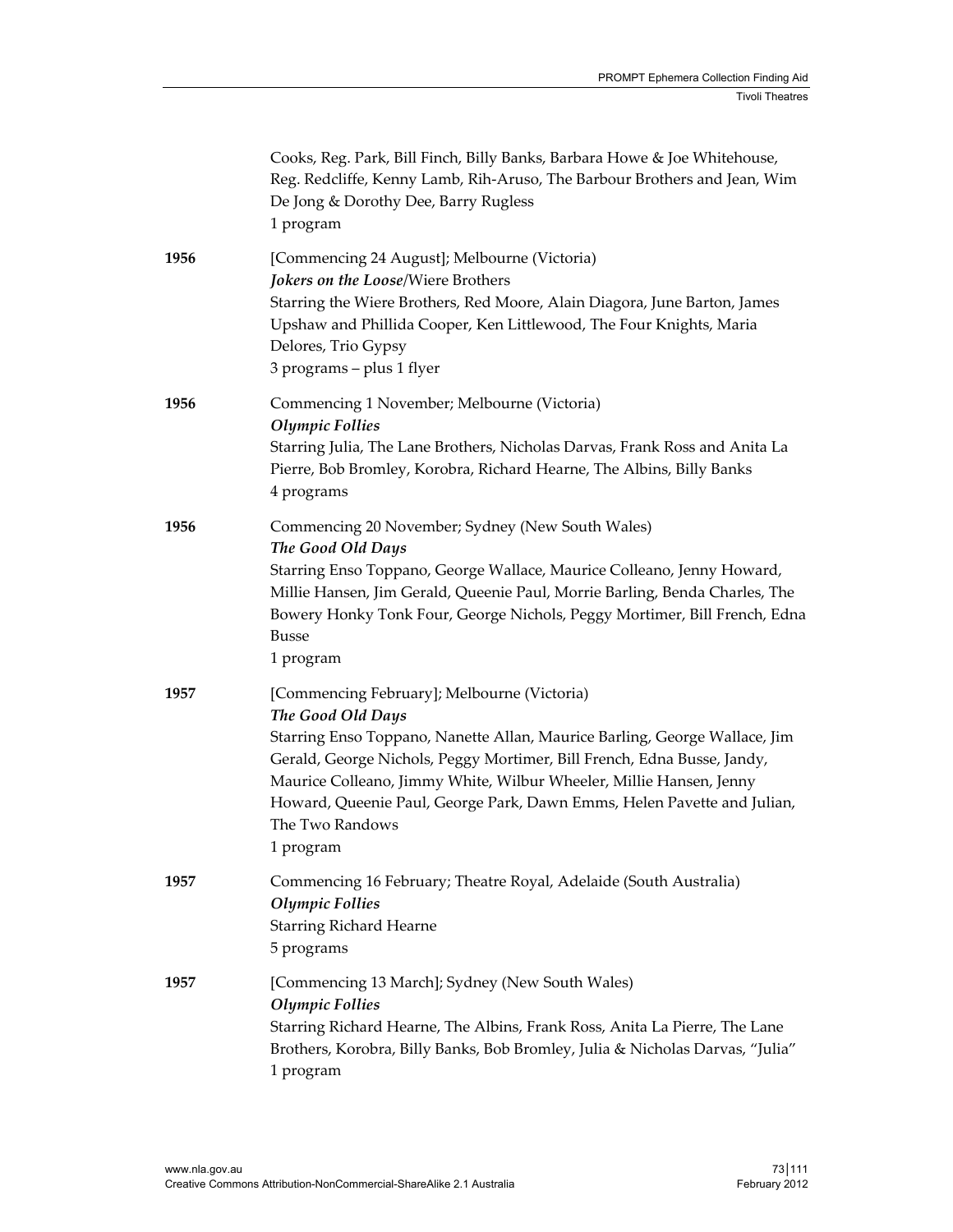| 1957 | Commencing 29 May; Melbourne (Victoria)<br>Say It With Stars<br>Starring Johnny Lockwood, Bobby Limb, Les Thaika, The Balladinis, Billy<br>Rayes, Darryl Stewart, Dawn Lake, Medlock & Marlowe, Edit Juhasz, Johnny<br>O'Connor, Alwyn Leckie, Olivia Dale, The Continentals, The Celebrity Singers,<br>The Rudas Dancers<br>4 programs |
|------|-----------------------------------------------------------------------------------------------------------------------------------------------------------------------------------------------------------------------------------------------------------------------------------------------------------------------------------------|
| 1957 | [Commencing 5 June]; Sydney (New South Wales)<br>Calypso Capers<br>Starring Peter Brough, Archie Andrews, Joe Martin, Williams and Shand,<br>Lebrac & Bernice, Ronald Chesney, Christine and Moll, The Singing Boys of<br>Mexico, Bobby Gonzales, The Delicados<br>3 programs - plus 1 flyer                                            |
| 1957 | [Commencing 14 August]; Melbourne (Victoria)<br>Calypso Capers<br>Starring Archie Robbins, Williams & Shand et al<br>3 programs - plus 1 flyer                                                                                                                                                                                          |
| 1957 | [Commencing 16 August]; Sydney (New South Wales)<br>Say It With Stars<br>Starring: Johnny Lockwood, Bobby Limb, Billy Rayes, The Rudas Dancers,<br>Dawn Lake, Edit Juhasz, The Rigoletto Bros., Darry Stewart, Alwyn Leckie,<br>Johnny O'Connor, Medlock & Marlowe, The Balladinis, Les Thaika<br>3 programs                            |
| 1957 | [Commencing 16 November]; Sydney (New South Wales)<br><b>Rhythm Express</b><br>Starring Shirley Bassey, Bobby Limb, Alwyn Leckie, Joe Lawman, Joy Robins,<br>Dorothi Neal, Paul Newton, The Three Winds, Lili Berde, Alan Rowe, The<br>Dalrays<br>2 programs, 1 flyer                                                                   |
| 1957 | [Commencing November]; Melbourne (Victoria)<br>Pardon My French<br>Starring Larry Griswold, Eagle & Man, Anny Berryer, Billy Rayes & Doris<br>Faye, Johnny Lockwood, Winnetou and his White Squaw, Medlock & Marlow,<br>Jimmy Parkinson, A. Robins, Douglas Stuchberry, Edit Juhasz, June Barton<br>2 programs                          |
| 1958 | [Commencing 12 February]; Melbourne (Victoria)<br><b>Rhythm Express</b><br>Starring Shirley Bassey, Joe Martin, The Curibas, The Three Winds, Jimmy Jeff,<br>George Holmes, Lili Berde, Vic Hyde, Dorothi Neal, Paul Newton, Eleanor<br>Gunter, Clifford Guest<br>2 programs                                                            |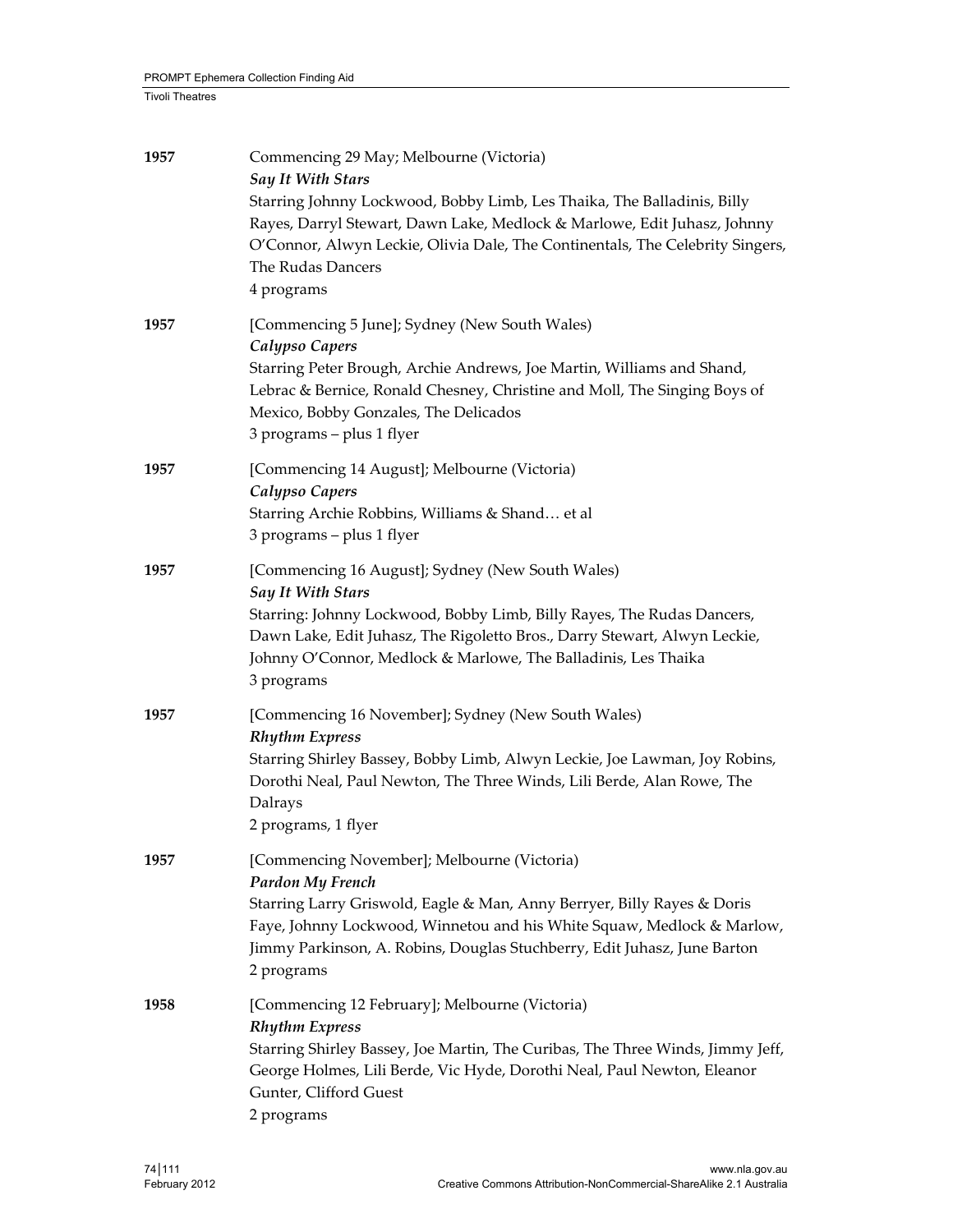# **Tivoli Circuit Australia Pty Ltd**

| 1958 | [No date]; New Zealand Tour<br>Pardon My French<br>Starring Larry Griswold, Johnny Lockwood, Anny Berryer, Billy Rayes, June<br>Barton, Doug Stutchberry, Williams and Shand, Medlock and Marlowe,<br>Winnetou and His White Squaw<br>1 program                                                                                                     |
|------|-----------------------------------------------------------------------------------------------------------------------------------------------------------------------------------------------------------------------------------------------------------------------------------------------------------------------------------------------------|
| 1958 | [No date]; Victoria Theatre, Newcastle (New South Wales)<br>Pardon My French<br>Starring Larry Griswold, Johnny Lockwood, Anny Berryer, Billy Rayes, June<br>Barton, Doug Stutchberry, Williams and Shand, Medlock and Marlowe,<br>Winnetou and His White Squaw<br>1 program                                                                        |
| 1958 | [Commencing 14 February]; Sydney (New South Wales)<br>Pardon My French<br>Starring Larry Griswold, Johnny Lockwood, Anny Berryer, Billy Rayes, Eagle<br>and Man, June Barton, Jimmy Parkinson, A. Robins, Medlock and Marlowe,<br>Winnetou and His White Squaw<br>4 programs                                                                        |
| 1958 | [Commencing 29 April]; Melbourne (Victoria)<br><b>Funfiesta</b><br>Starring Milt Douglas & Co., The Dalrays, Jim Berinson, Reg Cantwell,<br>Dorothy Costello, Horrie Dargie Quintet, Trio Najas, Billy Baxter, Alcetty and<br>Partner, Patsy O'Hara, Rolly Rolls<br>1 program, 2 flyers                                                             |
| 1958 | [Commencing 19 May]; Sydney (New South Wales)<br><b>Sugar and Spice</b><br>Starring Ronnie Ronalde, Joe Martin, The Curibas, Vic Hyde, George Holmes,<br>Eleanor Gunter, Buster Fiddes & Co., Clifford Guest, Michael & Shirley Davis,<br>Ronnie Ronalde<br>2 programs                                                                              |
| 1958 | Gala Pre-view performance 21 July; Melbourne (Victoria)<br><b>Femmes and Furs</b><br>Starring Max & Cherie, Susanne and the Escorts, Arnley and Gloria, Margo<br>Glancy, Sally Richardson & June Burke, Kuban Cossack Dancers, Michael and<br>Shirley Davis, Terry Scanlon, Simone Monin, The Merry Macs, Norman Yemm<br>and Les Girls<br>1 program |
| 1958 | Commencing 22 July; Melbourne (Victoria)<br><b>Femmes and Furs</b>                                                                                                                                                                                                                                                                                  |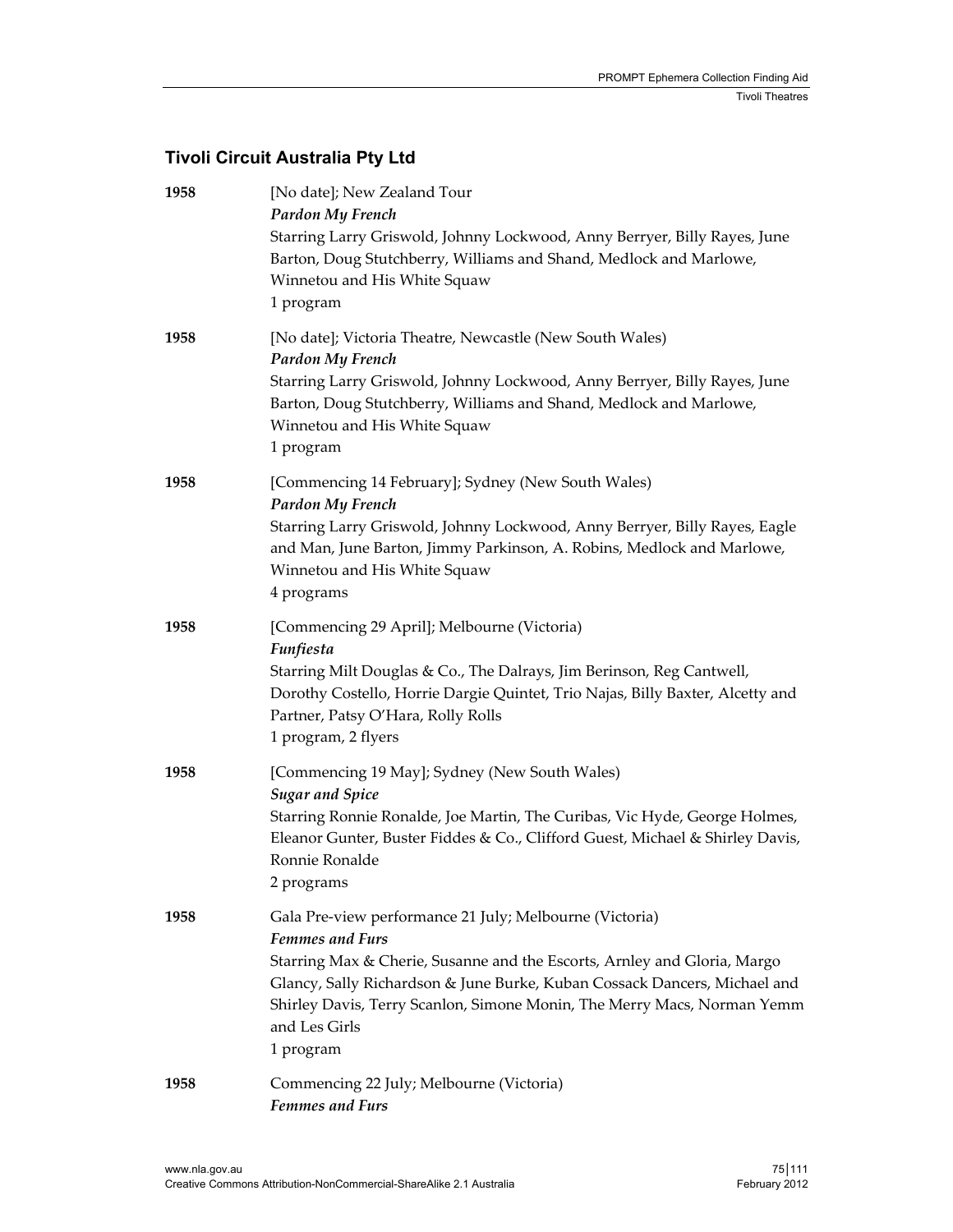|      | Starring Max & Cherie, Susanne and the Escorts, Arnley and Gloria, Margo<br>Glancy, Sally Richardson & June Burke, Kuban Cossack Dancers, Michael and<br>Shirley Davis, Terry Scanlon, Simone Monin, The Merry Macs, Norman Yemm<br>and Les Girls<br>1 program, 3 flyers                                                          |
|------|-----------------------------------------------------------------------------------------------------------------------------------------------------------------------------------------------------------------------------------------------------------------------------------------------------------------------------------|
| 1958 | Commencing 23 July; Sydney (New South Wales)<br><b>Funfiesta</b><br>Starring Milt. Douglas & Priscilla, The Dalrays, Bill French, Reg Cantwell,<br>Dorothy Costello, Horrie Dargie Quintet, Trio Najas, Billy Baxter, Alcetty and<br>Partner, Rae Morgan, Rolly Rolls<br>3 programs                                               |
| 1958 | Commencing 27 September; Theatre Royal, Adelaide (South Australia)<br>(arr. J. C. Williamson Theatres Ltd.)<br>Pardon My French<br>Starring Johnny Lockwood, Anny Berryer, Billy Rayes, Williams and Shand,<br>June Barton, Douglas Stuchberry, Larry Griswold, Medlock and Marlowe,<br>Winnetou and His White Squaw<br>1 program |
| 1958 | Commencing 13 October; Sydney (New South Wales)<br><b>Femmes and Furs</b><br>Starring John Broadway, Arnley an d Gloria, Margo Glancy, Max and Cherie,<br>Fredye Marshall, Sally Richardson, Kuban Cossack Dancers, Susanne and the<br>Escorts, Terry Scanlon, Simone Monin, The Merry Macs<br>3 programs                         |
| 1958 | Commencing 31 October; Her Majesty's Theatre, Brisbane (Queensland)<br>(arr. J.C. Williamson Theatres Ltd.)<br>Pardon My French<br>Starring Anny Berryer, Billy Rayes, Williams and Shand, June Barton, Johnny<br>Lockwood, Douglas Stuchberry, Larry Griswold, Medlock and Marlowe,<br>Winnetou and His White Squaw<br>1 program |
| 1958 | [Commencing 13 December]; Melbourne (Victoria)<br>All the Best<br>Starring Freddie Bamberger, Micheline Bernardini, The Skating Merenos,<br>Freddie Bamberger, Dumarte & Denzer, Jack Stocks, Norman Lawrence,<br>Wilfred Briton, Robert Butt, Terry Scanlon<br>1 program                                                         |
| 1958 | [Commencing 7 October]; Melbourne (Victoria)<br>Rocking the Town<br>Starring Winifred Atwell, The Two Earls, Morecambe and Wise, The Rees                                                                                                                                                                                         |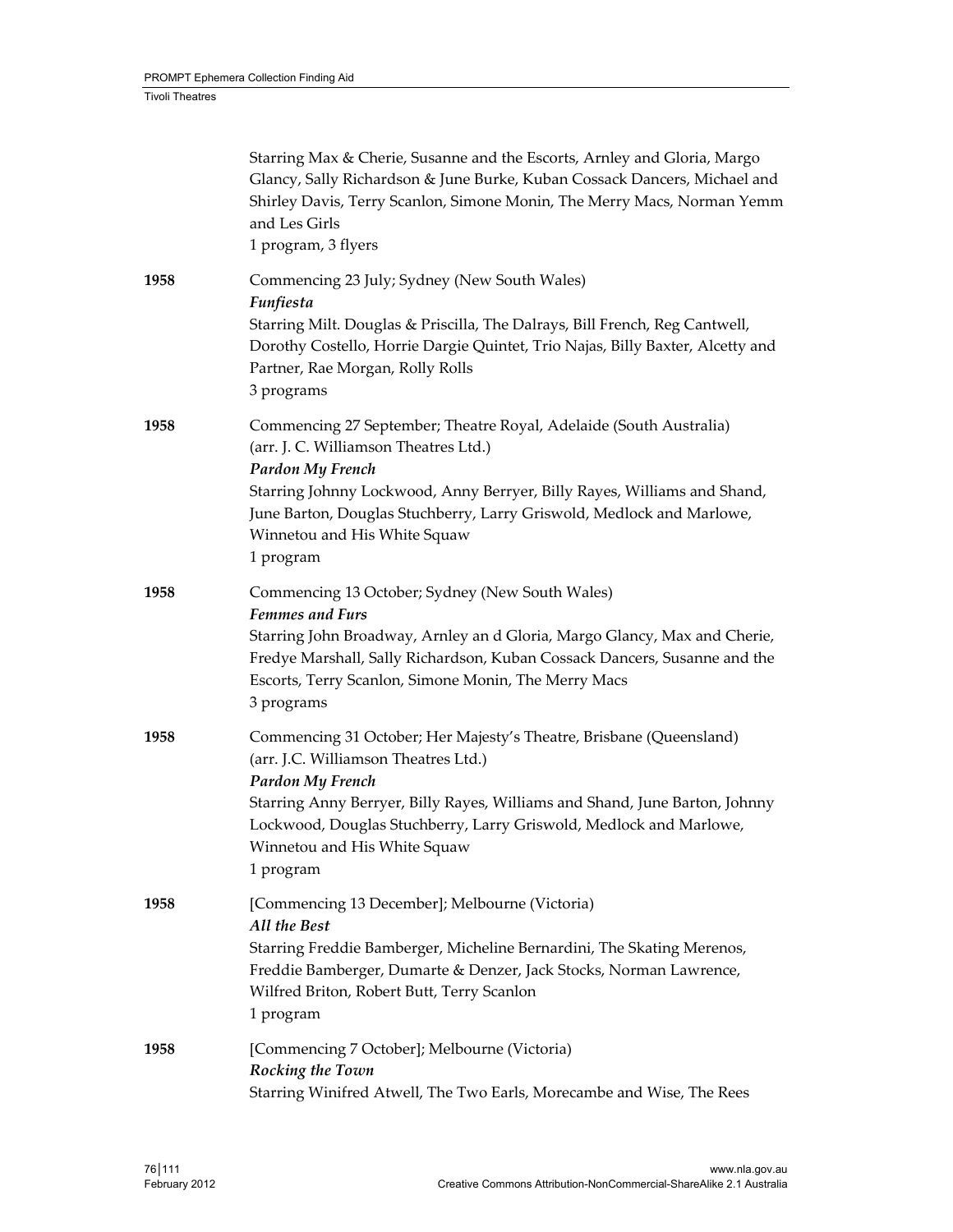|      | Puppets, Gaston Palmer, Vic Sabrino, Ross and Howitt, Trio Sylverkings<br>2 programs                                                                                                                                                                                                                                                                                                                                           |
|------|--------------------------------------------------------------------------------------------------------------------------------------------------------------------------------------------------------------------------------------------------------------------------------------------------------------------------------------------------------------------------------------------------------------------------------|
| 1958 | [Commencing 15 December]; Sydney (New South Wales)<br>Rocking the Town<br>Starring Winifred Atwell, The Two Earls, Morecambe and Wise, The Rees<br>Puppets, Gaston Palmer, Ross and Howitt, Trio Sylverkings<br>21 program                                                                                                                                                                                                     |
| 1959 | Commencing 20 February; Melbourne (Victoria)<br><b>Tropical Holiday</b><br>Starring Johnny Lockwood, Martha and Adolpho, Braziliana Company, Elia<br>and Bob Carley, Lloyd Nairn, June Barton, Nelson Ferraz, Anna Paul<br>3 programs                                                                                                                                                                                          |
| 1959 | [Commencing 24 February]; Sydney (New South Wales)<br><b>Pleasures of Paris</b><br>Starring Sabrina, Syd and Max Harrison, Jackie Monnier, Billy Baxter, The<br>Nicoli Brothers, Sabrina, Horrie Dargie Quintet, The Mistin Juniors, The<br>Andrea Dancers<br>2 programs                                                                                                                                                       |
| 1959 | Commencing 27 April; Melbourne (Victoria)<br>The Diamond Horseshoe<br>Starring Gordon & Colville, Margo Glancy, Anny Berryer, Will Mahoney,<br>Allen Bros. & June, The Gibson Girls, Rudy Horn, The Amazing Margoes<br>1 program, 2 flyers                                                                                                                                                                                     |
| 1959 | Commencing 1 May; Sydney (New South Wales)<br><b>Tropical Holiday</b><br>Starring Johnny Lockwood, Braziliana Company, Elia and Bob Carley, Nelson<br>Ferraz, Martha and Adolpho, June Barton, Lloyd Nairn<br>3 programs                                                                                                                                                                                                       |
| 1959 | Commencing 9 June; Theatre Royal, Adelaide (South Australia)<br><b>Many Happy Returns</b><br>(by arrangement with J.C. Williamson Theatres Ltd.)<br>Starring Gladys Moncrieff, Jim Gerald, Jenny Howard, Queenie Paul, George<br>Wallace Junior, The Clarke Brothers, Keith Peterson, The Rivieras, Cherry<br>Minato, The Gay Dogs, The Duo Perrards, Beryl Meekin, Elimar, John<br>O'Dowd, Rae Morgan, Ian Field<br>1 program |
| 1959 | Commencing 23 June; Melbourne (Victoria)<br><b>Starlight Roof</b><br>Starring Jimmy Wheeler, Leo Bassi and June, Danny Dean, Johnny Marco, The<br>Panlaqui Brothers, June Barton, Gerry Dreyer, Quaino & Partner, Lloyd                                                                                                                                                                                                        |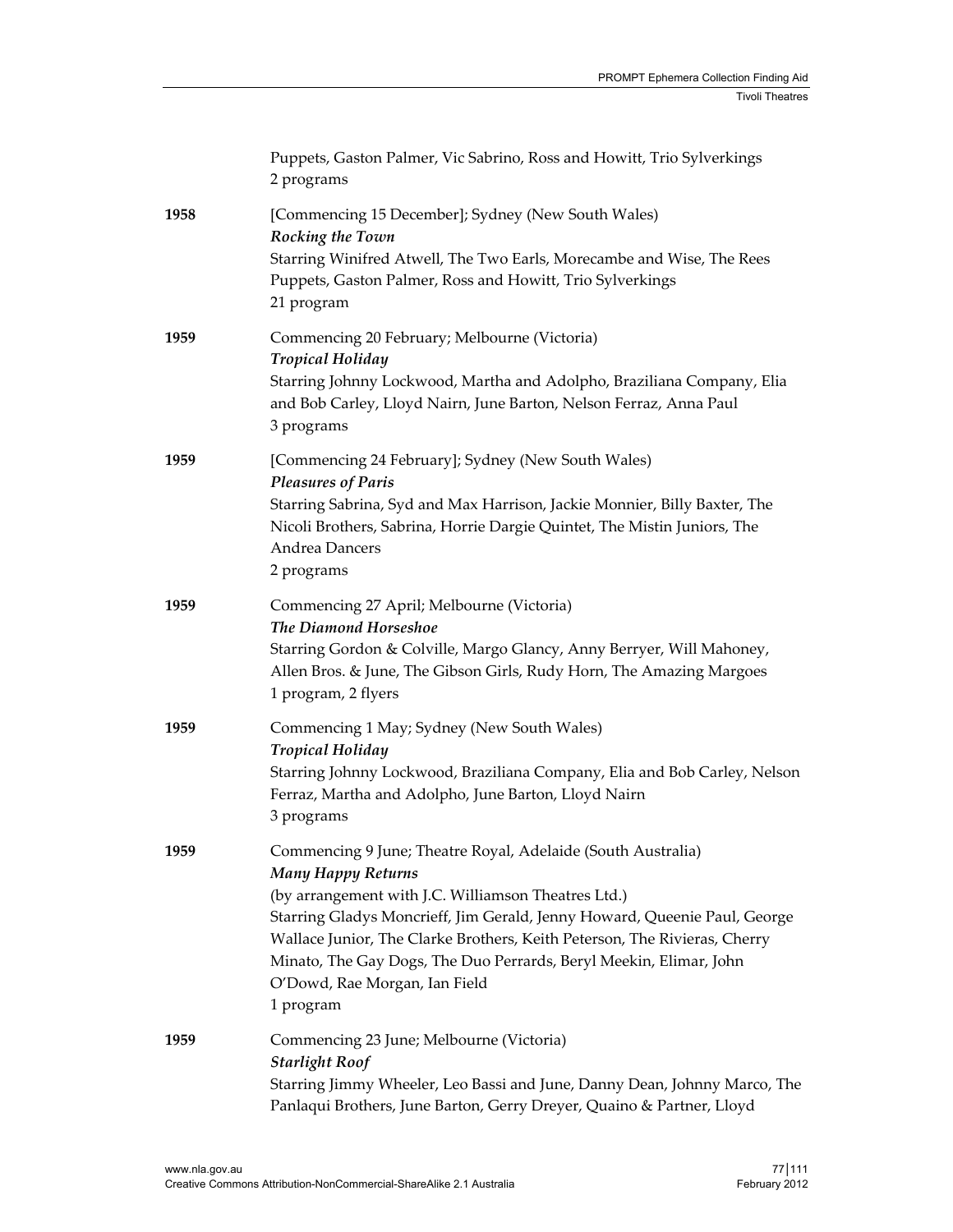|      | Lindroth<br>2 programs, 2 flyers                                                                                                                                                                                                                                                                                                           |
|------|--------------------------------------------------------------------------------------------------------------------------------------------------------------------------------------------------------------------------------------------------------------------------------------------------------------------------------------------|
| 1959 | [Commencing June]; Sydney (New South Wales)<br>The Diamond Horseshoe<br>Starring Will Mahoney, Gordon & Colville, Margo Glancy, Anny Berryer,<br>Allen Bros. & June, The Gibson Girls, Rudy Horn, The Amazing Margoes<br>2 programs                                                                                                        |
| 1959 | [Commencing 18 August]; Melbourne (Victoria)<br>Oriental Cavalcade<br>(By arrangement with Tibor Rudas)<br>Starring Freddie Sayles, Billy Rayes, Billy McMahon, Duo Sylvanos, Che<br>Chung Chong & Mana Koon, The Chainers, The Kawashima Dance Troupe,<br>Vic Solidad & The Blue Squire Trio, Ricmand Duo, Fred Santos<br>1 program       |
| 1959 | Commencing 24 August; Sydney (New South Wales)<br><b>Starlight Roof</b><br>Starring Jimmy Wheeler, Lloyd Lindroth, Danny Dean, Leo Bassi & June,<br>Johnny Marco, Gerry Dreyer, Betty Prentice, The Panlaqui Brothers, Quaino &<br>Partner<br>1 program                                                                                    |
| 1959 | [Commencing 19 October]; Sydney (New South Wales)<br>Oriental Cavalcade<br>(By arrangement with Tibor Rudas)<br>Starring Freddie Sayles, Billy Rayes, Billy McMahon, Duo Sylvanos, Che<br>Chung Chong & Mana Koon, The Chainers, The Kawashima Dance Troupe,<br>Vic Solidad & The Blue Squire Trio, Ricmand Duo, Fred Santos<br>2 programs |
| 1959 | Commencing 9 December; Melbourne (Victoria)<br><i>Pleasures of Paris With the Fabulous Sabrina</i><br>Starring Sabrina, Syd and Max Harrison, Andrea Dancers, Horrie Dargie<br>Quintet, Le Monnier, Billy Baxter, Mistin Juniors, Nicoli Brothers, Edit Juhasz,<br>Martin Clark<br>1 flyer                                                 |
| 1959 | [Commencing 16 December]; Sydney (New South Wales)<br>Talk of the Town<br>Starring Ethel Revnell, Liv Wilse, Peter Colville, Vikki Hammond, The<br>Amazing Monahans, Don Saunders, Bogyo & Sigrita, Vic Gordon, The Starr<br>Sisters, The Joe Slack Trio, Arthur Duncan<br>2 programs                                                      |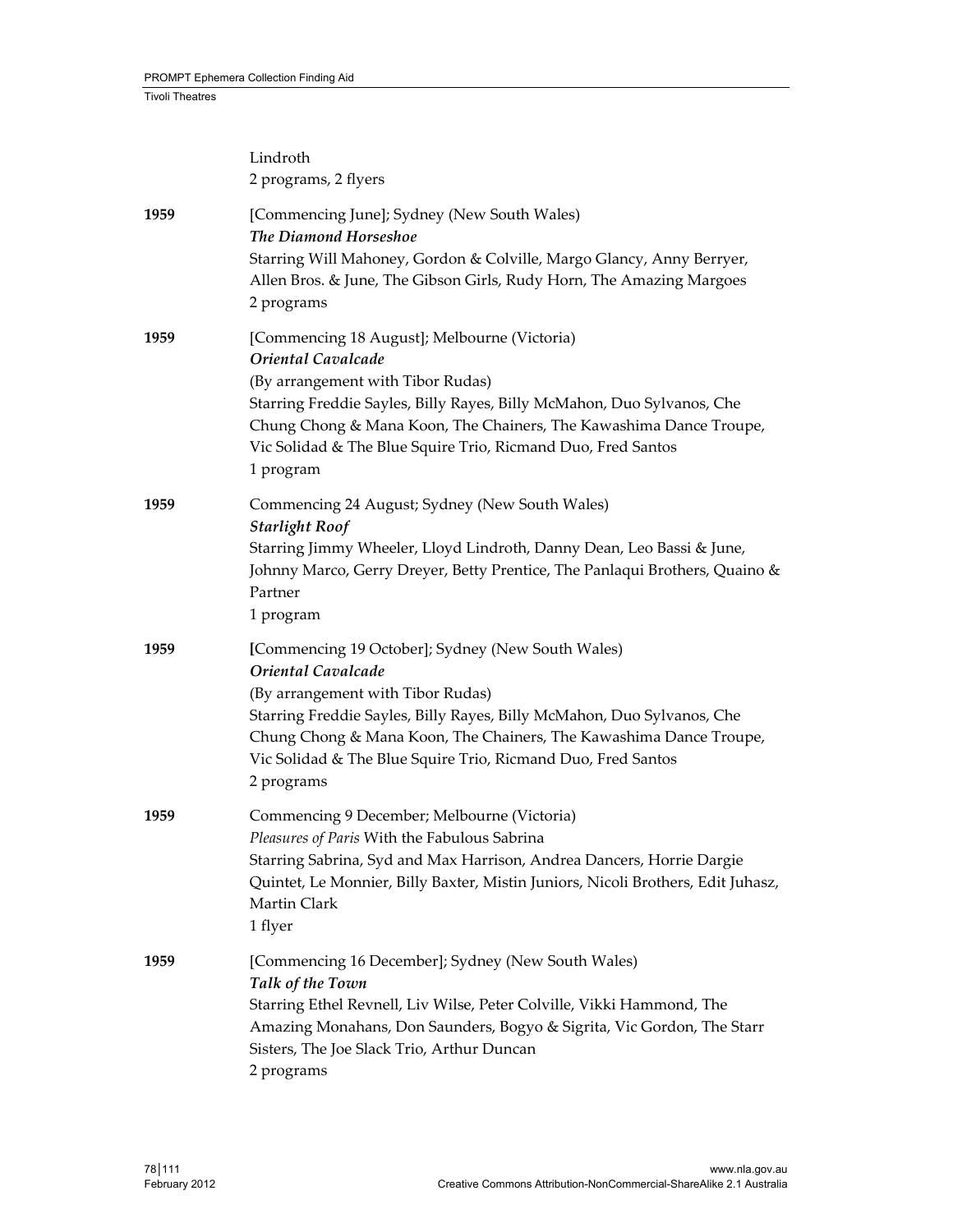| 1959 | [Commencing 6 May]; Theatre Royal, Adelaide (South Australia)<br><b>Pleasures of Paris</b><br>(by arrangement with J. C. Williamson Theatres Ltd.)<br>Starring Sabrina, Syd and Max Harrison, Jackie Monnier, Barry Crocker &<br>David Clark, Billy Baxter, The Mistin Juniors, The Andrea Dancers<br>1 program                                                                                    |
|------|----------------------------------------------------------------------------------------------------------------------------------------------------------------------------------------------------------------------------------------------------------------------------------------------------------------------------------------------------------------------------------------------------|
| 1959 | [Commencing 9 December]; Melbourne (Victoria)<br>Ecstasy on Ice<br>Starring Gloria Nord, Reg Park, Johnny Ladd, Latona, Graham and Chadel,<br>The Kempinskis, Pat Henning, Bob and Peggy Whight, Pat Gregory, Desmond<br>Lane<br>1 program, 4 flyers                                                                                                                                               |
| 1960 | [Commencing 12 February]; Melbourne (Victoria)<br>The Tommy Steele Show<br>Starring Tommy Steele, The Starr Sisters, Joe Church, Terry Wilkinson & His<br>All Stars, The Four Clefs, The Flying De Pauls, Crocker & Clark, The Starr<br>Sisters, Harry Robinson<br>1 program                                                                                                                       |
| 1960 | [Commencing 17 February]; Sydney (New South Wales)<br>Ecstasy on Ice<br>Gloria Nord, Pat Henning, Johnny Ladd, Latona, Graham and Chadel, Reg<br>Park, The Kempinskis, Desmond Lane, Pat Gregory, Bob and Peggy Whight,<br>The Bradley Sisters<br>2 programs                                                                                                                                       |
| 1960 | [Commencing 16 March]; Melbourne (Victoria)<br>New Faces of 1960<br>Starring David Whitfield, Joe Baker & Jack Douglas, The Flat-Tops, Chris<br>Cross, Wareham & Marcia, The Butler Bros.<br>3 programs, 2 flyers                                                                                                                                                                                  |
| 1960 | [Commencing March]; Her Majesty's Theatre, Ballarat (Victoria)<br>Oriental Cavalcade<br>(Tibor Rudas production of a show formerly put on with Tivoli Theatres)<br>Billy Rayes, Duo Sylvanos, Will Mahoney, Hazel Phillips, Che Chung Chong &<br>Mana Koon, Johnny Lockwood, Vic Solidad & The Blue Squire Trio, Joe<br>Balangue, Ricman Duo, Fred Santos, The Kawashima Dance Troupe<br>1 program |
| 1960 | [Commencing 22 April]; Sydney (New South Wales)<br>The Tommy Steele Show<br>Starring Tommy Steele, The Starr Sisters, Joe Church, Terry Wilkinson & His<br>All Stars, The Four Clefs, The Flying De Pauls, Crocker & Clark, Harry                                                                                                                                                                  |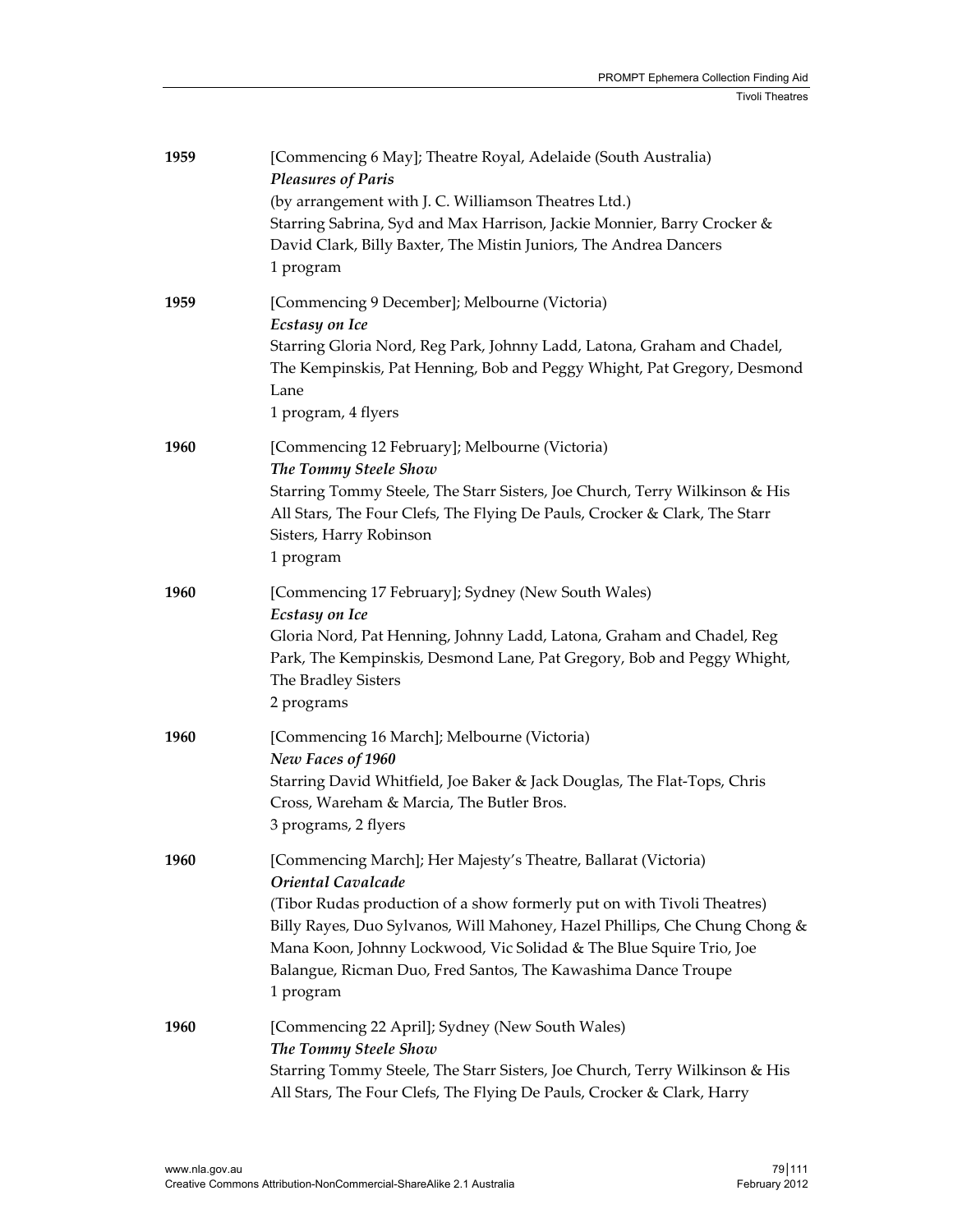| 1960 | Commencing 14 October; Melbourne (Victoria)<br>Ladies, Lions and Laughter<br>Starring Don Saunders, Liv Wilse, Ashton's Circus, Peter Colville, Vickki<br>Hammond, Ashton Ponies & Clowns, The Amazing Monahans, Don Saunders,<br>Leo St. John, Doug & Phyllis Ashton, Vic Gordon & Peter Colville, Captain<br>Schulz, The Joe Slack Trio<br>2 programs, 2 flyers |
|------|-------------------------------------------------------------------------------------------------------------------------------------------------------------------------------------------------------------------------------------------------------------------------------------------------------------------------------------------------------------------|
| 1960 | Commencing 6 October; Sydney (New South Wales)<br>The Merry Widow<br>(Garnet H. Carroll and Tivoli Circuit Aust. Pty. Ltd. By arrangement with The<br>Sadler's Wells Trust Limited)<br>Starring June Bronhill, Howell Glynne, Deidree Thurlow, Raymond Nilsson,<br>John Larson<br>1 program                                                                       |
| 1960 | [Commencing 6 October]; Melbourne (Victoria)<br><b>Ziegfeld Follies</b><br>(By arrangement with Tibor Rudas)<br>Starring Barney Grant, Lee Davis, Rosemary Butler, Rita Moreno and Ann, The<br>Coquettes, the Diors, Edith Dahl, Ulk and Maor, Beverley Levine, The<br>Dandinis, Peter Crago<br>1 program                                                         |
| 1960 | Commencing 30 September; Her Majesty's Theatre, Brisbane (Queensland)<br><b>Artists and Models</b><br>(by arrangement with J. C. Williamson Theatres Ltd)<br>Starring Nat Jackley, The Hi-Fi's, Paula Langlands, Sonnie Willis, Don<br>Williams, Seth jee, The Flat Tops, The Trio Hoganas, Montego & Partner,<br>Wasta & Rina Dahl<br>1 program                  |
| 1960 | [Commencing 18 July]; Sydney (New South Wales)<br><b>Ziegfeld Follies</b><br>(By arrangement with Tibor Rudas)<br>Starring Barney Grant, Lee Davis, Rosemary Butler, Rita Moreno and Ann, The<br>Diors, Edith Dahl, Beverley Levine, The Dandinis, Peter Crago<br>1 program                                                                                       |
| 1960 | Commencing 18 May; Melbourne (Victoria)<br><b>Artists and Models</b><br>Starring Nat Jackley, Montego & Partner, The Hi-Fi's, Wasta and Rina Dahl,<br>Paula Langlands, Sonnie Willis, Jackie Dennis, The Trio Hoganas<br>2 programs, 2 flyers                                                                                                                     |
|      | Robinson<br>1 program                                                                                                                                                                                                                                                                                                                                             |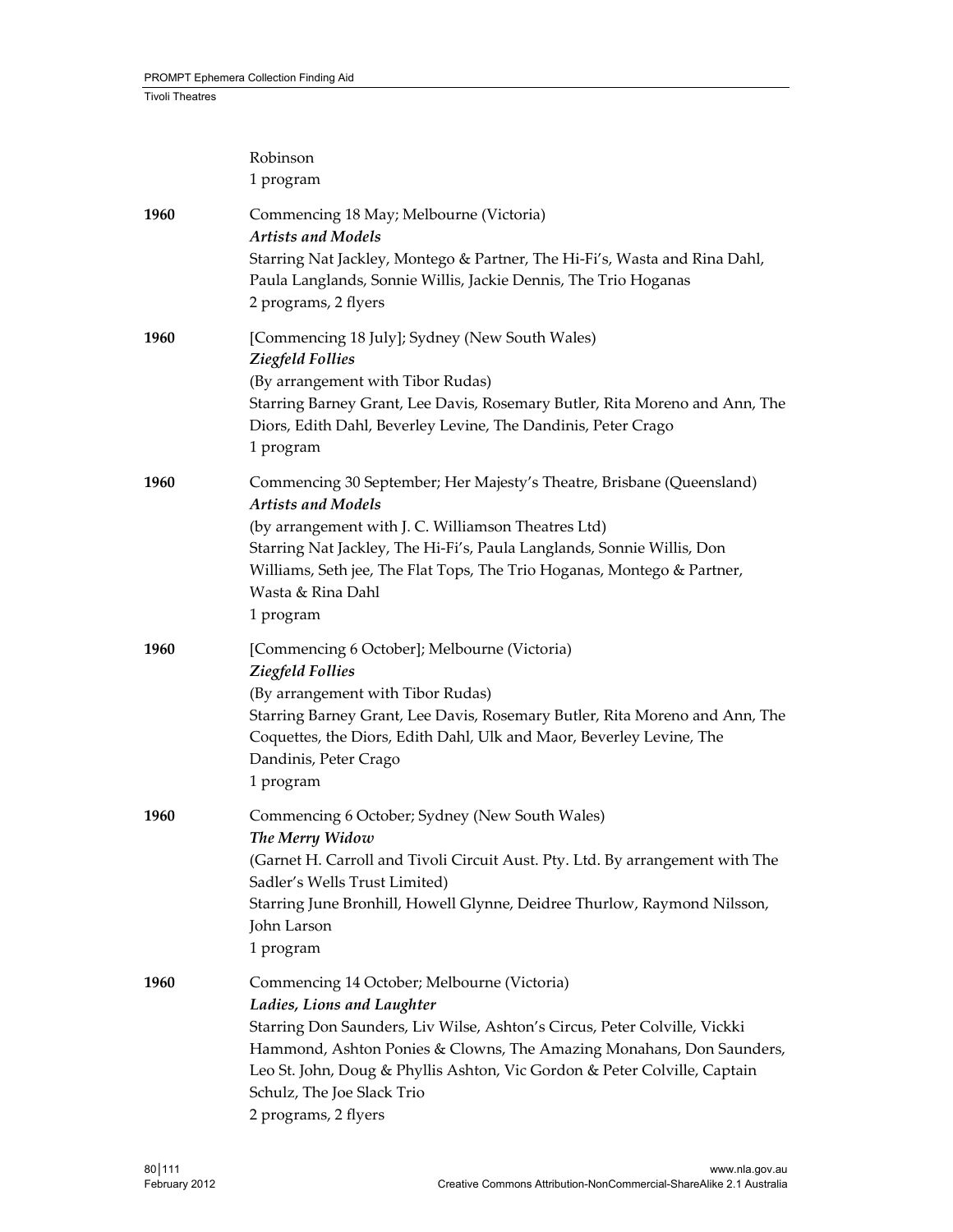| 1960 | Commencing 16 November; Theatre Royal, Sydney (New South Wales)<br>(by arrangement with. J. C. Williamson Theatres Ltd)<br><b>Artists and Models</b><br>Starring Johnny Lockwood, The Flat Tops, Montego & Partner, Freddie<br>Bamberger, Paula Langlands, Don Williams, Wasta & Rina Dahl, The Trio<br>Hoganas<br>1 program   |
|------|--------------------------------------------------------------------------------------------------------------------------------------------------------------------------------------------------------------------------------------------------------------------------------------------------------------------------------|
| 1960 | Commencing 13 December; Sydney (New South Wales)<br>The Music Man<br>Starring Ted Scott, Laurie Franks<br>2 programs - 2 flyers                                                                                                                                                                                                |
| 1960 | [No date]; His Majesty's Theatre, Perth (Western Australia)<br>(arr. Garnet H. Carroll)<br>Ecstasy on Ice<br>Starring Pat Gregory, Freddy Bamberger, Peter Horan, Latona, Graham and<br>Chadel, Reg Park, The Kempinskis, Pat Gregory, Geoff McDonald, Lewis<br>Dunn, Pat Morrisey, Adrienne Erdos, Desmond Lane<br>2 programs |
| 1961 | Commencing 9 February; Sydney (New South Wales)<br>West Side Story<br>(Garnet H. Carroll and Tivoli Circuit Aust. Pty. Ltd.)<br>Starring Bob Kole, Rita Tanno, Wendy Waring, Ben Vargas, Joe Bennett<br>1 program                                                                                                              |
| 1961 | Commencing 22 February; Melbourne (Victoria)<br><b>Hollywood Bandbox</b><br>(with AZTEC Services Pty. Ltd.)<br>Starring Bob Crosby, Freddie Bamberger & Pam, Darryl Stewart, Jimmy Jeff &<br>Bambi, Gloria Dawn, The Escorts, Pilita, Johnny Matson, The Sadler Trio<br>2 programs                                             |
| 1961 | Commencing 21 March; Melbourne (Victoria)<br>The Student Prince<br>(in association with the Australian National Theatre Movement Ltd.)<br>Starring John Larsen, Colin Croft, Ormonde Douglas, Miss Nance Rasmussen<br>1 program                                                                                                |
| 1961 | Commencing 3 May; Melbourne (Victoria)<br>Nats in the Belfry<br>Starring Nat Jackley, The Amazing Brittons, Tommy Godfrey, Max Bleach,<br>Howard Morrison Quartet, Margarita Helios, Sid Plummer, The Flying De<br>Pauls<br>2 programs                                                                                         |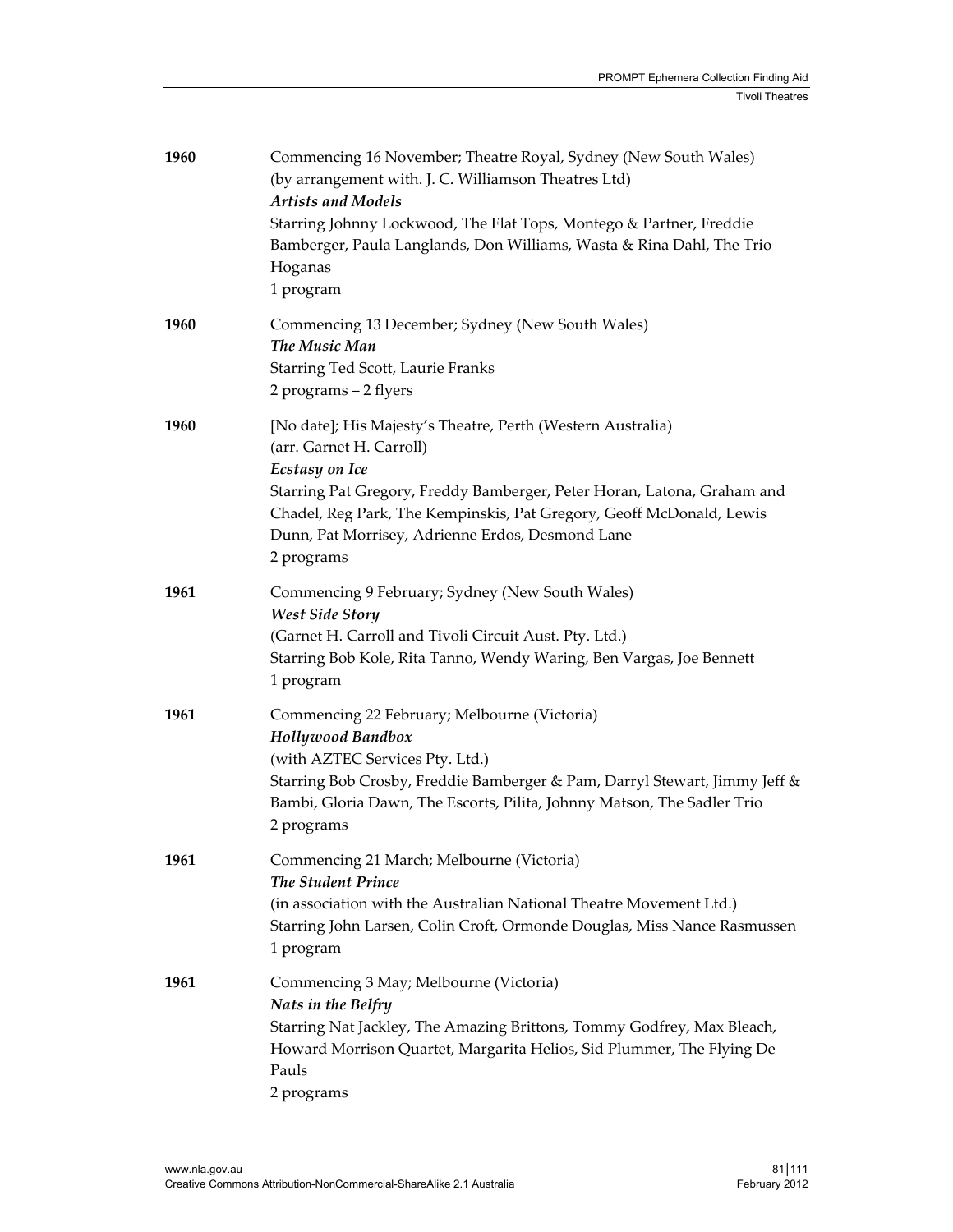| 1961 | [Commencing 5 May]; Sydney (New South Wales)<br><b>The Student Prince</b><br>(in association with the Australian National Theatre Movement Ltd.)<br>Starring John Larsen, Colin Croft, Ormonde Douglas, Miss Nance Rasmussen<br>2 programs, 1 flyer                                                                                                                                                                |
|------|--------------------------------------------------------------------------------------------------------------------------------------------------------------------------------------------------------------------------------------------------------------------------------------------------------------------------------------------------------------------------------------------------------------------|
| 1961 | Commencing 5 July; Melbourne (Victoria)<br><b>Avec Pleasure</b><br>Starring Hal Roach, McKay Bros. and Romayne, Four Kovacs, Don Tannen,<br>Leo Arnol, Daniele Dorice, Yolanda Rodrigues, Lucio & Rosita<br>3 programs, 3 flyers                                                                                                                                                                                   |
| 1961 | Commencing 11 July; Sydney (New South Wales)<br>Nats in the Belfry<br>Starring Nat Jackley, The Amazing Brittons, Tommy Godfrey, Max Bleach,<br>Howard Morrison Quartet, Janet Grey, Margarita Helios, Sid Plummer, The<br><b>Flying De Pauls</b><br>3 programs                                                                                                                                                    |
| 1961 | Commencing 29 July; Sydney (New South Wales)<br>Yellzapoppin of 1961<br>(Harry Wren/Celebrity Circuit Pty. Ltd.)<br>Starring Barney Grant, Keith Petersen, Terry Scanlon, Big Jorge, Amor Solar,<br>Rita Moreno, Francis Van Dyk, Nicoli Brothers, Beryl Meekin, The Fabulous<br>Flat Tops, Margaret and Maurice, Diana Marquez, Paula Coutts, John O'Dowd,<br>Billy Kay, David Sterle, Nanette Allan<br>1 program |
| 1961 | Commencing 13 September; Melbourne (Victoria)<br><b>Frosty Follies</b><br>Starring Pat Gregory, Frank Berry, Adrienne Erdos, Howard Hardin, Bill<br>Christopher, Jodie Gray, Wim De Jong and Dorothy Lee, Pat Gregory, Harvey<br>Weber,. The Trapinos, Joe Chisholm<br>3 programs, 3 flyers                                                                                                                        |
| 1961 | [Commencing 19 September]; Sydney (New South Wales)<br><b>Avec Pleasure</b><br>Starring Don Tannen, Lee Sharon, Hal Roach, McKay Bros. and Romaine, Four<br>Kovacs, Leo Arnol, Daniele Dorice, Yolande Rodrigues, Lucio & Rosita<br>2 programs                                                                                                                                                                     |
| 1961 | Commencing 7 December; Melbourne (Victoria)<br>The Golden Days Revue<br>Starring Hutch, Alec Finlay, Freddie Morgan, Kenet and Jani, Mr Grecos, Miss<br>Anne Lane, Roland Roy, Jackie Toaduff, Alistair McHarg, Jandy<br>2 programs                                                                                                                                                                                |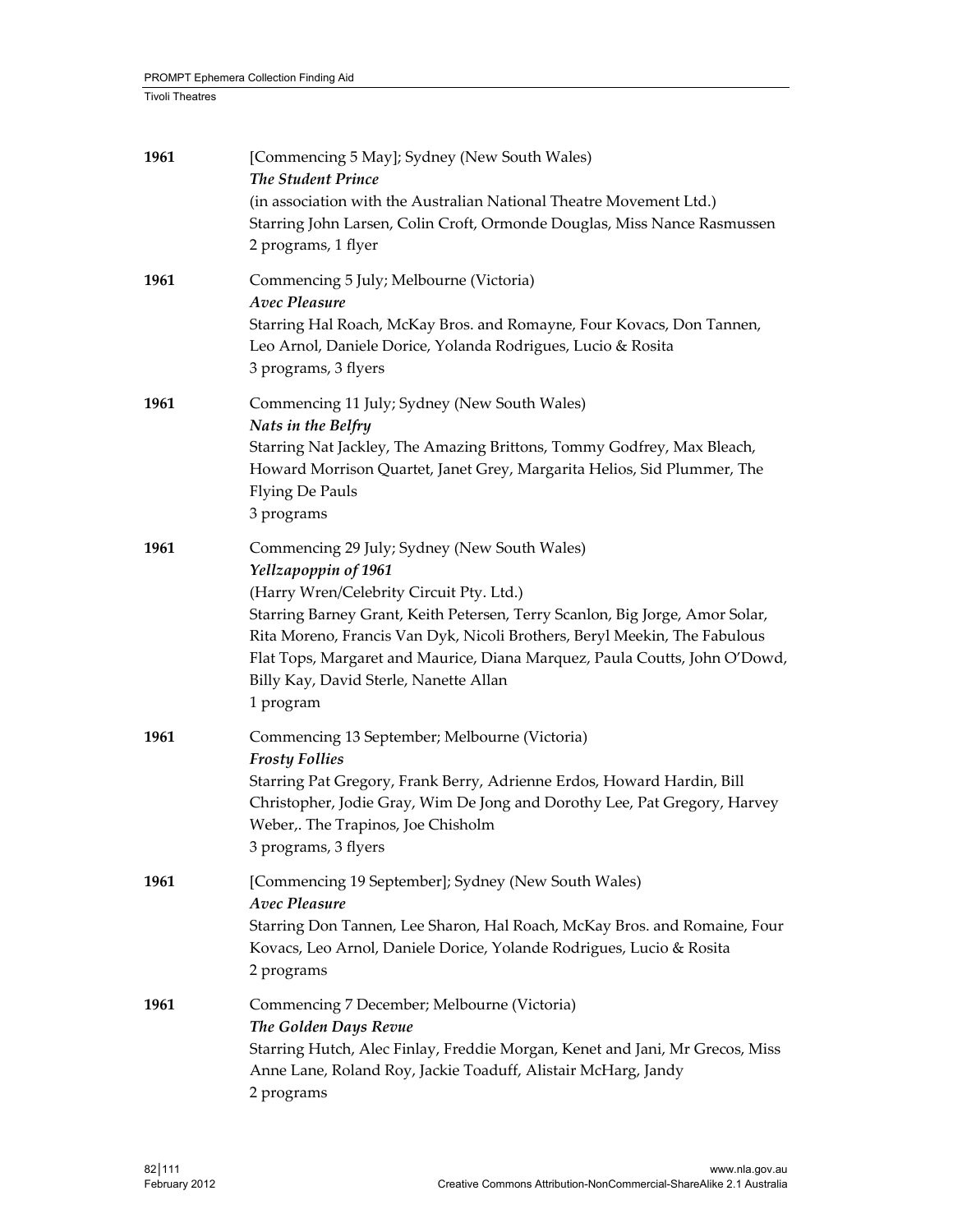| 1961 | Commencing 26 December; Sydney (New South Wales)<br><b>Ice Follies</b><br>Starring Pat Gregory, Frank Berry, Adriene Erdos, Howard Hardin, Bill<br>Christopher, Wim De Jong, Dorothy Dee, Ronnie Lacona and Mayumi, Jodie<br>Gray, Randow, The Trapinos, Joe Chisholm<br>2 programs                                                                                                                                                                      |
|------|----------------------------------------------------------------------------------------------------------------------------------------------------------------------------------------------------------------------------------------------------------------------------------------------------------------------------------------------------------------------------------------------------------------------------------------------------------|
| 1962 | [No date]; Her Majesty's Theatre, Sydney (New South Wales)<br><b>Starnight Revue '62</b><br>(By arrangement with J. C. Williamson Theatres Ltd., Celebrity Circuit Pty.<br>Ltd.)<br>Starring Freddie Morgan, Joe Chisholm, Miss Marie Claire, Chas. and Nola<br>Parker, Thomas and Ross, Kenn Littlewood, Howe and Maye, Alby Franks,<br>The Fancy Trio, Montego with Anna Rose, Francis Van Dyk, Bunny Clarke,<br>The Amazing Five Otharis<br>1 program |
| 1962 | Commencing 13 February; Melbourne (Victoria)<br>Yellzapoppin<br>(by arrangement with Harry Wren/Celebrity Circuit Pty. Ltd.)<br>Starring Terry Scanlon, Keith Petersen, The Nicoli Brothers, Beryl Meekin,<br>Sherrier, Miss Amor Solar, Margaret and Maurice, Rita Moreno, Francis Van<br>Dyk, Howe and May, Miss Diana Marquez, Anna Rose, The Fabulous Flat<br>Tops<br>2 programs                                                                     |
| 1962 | Commencing 22 February; Theatre Royal, Adelaide (South Australia)<br>Ice Follies of 1962<br>(by arrangement with J. C. Williamson Theatres Ltd.)<br>Starring Len Smoothie, Bill Redmond, Adriene Erdos, Howard Hardin, Bill<br>Christopher, Jodie Gray, Ronnie Lacona and Mayumi, Wim De Jong, Dorothy<br>Lee, Pat Gregory, The Trapinos, Joe Chisholm<br>1 program                                                                                      |
| 1962 | Commencing 16 April; Melbourne (Victoria)<br><b>Starnight Revue '62</b><br>(By arrangement with Celebrity Circuit Pty. Ltd.)<br>Starring Freddie Morgan, Joe Chisholm, Chas. & Nola Parker, Thomas & Ross,<br>The Fancy Trio, Howe & May, Ken Littlewood, Alby Franks, Montego with<br>Anna Rose, Francis Van Dyk, Miss Arlene Wells, Sherrier<br>2 programs                                                                                             |
| 1962 | Single Performance 2 May; Sydney (New South Wales)<br>Paris By Night - Gala preview in aid of the Asthma Foundation of NSW<br>Starring Edith Georges, Terry O'Neill, Avril Angers, Betty Pasco, Jacques                                                                                                                                                                                                                                                  |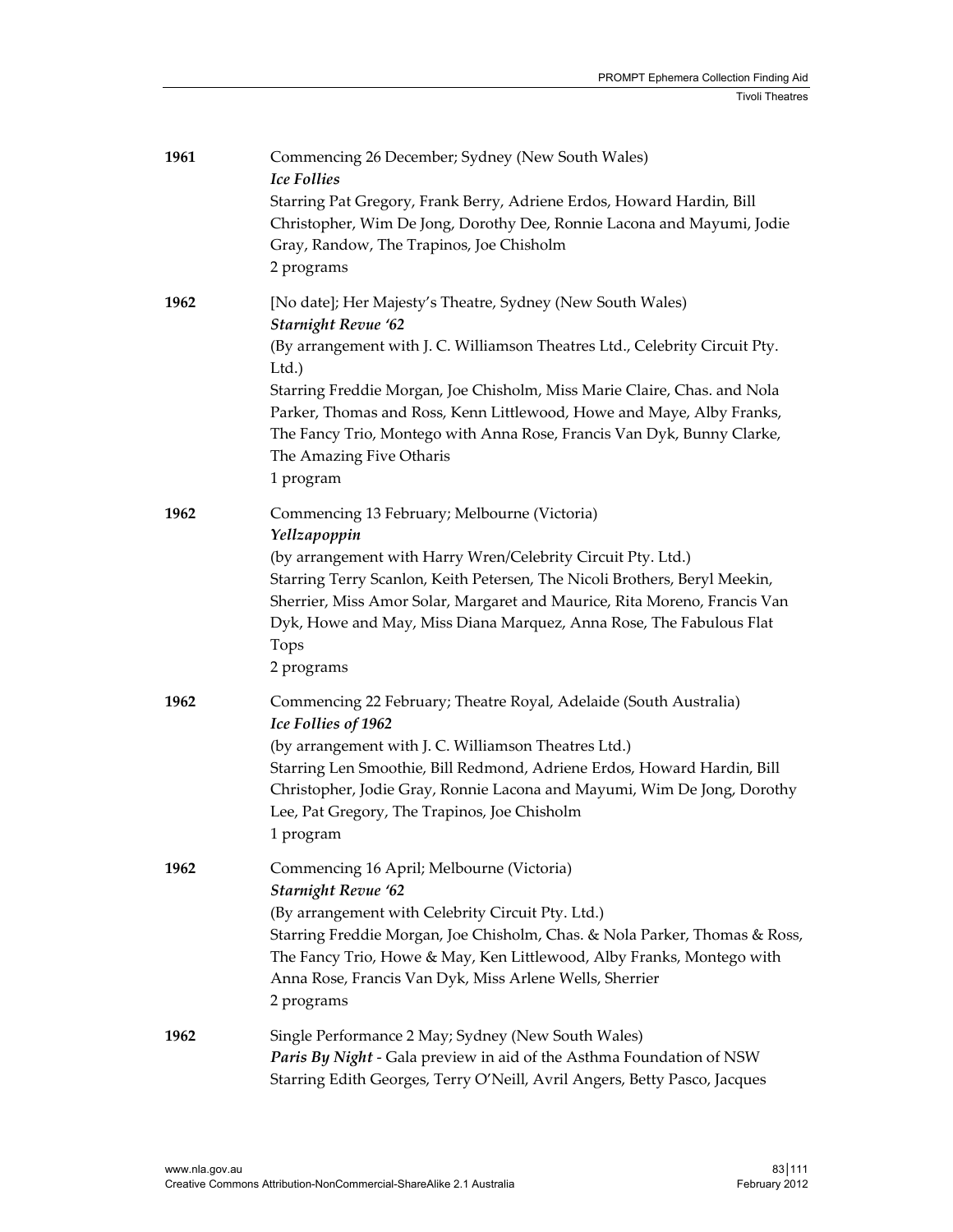|      | Jordane, Dorene Kilmer, Peggy Haigh<br>1 program                                                                                                                                                                                                                                           |
|------|--------------------------------------------------------------------------------------------------------------------------------------------------------------------------------------------------------------------------------------------------------------------------------------------|
| 1962 | Commencing 2 May; Sydney (New South Wales)<br>Paris By Night<br>Starring Edith Georges, Terry O'Neill, Avril Angers, Betty Pasco, Jacques<br>Jordane, Dorene Kilmer, Peggy Haigh<br>3 programs, 3 flyers                                                                                   |
| 1962 | Commencing 5 June; Melbourne (Victoria)<br>Saint Joan<br>(By arrangement with Garnet H. Carroll and Australian Elizabethan Trust)<br>Starring Zoe Caldwell, Robyn Nevin,<br>1 flyer only                                                                                                   |
| 1962 | Single performance 26 June; Melbourne (Victoria)<br>The Sophie Tucker Show<br>(proceeds to the Ladies Auxiliary of the Montefiore Homes)<br>Starring Sophie Tucker, The Kon Tiki Quartet, Dick Luby, Georges Campo<br>with Lina Marvell, The Goofers, The Dalbrets<br>1 program            |
| 1962 | Commencing 27 June; Melbourne (Victoria)<br>The Sophie Tucker Show<br>(with Aztec Services Pty. Ltd.)<br>Starring Sophie Tucker, The Kon Tiki Quartet, Dick Luby, Georges Campo<br>with Lina Marvell, The Goofers, The Dalbrets<br>1 program, 3 flyers                                     |
| 1962 | Single performance 18 July; Melbourne (Victoria)<br>Paris By Night<br>Gala preview, proceeds in aid of Mental Hygiene Film Unit<br>Starring Terry O'Neill, Edith Georges, Avril Angers, Betty Pasco, Jacques<br>Jordane, Raphael, Doreen Kilmer, Les Fred Iles, Alan Randall<br>2 programs |
| 1962 | Commencing 19 July; Melbourne (Victoria)<br>Paris By Night<br>Starring Terry O'Neill, Edith Georges, Avril Angers, Betty Pasco, Jacques<br>Jordane, Raphael, Doreen Kilmer, Les Fred Iles, Alan Randall<br>1 flyer                                                                         |
| 1962 | Commencing 20 July; Sydney (New South Wales)<br>The Sophie Tucker Show<br>(with AZTEC Services Pty. Ltd.)<br>Starring Sophie Tucker, The Kon Tiki Quartet, Dick Luby, Georges Campo                                                                                                        |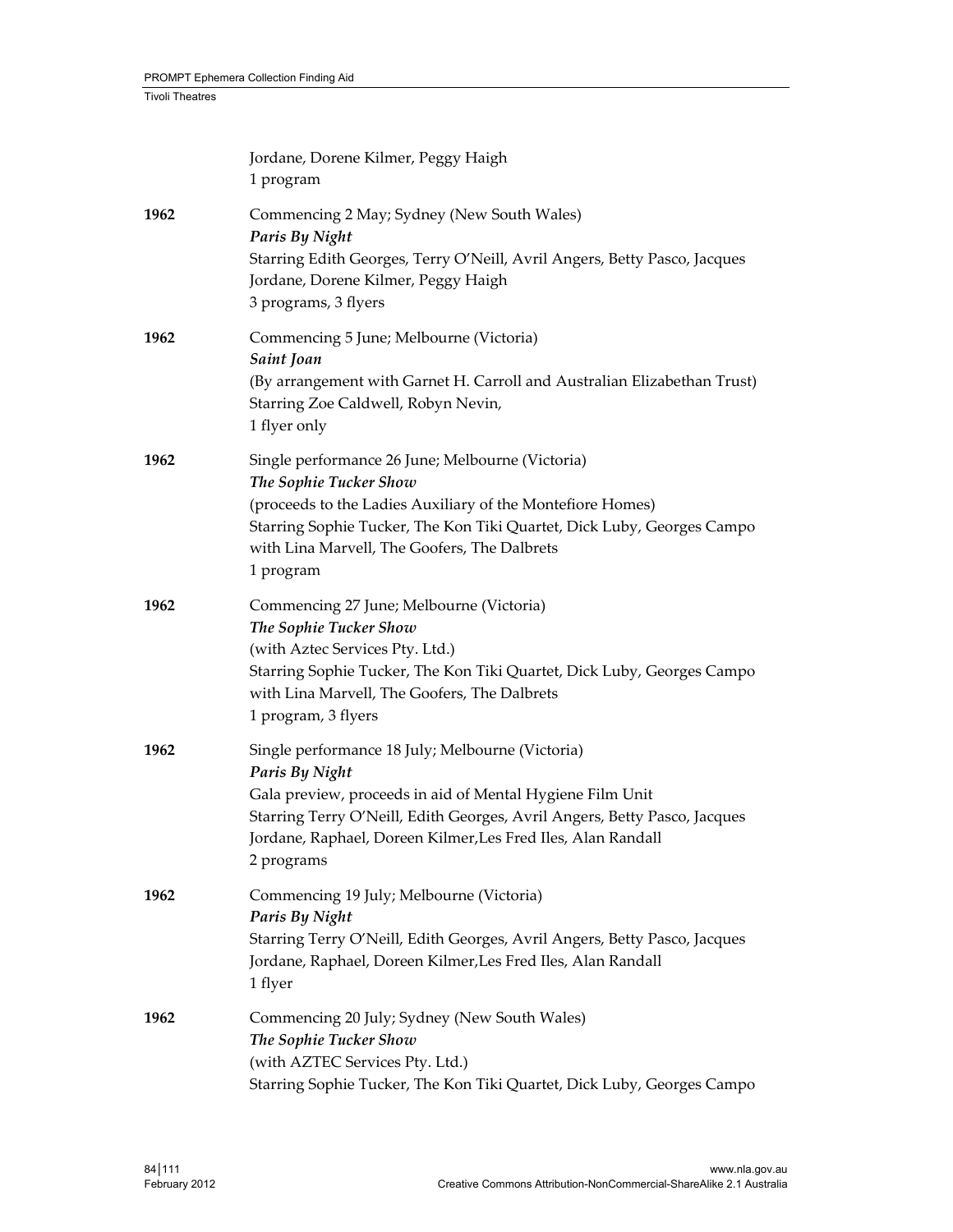|      | with Lina Marvell, The Goofers, The Dalbrets<br>1 program, 1 flyer                                                                                                                                                                                                                                                                                 |
|------|----------------------------------------------------------------------------------------------------------------------------------------------------------------------------------------------------------------------------------------------------------------------------------------------------------------------------------------------------|
| 1962 | Commencing 17 August; Sydney (New South Wales)<br>Orpheus in the Underworld<br>(arr. Garnet H. Carroll and Australian Elizabethan Theatre Trust)<br>Starring Iris Kells, Kevin Miller, Jon Weaving, Eric Shilling, Cynthia Morey,<br>Suzanne Steele<br>2 programs, 1 promotional brochure                                                          |
| 1962 | Commencing 5 October; Melbourne (Victoria)<br>The Black & White Minstrel Show<br>(AZTEC Services Pty. Ltd.)<br>Starring Penny Nichols, Bob Andrews, The Mitchell Maids, Keith Leggett, The<br>George Mitchell Minstrels, Harry Currie, Jeff Hudson, Eric Whitley, The<br>D'Angolys, The Two Pirates, The Balcombes, Eddie Mendoza<br>1 program     |
| 1962 | Commencing 28 September; Sydney (New South Wales)<br>The Sound of Music<br>(arr. Garnet H. Carroll and Australian Elizabethan Theatre Trust)<br>(by arrangement with Garnet H. Carroll and Australian Elizabethan Theatre<br>Trust)<br>Starring June Bronhill, Peter Graves, Rosina Raisbeck<br>3 programs, plus one large-format souvenir program |
| 1963 | Commencing 22 March; Sydney (New South Wales<br><b>Show Boat</b><br>(in association with the Australian National Theatre Ltd.)<br>Starring Dianne Barton, Robert Gard, Colin Croft, Ormonde Douglas, Ernie<br>Bourne<br>1 program                                                                                                                  |
| 1963 | Commencing 17 July; Sydney (New South Wales)<br>The King and I<br>Starring Jeff Warren, Susan Swinford, Geraldine Morrow, John Rickard, Lina<br>Denison, Bill Yule, Andrew Guild, David Phillips, David Sale<br>1 program                                                                                                                          |
| 1963 | Commencing 7 August; Melbourne (Victoria)<br>The Merry Widow<br>(by arrangement with Garnet H. Carroll and The Australian Elizabethan<br>Theatre Trust)<br>Starring June Bronhill, Jon Weaving, Susanne Steele, Gordon Wilcock, Maurine<br>London, David Gray, Ivan King<br>1 program                                                              |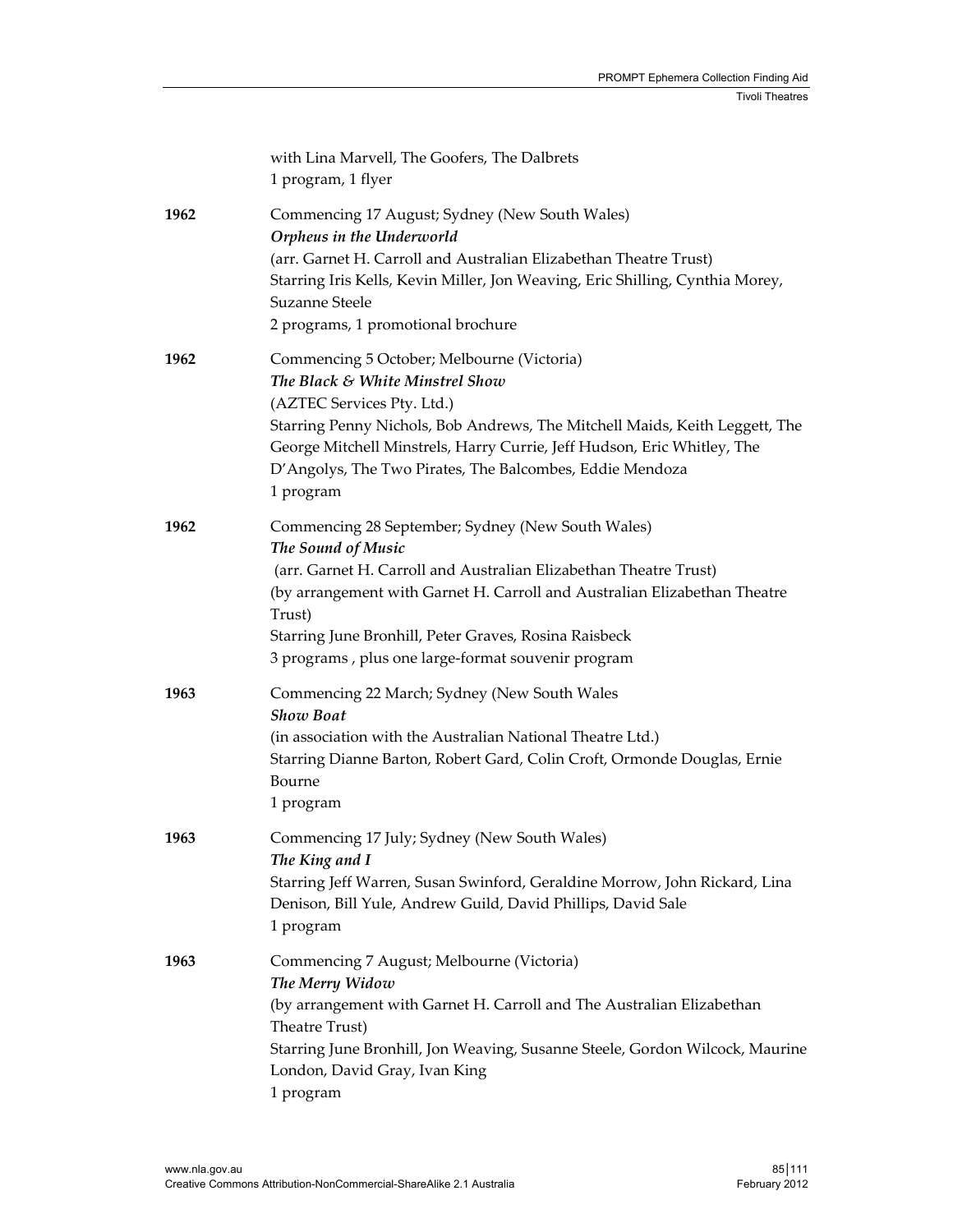| 1964 | Commencing 7 February; Melbourne (Victoria)<br>Stop the World - I want to Get Off<br>(AZTEC Services & Tivoli Circuit in association with Bernard Delfont)<br>Starring Jackie Warner, Evelyn Page, Karen Kessey, Katherine Kessey,<br>2 programs                                                                |
|------|-----------------------------------------------------------------------------------------------------------------------------------------------------------------------------------------------------------------------------------------------------------------------------------------------------------------|
| 1964 | Commencing 13 May; Theatre Royal, Sydney (New South Wales)<br>Stop the World - I Want to Get Off<br>(by arrangement with J.C. Williamson Theatres Ltd., Tivoli Circuit, AZTEC<br>Services and Bernard Delfont of London)<br>Starring: Jackie Warner, Evelyn Page, Karen Kessey, Katherine Kessey,<br>2 programs |
| 1964 | [Commencing 15 May]; Melbourne (Victoria)<br>Lilac Time<br>Starring John Larsen, Mary Bassano, Kevin Mills, Bill Hodge, Barbara Angell,<br>Rosemary Butler, Audrey Duggan, Gladys Anderson<br>5 programs                                                                                                        |
| 1964 | Commencing 21 July; Melbourne (Victoria)<br><b>Boeing Boeing</b><br>(Tivoli Circuit and Phillip Productions by arrangement with John Gale<br>Productions)<br>Starring Peter Jones, Brigid Lenihan,<br>3 programs                                                                                                |
| 1964 | Commencing 22 July; Adelaide (South Australia)<br>Lilac Time<br>Starring John Larsen, Mary Bassano, Kevin Mills, Anthony Bazell, Barbara<br>Angell, Rosemary Butler, Audrey Duggan, Gladys Anderson<br>1 program                                                                                                |
| 1964 | [Commencing 27 August]; Sydney (New South Wales)<br>Lilac Time<br>Starring John Larsen, Mary Bassano, Kevin Mills, Anthony Bazell, Barbara<br>Angell, Rosemary Butler, Audrey Duggan, Gladys Anderson<br>5 programs                                                                                             |
| 1965 | Commencing 18 February; Melbourne (Victoria)<br><b>Is Australia Really Necessary</b><br>Starring Miriam Karlin, Alton Harvey, Barbara Wyndon<br>2 programs                                                                                                                                                      |
| 1965 | Commencing 20 February; Sydney (New South Wales)<br>Fade Out Fade In<br>Starring John Stratton, Sheila Smith, H.F. Green, Bill Yule, Dalvern Thom,                                                                                                                                                              |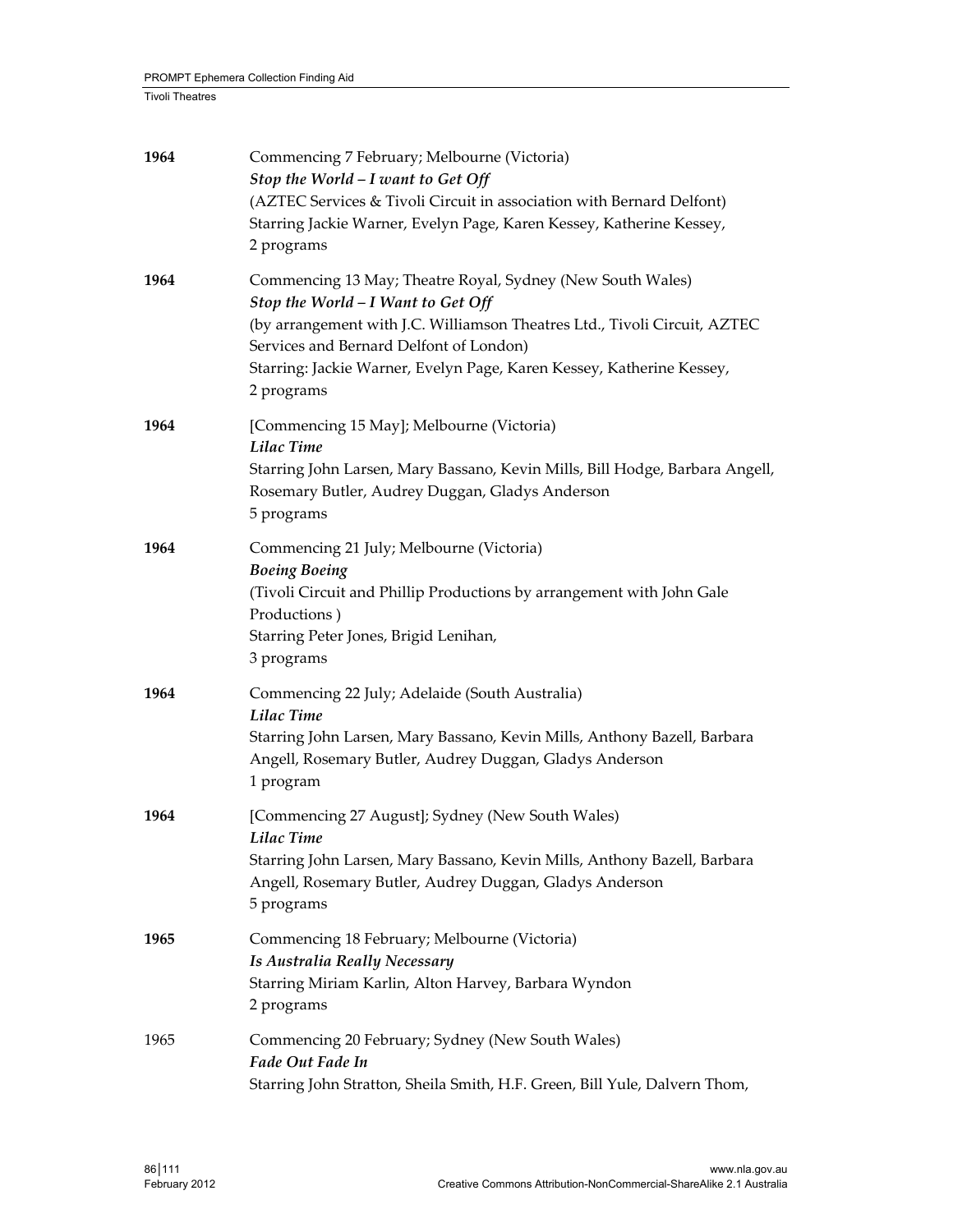|      | Doug Kingsman<br>5 programs                                                                                                                                                                                                                                                                                                                                                                                    |
|------|----------------------------------------------------------------------------------------------------------------------------------------------------------------------------------------------------------------------------------------------------------------------------------------------------------------------------------------------------------------------------------------------------------------|
| 1965 | Commencing 3 June; Melbourne (Victoria)<br>Fade Out Fade In<br>Starring John Stratton, Sheila Smith, H.F. Green, Bill Yule, Dalvern Thom,<br>Doug Kingsman<br>5 programs                                                                                                                                                                                                                                       |
| 1965 | [Commencing 1 June]; Sydney (New South Wales)<br>The Max Bygraves Show<br>Starring Max Bygraves, Gene Detroy, Marvyn Roy, The Marquis Chimps, Igo<br>Garrido, The Delltones,<br>1 program (incomplete)                                                                                                                                                                                                         |
| 1965 | Commencing 24 July; Sydney (New South Wales)<br><b>Windmill Revue</b><br>(Tivoli Circuit & AZTEC Services, by arrangement with Sheila Van Damm<br>Promotions Ltd.)<br>Starring Dailey & Wayne, The Windmill Girls, The Dalrays, The Arnaut<br>Family, Duo Revelle, Jan & Kelly, Zari, Gerry Atkins, Alan Haig<br>2 programs                                                                                    |
| 1965 | Commencing 7 August; Melbourne (Victoria) (and AZTEC Services)<br><b>Instant Marriage</b><br>(Presented by Tivoli Circuit & AZTEC Services, by arrangement with Donald<br>Albery & Brian Rix)<br>Starring Joy Nichols, Wallas Eaton, Johnny Lockwood, Tony Holland, Beatrice<br>Aston, Alton Harvey, Michael Boddy, Robert Healey<br>3 programs                                                                |
| 1965 | Single performance 3 November; Melbourne (Victoria)<br>Windmill Revue Gala Preview<br>(Tivoli Circuit & AZTEC Services, by arrangement with Sheila Van Damm<br>Promotions Ltd.)<br>Proceeds in aid of Carry On (Victoria) and Air Force Memorial Centre<br>Starring Bobby Dennis, The Windmill Girls, The Dalrays, The Arnaut Family,<br>Duo Revelle, Jan & Kelly, Zari, Gerry Atkins, Alan Haig<br>2 programs |
| 1965 | Commencing 4 November; Melbourne (Victoria)<br>Windmill Revue<br>(Tivoli Circuit & AZTEC Services, by arrangement with Sheila Van Damm<br>Promotions Ltd.)<br>Starring Bobby Dennis, The Windmill Girls, The Dalrays, The Arnaut Family,<br>Duo Revelle, Jan & Kelly, Zari, Gerry Atkins, Alan Haig<br>3 programs, 2 flyers                                                                                    |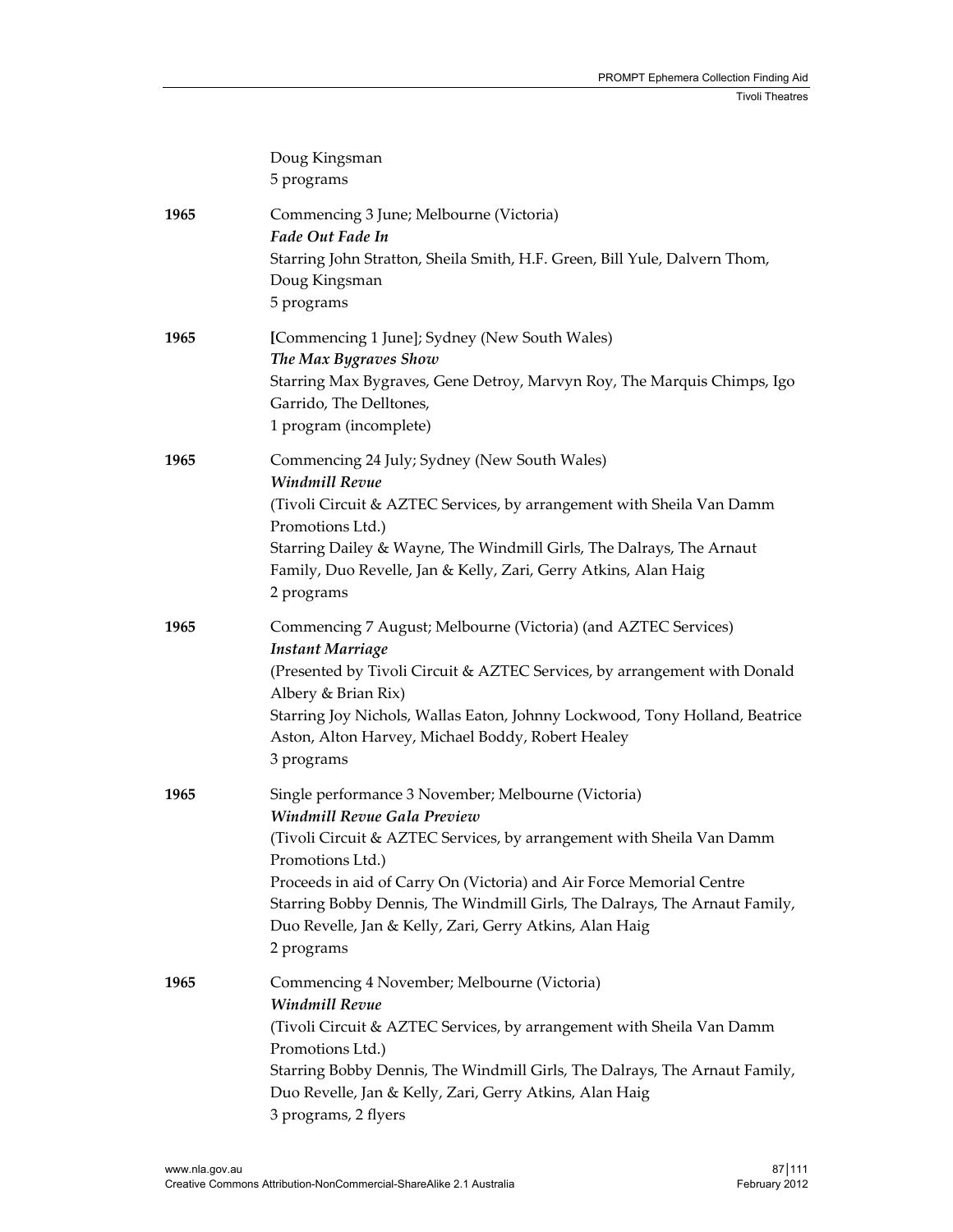| 1965 | Commencing 5 November; Sydney (New South Wales)<br><b>Instant Marriage</b><br>(Presented by Tivoli Circuit & AZTEC Services, by arrangement with Donald<br>Albery & Brian Rix)<br>Starring Joy Nichols, Wallas Eaton, Johnny Lockwood, Tony Holland, Beatrice<br>Aston, Alton Harvey, Michael Boddy, Robert Healey<br>2 programs                                                    |
|------|-------------------------------------------------------------------------------------------------------------------------------------------------------------------------------------------------------------------------------------------------------------------------------------------------------------------------------------------------------------------------------------|
| 1966 | Commencing 4 February; Sydney (New South Wales)<br>The Jimmy Edwards Show<br>Starring Jimmy Edwards, Peter Maxwell, Arthur Worsley, Gita Rivera, The<br>Renstons, The Michael Charnley Dancers, Trio Bor, Bill French, Peter Dease,<br>Reg Murphy, Frank Howes, Kym Parry<br>1 program                                                                                              |
| 1966 | Commencing 5 March; Sydney (New South Wales)<br><b>One Dam' Thing After Another</b><br>(this was the last show at the Sydney Tivoli)<br>Starring Gwen Plumb, Frankie Davidson, Bobby Dennis, Bobby Donovan, Ron<br>Parry, The Taylor Sisters, Maggie Stuart, Gerry Atkins, Sally Ann, Jacquie De<br>Paul<br>3 programs                                                              |
| 1966 | Commencing 1 March; Melbourne (Victoria)<br>The Jimmy Edwards Show<br>(This was the last show at the Melbourne Tivoli)<br>Starring Jimmy Edwards, Peter Maxwell, Arthur Worsley, Gita Rivera, The<br>Renstons, The Michael Charnley Dancers, Trio Bor, Bill French, Heather James,<br>Kym Parry<br>1 program                                                                        |
| 1968 | [Commencing 11 March]; Sydney (New South Wales)<br>Japan by Night<br>(By arrangement with J.C. Williamson Theatres Ltd., in association with Harry<br>Wren of the Entertainment Corporation of Australia Pty. Ltd.)<br>Starring Hitomi Hoshi, Misayo Kamijo, Kenji Amai, Eva Vida, Rih Aruso,<br>Teruko Fuji, Masaichi Hatori, The Rockettes, Tappei Minami, 2 De Kims<br>1 program |

# **Tivoli Pantomimes**

| 1939 | [Commencing 18 December]; Melbourne (Victoria)                           |
|------|--------------------------------------------------------------------------|
|      | Cinderella (pantomime) and Hat Trick                                     |
|      | Starring: Scott Sanders, Will Mahoney, Evie Hayes, Paul Speer, Annette & |
|      | Durno, Johnny Hyman, The Melodians, Ben Chavez, Coral Macer, John        |
|      | Dobbie, Max Reddy, Stella Lamond, Albert Chapelle, Margot Kelly, Bob     |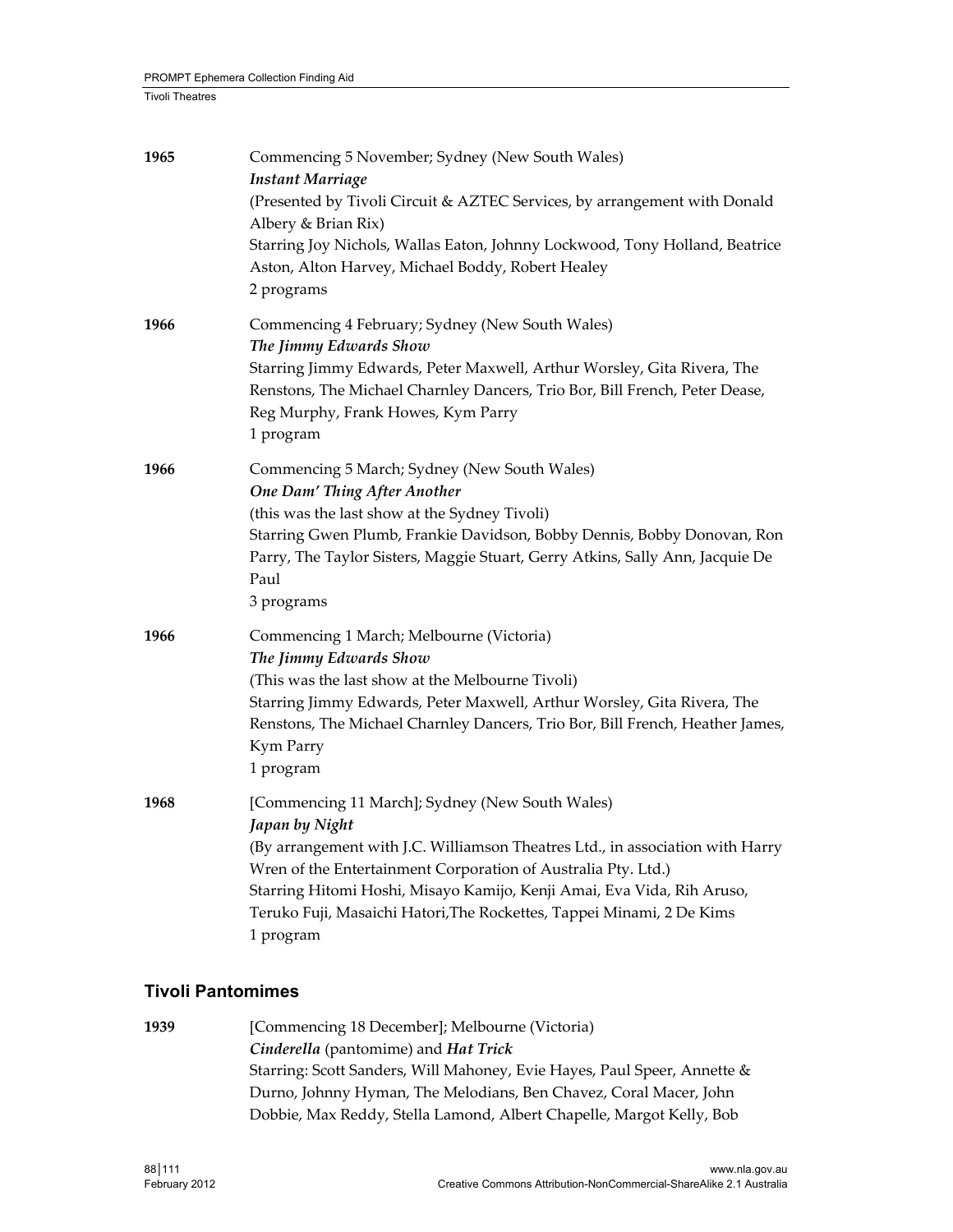|      | Geraghty<br>1 photocopy (original in main run)                                                                                                                                                                                                                                                                                                                                                                                                                                                                                                                                                          |
|------|---------------------------------------------------------------------------------------------------------------------------------------------------------------------------------------------------------------------------------------------------------------------------------------------------------------------------------------------------------------------------------------------------------------------------------------------------------------------------------------------------------------------------------------------------------------------------------------------------------|
| 1940 | Commencing 23 December; Melbourne (Victoria)<br>Mother Goose (pantomime), Stars in Your Eyes and We're in the Army Now<br>Starring John O'Dowd, Marie Doran, Gracie Emmerson, Betty Lambert, Jim<br>Gerald, Robert Butt, Terry Scanlon, Alec. Kellaway, The Atlas Bros., Ade<br>Duval, Jandy, The Rivells, The Artistos, Sampson and Simpleton, Snowy<br>Towers, Mark Ollington<br>2 bound programs (volume 4)                                                                                                                                                                                          |
| 1941 | Commencing 26 December; Sydney (New South Wales)<br>Full Speed Ahead and Mother Goose (pantomime)<br>Starring: Joe Lawman, Magda Neeld, Phil Lopaz, Alec Kellaway, Val and<br>Monty, Betty Lambert, Seven Marinettis, Lea Sonia, Gilbert and Howe, The<br>Littlejohns, Alan Eddy, Kwam Bros., Atlas Bros., Three Warrens, Jandy,<br>Marjorie Freckles, Grace Emerson, Edna Emmett<br>1 program                                                                                                                                                                                                          |
| 1942 | Commencing 28 December; Sydney (New South Wales)<br>Glad Rags and Cinderella [pantomime]<br>Starring George Wallace, Elsa Stenning, Clem Dawe & Eric Edgley, Gardner &<br>Kane, Syd Beck, The New Yorkers, Edna Luscombe, Frank Forde, Molly Duval,<br>Bubby Allen, Margaret Kelly, Athena Pallas, Cusco's Performing Birds, The<br>Ridgeways, June Holm, Robert Roberts, Bert Ralph, James Sylvester<br>1 photocopy – see original in main run                                                                                                                                                         |
| 1944 | Commencing 26 December; Sydney (New South Wales)<br>Laughter Invasion and Cinderella [pantomime]<br>Starring: George Wallace, Charles Norman, Joe Lawman, George Hurd, Lennie<br>McDermott, Bubby Allan, Earle & Fontaine, Bridges Trio, June Holm, Les &<br>Mavis Ritchie, Les Rohmer, Leonora Laye, Harris Sisters, Cherry Wheatley, Joy<br>Robbins, Cusco's Animal Circus, John Gilbert<br>1 program                                                                                                                                                                                                 |
| 1944 | [Commencing December]; Melbourne (Victoria)<br>Peter Pan (pantomime) and The Sky's the Limit<br>Starring: Jenny Howard, Joy and Geo. Nichols, Clifford Guest, Musical Macs,<br>Pierre Courret, Arundel Nixon, June and Junette, Flying d'Amours, Buster<br>Fiddes, Jack Mortimer, Kermond Bros, Fred Brown, Frank Forde, Inky<br>Williams, Charles and Rae, Lily Coburn, Pearl Schwieg, Kath Crawford, Pam<br>Bromley, Slim Walker. Geo. Hall, Jimmy Haines, Helen Anderson<br>Peter Pan starring: Dot Rankin, Dorothea Dunstan, Mary Ward, Tom Sutterby,<br>William Hassan, Arundel Nixon<br>1 program |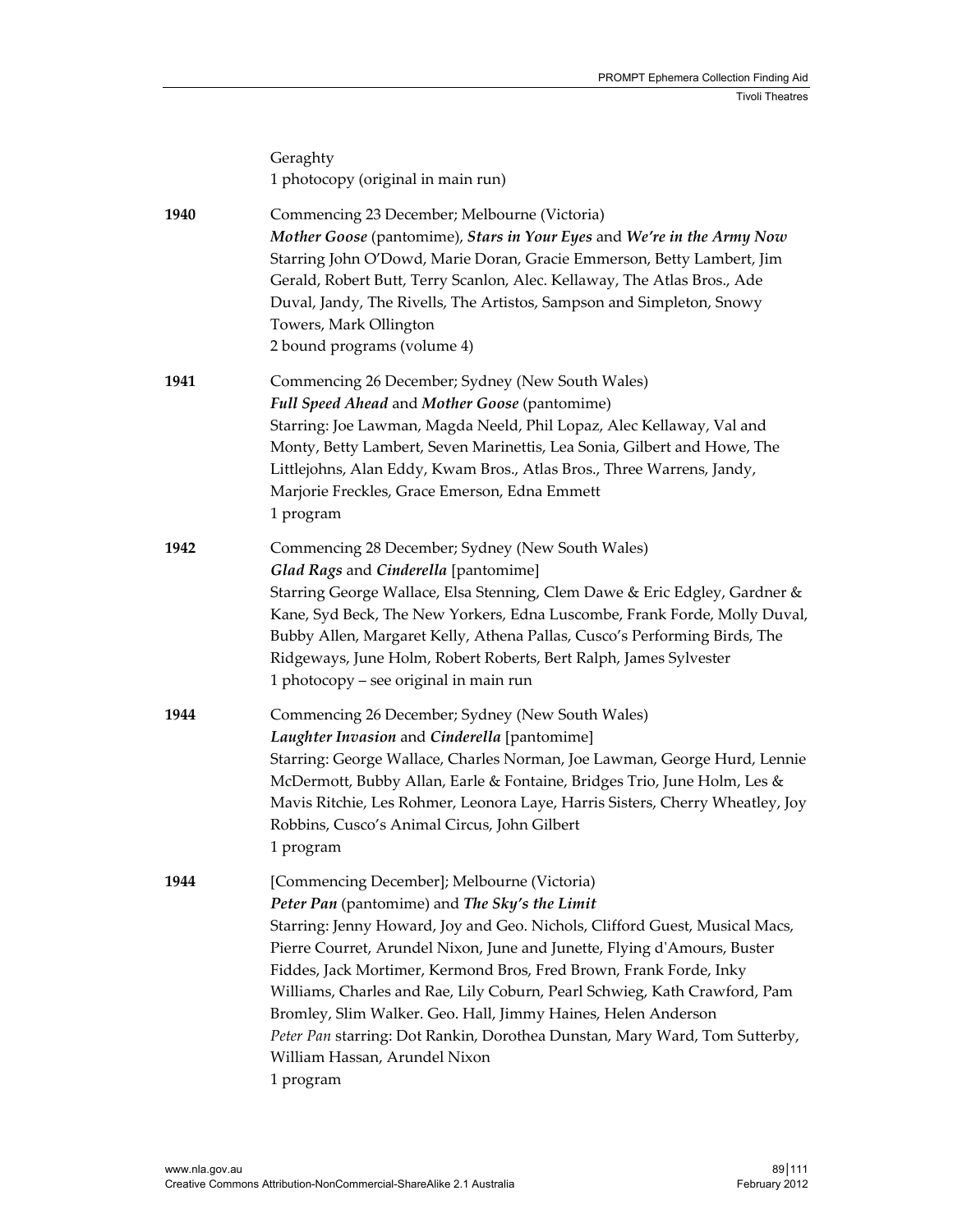| 1945 | [Commencing 24 December]; Melbourne (Victoria)<br>Mother Goose (pantomime) and Fun and Music<br>Starring Edna Luscombe, Frank Ford, Joan Borwn, Eric Edgley, Ronnie Shand,<br>Dot Rankin, Marie Doran, The Ashton Bros., Clem Dawe, Les Ritchie, Ernest<br>Shand<br>2 programs                            |
|------|-----------------------------------------------------------------------------------------------------------------------------------------------------------------------------------------------------------------------------------------------------------------------------------------------------------|
| 1946 | Commencing 20 December; Melbourne (Victoria)<br>Dick Whittington and His Cat (pantomime) and Atomic Blondes<br>Starring Jenny Howard, Eddie Marcel, Bobbie Le Brun<br>3 programs                                                                                                                          |
| 1947 | [Commencing December]; Sydney (New South Wales)<br>Mother Goose (pantomime)<br>Starring Clem Dawe, Eric Edgley, Colin Croft, Alfred Latell, Dr. Roy Pickard,<br>Margaret Fitzgibbon<br>1 program                                                                                                          |
| 1948 | Commencing 24 December; Melbourne (Victoria)<br>Cinderella (pantomime)<br>Starring Ormonde Douglas, Margaret Fitzgibbon, Bunny Westney, Dumarte &<br>Denzer, Terry Scanlon, Joyce Gration, Olga Purvis, Kath Crawford, Tony<br>Matthews, June Bence, Nita Emms, Morrie Trickey, Joy Horburth<br>1 program |
| 1949 | [Commencing December]; Sydney (New South Wales)<br>The Babes in the Wood (pantomime)<br>Starring Jenny Howard, Rex "Waca" Dawe<br>2 programs                                                                                                                                                              |
| 1950 | Commencing 23 December; Melbourne (Victoria)<br>The Babes in the Wood (pantomime)<br>Starring Billie Ponds,. Les Ritchie, Ann Cornell, June Crocker, Valda Skinner,<br>James Cardwell, Lyn Colleano, Ronnie Shand, Nellie Stewart, Johnny Marks,<br>Lois Bayard, Faye Morgan<br>1 program                 |
| 1952 | [Commencing December]; Melbourne (Victoria)<br>Cinderella (pantomime)<br>Starring Tommy Trinder, Gloria Dawn, Toni Lamond, Jim Gerald, Barbara<br>MacKinnon<br>2 programs                                                                                                                                 |
| 1953 | [Commencing 24 December]; Melbourne (Victoria)<br>Mother Goose (pantomime)<br>Starring Max Reddy, Barbara MacKinnon, Joey Porter<br>2 programs                                                                                                                                                            |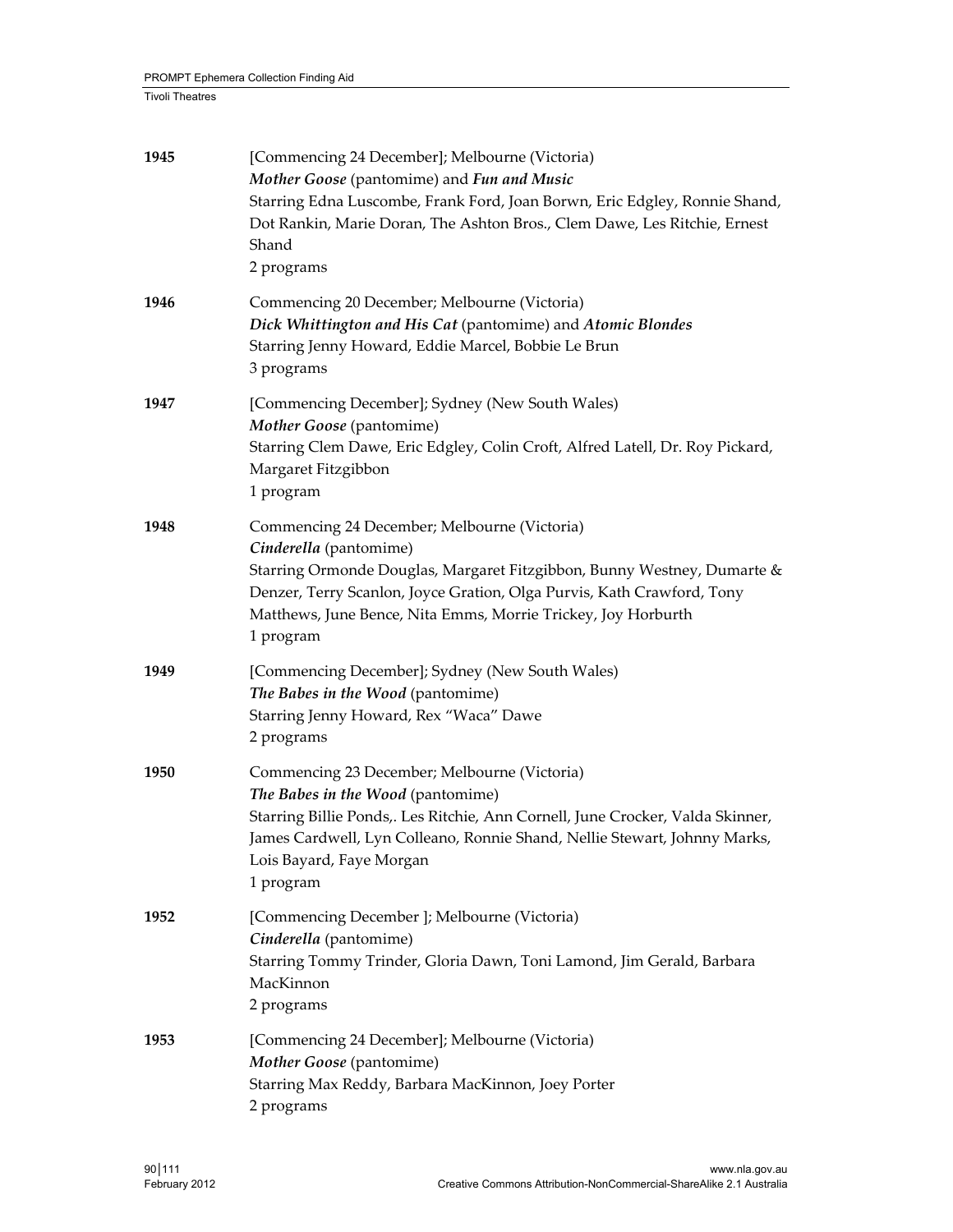| 1954 | [Commencing 24 December]; Sydney (New South Wales)<br>Dick Whittington and His Cat (pantomime)<br>Starring Jenny Howard, Jim Gerald<br>3 programs                                                                                                                                                  |
|------|----------------------------------------------------------------------------------------------------------------------------------------------------------------------------------------------------------------------------------------------------------------------------------------------------|
| 1954 | [Commencing 24 December]; Melbourne (Victoria)<br>Jack and Jill (pantomime)<br>Starring Roy Barbour, Nina Cooke<br>2 programs                                                                                                                                                                      |
| 1954 | Commencing 27 December; Princess Theatre, Melbourne (Victoria)<br>Aladdin and His Wonderful Lamp (pantomime)<br>(By arrangement with Garnet H. Carroll, Tivoli Celebrity Vaudeville Pty. Ltd.<br>and AZTEC Services Pty. Ltd.)<br>Starring Ursula Irving, Eddie Edwards, Jenifer Eddy<br>1 program |
| 1955 | Commencing 23 December; Melbourne (Victoria)<br>Sinbad the Sailor (pantomime)<br>Starring Jenny Howard, Billy Russell<br>2 programs                                                                                                                                                                |
| 1956 | Commencing 26 December; Melbourne (Victoria)<br>Goody Two Shoes (pantomime)<br>Starring Alwyn Leckie, Max Reddy, Leon Cortez, Bob Bromley, Nancy<br>Rasmussen, The Dalrays, Barbara Angell<br>2 programs                                                                                           |
| 1957 | Commencing 20 December; Sydney (New South Wales)<br>Goody Two Shoes (pantomime)<br>Starring Bobby Limb, Joe Lawman, Babs McKinnon, Dawn Lake, Gloria Dawn,<br>Al Jones, The Dalrays, Rae Morgan, Buster Fiddes, Brian Barrie<br>1 program                                                          |
| 1957 | Commencing 26 December; Melbourne (Victoria)<br>Cinderella (pantomime)<br>Starring Brenda Rowe, Heather Horwood, Vic Marlowe, Johnny Lockwood,<br>June Barton, Doug Stuchberry, Lucky Grills, Don Williams, Iris Shand, Irene<br>Bevans, Edit Juhasz<br>4 programs                                 |
| 1957 | [Commencing December]; Palladium Theatre, Sydney (New South Wales)<br>Mother Goose (pantomime)<br>Starring Jenny Howard, Peggy Mortimer, Buster Noble<br>1 program                                                                                                                                 |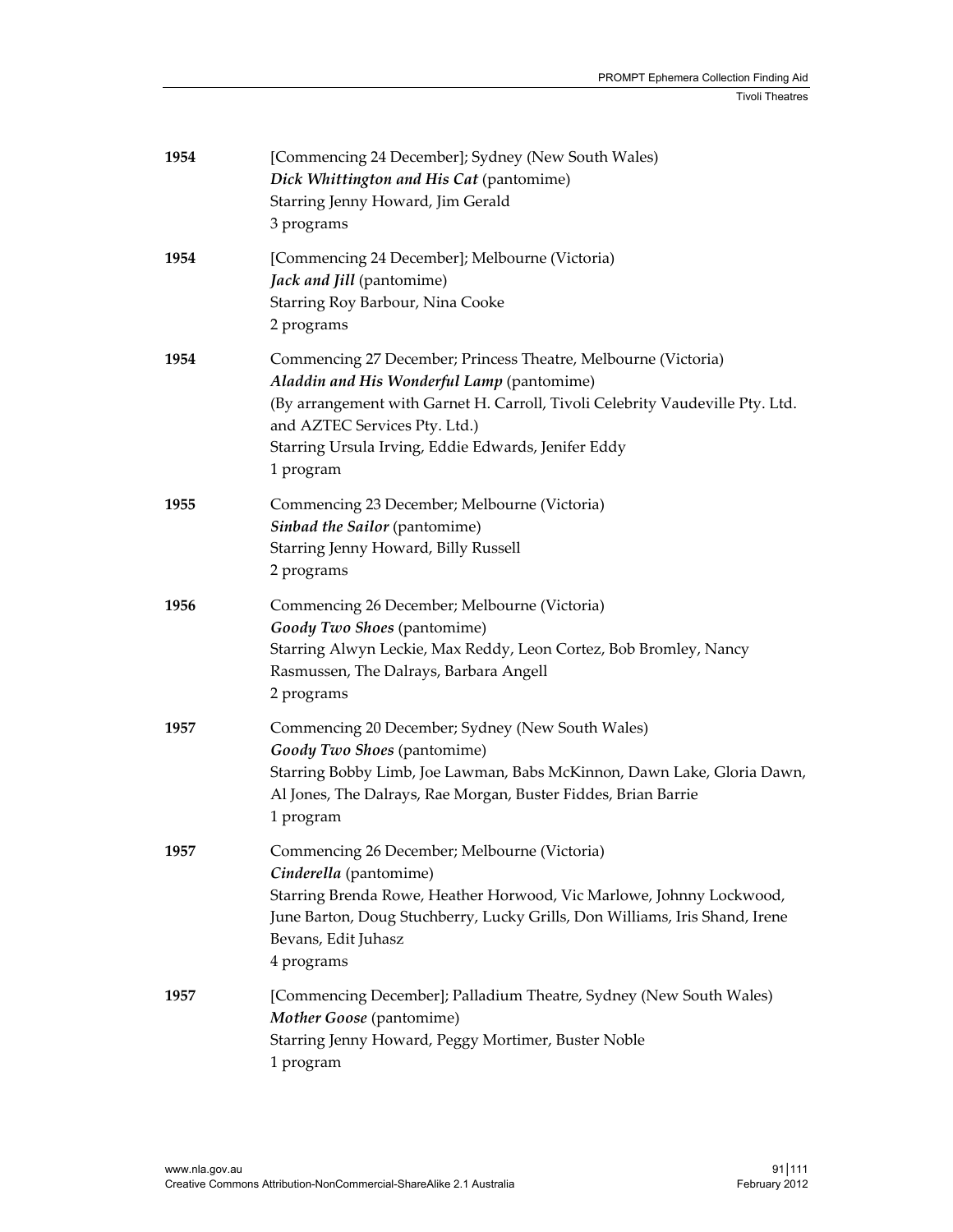| 1958 | Commencing 26 December; Sydney (New South Wales)<br>Cinderella (pantomime)<br>Starring Johnny Lockwood, Gloria Dawn, Dolore Whiteman<br>1 program                                                                                                                                                                        |
|------|--------------------------------------------------------------------------------------------------------------------------------------------------------------------------------------------------------------------------------------------------------------------------------------------------------------------------|
| 1958 | [Commencing 24 December]; Melbourne (Victoria)<br>Puss in Boots (pantomime)<br>Starring Syd and Max Harrison, Heather Horwood, Deidre Green, David<br>Sterle, Terry Scanlon, Eddie Edwards<br>4 programs                                                                                                                 |
| 1961 | [Commencing 26 December]; Melbourne (Victoria)<br>Snow White (pantomime) Fun Fair (pantomime) and Peter and the Wolf<br>(pantomime)<br>Starring Hal Roach, Jandy, Zig and Zag, William Carse, Shirley Jones,<br>Laurence Bishop, Maxwell Collis, Noelle Aitken, Marlene Kearney, Joan<br>Gilmour<br>2 programs, 2 flyers |
| 1960 | [Commencing 24 December]; Melbourne (Victoria)<br>Snow White & the Seven Dwarfs (pantomime)<br>Starring Judy Gay, John Read, Edith Dahl, Lee Davis, Barney Grant,<br>1 program                                                                                                                                           |
| 1959 | [Commencing 23 December]; Melbourne (Victoria)<br>Robinson Crusoe on Ice (pantomime)<br>Starring Gloria Nord, Bill French, Reg Park, Jackie Clancy, Johnny Ladd, Nevil<br>Thurgood<br>1 program                                                                                                                          |
| 1963 | [Commencing 26 December]; Melbourne (Victoria)<br>The Wizard of Oz (pantomime)<br>Starring Joan Harris, Patti McGrath, Don McManus, Kevin Miles, Bob<br>Hornery, Frank Lloyd, Jon Dennis, Reg Dell<br>3 programs, 3 flyers, 2 fold up promotional hats                                                                   |
| 1964 | Commencing 24 December; Melbourne (Victoria)<br>Alice in Wonderland (pantomime)<br>Starring Pat Carroll, Bob Hornery, Bill Hodge, Brian Crossley<br>3 programs, 3 flyers                                                                                                                                                 |
| 1964 | [Commencing 26 December]; Sydney (New South Wales)<br>The Wizard of Oz (pantomime)<br>Starring Noeleen Batley, Anthony Bazell, Kevin Miles, Reginald Livermore,<br>Barbara Angell, Desmond Rolfe, Denis Olsen, Ron Shand<br>2 programs                                                                                   |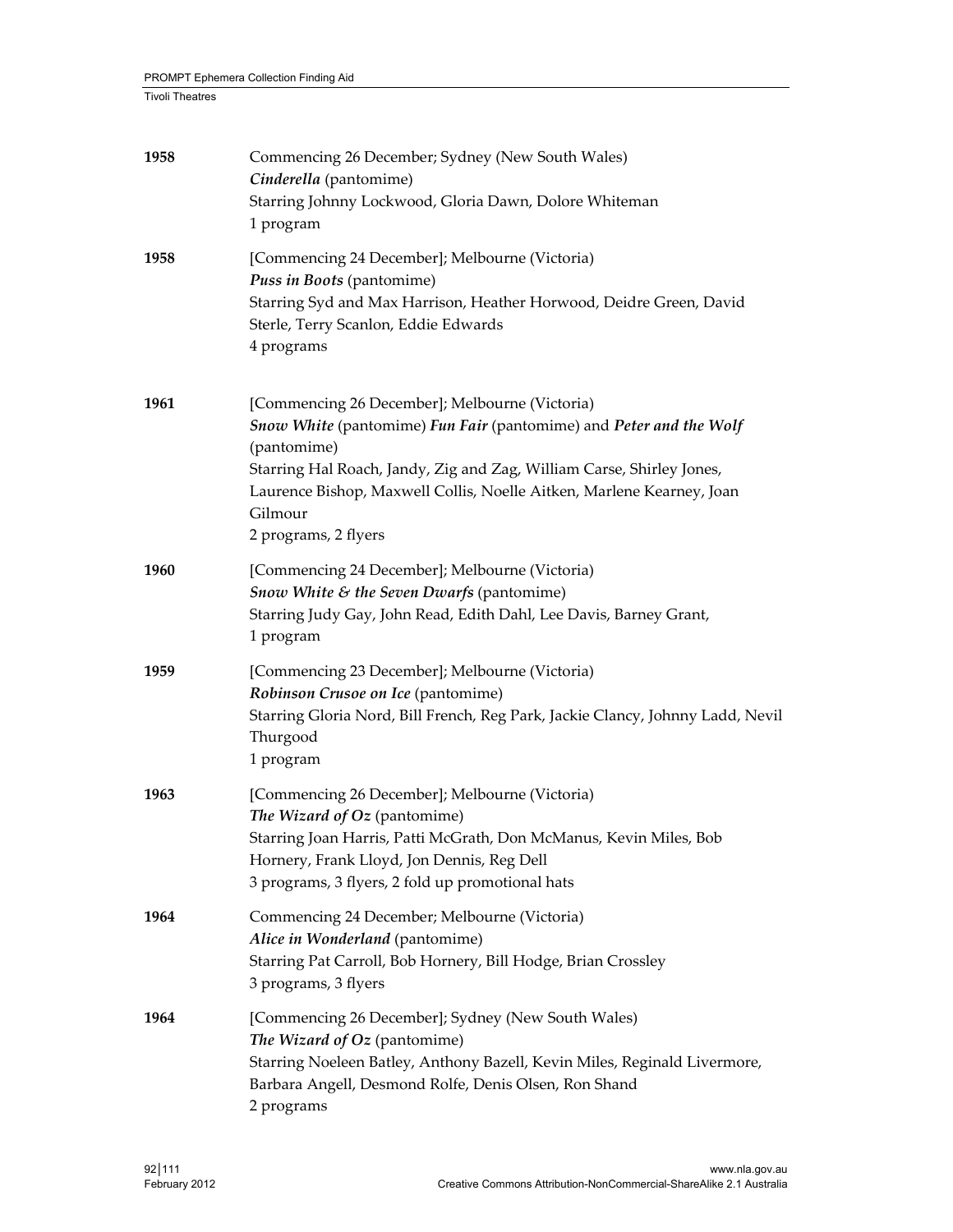| 1965 | Commencing 27 December; Sydney (New South Wales)                            |
|------|-----------------------------------------------------------------------------|
|      | Robin Hood (pantomime)                                                      |
|      | Starring Noeleen Batley, Johnny Lockwood, Pat Gregory, Doug Kingsman        |
|      | 2 programs                                                                  |
| 1966 | Commencing 19 November; Sydney (New South Wales)                            |
|      | Robert and Elizabeth                                                        |
|      | Starring: June Bronhill, Denis Quilley, Frank Thring, Valmai Johnston, Judy |
|      | Banks, Valda Bagnall                                                        |
|      | 1 program                                                                   |
| 1966 | Commencing 26 December; Melbourne (Victoria)                                |
|      | Alice in Wonderland                                                         |
|      | Starring Kathleen Gorham, Barbara Wyndon, Max Oldaker                       |
|      | 2 programs                                                                  |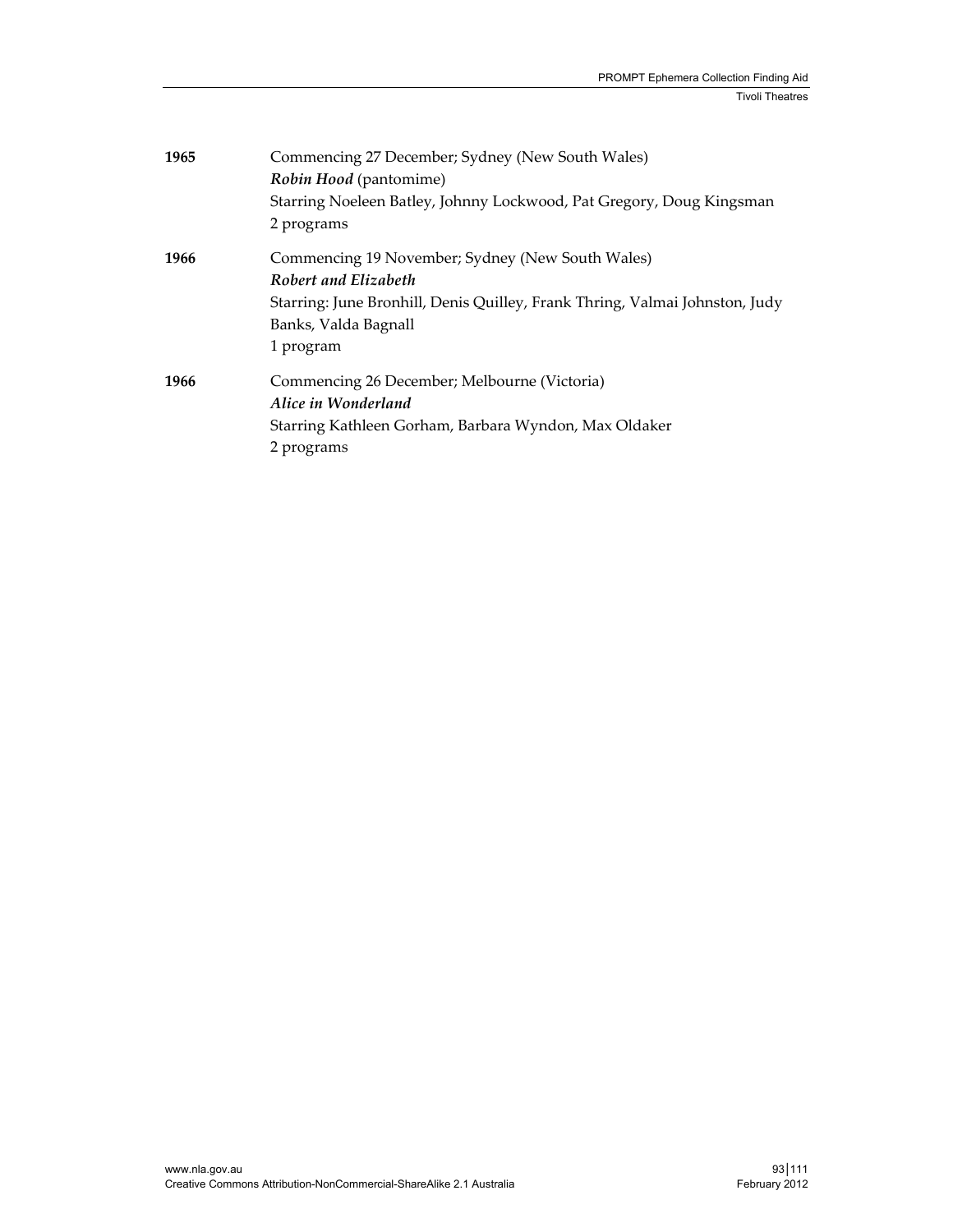# **Index to performances**

| 1933 Tivoli Theatre, Melbourne VIC30                                        |
|-----------------------------------------------------------------------------|
| 1943 Crazy Show                                                             |
| 1943 Tivoli Theatre, Melbourne VIC 51                                       |
| Adelaide SA                                                                 |
|                                                                             |
| Adler, Larry appearing                                                      |
| 1938 Tivoli Theatre, Melbourne VIC 35                                       |
| 1939 Tivoli Theatre, Sydney NSW 35                                          |
| Aladdin                                                                     |
| 1933 Tivoli Theatre, Melbourne VIC 25                                       |
| 1933 Tivoli Theatre, Sydney NSW 25                                          |
| Aladdin and His Wonderful Lamp                                              |
| 1954 Tivoli Theatre, Melbourne VIC 116                                      |
| Alice in Wonderland / Lewis Carroll                                         |
| 1964 Tivoli Theatre, Melbourne VIC 119                                      |
| 1966 Tivoli Theatre, Melbourne VIC 120                                      |
| All Star Vaudeville                                                         |
| 1948 Tivoli Theatre, Melbourne VIC 70                                       |
| <b>All the Best</b>                                                         |
| 1949 Theatre Royal, Adelaide SA 74                                          |
| 1949 Tivoli Theatre, Melbourne VIC 76                                       |
| 1949 Tivoli Theatre, Sydney NSW  73                                         |
| 1958 Tivoli Theatre, Melbourne VIC 96                                       |
| Americana                                                                   |
| 1947 His Majesty's Theatre, Brisbane QLD 68                                 |
| 1947 Majestic Theatre, Adelaide SA  67                                      |
| 1947 Tivoli Theatre, Melbourne VIC 67                                       |
| Angell, Barbara appearing                                                   |
| 1964 Tivoli Theatre, Sydney NSW 119                                         |
| <b>Anthony Quayle appearing</b>                                             |
| 1949 Tivoli Theatre, Sydney NSW 75                                          |
|                                                                             |
|                                                                             |
| Applesauce                                                                  |
| 1941 Tivoli Theatre, Melbourne VIC 43                                       |
| Arcadia                                                                     |
| 1899 Tivoli Theatre, Sydney NSW3                                            |
|                                                                             |
| 1942 Tivoli Theatre, Melbourne VIC 44                                       |
| 1942 Tivoli Theatre, Sydney NSW 44                                          |
| 1943 Tivoli Theatre, Melbourne VIC 49                                       |
| 1944 Tivoli Theatre, Melbourne VIC 55                                       |
| 1944 Tivoli Theatre, Sydney NSW56                                           |
| 1947 Grand Opera House, Wellington NZ  66                                   |
| 1947 His Majesty's Theatre, Auckland NZ  65                                 |
| 1960 Her Majesty's Theatre, Brisbane QLD100                                 |
| 1960 Theatre Royal, Sydney NSW  101                                         |
| 1960 Tivoli Theatre, Melbourne VIC 100                                      |
| Athos Follies / Percy Athos                                                 |
| 1947 Tivoli Theatre, Sydney NSW 65                                          |
| Atomic Blondes / Jan Rubini                                                 |
| 1946 Tivoli Theatre, Melbourne VIC 65<br>1946 Tivoli Theatre, Sydney NSW 64 |

| Atwell, Winifred appearing                  |
|---------------------------------------------|
| 1958 Tivoli Theatre, Melbourne VIC 96       |
| 1958 Tivoli Theatre, Sydney NSW 96          |
| Australia's First Real Crazy Show           |
| 1940 Tivoli Theatre, Melbourne VIC39        |
| 1940 Tivoli Theatre, Sydney NSW 40          |
| Avec Pleasure                               |
| 1961 Tivoli Theatre, Melbourne VIC 103      |
| 1961 Tivoli Theatre, Sydney NSW 104         |
| <b>Babes in the Wood, The</b>               |
| 1949 Tivoli Theatre, Sydney NSW 115         |
| 1950 Tivoli Theatre, Melbourne VIC 115      |
| Ballyhoo                                    |
| 1941 Tivoli Theatre, Melbourne VIC 42       |
| 1941 Tivoli Theatre, Sydney NSW 42          |
| Barbour, Roy appearing                      |
| 1954 Tivoli Theatre, Melbourne VIC 116      |
| Barton, Dianne appearing                    |
| 1963 Tivoli Theatre, Sydney NSW 107         |
| Bassano, Mary appearing                     |
| 1964 Her Majesty's Theatre, Adelaide SA 109 |
| 1964 Tivoli Theatre, Melbourne VIC 109      |
| 1964 Tivoli Theatre, Sydney NSW 109         |
| Batley, Noeleen appearing                   |
| 1964 Tivoli Theatre, Sydney NSW 119         |
| 1965 Tivoli Theatre, Sydney NSW 119         |
| Bazell, Anthony appearing                   |
| 1964 Tivoli Theatre, Sydney NSW 119         |
| <b>Beauty on Parade</b>                     |
| 1942 Tivoli Theatre, Melbourne VIC 46       |
| 1942 Tivoli Theatre, Sydney NSW 47          |
| 1945 Tivoli Theatre, Melbourne VIC 61       |
| <b>Best Bib and Tucker</b>                  |
| 1944 Tivoli Theatre, Melbourne VIC 54       |
| <b>Better Times</b>                         |
| 1934 Tivoli Theatre, Melbourne VIC31        |
| Bevans, Irene appearing                     |
| 1954 His Majesty's Theatre, Perth WA  88    |
| Big Fun Show of 1939, The                   |
| 1939 Tivoli Theatre, Melbourne VIC35        |
| Big Show of Vaudeville De Luxe              |
| 1921 Tivoli Theatre, Melbourne VIC 9, 10    |
| <b>Big Time</b>                             |
| 1953 Tivoli Theatre, Melbourne VIC 85       |
| Birds of the Night                          |
| 1935 Tivoli Theatre, Melbourne VIC 32       |
|                                             |
| Black and Blue                              |
| 1941 Tivoli Theatre, Melbourne VIC 42       |
| 1941 Tivoli Theatre, Sydney NSW 43          |
| Black and White Minstrel Show, The / George |
| Inns                                        |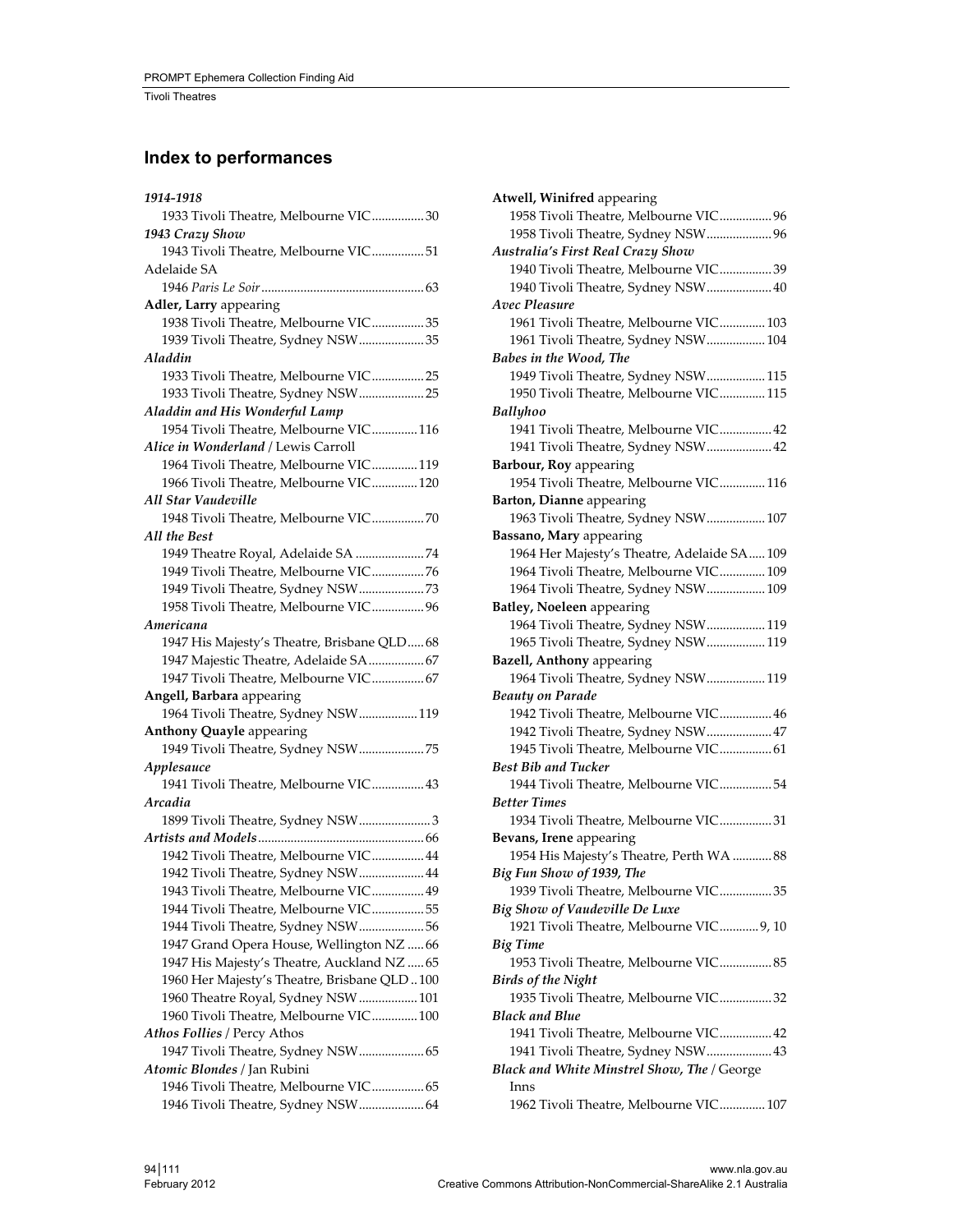| <b>Black rhapsodies</b>                     |
|---------------------------------------------|
| 1943 Tivoli Theatre, Melbourne VIC  53      |
| 1944 Tivoli Theatre, Sydney NSW  53         |
| <b>Black Vanities</b>                       |
| 1943 Tivoli Theatre, Melbourne VIC  52      |
| <b>Black Velvet</b>                         |
| 1941 Tivoli Theatre, Melbourne VIC  41      |
| 1941 Tivoli Theatre, Sydney NSW  41         |
| Blue, Ben appearing                         |
|                                             |
| 1948 Tivoli Theatre, Melbourne VIC  72      |
| Bob Dyer's Hill-Billy Shindig               |
| 1942 Majestic Theatre, Adelaide SA 48       |
| Boeing Boeing / Marc Camoletti              |
| 1964 Tivoli Theatre, Melbourne VIC  109     |
| Bourne, Ernie appearing                     |
| 1963 Tivoli Theatre, Sydney NSW  107        |
| <b>Broadway Hot Shots</b>                   |
| 1939 Tivoli Theatre, Melbourne VIC  36      |
| <b>Bronhill, June appearing</b>             |
| 1960 Tivoli Theatre, Sydney NSW  101        |
| 1962 Tivoli Theatre, Sydney NSW  107        |
| 1963 Tivoli Theatre, Melbourne VIC  108     |
| 1966 Tivoli Theatre, Sydney NSW  119        |
| <b>Bullen, Leonard appearing</b>            |
| 1953 Tivoli Theatre, Sydney NSW  83         |
| Buzz-Buzz                                   |
| 1920 Tivoli Theatre, Sydney NSW  9          |
| Bygraves, Max appearing                     |
| 1965 Tivoli Theatre, Sydney NSW  110        |
|                                             |
| Caldwell, Zoe appearing                     |
| 1944 Tivoli Theatre, Melbourne VIC  58      |
| 1962 Tivoli Theatre, Melbourne VIC  105     |
| Calypso Capers                              |
| 1957 Tivoli Theatre, Melbourne VIC  93      |
| 1957 Tivoli Theatre, Sydney NSW  93         |
| Cantello, Paula appearing                   |
| 1954 His Majesty's Theatre, Perth WA 88     |
| Carnival Time                               |
| 1936 Tivoli Theatre, Sydney NSW  31         |
| Carroll, Pat appearing                      |
| 1964 Tivoli Theatre, Melbourne VIC  119     |
| Caselotti, Adriana appearing                |
| 1939 Tivoli Theatre, Sydney NSW  36         |
| Cavalcade of Stars                          |
| 1938 Tivoli Theatre, Melbourne VIC  34      |
| Cavalcade of Variety                        |
| 1945 Tivoli Theatre, Melbourne VIC  59      |
| 1945 Tivoli Theatre, Sydney NSW  60         |
| Celebrity Vaudeville                        |
| 1921 Tivoli Theatre, Sydney NSW  9          |
| 1922 Tivoli Theatre, Melbourne VIC  11, 12  |
| 1922 Tivoli Theatre, Sydney NSW  10, 11, 12 |
| 1923 Tivoli Theatre, Melbourne VIC  12, 13  |
| 1923 Tivoli Theatre, Sydney NSW  12         |
| 1924 Tivoli Theatre, Melbourne VIC  15      |
|                                             |

| 1924 Tivoli Theatre, Sydney NSW  15, 16                                    |
|----------------------------------------------------------------------------|
| 1925 Tivoli Theatre, Melbourne VIC  17, 18                                 |
| 1925 Tivoli Theatre, Sydney NSW  16, 17, 18                                |
| 1926 Tivoli Theatre, Melbourne VIC  19, 20                                 |
| 1926 Tivoli Theatre, Sydney NSW  18, 19, 20                                |
| 1927 Tivoli Theatre, Melbourne VIC  21, 22                                 |
| 1927 Tivoli Theatre, Sydney NSW  20, 21                                    |
| 1928 Tivoli Theatre, Melbourne VIC  22                                     |
| 1928 Tivoli Theatre, Sydney NSW  23                                        |
| 1929 Tivoli Theatre, Melbourne VIC  23                                     |
| 1929 Tivoli Theatre, Sydney NSW  23                                        |
| 1931 Tivoli Theatre, Melbourne VIC  24                                     |
| Chez Paree                                                                 |
| 1951 Tivoli Theatre, Melbourne VIC  80                                     |
| 1951 Tivoli Theatre, Sydney NSW  81                                        |
| Cinderella                                                                 |
|                                                                            |
| 1937 Tivoli Theatre, Sydney NSW  33                                        |
| 1939 Tivoli Theatre, Melbourne VIC  38, 112                                |
| 1941 Tivoli Theatre, Melbourne VIC  44                                     |
| 1942 Tivoli Theatre, Sydney NSW  49, 113                                   |
| 1943 Tivoli Theatre, Melbourne VIC  53                                     |
| 1944 Tivoli Theatre, Sydney NSW  58, 113                                   |
| 1948 Tivoli Theatre, Melbourne VIC  114                                    |
| 1953 Tivoli Theatre, Melbourne VIC  115                                    |
| 1954 His Majesty's Theatre, Perth WA 88                                    |
| 1957 Tivoli Theatre, Melbourne VIC  117                                    |
| 1958 Tivoli Theatre, Sydney NSW  117                                       |
|                                                                            |
|                                                                            |
| Circus Days                                                                |
| 1933 Tivoli Theatre, Melbourne VIC  28                                     |
| Clambake / Jim Davidson                                                    |
| 1946 Tivoli Theatre, Melbourne VIC  63                                     |
| Clancy, Jackie appearing                                                   |
| 1959 Tivoli Theatre, Melbourne VIC  118                                    |
| Clarke, Bert appearing                                                     |
| 1919 Tivoli Theatre, Sydney NSW  8                                         |
| Colored Rhapsody                                                           |
| 1955 Theatre Royal, Adelaide SA 89                                         |
| 1955 Tivoli Theatre, Melbourne VIC  88                                     |
| Coloured Rhapsody                                                          |
| 1955 Tivoli Theatre, Sydney NSW  89                                        |
| Command Performance                                                        |
| 1949 St James Theatre, Auckland NZ  75                                     |
| 1949 Tivoli Theatre, Sydney NSW  76                                        |
| 1950 King's Theatre, Melbourne VIC  77                                     |
| 1956 Theatre Royal, Adelaide SA 90                                         |
| Cooke, Nina appearing                                                      |
| 1954 Tivoli Theatre, Melbourne VIC  116                                    |
| Coral Sea Week Gala Performance - Zip Goes a                               |
| Million / Emile Littler                                                    |
| 1954 Tivoli Theatre, Sydney NSW  86                                        |
|                                                                            |
| Cornell, Ann appearing                                                     |
| 1950 Tivoli Theatre, Melbourne VIC  115                                    |
| Corroboree / John Antill                                                   |
| 1951 Tivoli Theatre, Sydney NSW  80<br>1954 Tivoli Theatre, Sydney NSW  85 |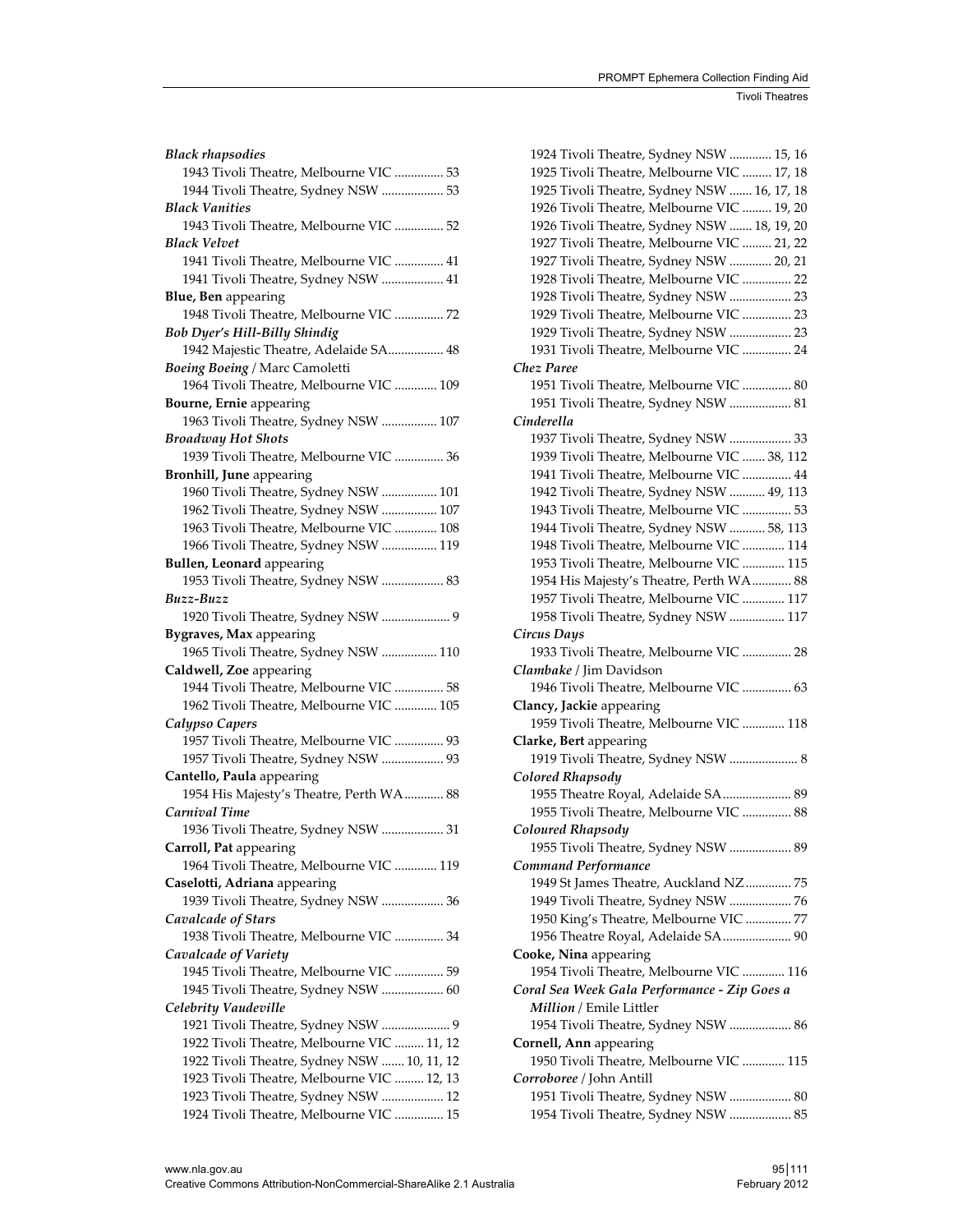| Croft, Colin appearing                                                  |
|-------------------------------------------------------------------------|
| 1947 Tivoli Theatre, Sydney NSW 114                                     |
| 1961 Tivoli Theatre, Melbourne VIC 102                                  |
| 1961 Tivoli Theatre, Sydney NSW 103                                     |
| 1963 Tivoli Theatre, Sydney NSW 107                                     |
| Crossley, Brian appearing                                               |
| 1964 Tivoli Theatre, Melbourne VIC 119                                  |
| Dahl, Edith appearing                                                   |
| 1960 Tivoli Theatre, Melbourne VIC 118                                  |
| Danse de Ruban, Las                                                     |
| 1909 Tivoli Theatre, Melbourne VIC 6                                    |
| Danton, Henry appearing                                                 |
| 1951 Tivoli Theatre, Sydney NSW 80                                      |
| Davis, Lee appearing                                                    |
| 1960 Tivoli Theatre, Melbourne VIC 118                                  |
| Dawe, Clem appearing                                                    |
| 1947 Tivoli Theatre, Sydney NSW 114                                     |
|                                                                         |
| Dawn, Gloria appearing                                                  |
| 1953 Tivoli Theatre, Melbourne VIC 115                                  |
| 1958 Tivoli Theatre, Sydney NSW 117                                     |
| Deane, Millie appearing                                                 |
| 1933 Tivoli Theatre, Melbourne VIC 31                                   |
| Dell, Reg appearing                                                     |
| 1963 Tivoli Theatre, Melbourne VIC 119                                  |
| Dennis, Jon appearing                                                   |
| 1963 Tivoli Theatre, Melbourne VIC 119                                  |
| Design for Glamour                                                      |
| 1942 Tivoli Theatre, Melbourne VIC 49                                   |
|                                                                         |
|                                                                         |
| 1943 Tivoli Theatre, Sydney NSW 50                                      |
| Desmond, Florence appearing                                             |
| 1954 Tivoli Theatre, Sydney NSW 86                                      |
| Devil Take Her / Arthur Benjamin                                        |
| 1954 Tivoli Theatre, Sydney NSW 85                                      |
| Devil Take Her, The / Arthur Benjamin                                   |
| 1953 Tivoli Theatre, Sydney NSW 84                                      |
| Diamond Horseshoe, The                                                  |
| 1959 Tivoli Theatre, Melbourne VIC 97                                   |
| 1959 Tivoli Theatre, Sydney NSW 98                                      |
| Dick Whittington and His Cat                                            |
| 1946 Tivoli Theatre, Melbourne VIC 114                                  |
| 1954 Tivoli Theatre, Sydney NSW 115                                     |
| Don't Tell the Wife                                                     |
| 1933 Tivoli Theatre, Melbourne VIC 29                                   |
| Douglas, Ormonde appearing                                              |
| 1948 Tivoli Theatre, Melbourne VIC 114                                  |
| 1961 Tivoli Theatre, Melbourne VIC 102                                  |
| 1961 Tivoli Theatre, Sydney NSW 103                                     |
| Eaton, Wallas appearing                                                 |
| 1965 Tivoli Theatre, Melbourne VIC 111                                  |
| 1965 Tivoli Theatre, Sydney NSW 111                                     |
| Ecstasy on Ice                                                          |
| 1959 Tivoli Theatre, Melbourne VIC 99                                   |
| 1960 Tivoli Theatre, Perth WA 102<br>1960 Tivoli Theatre, Sydney NSW 99 |

| <b>Eddy, Jenifer</b> appearing<br>1954 Tivoli Theatre, Melbourne VIC 116 |
|--------------------------------------------------------------------------|
| <b>Edgley, Eric appearing</b>                                            |
| 1947 Tivoli Theatre, Sydney NSW 114                                      |
| Edwards, Eddie appearing                                                 |
| 1954 Tivoli Theatre, Melbourne VIC 116                                   |
| 1958 Tivoli Theatre, Melbourne VIC 117                                   |
| Endymion / John Antill                                                   |
| 1953 Tivoli Theatre, Sydney NSW 84                                       |
| Fade In Fade Out / Betty Comden and Adolph                               |
| Green                                                                    |
| 1965 Tivoli Theatre, Melbourne VIC 110                                   |
| 1965 Tivoli Theatre, Sydney NSW 110                                      |
| <b>Famous Mills Brothers, The</b>                                        |
| 1939 Tivoli Theatre, Melbourne VIC 37                                    |
|                                                                          |
| 1939 Tivoli Theatre, Sydney NSW 38                                       |
| Fantasy                                                                  |
| 1950 Tivoli Theatre, Melbourne VIC 79                                    |
| 1950 Tivoli Theatre, Sydney NSW 79                                       |
| <b>Fast and Furious</b>                                                  |
| 1933 Tivoli Theatre, Melbourne VIC 26                                    |
| <b>Favourite Follies</b>                                                 |
| 1917 Tivoli Theatre, Melbourne VIC 8                                     |
| <b>Femmes and Furs</b>                                                   |
| 1958 Tivoli Theatre, Melbourne VIC 95                                    |
| 1958 Tivoli Theatre, Sydney NSW 96                                       |
| Fine Feathers / Bob Barre                                                |
| 1948 Tivoli Theatre, Melbourne VIC71                                     |
|                                                                          |
| Fishing Village, The                                                     |
| 1909 Tivoli Theatre, Sydney NSW 6                                        |
| Fitzgibbon, Margaret appearing                                           |
| 1948 Tivoli Theatre, Melbourne VIC 114                                   |
| Flemming, Claude appearing                                               |
| 1919 Tivoli Theatre, Sydney NSW 8                                        |
| <b>Florence Desmond</b>                                                  |
| 1954 Tivoli Theatre, Sydney NSW 86                                       |
| <b>Folies Bergere</b>                                                    |
| 1943 Tivoli Theatre, Melbourne VIC52                                     |
| 1944 Tivoli Theatre, Melbourne VIC56                                     |
| 1944 Tivoli Theatre, Sydney NSW56                                        |
| <b>Folies Bergere Revue</b>                                              |
| 1952 His Majesty's Theatre, Brisbane QLD 83                              |
| 1952 Tivoli Theatre, Sydney NSW 83                                       |
| 1953 Tivoli Theatre, Melbourne VIC 84                                    |
| 1954 Tivoli Theatre, Perth WA 86                                         |
| <b>Folies Bergeres</b>                                                   |
| 1942 Tivoli Theatre, Melbourne VIC 47                                    |
| 1942 Tivoli Theatre, Sydney NSW 48                                       |
| <b>For the Duration</b>                                                  |
| 1933 Tivoli Theatre, Melbourne VIC30                                     |
| Forbidden City                                                           |
| 1946 Tivoli Theatre, Melbourne VIC 62                                    |
| Forever Glamour                                                          |
| 1947 Tivoli Theatre, Melbourne VIC 68                                    |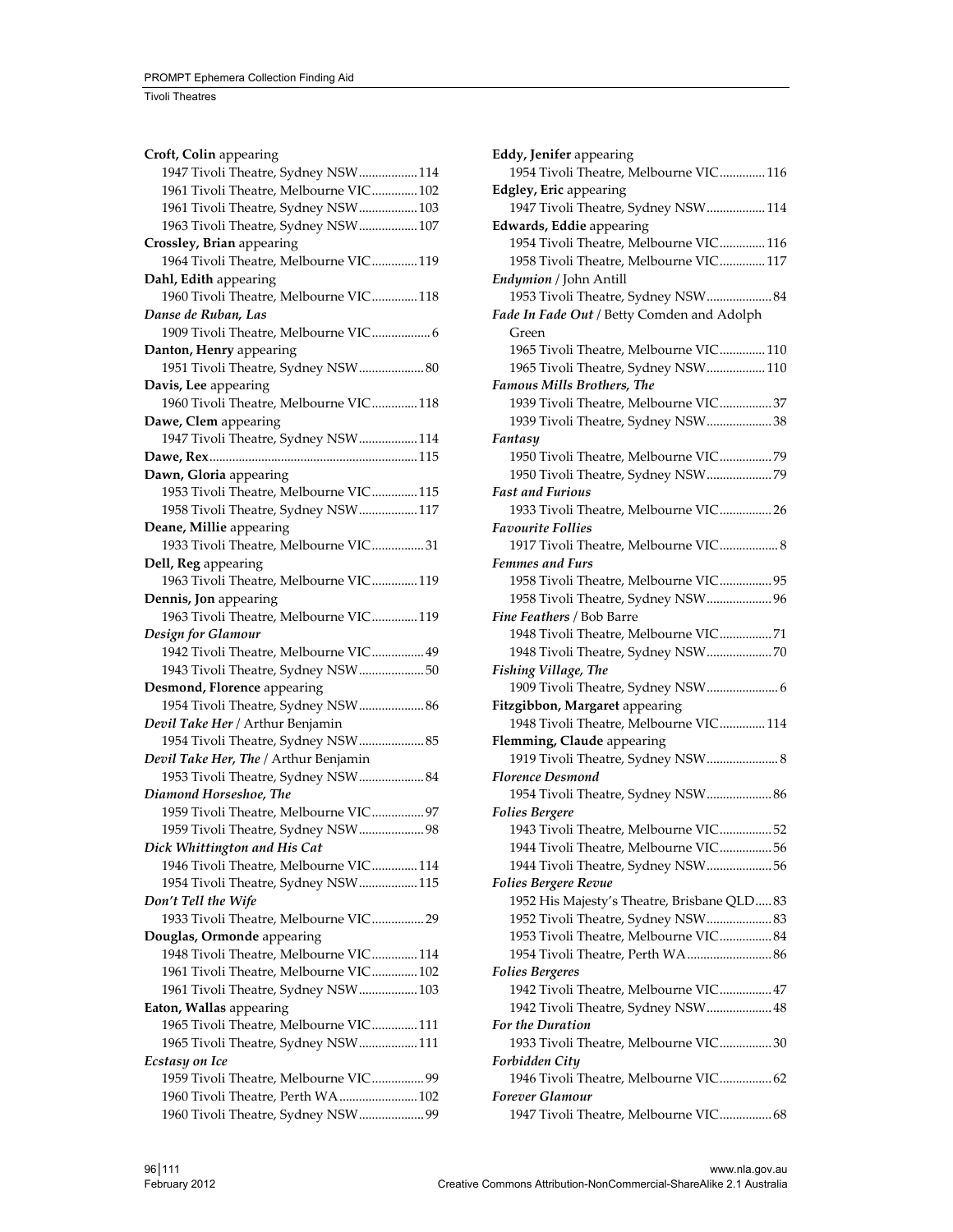| 1947 Tivoli Theatre, Sydney NSW  66             |
|-------------------------------------------------|
| Formby, George appearing                        |
| 1947 Tivoli Theatre, Melbourne VIC  70          |
| Franks, Laurie appearing                        |
| 1960 Tivoli Theatre, Sydney NSW  102            |
| French, Bill appearing                          |
| 1959 Tivoli Theatre, Melbourne VIC  118         |
| Frolics of 1921, The                            |
| 1921 Tivoli Theatre, Sydney, NSW  10            |
| <b>Frosty Follies</b>                           |
| 1961 Tivoli Theatre, Melbourne VIC  104         |
| <b>Full Speed Ahead</b>                         |
| 1941 Tivoli Theatre, Sydney NSW  44             |
| <b>Fun and Music</b>                            |
| 1945 Tivoli Theatre, Melbourne VIC  61          |
| Fun Fair                                        |
| 1961 Tivoli Theatre, Melbourne VIC  118         |
| Funfiesta                                       |
| 1958 Tivoli Theatre, Melbourne VIC  95          |
|                                                 |
| 1958 Tivoli Theatre, Sydney NSW  95             |
| Funtasia                                        |
| 1954 Tivoli Theatre, Sydney NSW  86, 87         |
| Gala Performance                                |
| 1945 HMS King George V, Melbourne VIC 60        |
| Gala Variety Entertainment                      |
| 1946 Tivoli Theatre, Melbourne VIC  62          |
| Gard, Robert appearing                          |
| 1963 Tivoli Theatre, Sydney NSW  107            |
| <b>Gay Nineties</b>                             |
| 1946 Tivoli Theatre, Sydney NSW  62             |
| Gay, Judy appearing                             |
| 1960 Tivoli Theatre, Melbourne VIC  118         |
| <b>George Formby</b>                            |
| 1947 Tivoli Theatre, Sydney NSW  69             |
| George Robey and His Big New Company of         |
| Oversea Variety                                 |
| 1939 Tivoli Theatre, Melbourne VIC  37          |
| Gerald, Jim appearing                           |
| 1931 Tivoli Theatre, Melbourne VIC  24          |
| 1933 Tivoli Theatre, Melbourne VIC  27, 28, 29, |
| 30                                              |
| 1933 Tivoli Theatre, Sydney NSW  25             |
| 1935 Tivoli Theatre, Melbourne VIC  31          |
| 1937 Tivoli Theatre, Sydney NSW  33             |
| 1940 Tivoli Theatre, Melbourne VIC  41, 113     |
| 1943 Tivoli Theatre, Melbourne VIC  50, 52      |
| 1943 Tivoli Theatre, Sydney NSW  51, 53         |
| 1944 Tivoli Theatre, Melbourne VIC  55, 56      |
| 1944 Tivoli Theatre, Sydney NSW  55, 57         |
| 1945 Tivoli Theatre, Melbourne VIC  60, 61      |
| 1945 Tivoli Theatre, Sydney NSW  60             |
| 1952 Tivoli Theatre, Melbourne VIC  82          |
| 1953 Tivoli Theatre, Melbourne VIC  115         |
|                                                 |
| 1954 Tivoli Theatre, Sydney NSW  115            |

| 1957 Tivoli Theatre, Melbourne VIC  92                            |
|-------------------------------------------------------------------|
| 1959 Tivoli Theatre, Sydney 97                                    |
| Get a Load of This / James Hadley Chase                           |
| 1945 Tivoli Theatre, Melbourne VIC  59                            |
| 1945 Tivoli Theatre, Sydney NSW  60                               |
| Gink from Georgia, The                                            |
| 1933 Tivoli Theatre, Melbourne VIC  27                            |
| Girl for a Boy, The                                               |
| 1920 Tivoli Theatre, Sydney NSW  9                                |
| <b>Glad Rags</b>                                                  |
| 1942 Tivoli Theatre, Melbourne VIC  49                            |
| 1942 Tivoli Theatre, Sydney NSW  49                               |
| Glynne, Howell appearing                                          |
| 1960 Tivoli Theatre, Sydney NSW  101                              |
| <b>Golden Corn Fields</b>                                         |
|                                                                   |
| 1906 Tivoli Theatre, Sydney NSW  4, 5                             |
| Golden Days Revue, The<br>1961 Tivoli Theatre, Melbourne VIC  104 |
|                                                                   |
| Golding, Joyce appearing                                          |
| 1951 Tivoli Theatre, Sydney NSW  80                               |
| Good Old Days, The                                                |
| 1956 Tivoli Theatre, Sydney NSW  92                               |
| 1957 Tivoli Theatre, Melbourne VIC  92                            |
| Goody Two Shoes / Emile Littler                                   |
| 1956 Tivoli Theatre, Melbourne VIC  116                           |
| 1957 Tivoli Theatre, Sydney NSW  116                              |
| Gorham, Kathleen appearing                                        |
| 1966 Tivoli Theatre, Melbourne VIC  120                           |
| Graham, Joyce appearing                                           |
| 1951 Tivoli Theatre, Sydney NSW  80                               |
| Grand Opera House, Wellington NZ                                  |
|                                                                   |
| <b>Grandfathers Follies</b>                                       |
| 1949 Tivoli Theatre, Melbourne VIC  73                            |
| Grant, Barney appearing                                           |
| 1960 Tivoli Theatre, Melbourne VIC  118                           |
| Graves, Peter appearing                                           |
| 1962 Tivoli Theatre, Sydney NSW  107                              |
| Gray, David appearing                                             |
| 1963 Tivoli Theatre, Melbourne VIC  108                           |
| Great Levante, The appearing                                      |
| 1942 Tivoli Theatre, Melbourne VIC  47, 48                        |
| 1944 Tivoli Theatre, Melbourne VIC  56                            |
| 1944 Tivoli Theatre, Sydney NSW  57                               |
| Green, Deidre appearing                                           |
| 1958 Tivoli Theatre, Melbourne VIC  117                           |
| Green, H.F. appearing                                             |
| 1965 Tivoli Theatre, Melbourne VIC  110                           |
| 1965 Tivoli Theatre, Sydney NSW  110                              |
| Green, Harry                                                      |
| 1925 Tivoli Theatre, Melbourne VIC  17                            |
| Greet the Fleet                                                   |
| 1945 Tivoli Theatre, Melbourne VIC  59                            |
| Gregory, Pat appearing                                            |
| 1965 Tivoli Theatre, Sydney NSW  119                              |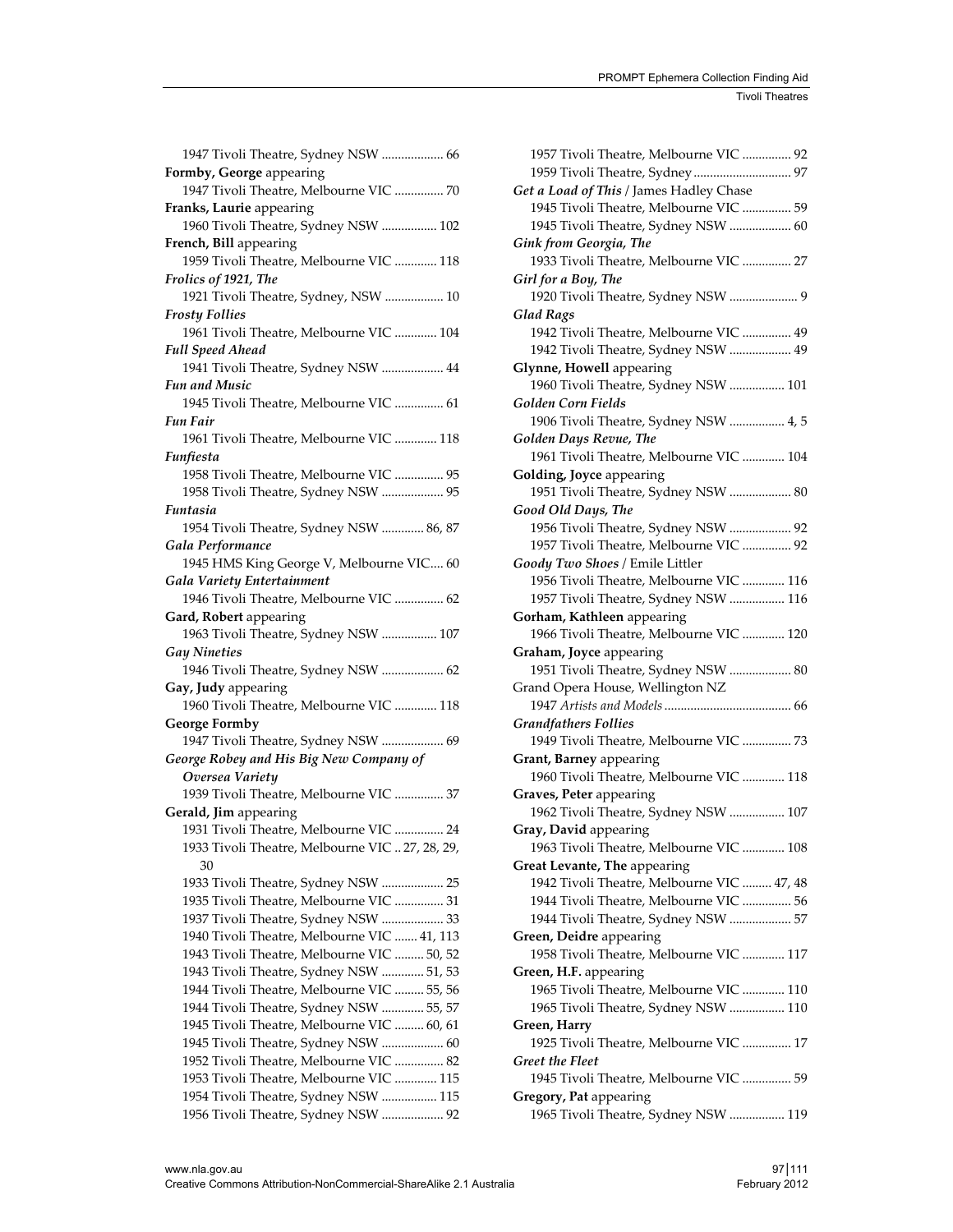| Grills, Lucky appearing<br>1957 Tivoli Theatre, Melbourne VIC 117 |
|-------------------------------------------------------------------|
|                                                                   |
| Hanley, Jimmy appearing<br>1952 Tivoli Theatre, Melbourne VIC 82  |
| <b>Happy and Glorious</b>                                         |
| 1948 Tivoli Theatre, Melbourne VIC72                              |
| <b>Happy Holland</b>                                              |
| 1910 Tivoli Theatre, Sydney NSW 6                                 |
| Harris, Joan appearing                                            |
| 1963 Tivoli Theatre, Melbourne VIC 118                            |
| Harrison, Max appearing                                           |
| 1958 Tivoli Theatre, Melbourne VIC 117                            |
| Hart, Janice appearing                                            |
| 1935 Tivoli Theatre, Melbourne VIC 32                             |
| Harvey, Alton appearing                                           |
| 1965 Tivoli Theatre, Melbourne VIC 109                            |
| Hat Trick                                                         |
| 1939 Tivoli Theatre, Melbourne VIC38                              |
|                                                                   |
| Hay Fever / Noel Coward                                           |
| 1931 Tivoli Theatre, Melbourne VIC 24                             |
| He's In Again                                                     |
| 1933 Tivoli Theatre, Melbourne VIC 28                             |
| <b>Hello</b> 1938                                                 |
| 1937 Tivoli Theatre, Melbourne VIC 33                             |
| 1938 Tivoli Theatre, Sydney NSW 34                                |
| Hello America                                                     |
| 1935 Tivoli Theatre, Melbourne VIC31                              |
| Helpmann, Robert appearing                                        |
| 1955 Tivoli Theatre, Sydney NSW 89                                |
| Hepburn, Katharine appearing                                      |
| 1955 Tivoli Theatre, Sydney NSW 89                                |
| Her Majesty's Theatre, Adelaide SA                                |
| 1964 Lilac Time / Franz Schubert  109                             |
| Her Majesty's Theatre, Ballarat VIC                               |
|                                                                   |
| Her Majesty's Theatre, Brisbane QLD                               |
|                                                                   |
|                                                                   |
| Here from There                                                   |
| 1950 Tivoli Theatre, Melbourne VIC79                              |
| 1950 Tivoli Theatre, Sydney NSW77                                 |
| <b>Here From There</b>                                            |
| 1950 Theatre Royal, Adelaide SA  76                               |
| Hey Presto / The Great Levante                                    |
| 1942 Tivoli Theatre, Melbourne VIC 47                             |
| Hi-De-Hi                                                          |
| 1944 Tivoli Theatre, Melbourne VIC54                              |
| 1944 Tivoli Theatre, Sydney NSW 55                                |
| <b>Highlights from Hollywood</b>                                  |
| 1939 Tivoli Theatre, Melbourne VIC37                              |
| Hi-Ho Piccadilly                                                  |
| 1947 Tivoli Theatre, Melbourne VIC 65                             |
| Hi-Jig-A-Jig                                                      |
| 1950 King's Theatre, Melbourne VIC76                              |
| <b>Hillbilly Shindig</b>                                          |
|                                                                   |

| 1942 Tivoli Theatre, Melbourne VIC 46         |
|-----------------------------------------------|
| 1942 Tivoli Theatre, Sydney NSW 47            |
| His Majesty's Theatre, Auckland NZ            |
|                                               |
|                                               |
|                                               |
| His Majesty's Theatre, Brisbane QLD           |
|                                               |
|                                               |
|                                               |
| His Majesty's Theatre, Melbourne VIC          |
|                                               |
| His Majesty's Theatre, Perth WA               |
|                                               |
| 1952 Midnight Frolics of 1952  81             |
| 1953 Tommy Trinder Show, The 84               |
|                                               |
|                                               |
| Hits and highlights                           |
| 1943 Tivoli Theatre, Melbourne VIC52          |
| 1943 Tivoli Theatre, Sydney NSW 53            |
| Hits and Highlights of 1946                   |
| 1946 Tivoli Theatre, Melbourne VIC 64         |
| HMS King George V, Melbourne VIC              |
|                                               |
| Hodge, Bill appearing                         |
| 1964 Tivoli Theatre, Melbourne VIC 119        |
| Holland, Ellis appearing                      |
| 1919 Tivoli Theatre, Sydney NSW 8             |
| <b>Hollywood Bandbox</b>                      |
| 1961 Tivoli Theatre, Melbourne VIC 102        |
| Honeymoon Girl                                |
| 1933 Tivoli Theatre, Melbourne VIC 27         |
| <b>Honeymoon Troubles</b>                     |
| 1933 Tivoli Theatre, Melbourne VIC 28         |
| Hornery, Bob appearing                        |
| 1963 Tivoli Theatre, Melbourne VIC 118        |
| 1964 Tivoli Theatre, Melbourne VIC 119        |
| Horwood, Heather appearing                    |
| 1958 Tivoli Theatre, Melbourne VIC 117        |
| Hot From Hollywood                            |
| 1956 Tivoli Theatre, Sydney NSW 90            |
| Howard, Jenny appearing                       |
|                                               |
| 1940 Tivoli Theatre, Melbourne VIC39          |
| 1940 Tivoli Theatre, Sydney NSW 40            |
| 1941 Tivoli Theatre, Melbourne VIC 41, 42     |
| 1941 Tivoli Theatre, Sydney NSW 43            |
| 1942 Tivoli Theatre, Melbourne VIC 45, 46, 49 |
| 1942 Tivoli Theatre, Sydney NSW  45, 47       |
| 1943 Tivoli Theatre, Melbourne VIC51, 52      |
| 1943 Tivoli Theatre, Sydney NSW 50, 52, 53    |
| 1944 Tivoli Theatre, Melbourne VIC54, 58, 61, |
| 114                                           |
| 1944 Tivoli Theatre, Sydney NSW 55            |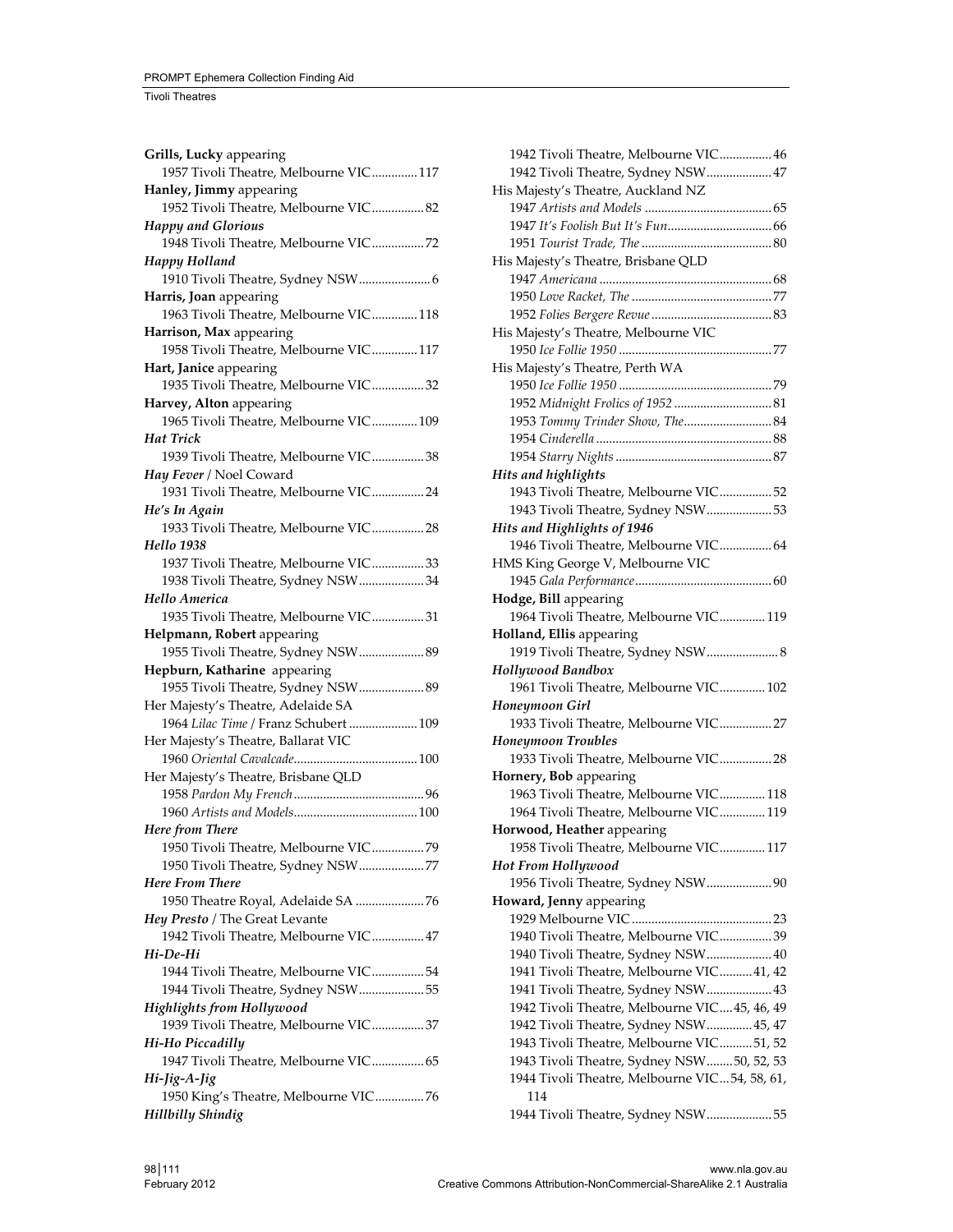| 1945 Tivoli Theatre, Melbourne VIC  59        |
|-----------------------------------------------|
| 1945 Tivoli Theatre, Sydney NSW  58, 60       |
| 1946 Tivoli Theatre, Melbourne VIC  64, 114   |
| 1947 Grand Opera House, Wellington NZ 66      |
| 1947 His Majesty's Theatre, Auckland NZ65, 66 |
| 1947 Majestic Theatre, Adelaide SA 68         |
| 1948 Tivoli Theatre, Melbourne VIC  71        |
| 1948 Tivoli Theatre, Sydney NSW  71           |
| 1949 Tivoli Theatre, Sydney NSW  115          |
| 1954 Tivoli Theatre, Sydney NSW  115          |
| 1955 Tivoli Theatre, Melbourne VIC  116       |
| 1956 Theatre Royal, Adelaide SA  91           |
| 1956 Tivoli Theatre, Sydney NSW  92           |
| 1957 Palladium Theatre, Sydney NSW  117       |
| 1957 Tivoli Theatre, Melbourne VIC  92        |
| 1959 Theatre Royal, Adelaide SA  97           |
| Hunter-Watts, Miss appearing                  |
| 1931 Tivoli Theatre, Melbourne VIC  24        |
| I Don't Want To Be a Jockey                   |
| 1933 Tivoli Theatre, Melbourne VIC  29        |
| <i>Ice Follie / Armand Perren</i>             |
| 1951 Tivoli Theatre, Sydney NSW  80           |
| 1952 Tivoli Theatre, Sydney NSW  83           |
| <b>Ice Follie 1950</b>                        |
| 1950 His Majesty's Theatre, Melbourne VIC 77  |
| 1950 His Majesty's Theatre, Perth WA 79       |
| 1950 Palais Theatre, Melbourne VIC  78        |
|                                               |
| 1950 Theatre Royal, Adelaide SA  78           |
| <b>Ice Follies</b>                            |
| 1961 Tivoli Theatre, Sydney NSW  104          |
| Ice Follies of 1962                           |
| 1962 Theatre Royal, Adelaide SA  105          |
| Instant Marriage / music by Laurie Holloway   |
| 1965 Tivoli Theatre, Melbourne VIC  110       |
| 1965 Tivoli Theatre, Sydney NSW  111          |
| Irving, Ursula appearing                      |
| 1954 Tivoli Theatre, Melbourne VIC  116       |
| Is Australia Really Necessary?                |
| 1965 Tivoli Theatre, Melbourne VIC  109       |
| It Ended in Spain                             |
| 1933 Tivoli Theatre, Melbourne VIC  28        |
| It Happened on Broadway                       |
| 1933 Tivoli Theatre, Melbourne VIC  30        |
| It's a Way We Have in the Navy                |
| 1933 Tivoli Theatre, Melbourne VIC  28        |
| It's Foolish - But It's Fun                   |
| 1944 Tivoli Theatre, Sydney NSW  57           |
| It's Foolish But It's Fun                     |
| 1944 Tivoli Theatre, Melbourne VIC  57        |
| 1947 His Majesty's Theatre, Auckland NZ 66    |
| It's Turned Out Nice Again                    |
| 1947 Tivoli Theatre, Melbourne VIC  70        |
| 1947 Tivoli Theatre, Sydney NSW  69           |
| Jack and Jill                                 |
| 1954 Tivoli Theatre, Melbourne VIC  116       |
|                                               |

| Jack Russell and His New Musical Comedy                                            |
|------------------------------------------------------------------------------------|
| Company                                                                            |
| 1932 Tivoli Theatre, Melbourne VIC  24<br>1932 Tivoli Theatre, Sydney NSW  25      |
| Japan By Night                                                                     |
| 1968 Tivoli Theatre, Sydney NSW  112                                               |
| Jimmy Edwards Show, The                                                            |
| 1966 Tivoli Theatre, Melbourne VIC  112                                            |
| 1966 Tivoli Theatre, Sydney NSW  111                                               |
| Joe Bennett appearing                                                              |
| 1961 Tivoli Theatre, Sydney NSW  102                                               |
| Jokers on the Loose                                                                |
| 1955 Tivoli Theatre, Sydney NSW  90                                                |
| 1956 Tivoli Theatre, Melbourne VIC  91                                             |
| Jones, Peter appearing                                                             |
| 1964 Tivoli Theatre, Melbourne VIC  109                                            |
| Karlin, Miriam appearing                                                           |
| 1965 Tivoli Theatre, Melbourne VIC  109                                            |
| Katherine Dunham and Her Company                                                   |
| 1956 Tivoli Theatre, Melbourne VIC  91                                             |
| 1956 Tivoli Theatre, Sydney NSW  91                                                |
| Kells, Iris appearing                                                              |
| 1962 Tivoli Theatre, Sydney NSW  106                                               |
| King and I, The / Richard Rogers and Oscar                                         |
| Hammerstein                                                                        |
| 1963 Tivoli Theatre, Sydney NSW  108                                               |
| King Richard III / William Shakespeare<br>1948 Tivoli Theatre, Sydney NSW  72      |
| King, Ivan appearing                                                               |
| 1963 Tivoli Theatre, Melbourne VIC  108                                            |
| King's Theatre, Melbourne VIC                                                      |
| 1950 Command Performance  77                                                       |
|                                                                                    |
| Kingsman, Doug appearing                                                           |
| 1965 Tivoli Theatre, Sydney NSW  119                                               |
| Knights of Laughter                                                                |
| 1954 Tivoli Theatre, Melbourne VIC  85                                             |
| 1954 Tivoli Theatre, Sydney NSW  86                                                |
| Kole, Bob appearing                                                                |
| 1961 Tivoli Theatre, Sydney NSW  102                                               |
| Ladd, Johnny appearing                                                             |
| 1959 Tivoli Theatre, Melbourne VIC  118                                            |
| Ladies First                                                                       |
| 1941 Tivoli Theatre, Melbourne VIC  42                                             |
| 1941 Tivoli Theatre, Sydney NSW  43                                                |
| Ladies, Lions and Laughter                                                         |
| 1960 Tivoli Theatre, Melbourne VIC  101                                            |
| Laffiesta                                                                          |
| 1946 Tivoli Theatre, Melbourne VIC  62                                             |
| 1946 Tivoli Theatre, Sydney NSW  62                                                |
| Lamond, Stella appearing                                                           |
| 1937 Tivoli Theatre, Melbourne VIC  33                                             |
| 1938 Tivoli Theatre, Sydney NSW  34<br>1939 Tivoli Theatre, Melbourne VIC  38, 112 |
|                                                                                    |
| Lamond, Toni appearing                                                             |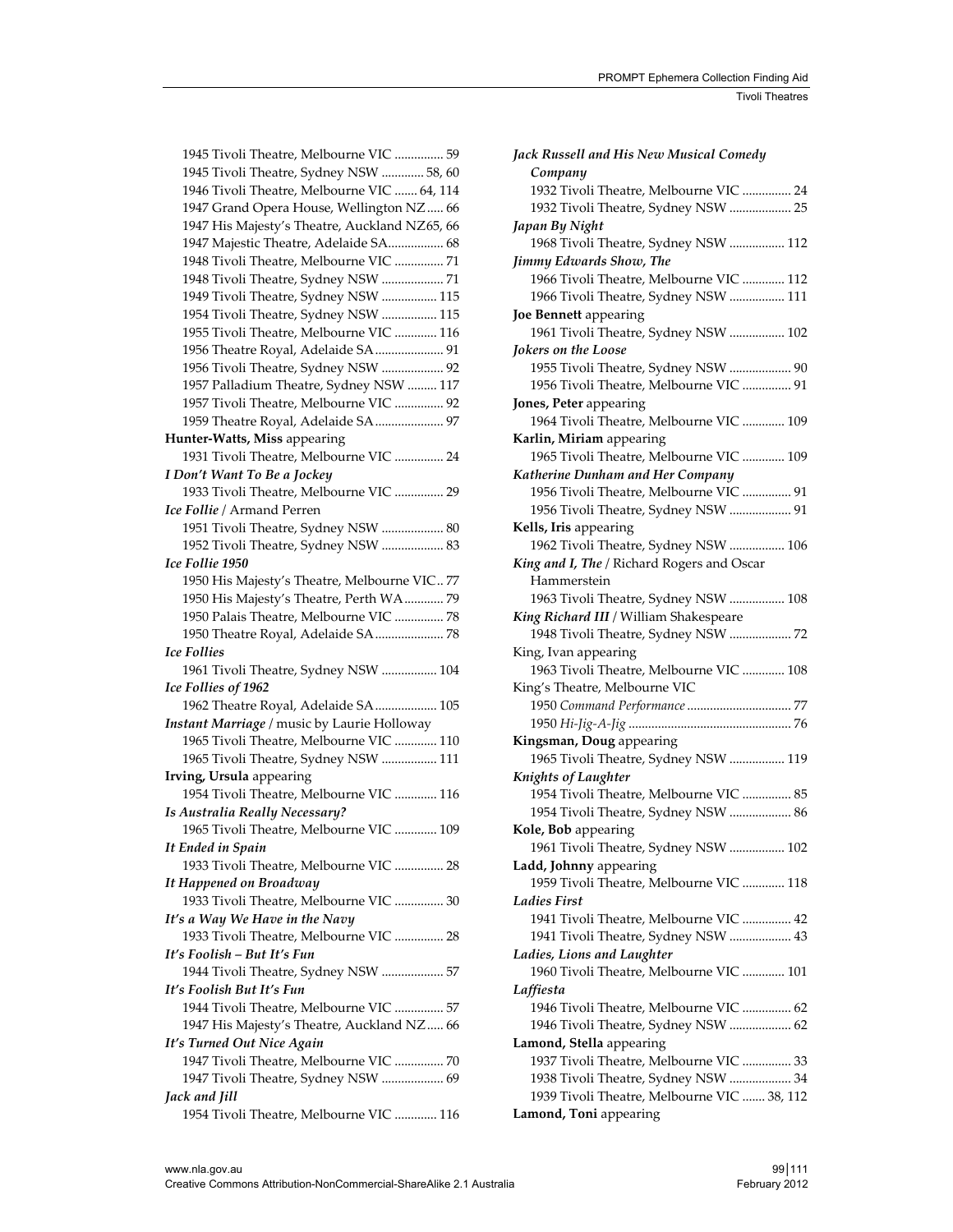| 1952 Tivoli Theatre, Melbourne VIC82, 83    |
|---------------------------------------------|
| 1953 His Majesty's Theatre, Perth WA  84    |
| 1953 Theatre Royal, Adelaide SA  85         |
| 1953 Tivoli Theatre, Melbourne VIC 115      |
| 1954 Tivoli Theatre, Sydney NSW 88          |
| Larger Than Life / Guy Bolton               |
| 1953 Tivoli Theatre, Sydney NSW 83          |
| Larsen, John appearing                      |
| 1961 Tivoli Theatre, Melbourne VIC 102      |
| 1961 Tivoli Theatre, Sydney NSW 103         |
| 1964 Her Majesty's Theatre, Adelaide SA 109 |
| 1964 Tivoli Theatre, Melbourne VIC 109      |
| 1964 Tivoli Theatre, Sydney NSW 109         |
| Larson, John appearing                      |
| 1960 Tivoli Theatre, Sydney NSW 101         |
| Latin Quarter                               |
| 1952 Theatre Royal, Adelaide SA  82         |
| 1953 Tivoli Theatre, Melbourne VIC 85       |
| 1953 Tivoli Theatre, Sydney NSW 83          |
| Laugh and Be Happy                          |
| 1947 Tivoli Theatre, Melbourne VIC 66       |
| 1947 Tivoli Theatre, Sydney NSW 65          |
|                                             |
| <b>Laugh Around the Clock</b>               |
| 1955 Tivoli Theatre, Melbourne VIC 90       |
| 1956 Tivoli Theatre, Sydney NSW 90          |
| Laugh Round Up, The                         |
| 1939 Tivoli Theatre, Melbourne VIC36        |
| Laugh Show of 1937                          |
| 1937 Tivoli Theatre, Sydney NSW32           |
| Laughter Express                            |
| 1941 Tivoli Theatre, Melbourne VIC 44       |
| Laughter Express, The                       |
| 1942 Tivoli Theatre, Sydney NSW 44          |
| <b>Laughter Invasion</b>                    |
| 1944 Tivoli Theatre, Melbourne VIC 57       |
| 1944 Tivoli Theatre, Sydney NSW 58          |
| Leigh, Vivien appearing                     |
| 1948 Tivoli Theatre, Sydney NSW72           |
| Lenihan, Brigid appearing                   |
| 1964 Tivoli Theatre, Melbourne VIC 109      |
| Lester, Jerry appearing                     |
| 1954 Tivoli Theatre, Sydney NSW  87         |
| Let 'er Go                                  |
| 1945 Tivoli Theatre, Melbourne VIC 58       |
| Lilac Time / Franz Schubert                 |
| 1964 Her Majesty's Theatre, Adelaide SA 109 |
| 1964 Tivoli Theatre, Melbourne VIC 109      |
| 1964 Tivoli Theatre, Sydney NSW 109         |
| Limb, Bobby appearing                       |
| 1951 Empire Theatre, Sydney NSW  81         |
| 1952 Theatre Royal, Adelaide SA  82         |
| 1957 Tivoli Theatre, Melbourne VIC  93      |
| 1957 Tivoli Theatre, Sydney NSW  93, 116    |
|                                             |
| Livermore, Reg appearing                    |

| Lloyd, Frank appearing                        |
|-----------------------------------------------|
| 1963 Tivoli Theatre, Melbourne VIC 119        |
| Lockwood, Johnny appearing                    |
| 1957 Tivoli Theatre, Melbourne VIC 93, 117    |
| 1957 Tivoli Theatre, Sydney NSW 93            |
| 1958 Her Majesty's Theatre, Brisbane QLD 96   |
|                                               |
| 1958 Theatre Royal, Adelaide SA  96           |
| 1958 Tivoli Theatre, Melbourne VIC 94         |
| 1958 Tivoli Theatre, Sydney NSW 94, 117       |
| 1958 Victoria Theatre, Newcastle NSW 94       |
| 1959 Tivoli Theatre, Melbourne VIC 97         |
| 1959 Tivoli Theatre, Sydney NSW 97            |
| 1960 Her Majesty's Theatre, Ballarat VIC  100 |
| 1960 Theatre Royal, Sydney NSW  101           |
| 1965 Tivoli Theatre, Melbourne VIC 111        |
| 1965 Tivoli Theatre, Sydney NSW  111, 119     |
| <b>London Calling</b>                         |
| 1935 Tivoli Theatre, Melbourne VIC31          |
| London, Maurine appearing                     |
| 1963 Tivoli Theatre, Melbourne VIC 108        |
| Lord Mayor's Tivoli Command Performance       |
| 1950 Tivoli Theatre, Melbourne VIC 78         |
| Love All                                      |
| 1933 Tivoli Theatre, Melbourne VIC 29         |
|                                               |
| Love Racket, The                              |
| 1949 Tivoli Theatre, Sydney NSW 76            |
| 1950 His Majesty's Theatre, Brisbane QLD77    |
|                                               |
| Love, Minnie appearing                        |
| 1920 Tivoli Theatre, Sydney NSW 9             |
| Lucas, Nick appearing                         |
| 1939 Tivoli Theatre, Melbourne VIC 37         |
| 1939 Tivoli Theatre, Sydney NSW37             |
| Lucky Stars                                   |
| 1940 Tivoli Theatre, Melbourne VIC39          |
| Lupino, Barry appearing                       |
| 1918 Tivoli Theatre, Melbourne VIC 8          |
| Macbeth / William Shakespeare                 |
| 1949 Tivoli Theatre, Sydney NSW75             |
| Mack, J.C. appearing                          |
| 1917 Tivoli Theatre, Melbourne VIC 8          |
| MacKinnon, Barbara appearing                  |
| 1953 Tivoli Theatre, Melbourne VIC 115        |
| Mahoney, Will appearing                       |
| 1938 Tivoli Theatre, Melbourne VIC35          |
| 1938 Tivoli Theatre, Sydney NSW35             |
| 1939 Tivoli Theatre, Melbourne VIC36, 38, 112 |
| 1940 Tivoli Theatre, Sydney NSW 40            |
| 1941 Tivoli Theatre, Melbourne VIC 43         |
| 1942 Tivoli Theatre, Melbourne VIC 48         |
| 1944 Tivoli Theatre, Melbourne VIC 53         |
| 1944 Tivoli Theatre, Sydney NSW 54            |
| 1946 Tivoli Theatre, Melbourne VIC 62         |
| 1946 Tivoli Theatre, Sydney NSW 63            |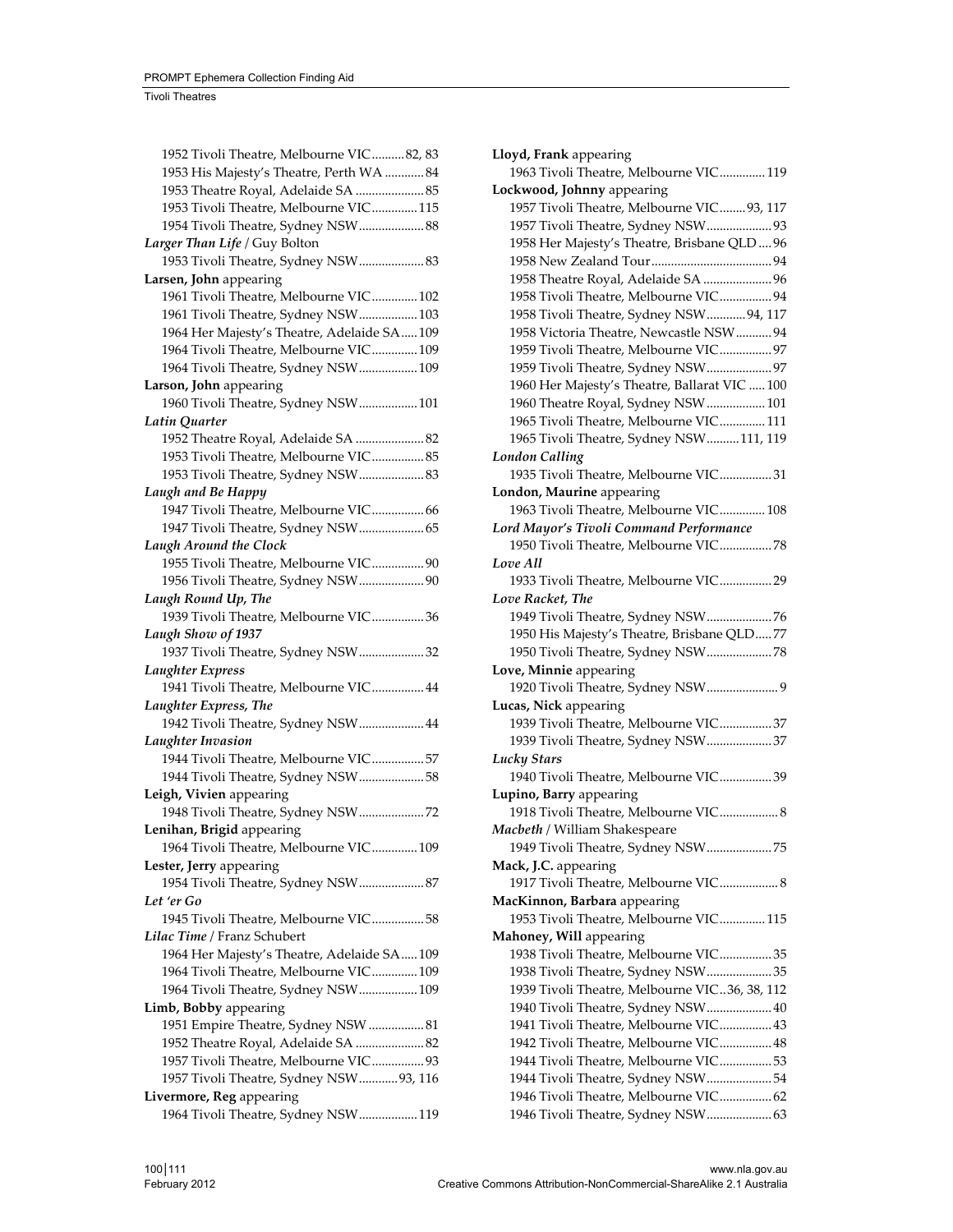| 1947 Tivoli Theatre, Sydney NSW  70           |
|-----------------------------------------------|
| 1959 Tivoli Theatre, Melbourne VIC  97        |
| 1959 Tivoli Theatre, Sydney NSW  98           |
| 1960 Her Majesty's Theatre, Ballarat VIC  100 |
| Majestic Theatre, Adelaide SA                 |
|                                               |
| 1942 Bob Dyer's Hill-Billy Shindig 48         |
|                                               |
|                                               |
|                                               |
| 1947 Stars and Garters / Percy Athos  67      |
| Make it a Party                               |
| 1946 Tivoli Theatre, Melbourne VIC  63        |
| Man From Toronto / Douglas Murray             |
| 1920 Tivoli Theatre, Sydney NSW  9            |
| <b>Many Happy Returns</b>                     |
| 1959 Theatre Royal, Adelaide SA  97           |
|                                               |
| Marcel, Eddie appearing                       |
| 1946 Tivoli Theatre, Melbourne VIC  114       |
| Marinka / Emmerich Kalman                     |
| 1948 Tivoli Theatre, Melbourne VIC  71        |
| Marx, Chico appearing                         |
| 1948 Tivoli Theatre, Melbourne VIC  71        |
| 1948 Tivoli Theatre, Sydney NSW  71           |
| Mary Had a Little / Muriel Herman et al.      |
| 1951 Tivoli Theatre, Melbourne VIC  79        |
| Matthews, Jessie appearing                    |
| 1953 Tivoli Theatre, Sydney NSW  83           |
| Max Bygraves Show, The                        |
| 1965 Tivoli Theatre, Sydney NSW  110          |
| McGrath, Patti appearing                      |
| 1963 Tivoli Theatre, Melbourne VIC  118       |
|                                               |
| McManus, Don appearing                        |
| 1963 Tivoli Theatre, Melbourne VIC  118       |
| Measure for Measure / William Shakespeare     |
| 1955 Tivoli Theatre, Sydney NSW  89           |
| Merchant of Venice, The / William Shakespeare |
| 1955 Tivoli Theatre, Sydney NSW  89           |
| <b>Merry Capers</b>                           |
| 1933 Tivoli Theatre, Melbourne VIC  25        |
| Merry Monarchs                                |
| 1933 Tivoli Theatre, Melbourne VIC  26        |
| Merry Widow, The / Franz Lehar                |
| 1960 Tivoli Theatre, Sydney NSW  101          |
| 1963 Tivoli Theatre, Melbourne VIC  108       |
| <b>Midnight Frolics of 1952</b>               |
|                                               |
| 1952 His Majesty's Theatre, Perth WA 81       |
| Miles, Kevin appearing                        |
| 1963 Tivoli Theatre, Melbourne VIC  118       |
| 1964 Tivoli Theatre, Sydney NSW  119          |
| Miller, Fred appearing                        |
| 1933 Tivoli Theatre, Melbourne VIC  31        |
| Miller, Kevin appearing                       |
| 1962 Tivoli Theatre, Sydney NSW  106          |
| Mirth of a Nation, The                        |
|                                               |

| 1942 Tivoli Theatre, Melbourne VIC  45                                          |
|---------------------------------------------------------------------------------|
|                                                                                 |
| 1942 Tivoli Theatre, Sydney NSW  46                                             |
| Mo and His Merry Monarchs                                                       |
| 1933 Tivoli Theatre, Sydney NSW  27                                             |
| Mo's Monarchs                                                                   |
| 1933 Tivoli Theatre, Melbourne VIC  26                                          |
|                                                                                 |
| Moncrieff, Gladys appearing                                                     |
| 1940 Tivoli Theatre, Melbourne VIC  39                                          |
| 1959 Theatre Royal, Adelaide SA 97                                              |
| Moorish Maid, A                                                                 |
| 1933 Tivoli Theatre, Melbourne VIC  27                                          |
| Moorish Revels                                                                  |
| 1904 Tivoli Theatre, Sydney NSW  3                                              |
| 1905 Tivoli Theatre, Sydney NSW  4                                              |
| Morey, Cynthia appearing                                                        |
| 1962 Tivoli Theatre, Sydney NSW  107                                            |
|                                                                                 |
| Morrow, Geraldine appearing                                                     |
| 1963 Tivoli Theatre, Sydney NSW  108                                            |
| Mortimer, Peggy appearing                                                       |
| 1957 Palladium Theatre, Sydney NSW  117                                         |
| Mother Goose                                                                    |
| 1917 Tivoli Theatre, Melbourne VIC  8                                           |
| 1940 Tivoli Theatre, Melbourne VIC  40, 113                                     |
| 1941 Tivoli Theatre, Sydney NSW  44, 113                                        |
| 1942 Tivoli Theatre, Melbourne VIC  49                                          |
|                                                                                 |
| 1943 Tivoli Theatre, Sydney NSW  53                                             |
| 1945 Tivoli Theatre, Melbourne VIC  114                                         |
| 1947 Tivoli Theatre, Sydney NSW  114                                            |
| 1953 Tivoli Theatre, Melbourne VIC  115                                         |
|                                                                                 |
| 1957 Palladium Theatre, Sydney NSW  117                                         |
|                                                                                 |
| Much Ado about Nothing / William Shakespeare                                    |
| 1949 Tivoli Theatre, Sydney NSW  75                                             |
| Musgrove Celebrity Vaudeville                                                   |
| 1923 Tivoli Theatre, Sydney NSW  13, 14                                         |
| Musgrove's Celebrity Vaudeville                                                 |
| 1923 Tivoli Theatre, Melbourne VIC  13, 14                                      |
| 1923 Tivoli Theatre, Sydney NSW  13                                             |
| 1924 Tivoli Theatre, Melbourne VIC  14, 15                                      |
| Music Man, The / Meredith Wilson                                                |
| 1960 Tivoli Theatre, Sydney NSW  101                                            |
|                                                                                 |
| Nats in the Belfry                                                              |
| 1961 Tivoli Theatre, Melbourne VIC  103                                         |
| 1961 Tivoli Theatre, Sydney NSW  103                                            |
| <b>Naughty Nineties, The</b>                                                    |
| 1940 Tivoli Theatre, Sydney NSW  40                                             |
| 1944 Tivoli Theatre, Melbourne VIC  53                                          |
| 1944 Tivoli Theatre, Sydney NSW  54                                             |
| 1947 Tivoli Theatre, Perth WA  68                                               |
| Nevin, Robyn appearing                                                          |
| 1962 Tivoli Theatre, Melbourne VIC  105                                         |
|                                                                                 |
| New Faces of 1960                                                               |
| 1960 Tivoli Theatre, Melbourne VIC  99                                          |
| Nicholls, Joy appearing                                                         |
| 1965 Tivoli Theatre, Melbourne VIC  111<br>1965 Tivoli Theatre, Sydney NSW  111 |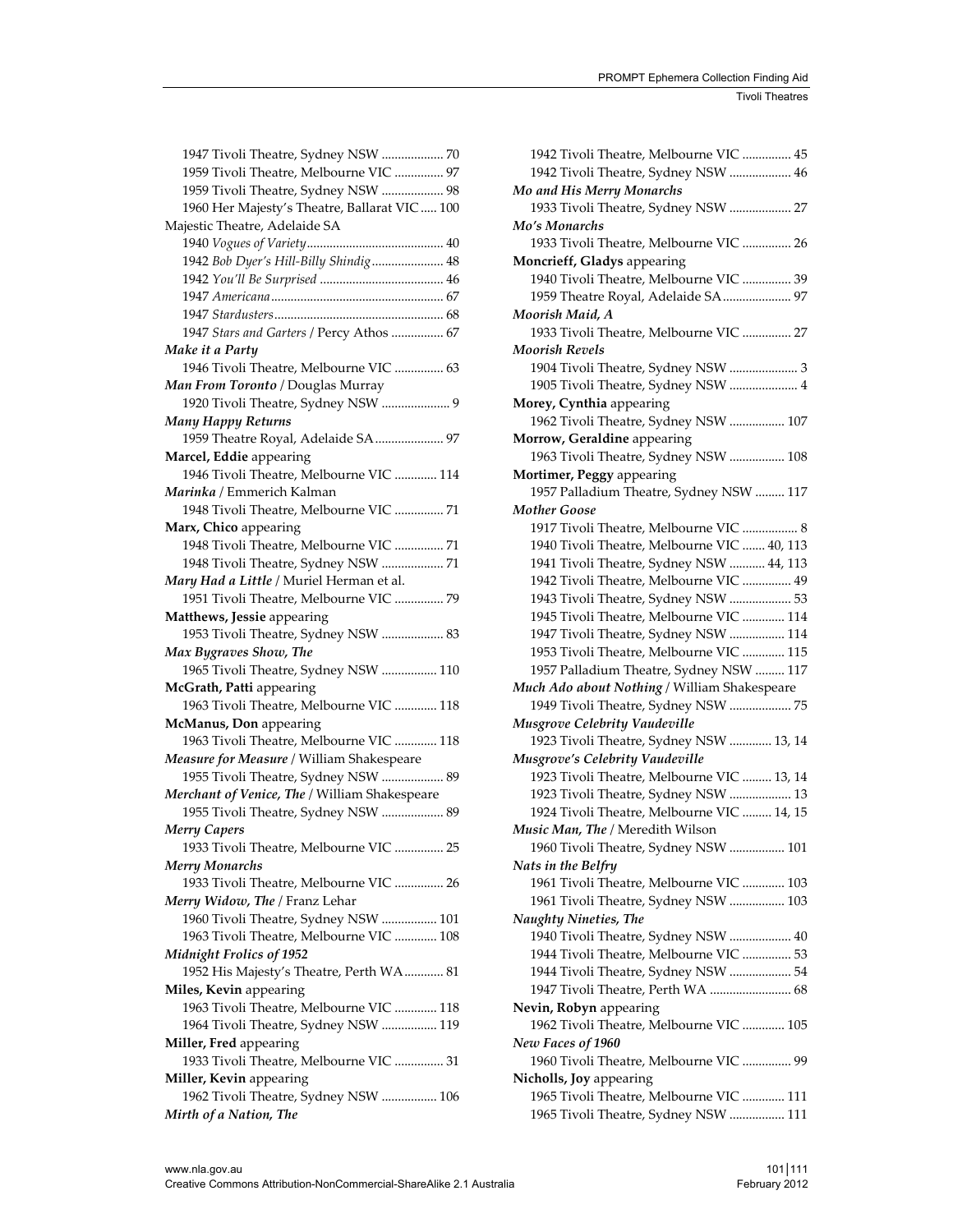| Nick Lucas                                                    |
|---------------------------------------------------------------|
| 1939 Tivoli Theatre, Melbourne VIC 37                         |
| Nick Lucas and Others                                         |
| 1939 Tivoli Theatre, Sydney NSW 37                            |
| Night and the Laughter                                        |
| 1947 Tivoli Theatre, Melbourne VIC 69                         |
| Nilsson, Raymond appearing                                    |
| 1960 Tivoli Theatre, Sydney NSW 101                           |
| No Trees in the Street / Ted Willis                           |
| 1952 Tivoli Theatre, Melbourne VIC 82                         |
| Noble, Buster appearing                                       |
| 1957 Palladium Theatre, Sydney NSW  117                       |
| Nord, Gloria appearing                                        |
| 1959 Tivoli Theatre, Melbourne VIC 118                        |
| Norton, Ruby appearing                                        |
|                                                               |
| 1923 Tivoli Theatre, Melbourne VIC 13                         |
| O'Brian, Frank appearing                                      |
| 1935 Tivoli Theatre, Melbourne VIC32                          |
| Officers' Mess, The / by Sidney Blow and Douglas              |
| Hoare                                                         |
|                                                               |
| Oh Mum!                                                       |
| 1933 Tivoli Theatre, Melbourne VIC 29                         |
| Oldaker, Max appearing                                        |
| 1966 Tivoli Theatre, Melbourne VIC 120                        |
| Olivier, Laurence appearing                                   |
|                                                               |
|                                                               |
| Olsen, Denis appearing                                        |
|                                                               |
| 1964 Tivoli Theatre, Sydney NSW 119<br><b>Olympic Follies</b> |
| 1956 Tivoli Theatre, Melbourne VIC 92                         |
|                                                               |
| 1957 Theatre Royal, Adelaide SA  92                           |
| 1957 Tivoli Theatre, Sydney NSW 92                            |
| One Dam' Thing After Another                                  |
| 1966 Tivoli Theatre, Sydney NSW 112<br>Oriental Cavalcade     |
|                                                               |
| 1959 Tivoli Theatre, Melbourne VIC 98                         |
| 1959 Tivoli Theatre, Sydney NSW 98                            |
| 1960 Her Majesty's Theatre, Ballarat VIC  100                 |
| <b>Oriental Nights</b>                                        |
| 1940 Tivoli Theatre, Melbourne VIC39                          |
| <b>Ormonde Douglas appearing</b>                              |
| 1963 Tivoli Theatre, Sydney NSW 107                           |
| Orpheus in the Underworld / Jacques Offenbach                 |
| 1962 Tivoli Theatre, Sydney NSW 106                           |
| Our leap year crazy show                                      |
| 1944 Tivoli Theatre, Melbourne VIC55                          |
| Our Leap Year Crazy Show                                      |
| 1944 Tivoli Theatre, Sydney NSW  55                           |
| Page, Evelyn appearing                                        |
| 1964 Theatre Royal, Sydney NSW  108                           |
| 1964 Tivoli Theatre, Melbourne VIC 108                        |
| Palais Theatre, Melbourne VIC                                 |
| <b>Pantomime Revels</b>                                       |

| 1933 Tivoli Theatre, Sydney NSW 25                            |  |  |  |  |
|---------------------------------------------------------------|--|--|--|--|
| Pantomime Revels / Jim Gerald                                 |  |  |  |  |
| 1931 Tivoli Theatre, Melbourne VIC 24                         |  |  |  |  |
| Pardon My French                                              |  |  |  |  |
| 1957 Tivoli Theatre, Melbourne VIC 94                         |  |  |  |  |
| 1958 Her Majesty's Theatre, Brisbane QLD  96                  |  |  |  |  |
|                                                               |  |  |  |  |
| 1958 Theatre Royal, Adelaide SA  95                           |  |  |  |  |
| 1958 Tivoli Theatre, Sydney NSW 94                            |  |  |  |  |
| 1958 Victoria Theatre, Newcastle NSW  94                      |  |  |  |  |
| Paris By Night                                                |  |  |  |  |
| 1962 Tivoli Theatre, Melbourne VIC 106                        |  |  |  |  |
| 1962 Tivoli Theatre, Sydney NSW 105                           |  |  |  |  |
| Paris le Soir                                                 |  |  |  |  |
| 1945 Tivoli Theatre, Melbourne VIC 60                         |  |  |  |  |
| 1945 Tivoli Theatre, Sydney NSW 59                            |  |  |  |  |
| 1947 Tivoli Theatre, Perth WA 67                              |  |  |  |  |
| Paris Le Soir                                                 |  |  |  |  |
|                                                               |  |  |  |  |
|                                                               |  |  |  |  |
| Park, Reg appearing<br>1959 Tivoli Theatre, Melbourne VIC 118 |  |  |  |  |
|                                                               |  |  |  |  |
| Parry, Charlotte appearing                                    |  |  |  |  |
| 1924 Tivoli Theatre, Melbourne VIC 15                         |  |  |  |  |
| Pearce, Vera appearing                                        |  |  |  |  |
|                                                               |  |  |  |  |
| Peep Show                                                     |  |  |  |  |
| 1951 Tivoli Theatre, Melbourne VIC 81                         |  |  |  |  |
| 1952 Tivoli Theatre, Sydney NSW 81                            |  |  |  |  |
| Pertwee, Jon appearing 1951 Tivoli Theatre,                   |  |  |  |  |
|                                                               |  |  |  |  |
| Peter and the Wolf / Sergei Prokofiev                         |  |  |  |  |
| 1961 Tivoli Theatre, Melbourne VIC 118                        |  |  |  |  |
| Peter Pan / James Barrie                                      |  |  |  |  |
| 1944 Tivoli Theatre, Melbourne VIC58, 61, 114                 |  |  |  |  |
| Pick of the World, The                                        |  |  |  |  |
| 1938 Tivoli Theatre, Sydney NSW34                             |  |  |  |  |
| Pierrots                                                      |  |  |  |  |
| 1907 Tivoli Theatre, Sydney NSW 6                             |  |  |  |  |
| Pierrots, Les 1907 Tivoli Theatre, Sydney NSW  6              |  |  |  |  |
| Pleasure on Parade                                            |  |  |  |  |
| 1937 Tivoli Theatre, Sydney NSW 33                            |  |  |  |  |
| <b>Pleasures of Paris</b>                                     |  |  |  |  |
| 1959 Theatre Royal, Adelaide SA  99                           |  |  |  |  |
| 1959 Tivoli Theatre, Melbourne VIC 98                         |  |  |  |  |
| 1959 Tivoli Theatre, Sydney NSW 97                            |  |  |  |  |
| Ponds, Billie appearing                                       |  |  |  |  |
| 1950 Tivoli Theatre, Melbourne VIC 115                        |  |  |  |  |
| Prince of Monte Carlo, The                                    |  |  |  |  |
| 1917 Tivoli Theatre, Melbourne VIC 8                          |  |  |  |  |
| Princess Theatre, Melbourne VIC                               |  |  |  |  |
|                                                               |  |  |  |  |
| Puss in Boots / Emile Littler                                 |  |  |  |  |
| 1958 Tivoli Theatre, Melbourne VIC 117                        |  |  |  |  |
| Quayle, Anthony appearing                                     |  |  |  |  |
| 1949 Tivoli Theatre, Sydney NSW75                             |  |  |  |  |
|                                                               |  |  |  |  |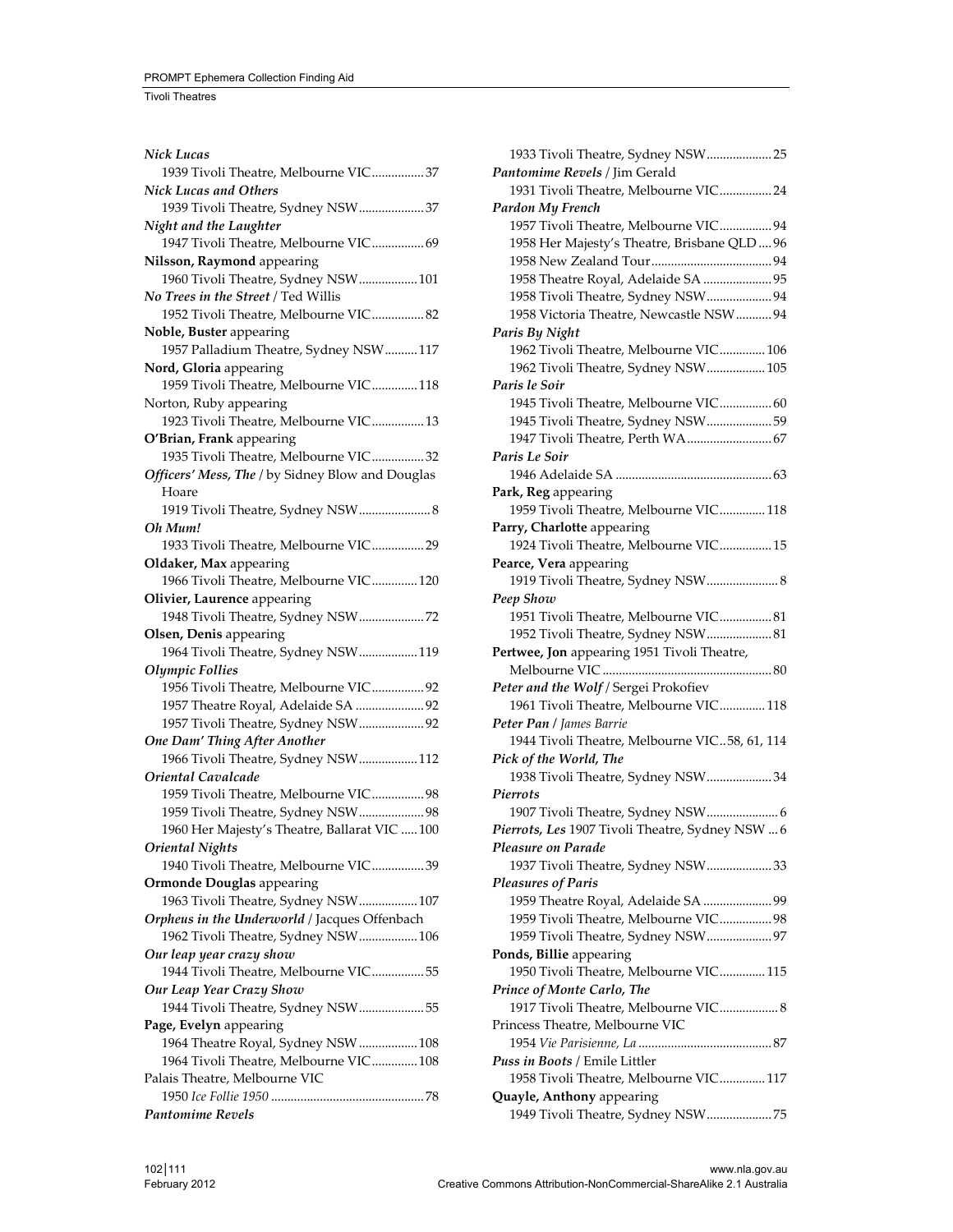| Quilley, Denis appearing                       |
|------------------------------------------------|
| 1966 Tivoli Theatre, Sydney NSW  119           |
|                                                |
| Radio Round Up                                 |
| 1941 Tivoli Theatre, Melbourne VIC  41         |
| Radio Round Up, The                            |
| 1940 Tivoli Theatre, Melbourne VIC  39         |
| Raisbeck, Rosina appearing                     |
| 1962 Tivoli Theatre, Sydney NSW  107           |
| Rasmussen, Nance appearing                     |
| 1961 Tivoli Theatre, Melbourne VIC  102        |
|                                                |
| 1961 Tivoli Theatre, Sydney NSW  103           |
| Read, John appearing                           |
| 1960 Tivoli Theatre, Melbourne VIC  118        |
| Red, Hot and Blue                              |
| 1943 Tivoli Theatre, Melbourne VIC  51         |
| 1943 Tivoli Theatre, Sydney NSW  51            |
| Reddy, Max appearing                           |
| 1953 Tivoli Theatre, Melbourne VIC  115        |
| Reeve, Ada appearing                           |
| 1923 Tivoli Theatre, Sydney NSW  14            |
|                                                |
| Reid, Rex appearing                            |
| 1951 Tivoli Theatre, Sydney NSW  80            |
| Rene, Roy appearing                            |
| 1926 Tivoli Theatre, Sydney NSW  19            |
| 1931 Tivoli Theatre, Sydney NSW  27            |
| 1933 Tivoli Theatre, Melbourne VIC  26         |
| 1936 Tivoli Theatre, Sydney NSW  31            |
| 1938 Tivoli Theatre, Melbourne VIC  34         |
| 1940 Majestic Theatre, Adelaide SA 40          |
| 1941 Tivoli Theatre, Melbourne VIC  41, 42     |
| 1941 Tivoli Theatre, Sydney NSW  41, 43        |
| 1942 Tivoli Theatre, Melbourne VIC  44, 45, 47 |
| 1942 Tivoli Theatre, Sydney NSW  45, 46, 48    |
| 1943 Tivoli Theatre, Melbourne VIC  49, 51     |
|                                                |
| 1943 Tivoli Theatre, Sydney NSW  50            |
| 1944 Tivoli Theatre, Melbourne VIC  54, 55     |
| Revue Continental                              |
| 1948 Tivoli Theatre, Melbourne VIC  72         |
| Revue D'Amour, La                              |
| 1935 Tivoli Theatre, Sydney NSW  31            |
| Rhymes and Rhythm                              |
| 1933 Tivoli Theatre, Melbourne VIC  26         |
| <b>Rhythm Express</b>                          |
| 1957 Tivoli Theatre, Sydney NSW  93            |
|                                                |
| 1958 Tivoli Theatre, Melbourne VIC  94         |
| Rignold, Marie appearing                       |
| 1920 Tivoli Theatre, Sydney NSW  9             |
| Ritchie, Les appearing                         |
| 1950 Tivoli Theatre, Melbourne VIC  115        |
| Robert and Elizabeth / Ronald Millar, music by |
| Ron Grainer                                    |
| 1966 Tivoli Theatre, Sydney NSW  119           |
| Robey, George appearing                        |
| 1939 Tivoli Theatre, Melbourne VIC  37         |
| Robin Hood / Stanley Willis-Croft              |

| 1965 Tivoli Theatre, Sydney NSW  119                        |
|-------------------------------------------------------------|
| Robinson Crusoe on Ice                                      |
| 1959 Tivoli Theatre, Melbourne VIC  118                     |
| Rocking the Town                                            |
| 1958 Tivoli Theatre, Melbourne VIC  96                      |
| 1958 Tivoli Theatre, Sydney NSW  96                         |
| Rolfe, Desmond appearing                                    |
| 1964 Tivoli Theatre, Sydney NSW  119                        |
| Romany, The                                                 |
| 1905 Tivoli Theatre, Sydney NSW  4                          |
| 1906 Tivoli Theatre, Sydney NSW  4, 5                       |
| Royal Gala Performance                                      |
| 1954 Tivoli Theatre, Sydney NSW  85                         |
| Russell, Billy appearing                                    |
| 1955 Tivoli Theatre, Melbourne VIC  116                     |
| Russell, Jack appearing                                     |
| 1932 Tivoli Theatre, Melbourne VIC  24                      |
| 1932 Tivoli Theatre, Sydney NSW  25                         |
| Saint Joan / George Bernard Shaw                            |
| 1962 Tivoli Theatre, Melbourne VIC  105                     |
|                                                             |
| <b>Salici's Parisian Puppets</b>                            |
| 1939 Tivoli Theatre, Melbourne VIC  38                      |
|                                                             |
| <b>Say It With Stars</b>                                    |
| 1957 Tivoli Theatre, Melbourne VIC  93                      |
| 1957 Tivoli Theatre, Sydney NSW  93                         |
| Scandals of 1942                                            |
| 1942 Tivoli Theatre, Melbourne VIC  46                      |
| 1942 Tivoli Theatre, Sydney NSW  47                         |
| Scanlon, Terry appearing                                    |
| 1958 Tivoli Theatre, Melbourne VIC  117                     |
| Scott, Ted appearing                                        |
|                                                             |
| 1960 Tivoli Theatre, Sydney NSW  101                        |
| Scrapbook                                                   |
| 1947 Tivoli Theatre, Sydney NSW  70                         |
| <b>Second Big Crazy Show</b>                                |
| 1941 Tivoli Theatre, Melbourne VIC  41                      |
| Shilling, Eric appearing                                    |
| 1962 Tivoli Theatre, Sydney NSW  107                        |
|                                                             |
| Shirley Bassey appearing                                    |
| 1958 Tivoli Theatre, Melbourne VIC  94                      |
| Show Boat / Music by Jerome Kern                            |
| 1963 Tivoli Theatre, Sydney NSW  107<br>Sinbad the Sailor   |
|                                                             |
| 1955 Tivoli Theatre, Melbourne VIC  116                     |
| <b>Sit Back and Laugh</b>                                   |
| 1947 Tivoli Theatre, Melbourne VIC  69                      |
| Sky High                                                    |
| 1933 Tivoli Theatre, Melbourne VIC  26                      |
| Sky's the Limit                                             |
| 1945 Tivoli Theatre, Sydney NSW  58                         |
| Sky's the Limit, The                                        |
| 1944 Tivoli Theatre, Melbourne VIC  58, 61                  |
| Smith, Clay appearing<br>1920 Tivoli Theatre, Sydney NSW  9 |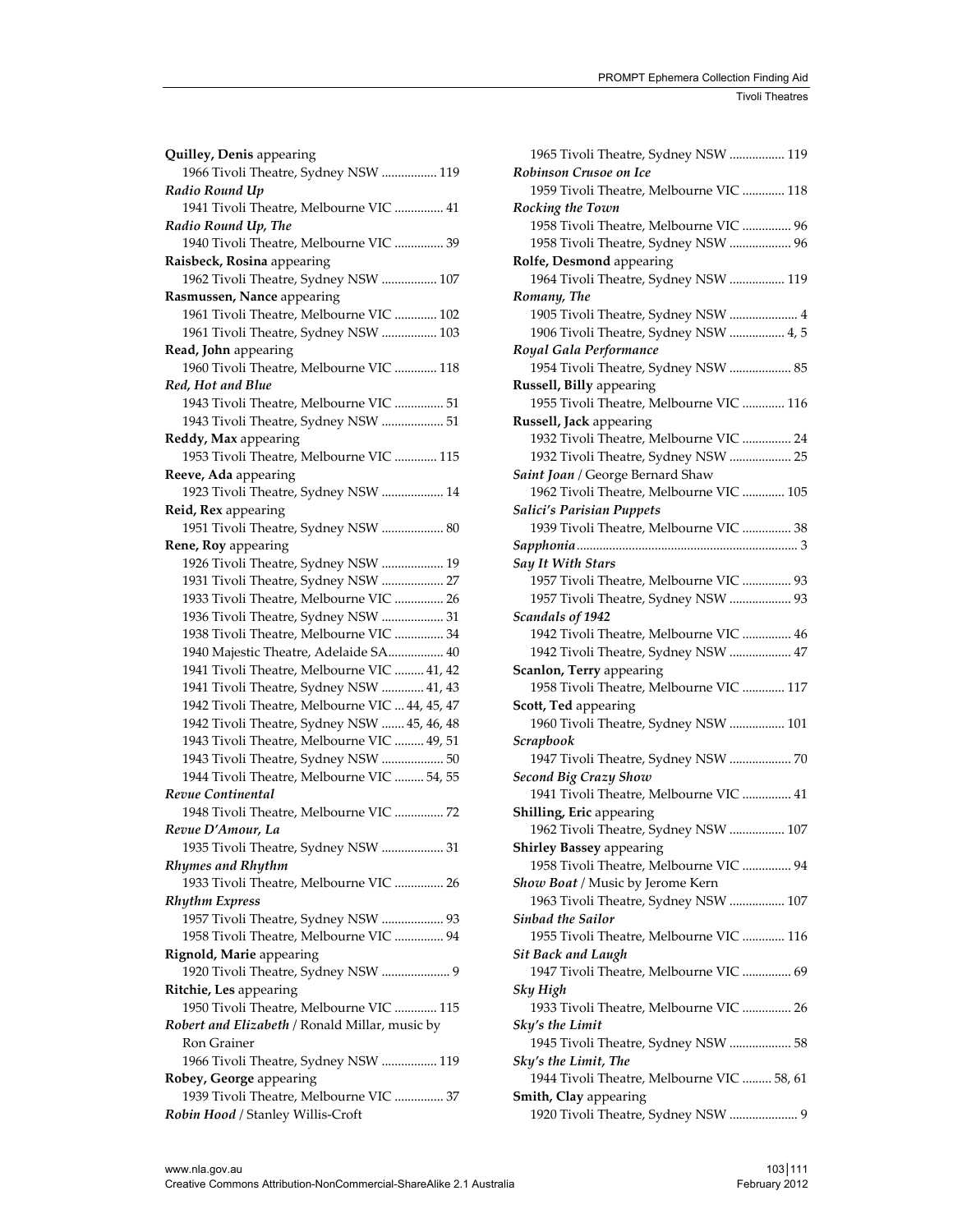| Smith, Phil appearing                                  |
|--------------------------------------------------------|
| 1932 Tivoli Theatre, Melbourne VIC 24                  |
| Smith, Sheila appearing                                |
| 1965 Tivoli Theatre, Melbourne VIC 110                 |
| 1965 Tivoli Theatre, Sydney NSW 110                    |
| Snapshots                                              |
|                                                        |
| Snow White / Edward Grieg                              |
| 1961 Tivoli Theatre, Melbourne VIC 118                 |
| Snow White and the Seven Dwarfs                        |
| 1960 Tivoli Theatre, Melbourne VIC 118                 |
| Sonia, Lea appearing                                   |
| 1939 Tivoli Theatre, Melbourne VIC 37                  |
| 1939 Tivoli Theatre, Sydney NSW 38                     |
| 1940 Tivoli Theatre, Melbourne VIC38                   |
| 1941 Tivoli Theatre, Melbourne VIC 42, 43              |
| 1941 Tivoli Theatre, Sydney NSW  44, 113               |
| <b>Sons of Fun</b>                                     |
| 1942 Tivoli Theatre, Melbourne VIC 45                  |
| 1942 Tivoli Theatre, Sydney NSW 45                     |
| Sophie Tucker Show, The                                |
| 1962 Tivoli Theatre, Melbourne VIC 106                 |
| 1962 Tivoli Theatre, Sydney NSW 106                    |
| Sound of Music, The / Richard Rogers and Oscar         |
| Hammerstein                                            |
| 1962 Tivoli Theatre, Sydney NSW 107                    |
|                                                        |
| Spice and Ice<br>1956 Tivoli Theatre, Melbourne VIC 91 |
|                                                        |
| 1956 Tivoli Theatre, Sydney NSW 91                     |
| <b>Spice of Life</b>                                   |
| 1940 Tivoli Theatre, Melbourne VIC38                   |
| Spice of Life, The / Fred Miller                       |
| 1933 Tivoli Theatre, Melbourne VIC 31                  |
| St James Theatre, Auckland NZ                          |
|                                                        |
| St. James Theatre, New Zealand                         |
|                                                        |
| <b>Stanley Holloway Show, The</b>                      |
| 1949 Tivoli Theatre, Melbourne VIC 74                  |
| Stardusters                                            |
| 1947 Majestic Theatre, Adelaide SA 68                  |
| 1947 Tivoli Theatre, Melbourne VIC 69                  |
| 1947 Tivoli Theatre, Sydney NSW 69                     |
| <b>Starlight Rendezvous</b>                            |
|                                                        |
| 1954 Tivoli Theatre, Sydney NSW 87                     |
| <b>Starlight Roof</b>                                  |
| 1959 Tivoli Theatre, Melbourne VIC 98                  |
| 1959 Tivoli Theatre, Sydney NSW 98                     |
| <b>Starnight Revue ' 62</b>                            |
| 1962 Tivoli Theatre, Melbourne VIC 105                 |
| <b>Starnight Revue '62</b>                             |
| 1962 Tivoli Theatre, Sydney NSW 104                    |
| Starry Nights                                          |
|                                                        |
| 1949 Tivoli Theatre, Melbourne VIC 73                  |

| 1949 Tivoli Theatre, Sydney NSW74                      |
|--------------------------------------------------------|
| 1954 His Majesty's Theatre, Perth WA  87               |
| <b>Stars and Garters</b>                               |
| 1946 Tivoli Theatre, Melbourne VIC 63                  |
| Stars and Garters / Percy Athos                        |
| 1947 Majestic Theatre, Adelaide SA 66                  |
| <b>Stars Are Here</b>                                  |
| 1937 Tivoli Theatre, Sydney NSW33                      |
|                                                        |
| <b>Stars in Your Eyes</b>                              |
| 1940 Tivoli Theatre, Melbourne VIC 40, 113             |
| Steele, Susanne appearing                              |
| 1963 Tivoli Theatre, Melbourne VIC 108                 |
| Steele, Suzanne appearing                              |
| 1962 Tivoli Theatre, Sydney NSW 107                    |
| Sterle, David appearing                                |
| 1958 Tivoli Theatre, Melbourne VIC 117                 |
| Stewart, Nellie appearing                              |
| 1950 Tivoli Theatre, Melbourne VIC 115                 |
| Stop the World I Want To Get Off / Anthony             |
| Newley and Leslie Bricusse                             |
| 1964 Theatre Royal, Sydney NSW  108                    |
| 1964 Tivoli Theatre, Melbourne VIC 108                 |
| Stratton, John appearing                               |
| 1965 Tivoli Theatre, Melbourne VIC 110                 |
| 1965 Tivoli Theatre, Sydney NSW 110                    |
| Strike a New Note                                      |
| 1945 Tivoli Theatre, Sydney NSW 60                     |
| <b>Strip for Action</b>                                |
| 1943 Tivoli Theatre, Melbourne VIC 50                  |
| 1943 Tivoli Theatre, Sydney NSW51                      |
| Student Prince, The / Sigmund Romberg                  |
| 1961 Tivoli Theatre, Melbourne VIC 102                 |
| 1961 Tivoli Theatre, Sydney NSW 103                    |
| Styles, Edwin appearing                                |
| 1953 Tivoli Theatre, Sydney NSW 84                     |
| <b>Sugar and Spice</b>                                 |
| 1958 Tivoli Theatre, Sydney NSW 95                     |
| <b>Sunbeam Frolics</b>                                 |
| 1933 Tivoli Theatre, Melbourne VIC 26                  |
| <b>Sunny Smiles</b>                                    |
| 1933 Tivoli Theatre, Melbourne VIC 25                  |
| Swinford, Susan appearing                              |
| 1963 Tivoli Theatre, Sydney NSW 108                    |
|                                                        |
| Swing It                                               |
| 1938 Tivoli Theatre, Melbourne VIC 35                  |
| 1938 Tivoli Theatre, Sydney NSW 35                     |
| Syd Harrison, Syd appearing                            |
| 1958 Tivoli Theatre, Melbourne VIC 117                 |
| Take a Bow                                             |
| 1948 Tivoli Theatre, Melbourne VIC 72                  |
| 1949 Theatre Royal, Adelaide SA 73                     |
| Take it From Me                                        |
|                                                        |
| 1953 Tivoli Theatre, Sydney NSW 84                     |
| Talk of the Town<br>1959 Tivoli Theatre, Sydney NSW 99 |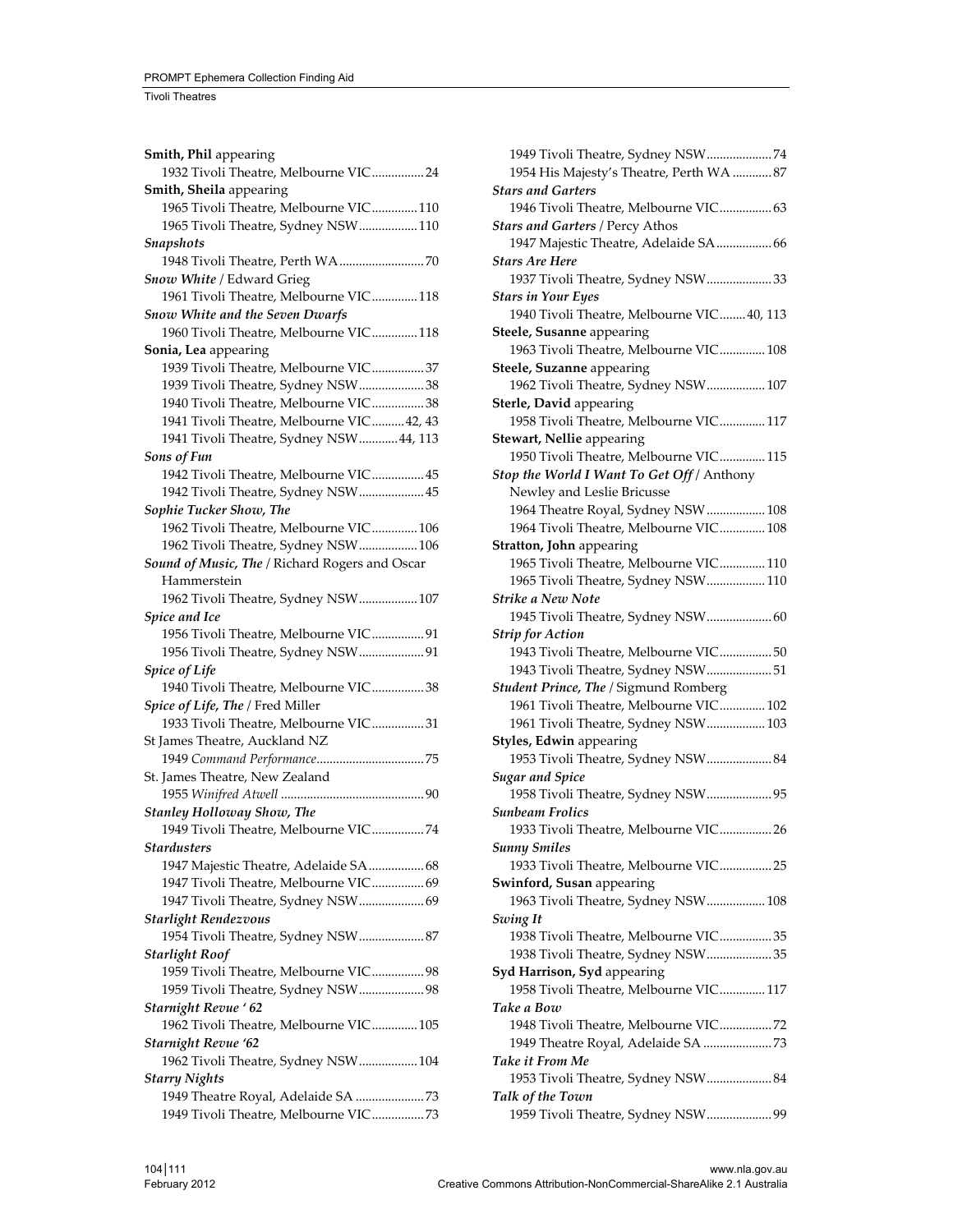| Talk of the Town, The                                                  |
|------------------------------------------------------------------------|
| 1937 Tivoli Theatre, Melbourne VIC  32                                 |
| 1937 Tivoli Theatre, Sydney NSW  32                                    |
| 1949 Tivoli Theatre, Melbourne VIC  74                                 |
| 1949 Tivoli Theatre, Sydney NSW  75                                    |
| Taming of the Shrew, The / William Shakespeare                         |
| 1955 Tivoli Theatre, Sydney NSW  89                                    |
| Tanno, Rita appearing                                                  |
| 1961 Tivoli Theatre, Sydney NSW  102                                   |
| <b>Target for Delight</b>                                              |
| 1943 Tivoli Theatre, Melbourne VIC  50                                 |
| 1943 Tivoli Theatre, Sydney NSW  51                                    |
| Theatre Royal, Adelaide SA                                             |
|                                                                        |
|                                                                        |
|                                                                        |
|                                                                        |
|                                                                        |
|                                                                        |
|                                                                        |
|                                                                        |
|                                                                        |
|                                                                        |
|                                                                        |
|                                                                        |
|                                                                        |
|                                                                        |
|                                                                        |
|                                                                        |
| Theatre Royal, Sydney NSW                                              |
|                                                                        |
| 1964 Stop the World I Want To Get Off / Anthony                        |
| Newley and Leslie Bricusse  108                                        |
| Theatre, Sydney NSW                                                    |
|                                                                        |
| TheatreRoyal, Adelaide SA                                              |
| 1953 Tommy Trinder Show, The  85                                       |
| Three Cheers for the Red White and Blue                                |
| 1937 Tivoli Theatre, Sydney NSW  32                                    |
| Thring, Frank appearing                                                |
| 1966 Tivoli Theatre, Sydney NSW  120                                   |
| Thurgood, Nevil appearing                                              |
| 1959 Tivoli Theatre, Melbourne VIC  118                                |
| Thurlow, Deidree appearing                                             |
| 1960 Tivoli Theatre, Sydney NSW  101                                   |
| Time of Your Life, The                                                 |
| 1940 Tivoli Theatre, Melbourne VIC  39                                 |
| Time Please / Espinosa                                                 |
| 1918 Tivoli Theatre, Melbourne VIC  8                                  |
| Tivoli Follies                                                         |
|                                                                        |
| 1916 Tivoli Theatre, Sydney NSW  7, 8<br>Tivoli Theatre, Melbourne VIC |
|                                                                        |
|                                                                        |
|                                                                        |
| 1917 Prince of Monte Carlo, The  8                                     |

| 1922 Celebrity Vaudeville  11, 12               |  |
|-------------------------------------------------|--|
| 1923 Celebrity Vaudeville  12, 13               |  |
| 1923 Musgrove's Celebrity Vaudeville  13, 14    |  |
|                                                 |  |
| 1924 Musgrove's Celebrity Vaudeville  14, 15    |  |
| 1925 Celebrity Vaudeville  17, 18               |  |
| 1925 Ye Olde Nigger Minstrel Show  18           |  |
| 1926 Celebrity Vaudeville  19, 20               |  |
| 1927 Celebrity Vaudeville  21, 22               |  |
|                                                 |  |
|                                                 |  |
| 1930 Snow White and the Seven Dwarfs 118        |  |
|                                                 |  |
| 1931 Hay Fever / Noel Coward  24                |  |
| 1931 Pantomime Revels / Jim Gerald 24           |  |
| 1932 Jack Russell and His New Musical Comedy 24 |  |
|                                                 |  |
|                                                 |  |
|                                                 |  |
|                                                 |  |
|                                                 |  |
|                                                 |  |
|                                                 |  |
| 1933 Gink from Georgia, The  27                 |  |
|                                                 |  |
|                                                 |  |
|                                                 |  |
| 1933 I Don't Want To Be a Jockey  29            |  |
|                                                 |  |
| 1933 It Happened on Broadway 30                 |  |
| 1933 It's a Way We Have in the Navy  28         |  |
|                                                 |  |
|                                                 |  |
|                                                 |  |
|                                                 |  |
|                                                 |  |
|                                                 |  |
|                                                 |  |
|                                                 |  |
| 1933 Spice of Life, The / Fred Miller  31       |  |
|                                                 |  |
|                                                 |  |
|                                                 |  |
|                                                 |  |
|                                                 |  |
|                                                 |  |
|                                                 |  |
|                                                 |  |
|                                                 |  |
|                                                 |  |
|                                                 |  |
|                                                 |  |
|                                                 |  |
|                                                 |  |
| 1938 Wonder Show of World Stars 33, 34          |  |
|                                                 |  |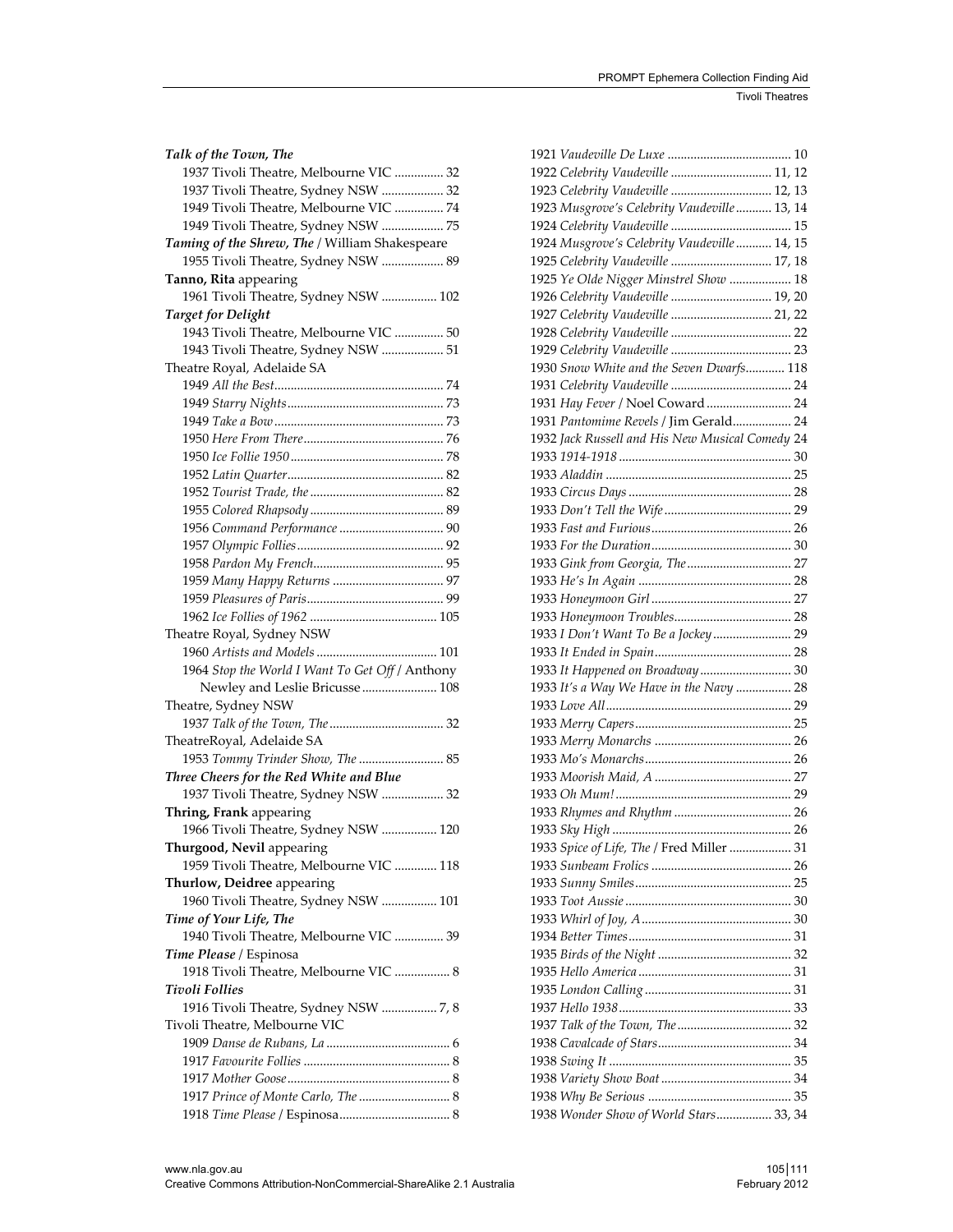| 1939 Big Fun Show of 1939, The 35            |  |
|----------------------------------------------|--|
|                                              |  |
|                                              |  |
| 1939 Famous Mills Brothers, The 37           |  |
| 1939 George Robey and His New Big Company of |  |
|                                              |  |
|                                              |  |
| 1939 Highlights from Hollywood  37           |  |
|                                              |  |
|                                              |  |
| 1939 Salici's Parisian Puppets 38            |  |
| 1939 Young Bloods of Variety  36             |  |
| 1940 Australia's First Real Crazy Show39     |  |
|                                              |  |
|                                              |  |
|                                              |  |
|                                              |  |
| 1940 Stars in Your Eyes  40, 113             |  |
|                                              |  |
|                                              |  |
| 1940 We're in the Army Now 40, 113           |  |
|                                              |  |
|                                              |  |
|                                              |  |
|                                              |  |
|                                              |  |
|                                              |  |
|                                              |  |
|                                              |  |
|                                              |  |
| 1941 Second Big Crazy Show 41                |  |
| 1941 We're in the Navy Now  43               |  |
|                                              |  |
|                                              |  |
|                                              |  |
|                                              |  |
|                                              |  |
|                                              |  |
| 1942 Hey Presto / The Great Levante 47       |  |
|                                              |  |
|                                              |  |
|                                              |  |
|                                              |  |
|                                              |  |
|                                              |  |
| 1942 Variety's Honour Performance 48         |  |
|                                              |  |
|                                              |  |
|                                              |  |
|                                              |  |
|                                              |  |
|                                              |  |
|                                              |  |
|                                              |  |
|                                              |  |
|                                              |  |

| 1939  Big Fun Show of 1939, The 35           |                                                  |  |
|----------------------------------------------|--------------------------------------------------|--|
|                                              |                                                  |  |
|                                              |                                                  |  |
| 1939 Famous Mills Brothers, The 37           |                                                  |  |
| 1939 George Robey and His New Big Company of |                                                  |  |
|                                              |                                                  |  |
|                                              |                                                  |  |
| 1939 Highlights from Hollywood 37            |                                                  |  |
|                                              |                                                  |  |
|                                              |                                                  |  |
| 1939 Salici's Parisian Puppets 38            | 1944 Our Leap year crazy show  55                |  |
| 1939 Young Bloods of Variety 36              | 1944 Peter Pan / James Barrie  61, 114           |  |
| 1940 Australia's First Real Crazy Show39     |                                                  |  |
|                                              |                                                  |  |
|                                              |                                                  |  |
|                                              |                                                  |  |
|                                              |                                                  |  |
| 1940 Stars in Your Eyes  40, 113             |                                                  |  |
|                                              |                                                  |  |
|                                              | 1945 Get a Load of This / James Hadley Chase. 59 |  |
| 1940 We're in the Army Now 40, 113           |                                                  |  |
|                                              |                                                  |  |
|                                              |                                                  |  |
|                                              |                                                  |  |
|                                              | 1945 While the Sun Shines / Terence Ratigan 58,  |  |
|                                              | 59                                               |  |
|                                              |                                                  |  |
|                                              |                                                  |  |
|                                              | 1946 Dick Whittington and His Cat  114           |  |
| 1941 Second Big Crazy Show 41                |                                                  |  |
|                                              | 1946 Gala Variety Entertainment  62              |  |
|                                              | 1946 Hits and Highlights of 1946  64             |  |
|                                              |                                                  |  |
|                                              |                                                  |  |
|                                              |                                                  |  |
|                                              |                                                  |  |
|                                              |                                                  |  |
| 1942 Hey Presto / The Great Levante 47       |                                                  |  |
|                                              |                                                  |  |
|                                              |                                                  |  |
|                                              |                                                  |  |
|                                              |                                                  |  |
|                                              |                                                  |  |
|                                              |                                                  |  |
| 1942 Variety's Honour Performance 48         |                                                  |  |
|                                              |                                                  |  |
|                                              |                                                  |  |
|                                              |                                                  |  |
|                                              |                                                  |  |
|                                              |                                                  |  |
|                                              |                                                  |  |
|                                              |                                                  |  |
|                                              |                                                  |  |
|                                              |                                                  |  |
|                                              | 1948 Vive la Venus / Hal Moschetti71             |  |
|                                              |                                                  |  |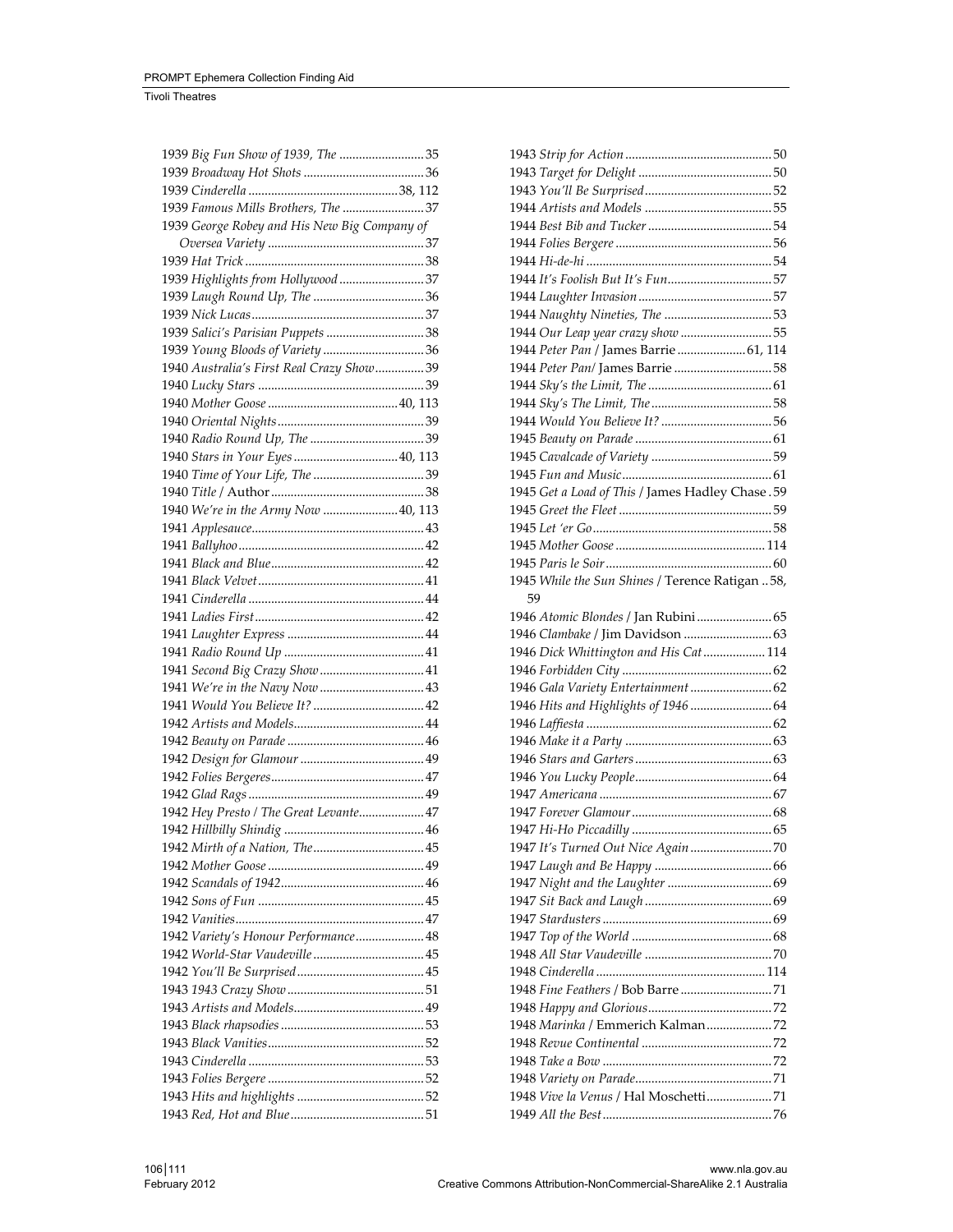| 1949 Stanley Holloway Show, The  74              |  |
|--------------------------------------------------|--|
|                                                  |  |
|                                                  |  |
|                                                  |  |
|                                                  |  |
|                                                  |  |
|                                                  |  |
| 1950 Lord Mayor's Command Performance 78         |  |
|                                                  |  |
| 1950 Where's Charley? / Frank Loesser 77         |  |
|                                                  |  |
| 1951 Mary Had a Little / Muriel Herman et al. 79 |  |
|                                                  |  |
| 1952 No Trees in the Street / Ted Willis  82     |  |
|                                                  |  |
| 1952 Tommy Trinder By Request  83                |  |
| 1952 Tommy Trinder Show, The  82                 |  |
|                                                  |  |
|                                                  |  |
|                                                  |  |
|                                                  |  |
|                                                  |  |
|                                                  |  |
| 1954 Aladdin and His Wonderful Lamp 116          |  |
|                                                  |  |
|                                                  |  |
| 1954 Zip Goes a Million / Emile Littler  87      |  |
|                                                  |  |
| 1955 Laugh Around the Clock  90                  |  |
|                                                  |  |
|                                                  |  |
| 1956 Goody Two Shoes / Emile Littler 116         |  |
|                                                  |  |
| 1956 Katherine Dunham and Her Company 91         |  |
|                                                  |  |
|                                                  |  |
|                                                  |  |
|                                                  |  |
|                                                  |  |
|                                                  |  |
|                                                  |  |
|                                                  |  |
|                                                  |  |
|                                                  |  |
| 1958 Puss in Boots / Emile Littler 117           |  |
|                                                  |  |
|                                                  |  |
|                                                  |  |
|                                                  |  |
|                                                  |  |
|                                                  |  |
| 1959 Robinson Crusoe on Ice  118                 |  |
|                                                  |  |
|                                                  |  |
|                                                  |  |
|                                                  |  |

| 1960 Ladies, Lions and Laughter  101            |  |
|-------------------------------------------------|--|
|                                                 |  |
| 1960 Tommy Steele Show, The  99                 |  |
|                                                 |  |
|                                                 |  |
|                                                 |  |
|                                                 |  |
|                                                 |  |
| 1961 Golden Days Revue, The  104                |  |
|                                                 |  |
|                                                 |  |
| 1961 Peter and the Wolf / Sergei Prokofiev  118 |  |
| 1961 Snow White / Edward Greig 118              |  |
| 1961 Student Prince, The / Sigmund Romberg102   |  |
| 1962 Black and White Minstrel Show, The /       |  |
|                                                 |  |
|                                                 |  |
| 1962 Sophie Tucker Show, The  106               |  |
|                                                 |  |
|                                                 |  |
| 1963 Merry Widow, The / Franz Lehar  108        |  |
|                                                 |  |
| 1964 Alice in Wonderland / Lewis Carroll 119    |  |
| 1964 Boeing Boeing / Marc Camoletti 109         |  |
| 1964 Lilac Time / Franz Schubert 109            |  |
| 1964 Stop the World I Want To Get Off / Anthony |  |
| Newley and Leslie Bricusse 108                  |  |
| 1965 Fade In Fade Out / Betty Comden and        |  |
|                                                 |  |
|                                                 |  |
| 1965 Instant Marriage / music by Laurie         |  |
|                                                 |  |
| 1965 Is Australia Really Necessary?  109        |  |
| 1965 Saint Joan / George Bernard Shaw  105      |  |
|                                                 |  |
| 1966 Alice in Wonderland / Lewis Carroll 120    |  |
| 1966 Jimmy Edwards Show, The  112               |  |
| Tivoli Theatre, Perth WA                        |  |
|                                                 |  |
|                                                 |  |
|                                                 |  |
|                                                 |  |
|                                                 |  |
| Tivoli Theatre, Sydney NSW                      |  |
|                                                 |  |
|                                                 |  |
|                                                 |  |
|                                                 |  |
|                                                 |  |
|                                                 |  |
|                                                 |  |
|                                                 |  |
|                                                 |  |
|                                                 |  |
|                                                 |  |
|                                                 |  |
|                                                 |  |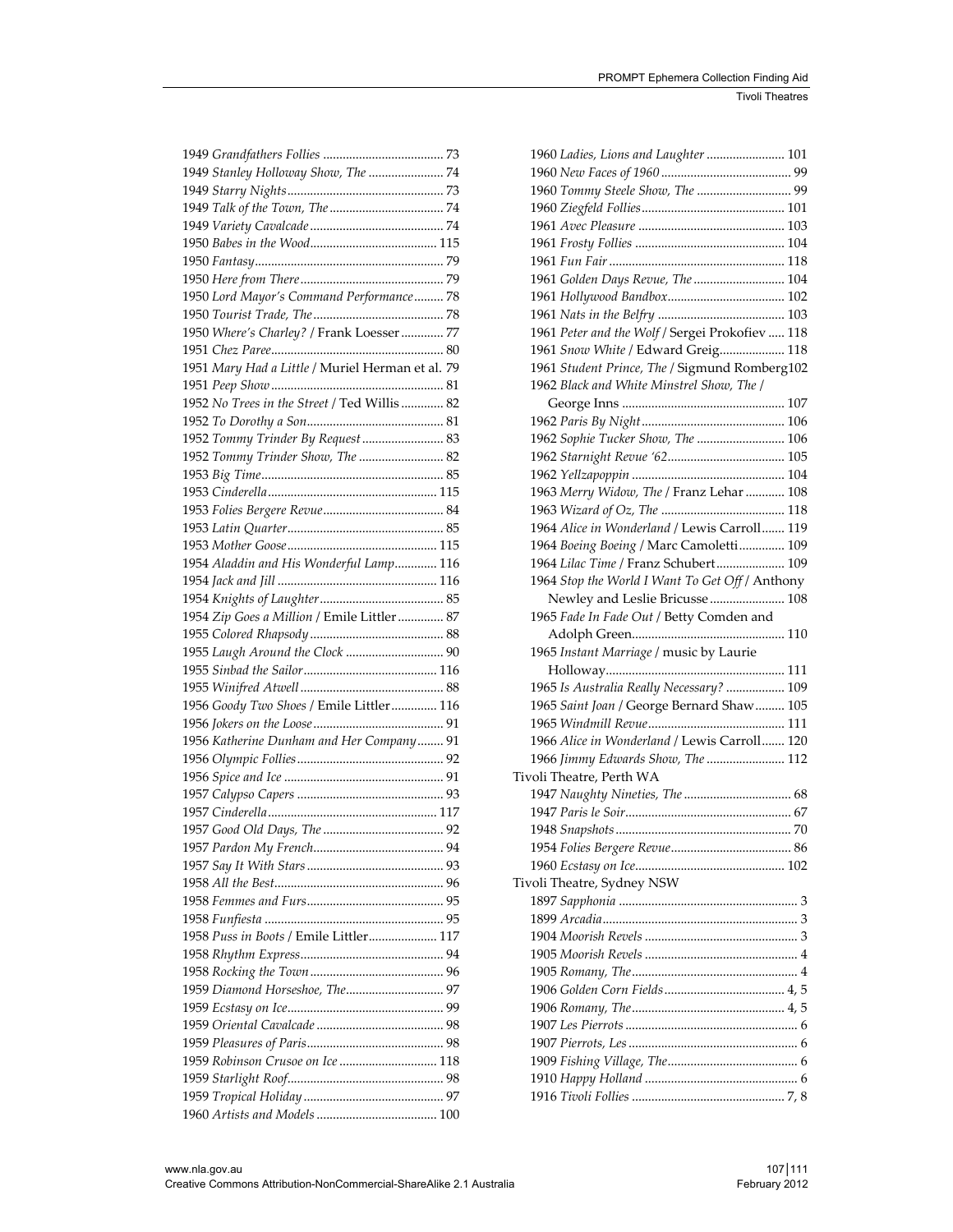| 1919 Officers' Mess, The / by Sidney Blow and    |  |
|--------------------------------------------------|--|
|                                                  |  |
|                                                  |  |
|                                                  |  |
| 1920 Man From Toronto / Douglas Murray  9        |  |
|                                                  |  |
|                                                  |  |
|                                                  |  |
| 1922 Celebrity Vaudeville10, 11, 12              |  |
|                                                  |  |
| 1923 Musgrove Celebrity Vaudeville  13, 14       |  |
| 1923 Musgrove's Celebrity Vaudeville  13         |  |
| 1924 Celebrity Vaudeville 15, 16                 |  |
| 1925 Celebrity Vaudeville16, 17, 18              |  |
| 1926 Celebrity Vaudeville18, 19, 20              |  |
|                                                  |  |
|                                                  |  |
|                                                  |  |
| 1932 Jack Russell and His New Musical Comedy 25  |  |
|                                                  |  |
| 1933 Mo and His Merry Monarchs  27               |  |
|                                                  |  |
|                                                  |  |
|                                                  |  |
|                                                  |  |
|                                                  |  |
|                                                  |  |
|                                                  |  |
|                                                  |  |
|                                                  |  |
| 1937 Three Cheers for the Red White and Blue  32 |  |
|                                                  |  |
|                                                  |  |
|                                                  |  |
|                                                  |  |
|                                                  |  |
| 1939 Famous Mills Brothers, The 38               |  |
|                                                  |  |
|                                                  |  |
| 1939 Young Bloods of Variety  36                 |  |
| 1940 Australia's First Real Crazy Show  40       |  |
| 1940 Naughty Nineties, The 40                    |  |
|                                                  |  |
|                                                  |  |
|                                                  |  |
|                                                  |  |
|                                                  |  |
|                                                  |  |
|                                                  |  |
|                                                  |  |
|                                                  |  |
|                                                  |  |
|                                                  |  |
|                                                  |  |
|                                                  |  |
|                                                  |  |

| 1944 It's Foolish - But It's Fun57              |
|-------------------------------------------------|
|                                                 |
|                                                 |
| 1944 Our Leap Year Crazy Show55                 |
|                                                 |
|                                                 |
| 1945 Get a Load of This / James Hadley Chase.60 |
|                                                 |
|                                                 |
|                                                 |
|                                                 |
| 1946 Atomic Blondes / Jan Rubini 64             |
|                                                 |
|                                                 |
|                                                 |
|                                                 |
|                                                 |
| 1947 It's Turned Out Nice Again  69             |
|                                                 |
|                                                 |
|                                                 |
|                                                 |
|                                                 |
|                                                 |
|                                                 |
|                                                 |
| 1948 King Richard III / William Shakespeare72   |
| 1948 Vive la Venus / Hal Moschetti71            |
|                                                 |
| 1949 Babes in the Wood, The  115                |
|                                                 |
|                                                 |
| 1949 Macbeth / William Shakespeare75            |
| 1949 Much Ado about Nothing / William           |
|                                                 |
|                                                 |
|                                                 |
| 1949 Tragedy of Macbeth / Williams Shakespeare  |
|                                                 |
|                                                 |
|                                                 |
|                                                 |
|                                                 |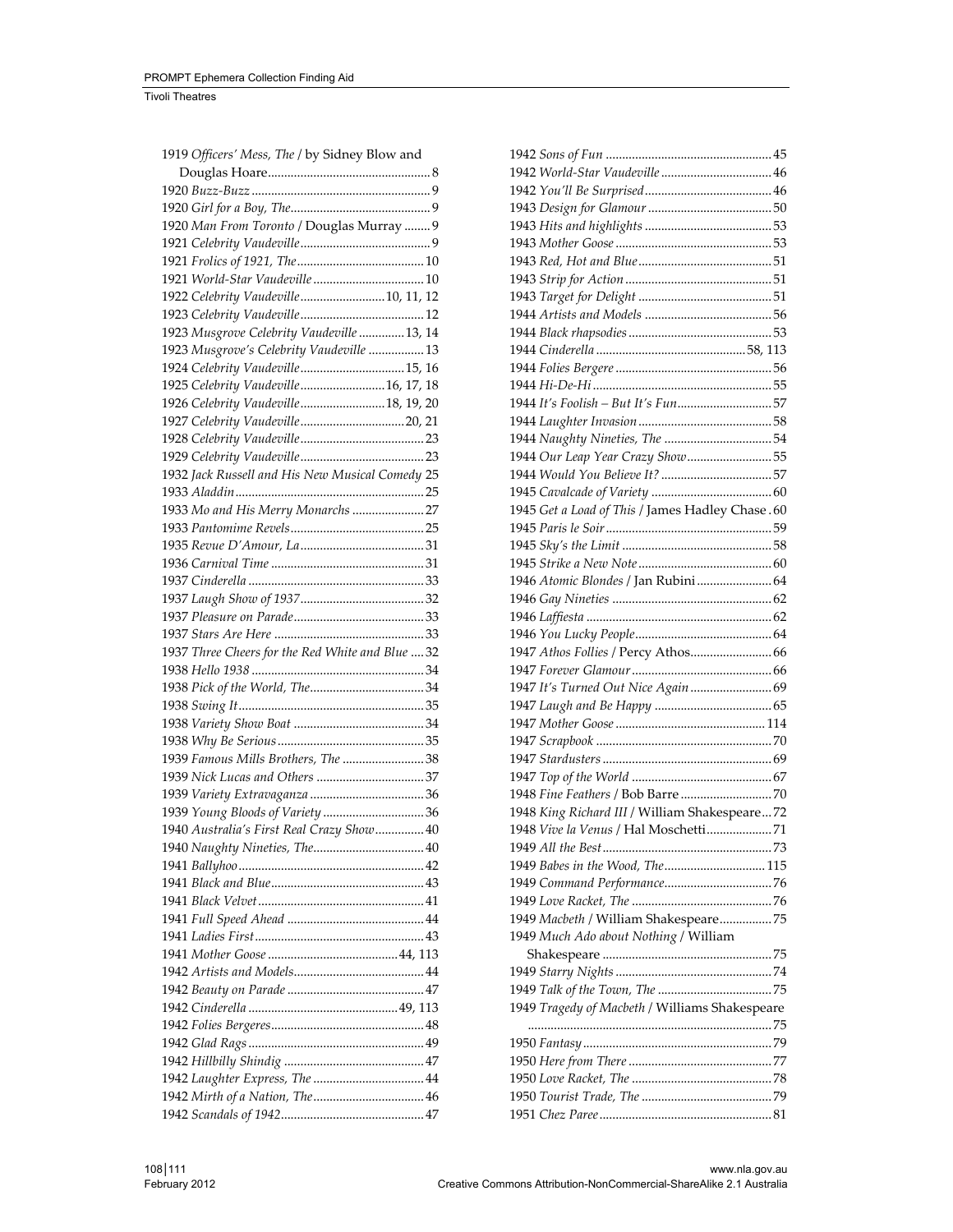| 1951 Corroboree / John Antill 80                |  |
|-------------------------------------------------|--|
| 1951 Ice Follie / Armand Perren  80             |  |
|                                                 |  |
| 1952 Ice Follie / Armand Perren 83              |  |
|                                                 |  |
| 1953 Devil Take Her, The / Arthur Benjamin 84   |  |
| 1953 Endymion / John Antill 84                  |  |
| 1953 Larger Than Life / Guy Bolton  83          |  |
|                                                 |  |
|                                                 |  |
| 1953 White Sheep of the Family, The / L. Du     |  |
| Garde Peach and Ian Hay  84                     |  |
| 1954 Coral Sea Week Gala Performance - Zip Goes |  |
|                                                 |  |
| 1954 Dick Whittington and His Cat  115          |  |
|                                                 |  |
|                                                 |  |
|                                                 |  |
| 1954 Royal Gala Performance  85                 |  |
|                                                 |  |
| 1954 Tommy Trinder Show, The  88                |  |
| 1954 Zip Goes a Million / Emile Littler 86      |  |
|                                                 |  |
|                                                 |  |
| 1955 Measure for Measure / William Shakespeare  |  |
|                                                 |  |
| 1955 Merchant of Venice, The / William          |  |
|                                                 |  |
| 1955 Taming of the Shrew, The / William         |  |
|                                                 |  |
|                                                 |  |
|                                                 |  |
|                                                 |  |
| 1956 Katherine Dunham and Her Company 91        |  |
| 1956 Laugh Around the Clock  90                 |  |
|                                                 |  |
|                                                 |  |
| 1957 Goody Two Shoes / Emile Littler 116        |  |
|                                                 |  |
|                                                 |  |
|                                                 |  |
|                                                 |  |
|                                                 |  |
|                                                 |  |
|                                                 |  |
|                                                 |  |
|                                                 |  |
|                                                 |  |
|                                                 |  |
|                                                 |  |
|                                                 |  |
|                                                 |  |
|                                                 |  |
|                                                 |  |
|                                                 |  |
|                                                 |  |

| 1960 Merry Widow, The / Franz Lehar  101                                      |
|-------------------------------------------------------------------------------|
| 1960 Music Man, The / Meredith Wilson  101                                    |
| 1960 Tommy Steele Show, The  100                                              |
|                                                                               |
|                                                                               |
|                                                                               |
|                                                                               |
| 1961 Student Prince, The / Sigmund Romberg103                                 |
| 1961 West Side Story / Leonard Bernstein 102                                  |
|                                                                               |
| 1962 Orpheus in the Underworld / Jacques                                      |
|                                                                               |
|                                                                               |
| 1962 Sophie Tucker Show, The  106                                             |
| 1962 Sound of Music, The / Richard Rogers and                                 |
|                                                                               |
|                                                                               |
| 1963 King and I, The / Richard Rogers and Oscar                               |
|                                                                               |
| 1963 Show Boat / Music by Jerome Kern 107                                     |
| 1964 Lilac Time / Franz Schubert 109                                          |
|                                                                               |
| 1965 Fade In Fade Out / Betty Comden and                                      |
|                                                                               |
| 1965 Instant Marriage / music by Laurie                                       |
|                                                                               |
| 1965 Max Bygraves Show, The 110                                               |
| 1965 Robin Hood / Stanley Willis-Croft  119                                   |
|                                                                               |
| 1966 Jimmy Edwards Show, The  111                                             |
| 1966 One Dam' Thing After Another  112                                        |
| 1966 Robert and Elizabeth  119                                                |
|                                                                               |
| To Dorothy a Son                                                              |
| 1952 Tivoli Theatre, Melbourne VIC  81                                        |
| Tommy Steele Show, The                                                        |
| 1960 Tivoli Theatre, Melbourne VIC  99                                        |
| 1960 Tivoli Theatre, Sydney NSW  100                                          |
| <b>Tommy Trinder By Request</b>                                               |
| 1952 Tivoli Theatre, Melbourne VIC  83                                        |
| Tommy Trinder Show, The                                                       |
| 1952 Tivoli Theatre, Melbourne VIC  82                                        |
| 1953 His Majesty's Theatre, Perth WA 84                                       |
| 1953 Theatre Royal, Adelaide SA 85                                            |
| 1954 Tivoli Theatre, Sydney NSW  87                                           |
| <b>Toot Aussie</b>                                                            |
| 1933 Tivoli Theatre, Melbourne VIC  30                                        |
| Top of the World                                                              |
|                                                                               |
|                                                                               |
| 1947 Tivoli Theatre, Melbourne VIC  68                                        |
| 1947 Tivoli Theatre, Sydney NSW  67                                           |
| Torme, Mel appearing                                                          |
| 1955 Tivoli Theatre, Sydney NSW  90                                           |
| Tourist Trade, The                                                            |
| 1950 Tivoli Theatre, Melbourne VIC  78<br>1950 Tivoli Theatre, Sydney NSW  79 |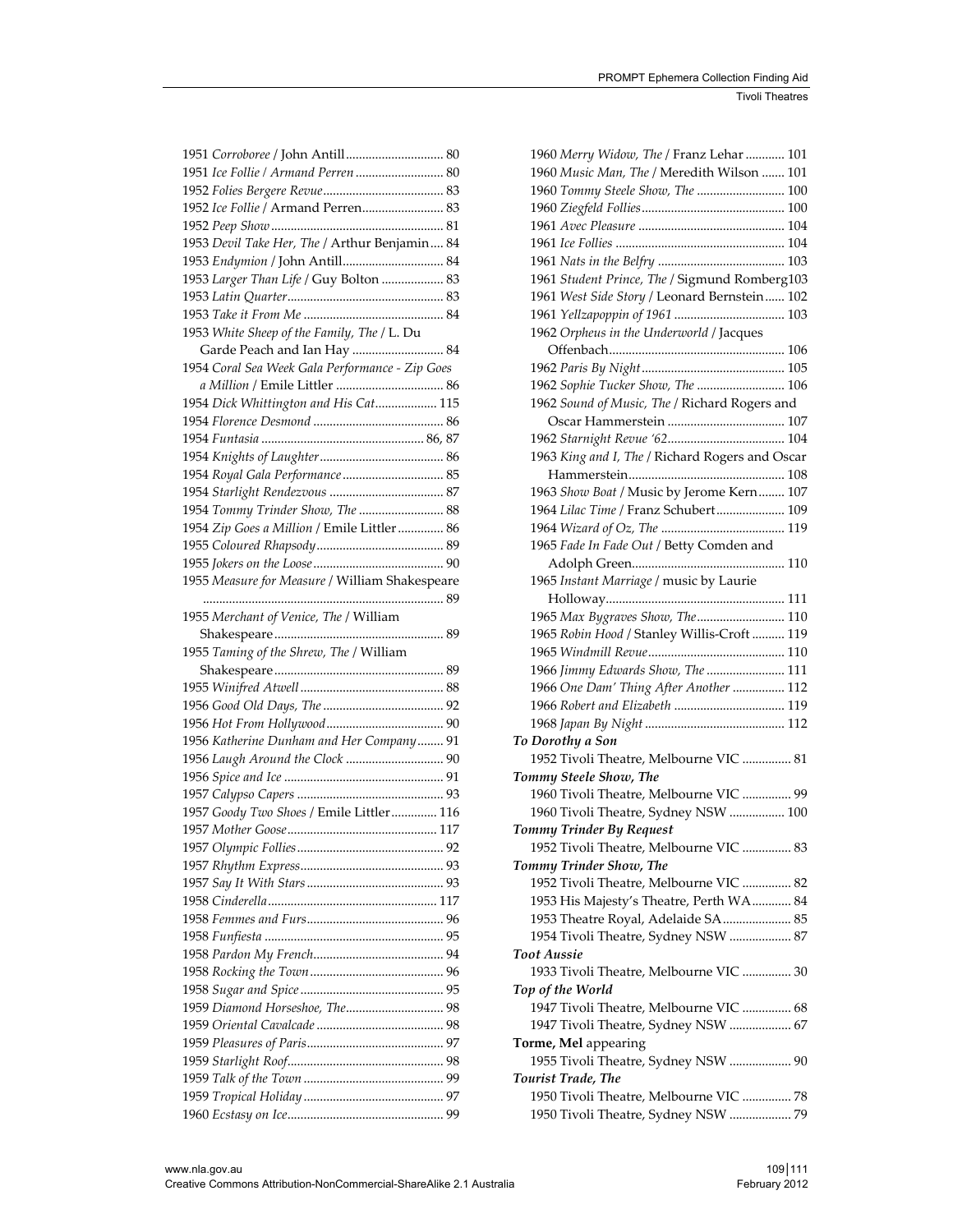## Tivoli Theatres

| 1951 His Majesty's Theatre, Auckland NZ  80                 |
|-------------------------------------------------------------|
| 1952 Theatre Royal, Adelaide SA  82                         |
| Tragedy of Macbeth, The / William Shakespeare               |
| 1949 Tivoli Theatre, Sydney NSW 75                          |
| Trinder, Tommy appearing                                    |
| 1946 Tivoli Theatre, Melbourne VIC 64                       |
| 1946 Tivoli Theatre, Sydney NSW  64                         |
| 1952 Tivoli Theatre, Melbourne VIC82, 83                    |
| 1953 His Majesty's Theatre, Perth WA  84                    |
| 1953 Theatre Royal, Adelaide SA  85                         |
| 1953 Tivoli Theatre, Melbourne VIC 115                      |
| 1954 Tivoli Theatre, Sydney NSW 88                          |
| <b>Tropical Holiday</b>                                     |
| 1959 Tivoli Theatre, Melbourne VIC 97                       |
|                                                             |
| 1959 Tivoli Theatre, Sydney NSW 97                          |
| Tully, George appearing<br>1920 Tivoli Theatre, Sydney NSW9 |
|                                                             |
| Vanities                                                    |
| 1942 Tivoli Theatre, Melbourne VIC 47                       |
| Vargas, Ben appearing                                       |
| 1961 Tivoli Theatre, Sydney NSW 102                         |
| Variety Cavalcade                                           |
| 1949 Tivoli Theatre, Melbourne VIC74                        |
| Variety Extravaganza                                        |
| 1939 Tivoli Theatre, Sydney NSW36                           |
| Variety on Parade                                           |
| 1948 Tivoli Theatre, Melbourne VIC71                        |
| <b>Variety Show Boat</b>                                    |
|                                                             |
| 1938 Tivoli Theatre, Melbourne VIC34                        |
| 1938 Tivoli Theatre, Sydney NSW34                           |
| Variety's Honour Performance                                |
| 1942 Tivoli Theatre, Melbourne VIC 48                       |
| Victoria Theatre, Newcastle NSW                             |
|                                                             |
| Vie Parisienne, La                                          |
| 1954 Princess Theatre, Melbourne VIC 87                     |
| Vive la Venus / Hal Moschetti                               |
| 1948 Tivoli Theatre, Melbourne VIC71                        |
| 1948 Tivoli Theatre, Sydney NSW71                           |
| <b>Vogues of Variety</b>                                    |
| 1940 Majestic Theatre, Adelaide SA 40                       |
| Wallace, George appearing                                   |
| 1939 Tivoli Theatre, Melbourne VIC 37                       |
| 1939 Tivoli Theatre, Sydney NSW 38                          |
|                                                             |
| 194 Tivoli Theatre, Sydney NSW51                            |
| 1940 Tivoli Theatre, Melbourne VIC38, 39, 40                |
| 1941 Tivoli Theatre, Melbourne VIC 41, 44                   |
| 1942 Tivoli Theatre, Melbourne VIC46, 48, 49                |
| 1942 Tivoli Theatre, Sydney NSW.44, 46, 47, 49,             |
| 113                                                         |
| 1943 Tivoli Theatre, Melbourne VIC50, 52, 53                |
| 1943 Tivoli Theatre, Sydney NSW 53                          |
| 1944 Tivoli Theatre, Melbourne VIC54, 56, 57                |
| 1944 Tivoli Theatre, Sydney NSW.53, 55, 56, 58,<br>113      |

| 1945 Tivoli Theatre, Melbourne VIC 61        |
|----------------------------------------------|
| 1946 Tivoli Theatre, Melbourne VIC 63        |
| 1947 His Majesty's Theatre, Brisbane QLD 68  |
| 1947 Majestic Theatre, Sydney NSW 67         |
| 1947 Tivoli Theatre, Melbourne VIC 67        |
| 1947 Tivoli Theatre, Sydney NSW  65, 66      |
| 1956 Tivoli Theatre, Sydney NSW 92           |
| 1957 Tivoli Theatre, Melbourne VIC 92        |
| Waring, Wendy appearing                      |
| 1961 Tivoli Theatre, Sydney NSW 102          |
| Warner, Jackie appearing                     |
| 1964 Theatre Royal, Sydney NSW  108          |
| 1964 Tivoli Theatre, Melbourne VIC 108       |
| Warren, Jeff appearing                       |
| 1963 Tivoli Theatre, Sydney NSW 108          |
| We're in the Army Now                        |
| 1940 Tivoli Theatre, Melbourne VIC 40, 113   |
| We're in the Navy Now                        |
| 1941 Tivoli Theatre, Melbourne VIC 43        |
| Weaving, Jon appearing                       |
| 1962 Tivoli Theatre, Sydney NSW 106          |
| 1963 Tivoli Theatre, Melbourne VIC 108       |
| West Side Story / Leonard Bernstein          |
| 1961 Tivoli Theatre, Sydney NSW 102          |
| Westney, Bunny appearing                     |
| 1948 Tivoli Theatre, Melbourne VIC 114       |
| Where's Charley? / Frank Loesser             |
| 1950 Tivoli Theatre, Melbourne VIC77         |
| While the Sun Shines / Terence Ratigan       |
| 1945 Tivoli Theatre, Melbourne VIC58, 59     |
| Whirl of Joy, A                              |
| 1933 Tivoli Theatre, Melbourne VIC30         |
| White Sheep of the Family, The / L. Du Garde |
| Peach and Ian Hay                            |
| 1953 Tivoli Theatre, Sydney NSW 84           |
| White, Lee appearing                         |
| 1920 Tivoli Theatre, Sydney NSW 9            |
| Whiteman, Dolore appearing                   |
| 1958 Tivoli Theatre, Sydney NSW 117          |
| Why Be Serious                               |
| 1938 Tivoli Theatre, Melbourne VIC35         |
| 1938 Tivoli Theatre, Sydney NSW35            |
| Wiere Brothers appearing                     |
| 1955 Tivoli Theatre, Sydney NSW 90           |
| 1956 Tivoli Theatre, Melbourne VIC 91        |
| Wilcock, Gordon appearing                    |
| 1963 Tivoli Theatre, Melbourne VIC 108       |
| Wilkie, Allan appearing                      |
| 1931 Tivoli Theatre, Melbourne VIC 24        |
| Windmill Revue                               |
| 1965 Tivoli Theatre, Melbourne VIC 111       |
| 1965 Tivoli Theatre, Sydney NSW 110          |
| Winifred Atwell                              |
| 1955 St. James Theatre, New Zealand 90       |
| 1955 Tivoli Theatre, Melbourne VIC 88        |